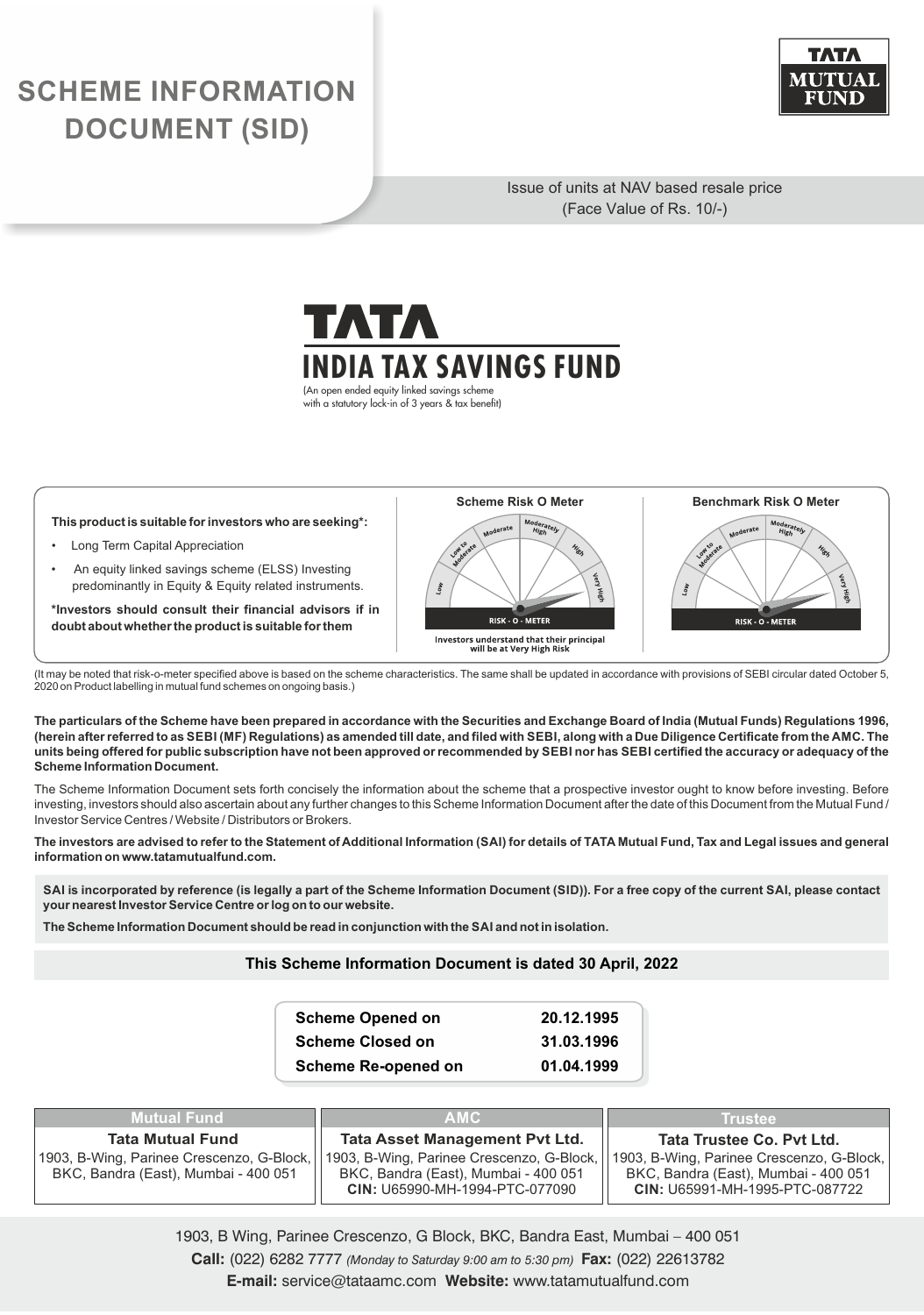| Sr. No. | <b>Table of Contents</b>                                                                                                                                                                               | Page No. |
|---------|--------------------------------------------------------------------------------------------------------------------------------------------------------------------------------------------------------|----------|
|         | <b>HIGHLIGHTS / SUMMARY OF THE SCHEME</b>                                                                                                                                                              | 02       |
| L.      | <b>INTRODUCTION</b>                                                                                                                                                                                    |          |
|         | A. Risk Factors                                                                                                                                                                                        | 03       |
|         | B. Requirement of Minimum Investors in the Scheme                                                                                                                                                      | 10       |
|         | C. Special Consideration                                                                                                                                                                               | 10       |
|         | D. Definitions                                                                                                                                                                                         | 11       |
|         | E. Due Diligence by the Asset Management Company                                                                                                                                                       | 13       |
| Ш.      | <b>INFORMATION ABOUT THE SCHEME</b>                                                                                                                                                                    |          |
|         | A. Type of the Scheme                                                                                                                                                                                  | 14       |
|         | B. Investment Objective of the Scheme                                                                                                                                                                  | 14       |
|         | C. Asset Allocation and Risk Profile                                                                                                                                                                   | 15       |
|         | D. Where will the Scheme Invest                                                                                                                                                                        | 17       |
|         | E. Investment Strategies                                                                                                                                                                               | 18       |
|         | F. Fundamental Attributes                                                                                                                                                                              | 25       |
|         | G. Scheme Benchmark                                                                                                                                                                                    | 26       |
|         | H. Fund Manager                                                                                                                                                                                        | 26       |
|         | <b>I. Investment Restrictions</b>                                                                                                                                                                      | 26       |
|         | J. Performance of the Scheme                                                                                                                                                                           | 28       |
| III.    | <b>UNITS AND OFFER</b>                                                                                                                                                                                 |          |
|         | A. Ongoing Offer Details                                                                                                                                                                               | 31       |
|         | <b>B. Periodic Disclosures</b>                                                                                                                                                                         | 44       |
|         | C. Computation of Net Asset Value                                                                                                                                                                      | 47       |
| IV.     | <b>FEES AND EXPENSES</b>                                                                                                                                                                               |          |
|         | A. New Fund Offer Expenses                                                                                                                                                                             | 48       |
|         | B. Annual Scheme Recurring Expenses                                                                                                                                                                    | 48       |
|         | C. Load Structure                                                                                                                                                                                      | 49       |
|         | D. Transaction Charges                                                                                                                                                                                 | 50       |
| V.      | <b>RIGHTS OF UNITHOLDERS</b>                                                                                                                                                                           | 51       |
| VI.     | PENALTIES, PENDING LITIGATION OR PROCEEDINGS, FINDINGS OF INSPECTIONS OR<br><b>INVESTIGATIONS FOR WHICH ACTION MAY HAVE BEEN TAKEN OR IS IN THE PROCESS</b><br>OF BEING TAKEN BY ANY REGULAR AUTHORITY | 51       |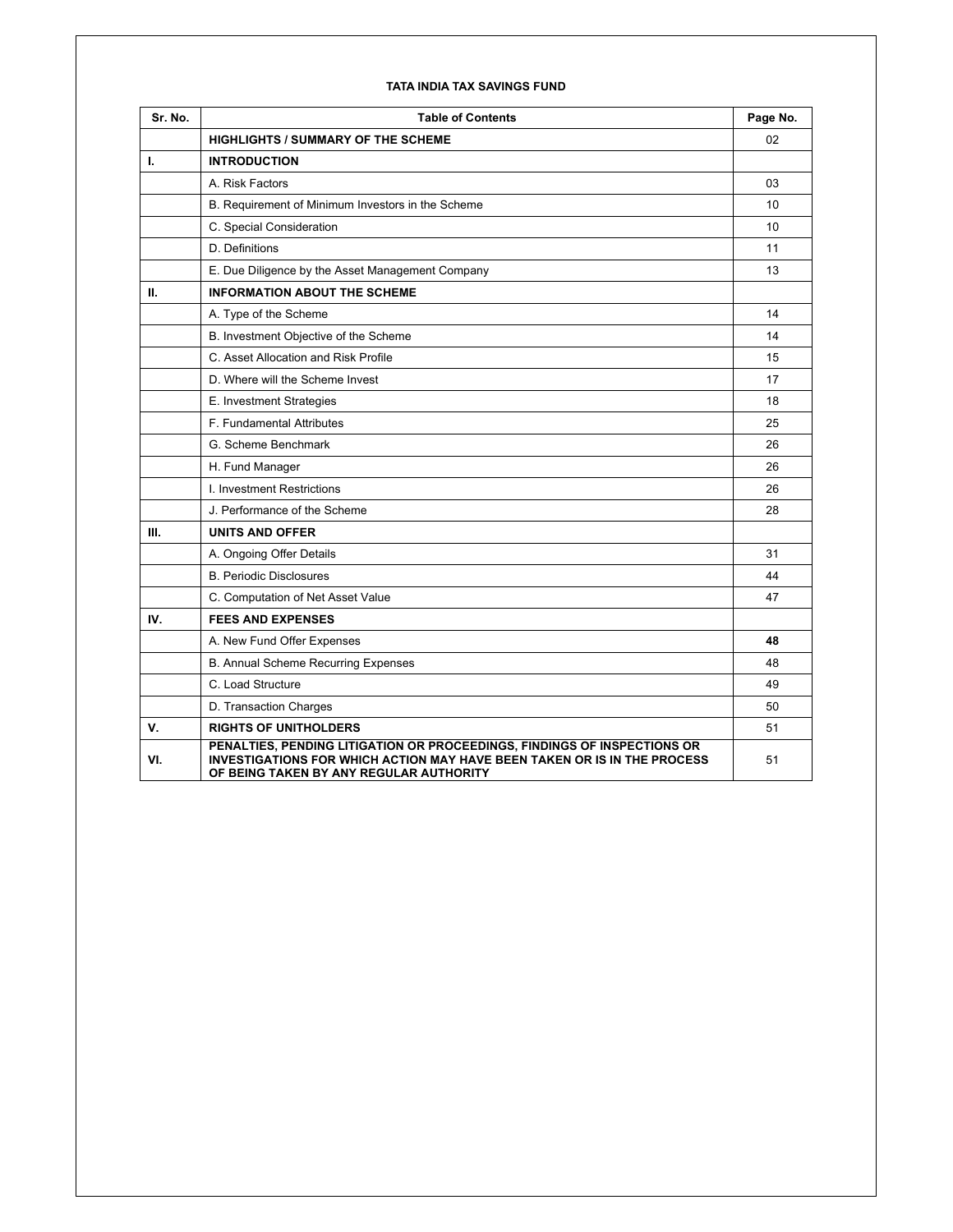### **HIGHLIGHTS / SUMMARY OF THE SCHEME**

| Name of the Scheme        | Tata India Tax Savings Fund(TITSF)                                                                                                                                                                                                                                                                                                                                                                                                                 |
|---------------------------|----------------------------------------------------------------------------------------------------------------------------------------------------------------------------------------------------------------------------------------------------------------------------------------------------------------------------------------------------------------------------------------------------------------------------------------------------|
| Type of Scheme            | Tata India Tax Savings Fund is an open ended equity linked saving scheme with a statutory lock in of 3 years<br>and tax benefit.                                                                                                                                                                                                                                                                                                                   |
| Scheme Category           | Equity Schemes - ELSS                                                                                                                                                                                                                                                                                                                                                                                                                              |
| Investment Objective      | The investment objective of the Scheme is to provide medium to long term capital gains along with income tax relief<br>to its Unitholders, while at all times emphasising the importance of capital appreciation.                                                                                                                                                                                                                                  |
|                           | However, there is no assurance or guarantee that the investment objective of the Scheme will be achieved. The<br>scheme does not assure or guarantee any returns.                                                                                                                                                                                                                                                                                  |
|                           | The scheme is an open ended schemes. The scheme is open for resale and repurchase of units at NAV based<br>price, with applicable loads, if any on every business day on an ongoing basis.                                                                                                                                                                                                                                                         |
| Liquidity                 | Investment in the scheme is subject to a lock-in period of three years hence investors will not be able to redeem<br>their units till the expiry of three years from the date of allotment. After completion of three years' lock-in period,<br>repurchase facility will be provided on all business days at NAV based price plus exit load, if any.                                                                                               |
|                           | Note: In the event of the death of the unitholder, the nominee or legal heir, as the case may be, shall be able to<br>withdraw the investment only after the completion of one year from the date of allotment of the units to the unitholder<br>or any time thereafter.                                                                                                                                                                           |
| <b>Benchmark</b>          | NIFTY 500 TRI                                                                                                                                                                                                                                                                                                                                                                                                                                      |
|                           | The NAVs will be calculated and disclosed on every Business Day. The AMC shall prominently disclose the NAVs<br>under a separate head on the website of the Fund (www.tatamutualfund.com) and of the Association of Mutual<br>Funds in India-AMFI (www.amfiindia.com) by 11 p.m on every Business Day.                                                                                                                                             |
| Transparency of operation | Tata Mutual Fund shall disclose portfolio (along with ISIN) in user friendly and downloadable spreadsheet format,<br>as on the last day of the month/half year for all their schemes on its website www.tatamutualfund.com and on the<br>website of AMFI www.amfiindia.com within 10 days from the close of each month/half year.                                                                                                                  |
| / NAV Disclosure          | In case of unitholders whose email addresses are registered, Tata Mutual Fund shall send via email both the<br>monthly and half yearly statement of scheme portfolio within 10 days from the close of each month /half year<br>respectively.                                                                                                                                                                                                       |
|                           | Due to difference in the expense ratio, the NAV of each option of Direct Plan will be different from the NAV of each<br>option of Regular Plan. Similarly, due to IDCW- Payout option, the NAV of Income Distribution cum Withdrawal<br>Option(IDCW) will be different from the NAV of Growth option.                                                                                                                                              |
|                           | Regular Plan (For applications routed through Distributors):                                                                                                                                                                                                                                                                                                                                                                                       |
|                           | 1. Growth                                                                                                                                                                                                                                                                                                                                                                                                                                          |
|                           | 2. Income Distribution cum Withdrawal Option (IDCW)                                                                                                                                                                                                                                                                                                                                                                                                |
|                           | Direct Plan (For applications not routed through Distributors):<br>1. Growth                                                                                                                                                                                                                                                                                                                                                                       |
|                           | 2. Income Distribution cum Withdrawal Option (IDCW)                                                                                                                                                                                                                                                                                                                                                                                                |
| Investment Options /      | <b>Default Option</b>                                                                                                                                                                                                                                                                                                                                                                                                                              |
| Default Option            | If Growth or Income Distribution cum Withdrawal Option is not mentioned: Growth                                                                                                                                                                                                                                                                                                                                                                    |
|                           | Income Distribution cum Withdrawal Option will have Payout of Income Distribution Cum Capital Withdrawal Option<br>(IDCW- Payout Option) and Transfer of Income Distribution cum capital withdrawal plan (IDCW-Transfer) facility.<br>Under the IDCW (I,e sweep) facility, investors can request for the income distribution amount to be invested in any<br>other open ended scheme of Tata Mutual Fund.                                          |
|                           | Investor shall note that when units are sold, and sale price (NAV) is higher than face value of the unit, a portion of<br>sale price that represents realized gains shall be credited to an Equalization Reserve Account and which can be<br>used to pay income distribution. Hence income distribution amounts can be distributed out of investors capital<br>(Equalization Reserve), which is part of sale price that represents realized gains. |
|                           |                                                                                                                                                                                                                                                                                                                                                                                                                                                    |
|                           |                                                                                                                                                                                                                                                                                                                                                                                                                                                    |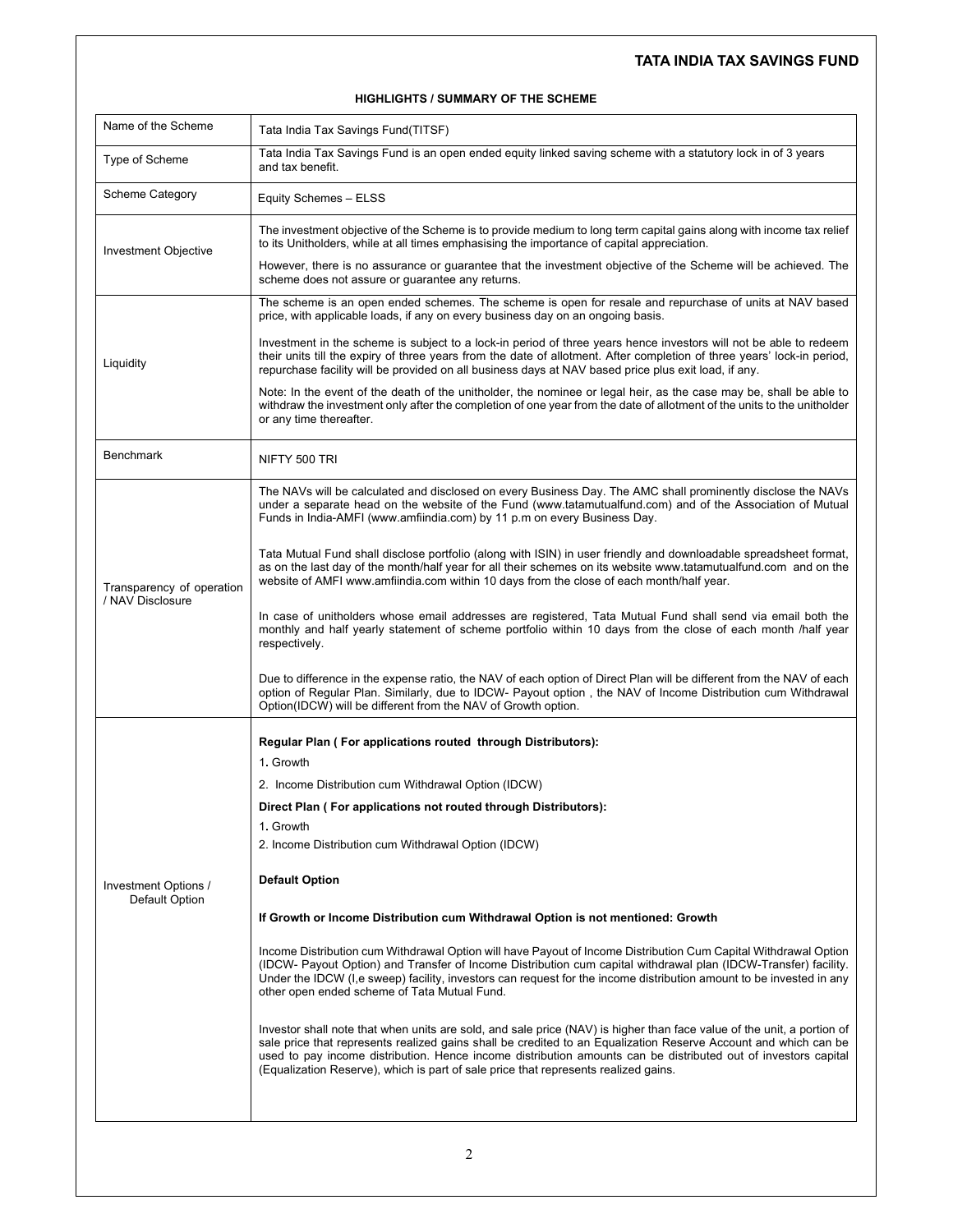|                                | <b>Default Plan:</b>                                            |                                                                           |                                                                                                                                                                                                                                                                                                                                                              |                                |
|--------------------------------|-----------------------------------------------------------------|---------------------------------------------------------------------------|--------------------------------------------------------------------------------------------------------------------------------------------------------------------------------------------------------------------------------------------------------------------------------------------------------------------------------------------------------------|--------------------------------|
|                                | the scheme:                                                     |                                                                           | Investors are requested to note the following scenarios for the applicability of "Direct Plan(application not routed<br>through distributor) or Regular Plan(application routed through distributor) " for valid applications received under                                                                                                                 |                                |
|                                | Scenario                                                        | Broker Code mentioned by the<br>investor                                  | Plan mentioned by the investor                                                                                                                                                                                                                                                                                                                               | Default Plan to be<br>captured |
|                                | 1                                                               | Not mentioned                                                             | Not mentioned                                                                                                                                                                                                                                                                                                                                                | Direct Plan                    |
|                                | 2                                                               | Not mentioned                                                             | Direct                                                                                                                                                                                                                                                                                                                                                       | Direct Plan                    |
|                                | 3                                                               | Not mentioned                                                             | Regular                                                                                                                                                                                                                                                                                                                                                      | Direct Plan                    |
|                                | 4                                                               | Mentioned                                                                 | Direct                                                                                                                                                                                                                                                                                                                                                       | Direct Plan                    |
|                                | 5                                                               | Direct                                                                    | Not Mentioned                                                                                                                                                                                                                                                                                                                                                | <b>Direct Plan</b>             |
|                                | 6                                                               | Direct                                                                    | Regular                                                                                                                                                                                                                                                                                                                                                      | Direct Plan                    |
|                                | 17                                                              | Mentioned                                                                 | Regular                                                                                                                                                                                                                                                                                                                                                      | Regular Plan                   |
|                                |                                                                 |                                                                           |                                                                                                                                                                                                                                                                                                                                                              |                                |
|                                | 8                                                               | Mentioned                                                                 | Not Mentioned<br>In cases of wrong/ invalid/ incomplete ARN codes mentioned on the application form, the application shall be                                                                                                                                                                                                                                | Regular Plan                   |
|                                | any exit load.<br>Direct Plan & Regular Plan:<br>Entry Load: NA |                                                                           | processed under Regular Plan. The AMC shall contact and obtain the correct ARN code within 30 calendar days<br>of the receipt of the application form from the investor/ distributor. In case, the correct code is not received within<br>30 calendar days, the AMC shall reprocess the transaction under Direct Plan from the date of application without   |                                |
| Load(SIP/STP & non-SIP)        |                                                                 | Exit Load: Nil (Compulsory Lock-in for three years).                      |                                                                                                                                                                                                                                                                                                                                                              |                                |
| Minimum subscription<br>amount | the scheme.                                                     | The repurchase / switches request can be made for a minimum of Rs. 500/-. | Minimum initial investment in the scheme / plan/ option: Rs. 500/- and in multiples of Re. 500/- thereafter. For<br>additional investment Rs. 500/- and in multiples of Re. 500/-. The additional purchase investment can be made in<br>Growth or IDCW option if initial investments exist under the requested option either in Direct or in Regular plan of |                                |
|                                |                                                                 |                                                                           | Minimum amount requirement for all unit switch is Rs.500/- & in multiples of Rs.500/-.                                                                                                                                                                                                                                                                       |                                |

#### **Other Highlights**

- A Mutual Fund sponsored by Tata Sons Private Limited (TSPL) and Tata Investment Corporation Limited (TICL).
- The Scheme is managed by Tata Asset Management Private Limited (TAMPL).
- Earnings of the Fund is exempt from income tax under Section 10(23D) of the Income Tax Act, 1961.
- As per the provisions of section 80C of Income Tax Act, 1961, investments made by the Individuals & HUFs and / or specified category of BOI / AOPs (As per ELSS notification) in this scheme will qualify for a deduction upto Rs. 1.50 Lac (along with other prescribed investments) from Gross Total Income under old regime.

#### **Interpretation**

For all purposes of this Scheme Information Document (SID), except as otherwise expressly provided or unless the context otherwise requires:

- The terms defined in this SID includes the plural as well as the singular.
- Pronouns having a masculine or feminine gender shall be deemed to include the other.
- The term "Scheme" refers to the scheme covered under this SID including the options /sub-options thereunder.

#### **I. INTRODUCTION**

### **A. RISK FACTORS**

#### **Standard Risk Factors:**

- Investment in Mutual Fund Units involves investment risks such as trading volumes, settlement risk, liquidity risk, default risk including the possible loss of principal.
- As the price / value / interest rates of the securities in which the scheme invests fluctuates, the value of your investment in the scheme may go up or down.
- Mutual Fund investments are subject to market risks, read all scheme related documents carefully.
- Mutual Funds and securities investments are subject to market risks and there can be no assurance and no guarantee that the Scheme will achieve its objective.
- As with any investment in stocks, shares and securities, the NAV of the Units under this Scheme can go up or down, depending on the factors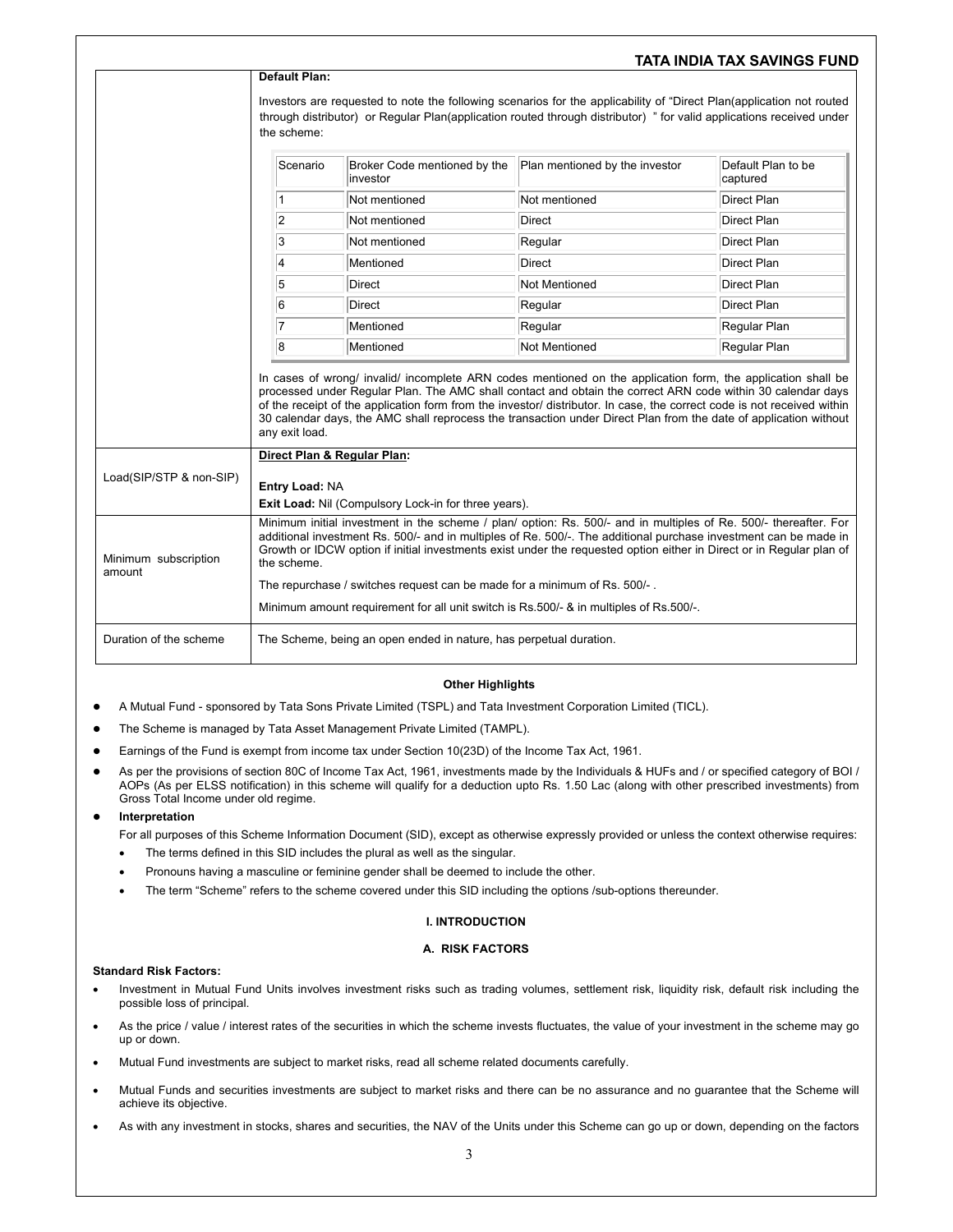and forces affecting the capital markets.

- Past performance of the previous Schemes, the Sponsors or its Group / Affiliates / AMC / Mutual Fund is not indicative of and does not guarantee the future performance of the Scheme.
- Investment in equity and equity related securities including option contracts involve high degree of risks and investors should not invest in the schemes unless they can afford to take the risk of losing their investment.
- The sponsors are not responsible or liable for any loss resulting from the operations of the scheme beyond the initial contribution of Rs. 1 lakh made by them towards setting up of the mutual fund.
- Tata India Tax Savings Fund is only the name of the Scheme and does not in any manner indicate either the quality of the Scheme, its future prospects or the returns. Investors therefore are urged to study the terms of the Offer carefully and consult their Tax and Investment Advisor before investing in the Scheme.
- Tata India Tax Savings Fund is not guaranteed or assured return scheme.

#### **Scheme Specific Risk Factors:**

#### **Investment Risks**

The price of securities may go up or down depending on a variety of factors and hence investors may note that AMC/Fund Manager's investment decisions may not be always profitable. Although it is intended to generate capital appreciation and maximize the returns by actively investing in equity securities and utilising debt and money market instruments as a defensive investment strategy. The price of securities may be affected generally by factors affecting capital markets such as price and volume, volatility in the stock markets, interest rates, currency exchange rates, foreign investment, changes in Government and Reserve Bank of India policy, taxation, political, economic or other developments, closure of the Stock Exchanges etc. Investors should understand that the investment pattern indicated, in line with prevailing market conditions, is only a hypothetical example as all investments involve risk and there is no assurance that the Fund's investment objective will be attained or that the Fund may not be in a position to maintain the indicated percentage of investment pattern under exceptional circumstances. There is no guarantee the investment / dis-investment decision will result into profit.

The fund may use techniques and instruments for efficient portfolio management and to attempt to hedge or reduce the risk. However these techniques and instruments if imperfectly used have the risk of the fund incurring losses due to mismatches particularly in a volatile market. The Fund's ability to use these techniques may be limited by market conditions, regulatory limits and tax considerations (if any). The use of these techniques is dependent on the ability to predict movements in the prices of securities being hedged and movements in interest rates. There exists an imperfect correlation between the hedging instruments and the securities or market sectors being hedged. Besides, the fact that skills needed to use these instruments are different from those needed to select the Fund's / plan's securities. There is a possible absence of a liquid market for any particular instrument at any particular time even though the futures and options may be bought and sold on an organised exchange. The use of these techniques involves possible impediments to effective portfolio management or the ability to meet repurchase / redemption requests or other short-term obligations because of the percentage of the Fund's assets segregated to cover its obligations.

#### **Liquidity and Settlement Risks**

The liquidity of the Scheme's investments may be inherently restricted by trading volumes, transfer procedures and settlement periods. From time to time, the Scheme will invest in certain securities of certain companies, industries, sectors, etc. based on certain investment parameters as adopted internally by AMC. While at all times the AMC will endeavour that excessive holding/investment in certain securities of industries, sectors, etc. by the Scheme(s) are avoided, the funds invested by the Scheme in certain securities of industries, sectors, etc. may acquire a substantial portion of the Scheme's investment portfolio and collectively may constitute a risk associated with non-diversification and thus could affect the value of investments. Reduced liquidity in the secondary market may have an adverse impact on market price and the Scheme's ability to dispose of particular securities, when necessary, to meet the Scheme's liquidity needs or in response to a specific economic event or during restructuring of the Scheme's investment portfolio.

#### **Regulatory Risk**

The value of the securities may be affected by uncertainties such as changes in government policies, changes in taxation and other developments in the laws and regulations.

#### **Risk associated with Unlisted Securities**

Securities which are not quoted on the stock exchanges are inherently liquid in nature and carry a larger liquidity risk in comparison with securities that are listed on the exchanges or offer other exit options to the investors, including the put options. The liquidity and valuation of the scheme's investments due to its holdings of unlisted securities may be affected if they have to be sold prior to the target date of disinvestment.

#### **Securities Lending by the Mutual Fund**

The Scheme may participate in securities lending and borrowing scheme in accordance with Securities Lending Scheme, 1997, Regulation 44 (4) of SEBI (Mutual Funds) Regulations ,1996, SEBI circular no MFD/CIR/01/047/99 dated February 10, 1999,framework for short selling and borrowing and lending of securities notified by SEBI circular no MRD/DoP/SE/Cir-14/2007 dated 20, 2007 and SEBI circular no SEBI / IMD / CIR No 14 / 187175/ 2009 dated December 15, 2009 and SEBI circular no CIR/MRD/DP/122/2017 dated November 17, 2017 . The Scheme shall also follow other relevant regulations /guidelines issued by stock exchange(s) from time to time.The Scheme shall participate in Securities Borrowing and Lending only with the SEBI approved intermediaries**.** 

Securities Lending means the lending of securities to SEBI approved intermediaries for a tenure of 1 to 12 months at a negotiated compensation in order to enhance returns of the scheme portfolio. The securities lent will be returned by the borrower on the expiry of the stipulated period. The AMC will adhere to the following strict internal limits should it engage in Securities Lending.

Not more than 25% of the net assets of the Scheme can be deployed in stock lending & single intermediary limit is 5% .Collateral would always be obtained by the approved intermediary. Collateral value would always be more than the value of the security lent. Collateral can be in form of cash, bank guarantee, and government securities, as may be agreed upon with the approved intermediary, and would also be subject to a mark to market valuation on a daily basis.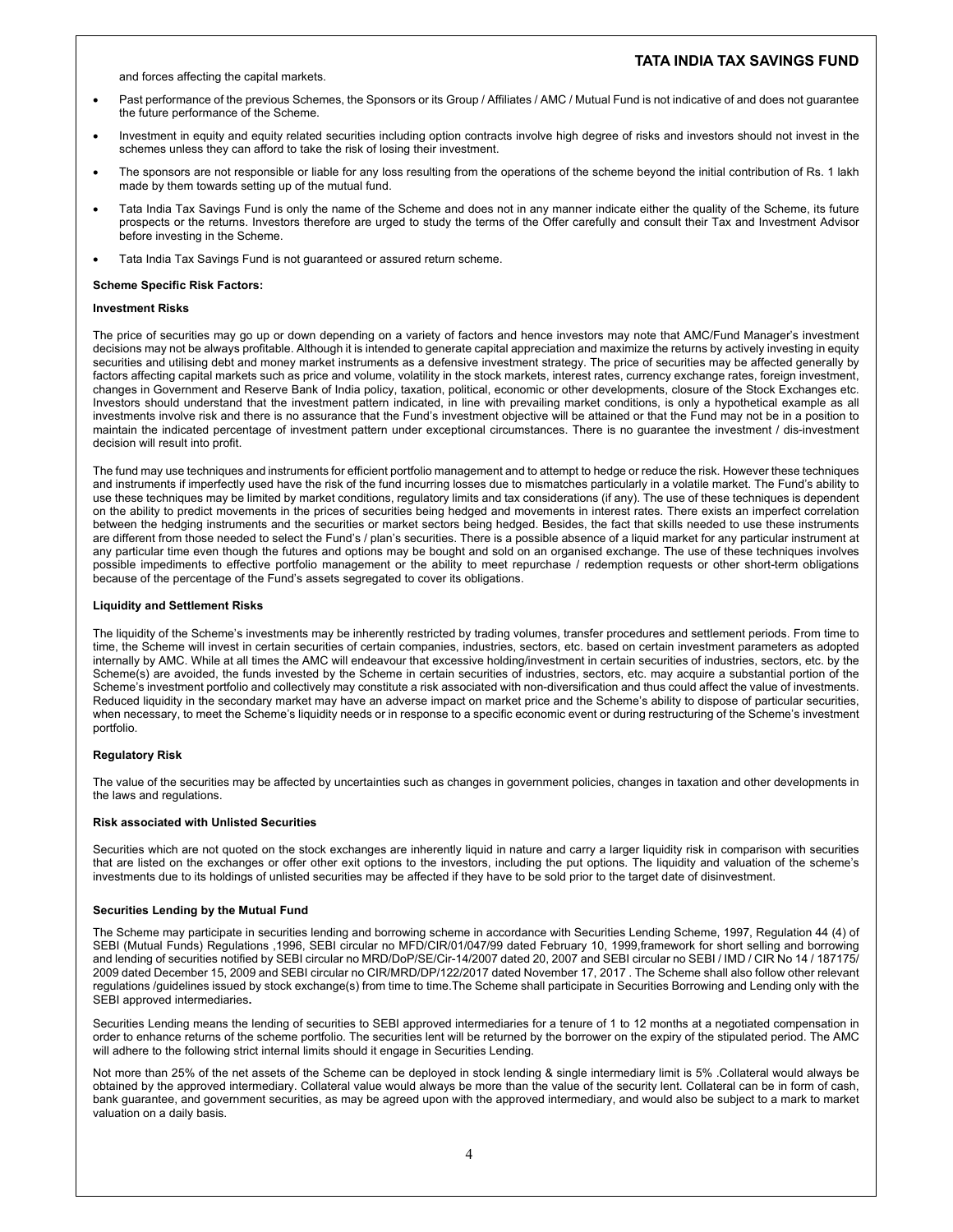#### **Example:**

A scheme has a security of a company which it would wish to hold for a long period of time as a core holding in the portfolio as per the fund manager's plan. In that case the investors would be benefited only to the extent of the rise in the value of the security, from time to time if any, on the exchange. If the scheme is enabled to lend the said security to a borrower who would be wanting to take advantage of the market fluctuations in its price, the borrower would return the security to the lender (fund) at a stipulated time or on demand for a negotiated compensation. The scheme's unitholders can enhance their returns to the extent of the compensation it will earn for lending the same. An adequate security or collateral will have to be maintained by the intermediary. This should always be higher than the cost of the security. Thus it is in the interest of the investors that returns can be enhanced by way of stock lending rather than hold the security only for capital appreciation potential.

Thus the scenario under which the scheme would participate in stock lending would be:

- 1. There is a holding of security e.g. of XYZ Ltd in the scheme which the fund manager wants to be the core holding of the fund for approximately 6 to 12 months.
- 2. There is a borrower (not mutual fund) for the security, (who has taken a short position in the market and needs the said security of XYZ Ltd to settle it) who is willing to put up a proper collateral for the same. (In all cases higher than the price of the script).
- 3. The borrower is represented by a proper recognized intermediary.
- 4. The agreement is to return the security or the amount so negotiated at a particular period of time or on demand.

Then the security will be lent by the scheme and the unitholders would benefit from the additional compensation earned for lending, apart from the capital appreciation which also happens in that stock. Thus, to summarize, stock lending would be done by the scheme only in the following circumstances:

a) If permitted by trustees and the extent SEBI regulations in that regard, from time to time.

b) If such activity generates additional returns for the scheme and helps to enhance the scheme returns.

c) If considering the above and other factors all considered in totality, such activity is in the interest of unitholders in the scheme.

#### **Securities Lending Risks**

It may be noted that this activity would have the inherent probability of collateral value drastically falling in times of strong downward market trends, rendering the value of collateral inadequate until such time as that diminution in value is replenished by additional security. It is also possible that the borrowing party and/or the approved intermediary may suddenly suffer severe business setback and become unable to honour its commitments. This, along with a simultaneous fall in value of collateral would render potential loss to the Scheme. Besides, there will also be temporary illiquidity of the securities that are lent out and the Scheme(s) will not be able to sell such lent out securities until they are returned.

#### **Risks associated with Debt / Money Markets**

#### **Interest Rate Risk**

As with debt instruments, changes in interest rate may affect the price of the debt instrument(s) and ultimately Scheme's net asset value. Generally the prices of instruments increase as interest rates decline and decrease as interest rates rise. Prices of long-term securities fluctuate more in response to such interest rate changes than short-term securities. Indian debt and government securities markets can be volatile leading to the possibility of price movements up or down in fixed income securities and thereby to possible movements in the NAV.

#### **Credit Risk**

Credit risk or Default risk refers to the risk that an issuer of a fixed income security may default (i.e. the issuer will be unable to make timely principal and interest payments on the security). Because of this risk corporate debentures are sold at a higher yield above those offered on Government Securities which are sovereign obligations and free of credit risk. Normally, the value of fixed income securities will fluctuate depending upon the changes in the perceived level of credit risk as well as any actual event of default. The greater the credit risk, the greater the yield required for someone to be compensated for the increased risk.

#### **Reinvestment Risk**

This risk refers to the difference in the interest rate levels at which cash flows received from the securities in the scheme is reinvested. The additional income from reinvestment is the "interest on interest" component. The risk is that the rate at which interim cash flows are reinvested may be lower than that originally assumed.

#### **Counterparty Risk**

This is the risk of failure of counterparty to the transaction to deliver securities against consideration received or to pay consideration against securities delivered, in full or in part or as per the agreed specification. There could be losses to the scheme in case of counterparty default.

Derivatives carry the risk of adverse changes in the market price. The risk of mispricing or improper valuation and the inability of derivatives to correlate perfectly with underlying assets, rates and indices.

Although for exchange traded derivatives, the risk is mitigated as the exchange provides the guaranteed settlement however in OTC trades the possibility of settlement is limited.

### **Risk associated with potential change in Tax structure**

This summary of tax implications given in the taxation section (Units and Offer Section III) is based on the current provisions of the applicable tax laws. This information is provided for general purpose only. The current taxation laws may change due to change in the 'Income Tax Act 1961' or any subsequent changes/amendments in Finance Act/Rules/Regulations. Any change may entail a higher outgo to the scheme or to the investors by way of securities transaction taxes, fees, taxes etc. thus adversely impacting the scheme and its returns.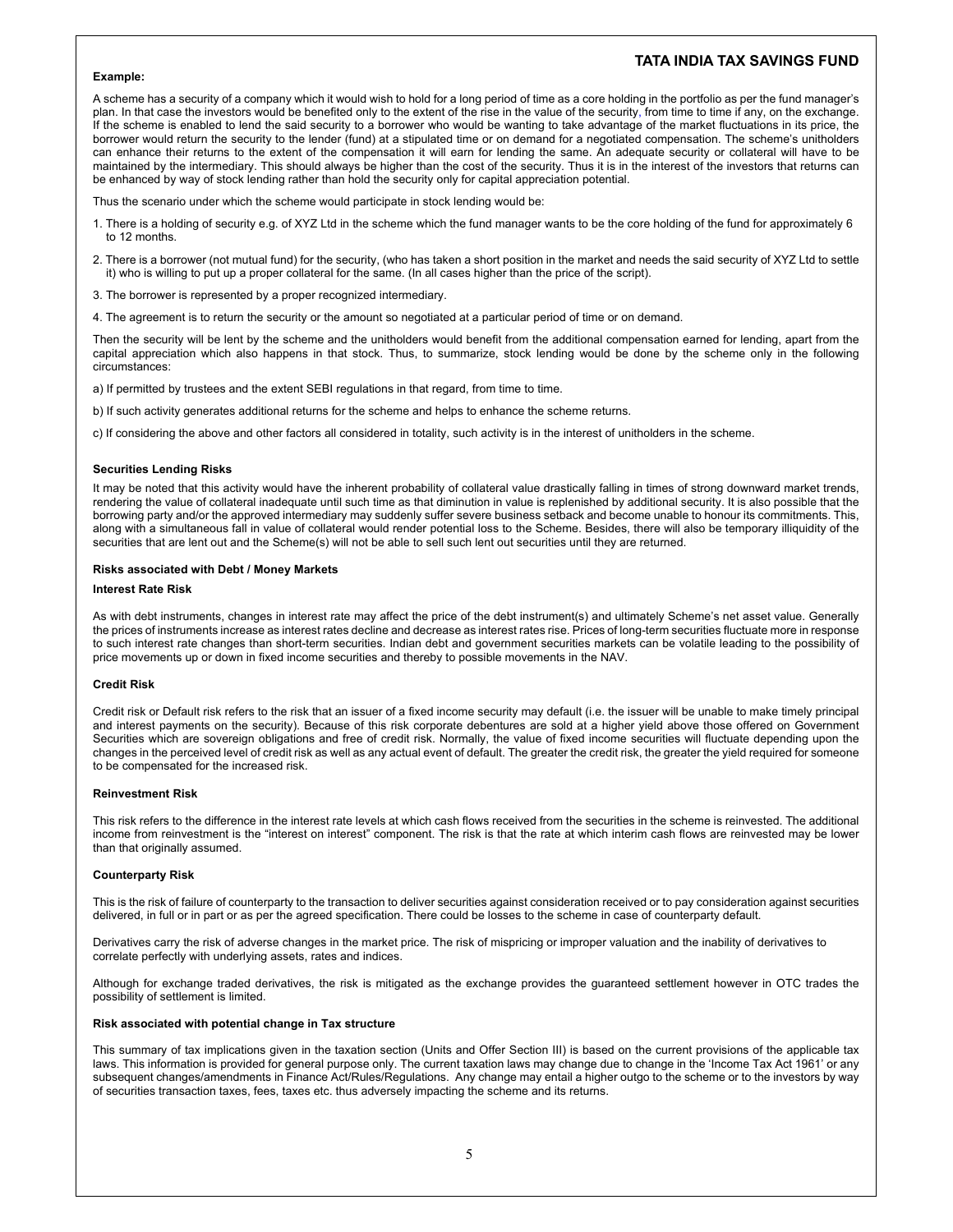#### **Risks associated with investing in Securities Segment and Tri-party Repo trade settlement:**

### **TATA INDIA TAX SAVINGS FUND**

The mutual fund is a member of securities segment and Tri-party Repo trade settlement of the Clearing Corporation of India (CCIL). All transactions of the mutual fund in government securities and in Tri-party Repo trades are settled centrally through the infrastructure and settlement systems provided by CCIL; thus reducing the settlement and counterparty risks considerably for transactions in the said segments. The members are required to contribute an amount as communicated by CCIL from time to time to the default fund maintained by CCIL as a part of the default waterfall (a loss mitigating measure of CCIL in case of default by any member in settling transactions routed through CCIL). CCIL shall maintain two separate Default Funds in respect of its Securities Segment, one with a view to meet losses arising out of any default by its members from outright and repo trades and the other for meeting losses arising out of any default by its members from Triparty Repo trades. The mutual fund is exposed to the extent of its contribution to the default fund of CCIL, in the event that the contribution of the mutual fund is called upon to absorb settlement/default losses of another member by CCIL, as a result the scheme may lose an amount equivalent to its contribution to the default fund.

### **Risks associated with Derivatives**

- Derivative products are leverage instruments and can provide disproportionate gains as well as disproportionate losses to the investors. Execution of such strategies depends upon the ability of the Fund Manager to identify such opportunities. Identification and execution of the strategies to be pursued by the Fund Manager involved uncertainty and decision of Fund Manager may not always be profitable. No assurance can be given that the Fund Manager will be able to identify or execute such strategies.
- Derivative products are specialized instruments that require investment techniques and risk analysis different from those associated with stocks and bonds. Derivatives require the maintenance of adequate controls to monitor the transactions entered into, the ability to assess the risk that a derivative add to the portfolio and the ability to forecast price of securities being hedged and interest rate movements correctly. There is a possibility that a loss may be sustained by the portfolio as a result of the failure of another party (usually referred to as the "counterparty") to comply with the terms of the derivatives contract. Other risks in using derivatives include the risk of mis-pricing or improper valuation of derivatives and the inability of derivatives to correlate perfectly with underlying assets, rates and indices.
- The risks associated with the use of derivatives are different from or possibly greater than, the risks associated with investing directly in securities and other traditional investments".
- The Scheme may face execution risk, whereby the rates seen on the screen may not be the rate at which the ultimate execution of the derivative transaction takes place.
- The Scheme may find it difficult or impossible to execute derivative transactions in certain circumstances. For example, when there are insuff**i**cient bids or suspe**n**sion of trading due to price limit or circuit breakers, the Scheme may face a liquidity issue.
- Investments in index futures face the same risk as the investments in a portfolio of shares representing an index. **T**he extent of loss is the same as in the underlying stocks.
- The Scheme bea**r**s a risk that it may not be able to correctly forecast future market trends or the value of assets, indices or other financial or economic factors in establishing derivative positions for the Scheme.
- There is the possibility that a loss may be sustained by the portfolio as a result of the failure of another party (usually referred to as the "counter party") to comply with the terms of the derivatives contract. The counter party may default on a transaction before settlement and therefore, the Scheme is compelled to negotiate with another counterparty at the then prevailing (possibly unfavorable) market price.
- The risk of loss in trading futures contracts can be substantial, because of the low margin deposits required, the extremely high degree of leverage involved in futures pricing and the potential high volatility of the futures markets.
- Where derivatives are used for hedging, such use may involve a basic risk where the instrument used as a hedge does not match the movement in the inst**r**ument/underlying asset being hedged. The risk may be inter-related also e.g. interest rate movements can affect equity prices, which could influence specific issuer/industry assets.

Other risks in using derivatives include the risk of mispricing or improper valuation of derivatives and the inability of derivatives to correlate perfectly with underlying assets, rates and indices.

#### **Risks Associated with Securitised Debt**

**Risk due to prepayment:** In case of securitized debt, changes in market interest rates and pre-payments may not change the absolute amount of receivables for the investors but may have an impact on the reinvestment of the periodic cash flows that an investor receives on securitized papers. In the event of pre-payment of the underlying debt, investors may be exposed to changes in tenor and yield.

**Liquidity Risk:** Presently, despite recent legal developments permitting the listing of securitized debt instruments, the secondary market for securitized debt in India is not very liquid. Even if a more liquid market develops in the future, secondary transactions in such instruments may be at a discount to initial issue price due to changes in the interest rate structure.

**Limited Recourse and Credit Risk:** Certificates issued on investment in securitized debt represent a beneficial interest in the underlying receivables and there is no obligation on the issuer, seller or the originator in that regard. Defaults on the underlying loan can adversely affect the pay outs to the investors and thereby, adversely affect the NAV of the Scheme. While it is possible to repossess and sell the underlying asset, various factors can delay or prevent repossession and the price obtained on sale of such assets may be low.

**Bankruptcy Risk:** If the originator of securitized debt instruments in which the Scheme invests is subject to bankruptcy proceedings and the court in such proceedings concludes that the sale of the assets from originator to the trust was not a 'true sale', then the Scheme could experience losses or delays in the payments due. Normally, care is taken in structuring the securitization transaction so as to minimize the risk of the sale to the trust not being construed as a 'true sale'.

**Risk of Co-mingling:** Servicers in a securitization transaction normally deposit all payments received from the obligors into a collection account. However, there could be a time gap between collection by a servicer and depositing the same into the collection account. In this interim period, collections from the loan agreements by the servicer may not be segregated from other funds of the servicer. If the Servicer fails to remit such funds due to investors, investors in the Scheme may be exposed to a potential loss.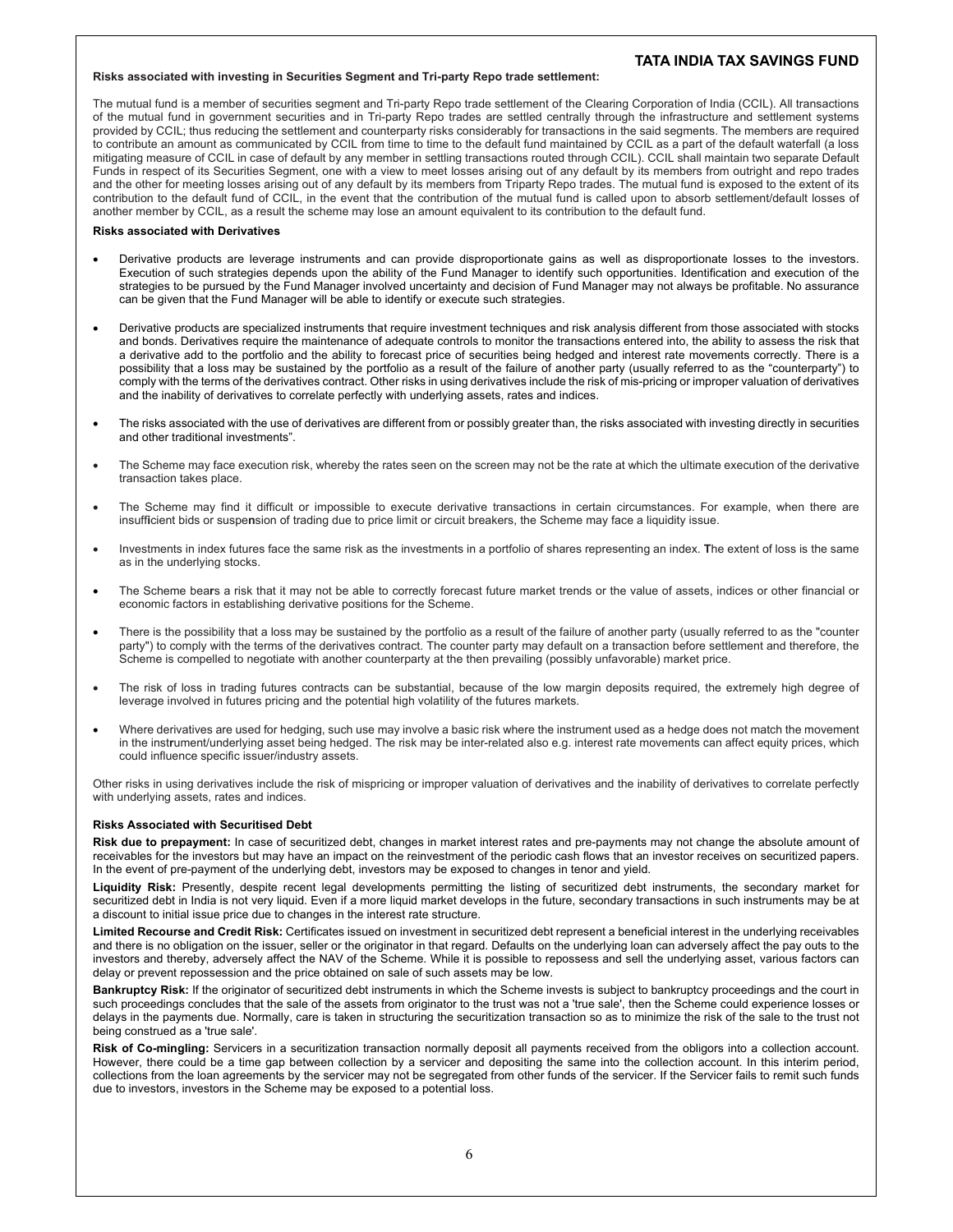#### **Risk Controls for Securitised Debt**

#### **1. Risk profile of securitized debt vis a vis risk appetite of the scheme:**

Securitized Debt is a financial instrument (bond) whose interest and principal payments are backed by an underlying cash flow from another asset. In line with the investment strategy of the Scheme and considering that there would be no intermediate redemption pressures for the Fund Manager, the Scheme may take exposure to rated Securitized Debt with the intent to enhance portfolio yield without compromising on credit quality.

#### **2. Policy relating to originators based on nature of originator, track record, NPAs, losses in earlier securitized debt, etc**

The evaluation parameters of the originators are as under:

- Track record
- Willingness to pay, through credit enhancement facilities etc.
- Ability to pay
- Business risk assessment, wherein following factors are considered:
	- Outlook for the economy (domestic and global)
	- Outlook for the industry
	- Company specific factors

#### **Track record**

We ensure that there is adequate past track record of the Originator before selection of the pool including a detailed look at the number of issuances in past, track record of issuances, experience of issuance team, etc. We also look at the credit profile of the Originator for its own debt. We normally invest only if the Originator's credit rating is at least 'AA' (+/- or equivalent) or above by a credit rating agency recognized by SEBI.

#### **Willingness to pay**

As the securitized structure has underlying collateral structure, depending on the asset class, historical NPA trend and other pool / loan characteristics, a credit enhancement in the form of cash collateral, such as fixed deposit, bank guarantee etc. is obtained, as a risk mitigation measure.

#### **Ability to pay**

This assessment is based on a detailed financial risk assessment.

A traditional SWOT analysis is used for identifying company specific financial risks. One of the most important factors for assessment is the quality of management based on its past track record and feedback from market participants. In order to assess financial risk a broad assessment of the issuer's financial statements is undertaken to review its ability to undergo stress on cash flows and asset quality.

#### **Business risk assessment, wherein following factors are considered**:

- Outlook for the economy (domestic and global)

- Outlook for the industry
- Company specific factors

In addition a detailed review and assessment of rating rationale is done including interactions with the company as well as agency.

Typically we would avoid investing in securitization transaction (without specific risk mitigant strategies / additional cash/security collaterals/ guarantees) if we have concerns on the following issues regarding the originator / underlying issuer:

- High default track record/ frequent alteration of redemption conditions / covenants
- High leverage ratios both on a standalone basis as well on a fated level/ group level. This is very important in case of single borrower loan sell down
- Higher proportion of re-schedulement of underlying assets of the pool or loan
- Higher proportion of overdue assets of the pool or the underlying loan
- Poor reputation in market
- Insufficient track record of servicing of the pool or the loan

#### **3. Risk mitigation strategies for investments with each kind of originator**

#### **Risk Mitigation Strategies**

Investments in securitized debt will be done based on the assessment of the originator which is carried out by the Fixed Income team based on the in-house research capabilities as well as the inputs from the independent credit rating agencies.

In order to mitigate the risk at the issuer/originator level, the Fixed Income team will consider various factors which will include:

- size and reach of the originator
- the infrastructure and follow-up mechanism
- quality of information disseminated by the issuer/originator; and
- the Credit enhancement for different type of issuer/originator
- the originator's track record in that line of business

#### **4. The level of diversification with respect to the underlying assets, and risk mitigation measures for less diversified investments**

Majority of securitized debt investments shall be in asset backed pools wherein the underlying assets could be Medium and Heavy Commercial Vehicles, Light Commercial Vehicles (LCV), Cars, and Construction Equipment, Mortgages etc.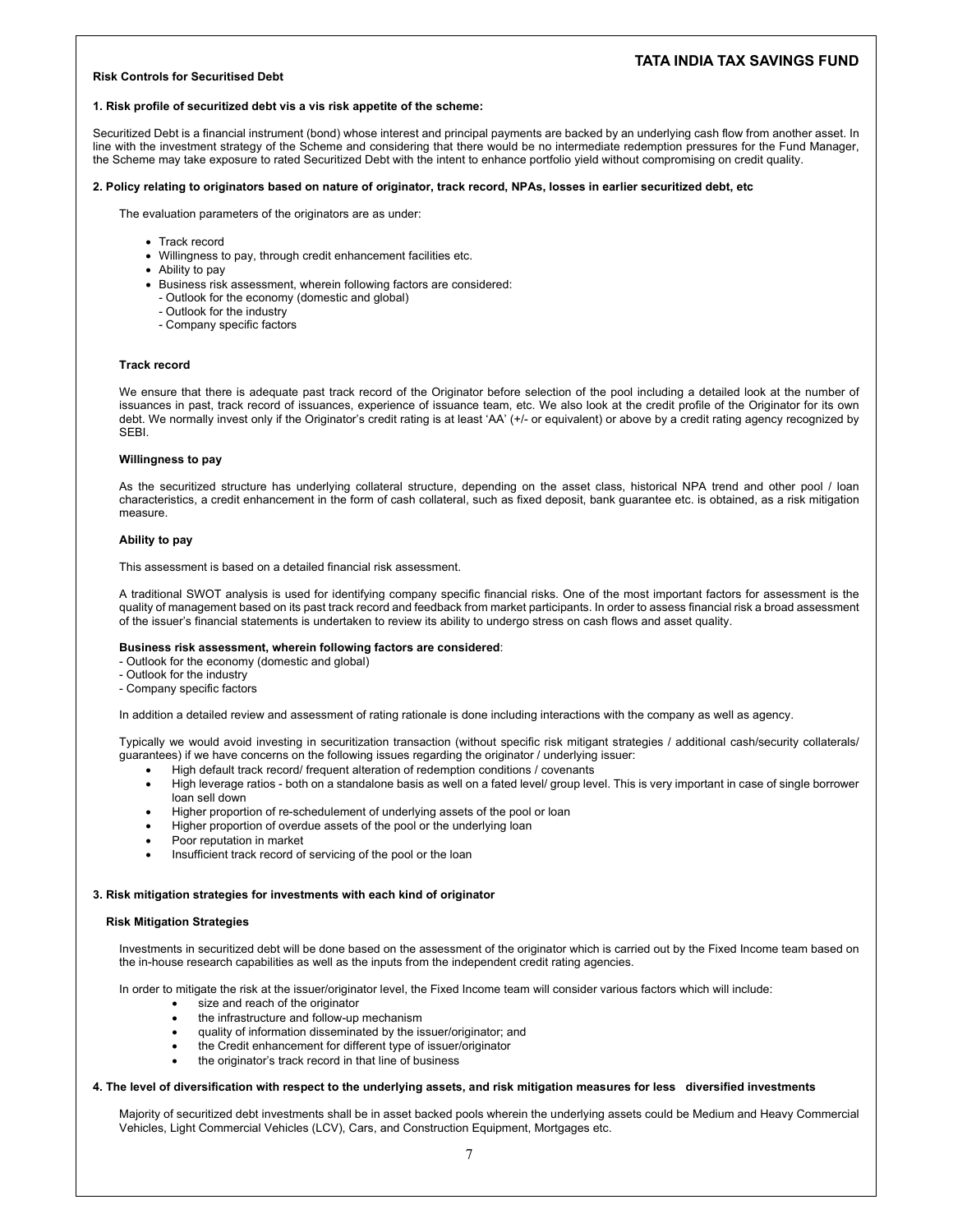The Fund Manager will invest in securitized debt which are rated 'AA' (+/- or equivalent) or above by a credit rating agency recognized by SEBI. While the risks mentioned above cannot be eliminated completely, they may be minimized by considering the diversification of the underlying assets as well as credit and liquidity enhancements.

|  |  | Table 1: illustrates the framework that will be applied while evaluating investment decision relating to a pool securitization transaction: |
|--|--|---------------------------------------------------------------------------------------------------------------------------------------------|
|  |  |                                                                                                                                             |

| Characteristics/<br><b>Type of Pool</b>                                                                                | Mortgage<br>Loan    | Commercial<br>Vehicle<br>and<br>Construction<br>Equipment | <b>CAR</b>           | 2 wheelers               | <b>Micro</b><br><b>Finance</b><br><b>Pools</b> | Persona<br>I Loans            | Single<br><b>Downs</b> | Sell | <b>Others</b>                                            |
|------------------------------------------------------------------------------------------------------------------------|---------------------|-----------------------------------------------------------|----------------------|--------------------------|------------------------------------------------|-------------------------------|------------------------|------|----------------------------------------------------------|
| Approximate<br>Average maturity<br>(in Months)                                                                         | Up to 120<br>months | Up to 60 months                                           | Up to $60$<br>months | Up<br>to<br>60<br>months | Up to<br>12<br>months                          | Up to $36$<br>months          | Case<br>by<br>basis    | case | other<br>Any<br>class<br>of<br>securitized<br>debt would |
| Collateral<br>margin<br>(including<br>cash<br>, guarantees,<br>interest<br>excess<br>spread<br>subordinate<br>tranche) | In excess of<br>3%  | In excess of 5%                                           | In excess<br>of $5%$ | In excess of<br>5%       | In excess of<br>10%                            | <b>In</b><br>excess<br>of 10% | Case<br>by<br>basis    | case | be<br>evaluated<br>on a case<br>by<br>case<br>basis      |
| Average Loan to<br>Value Ratio                                                                                         | 95%<br>or<br>lower  | 100% or lower*                                            | 95%<br>or<br>lower   | 95% or lower             | Unsecured                                      | unsecure<br>d                 | Case by case<br>basis  |      |                                                          |
| Average<br>seasoning of the<br>Pool                                                                                    | Minimum 3<br>months | Minimum<br>6<br>months                                    | Minimum<br>6 months  | Minimum<br>6<br>months   | Minimum 1<br>month                             | Minimum<br>2 months           | Case<br>by<br>basis    | case |                                                          |
| Maximum<br>single<br>exposure range                                                                                    | 5%                  | 5%                                                        | $1\%$                | 1%                       | $1\%$                                          | $1\%$                         | Case<br>by<br>basis    | case |                                                          |
| Average<br>single<br>exposure range %                                                                                  | $< 5\%$             | $< 5\%$                                                   | 1%                   | 1%                       | 1%                                             | 1%                            | by<br>Case<br>basis    | case |                                                          |

\* LTV based on chasis value

**Note:** The information contained herein is based on current market conditions and may change from time to time based on changes in such conditions, regulatory changes and other relevant factors. Accordingly, our investment strategy, risk mitigation measures and other information contained herein may change in response to the same.

In addition to the framework as per the table above, we also take into account following factors, which are analyzed to ensure diversification of risk and measures identified for less diversified investments:

- Size of the loan: The size of each loan is generally analyzed on a sample basis and an analysis of the static pool of the originator is undertaken to ensure that the same matches with the static pool characteristics. It also indicates whether there is high reliance on very small ticket size borrower which could result in delayed and expensive recoveries.
- Average original maturity of the pool: The analysis of average maturity of the pool is undertaken to evaluate whether the tenor of the loans are generally in line with the average loans in the respective industry and repayment capacity of the borrower.
- Default rate distribution: The Fixed Income team generally ensures that all the contracts in the pool are current to ensure zero default rate distribution.
- Geographical Distribution: The analysis of geographical distribution of the pool is undertaken to ensure prevention of concentration risk.
- Risk Tranching: Typically, we avoid investing in Securitized debt in the form of sub ordinate tranche, without specific risk mitigant strategies / additional cash / security collaterals/ guarantees, etc.
- Credit enhancement facility credit enhancement facilities in the form of cash collateral, such as fixed deposits, bank guarantee etc could be obtained as a risk mitigation measure.
- Liquid facility these parameters will be evaluated based on the asset class as mentioned in the table above
- Structure of the pool of underlying assets The structure of the pool of underlying assets would be either single asset class or combination of various asset classes as mentioned in the table above. We could add new asset class depending upon the securitization structure and changes in market acceptability of asset classes

Investment in the Single Loan Securitization would be done based on the assessment of credit risk associated with the underlying borrower as well as the originator. The Fixed Income team will adhere internal credit process and perform a detailed review of the underlying borrower prior to making investments.

#### **5. Minimum retention period of the debt by originator prior to securitization**

Issuance of securitized debt is governed by the Reserve Bank of India. RBI norms cover the "true sale" criteria including credit enhancement and liquidity enhancements. In addition, RBI has proposed minimum holding period of between nine and twelve months for assets before they can be securitized. The minimum holding period depends on the tenor of the securitization transaction. The Fund will invest in securitized debt that are compliant with the laws and regulations.

#### **6. Minimum retention percentage by originator of debts to be securitized**

Issuance of securitized debt is governed by the Reserve Bank of India. RBI norms cover the "true sale" criteria including credit enhancement and liquidity enhancements, including maximum exposure by the originator in the PTCs. In addition, RBI has proposed minimum retention requirement of between five and ten percent of the book value of the loans by the originator. The minimum retention requirement depends on the tenor and structure of the securitization transaction. The Fund will invest in securitized debt that are compliant with the laws and regulations.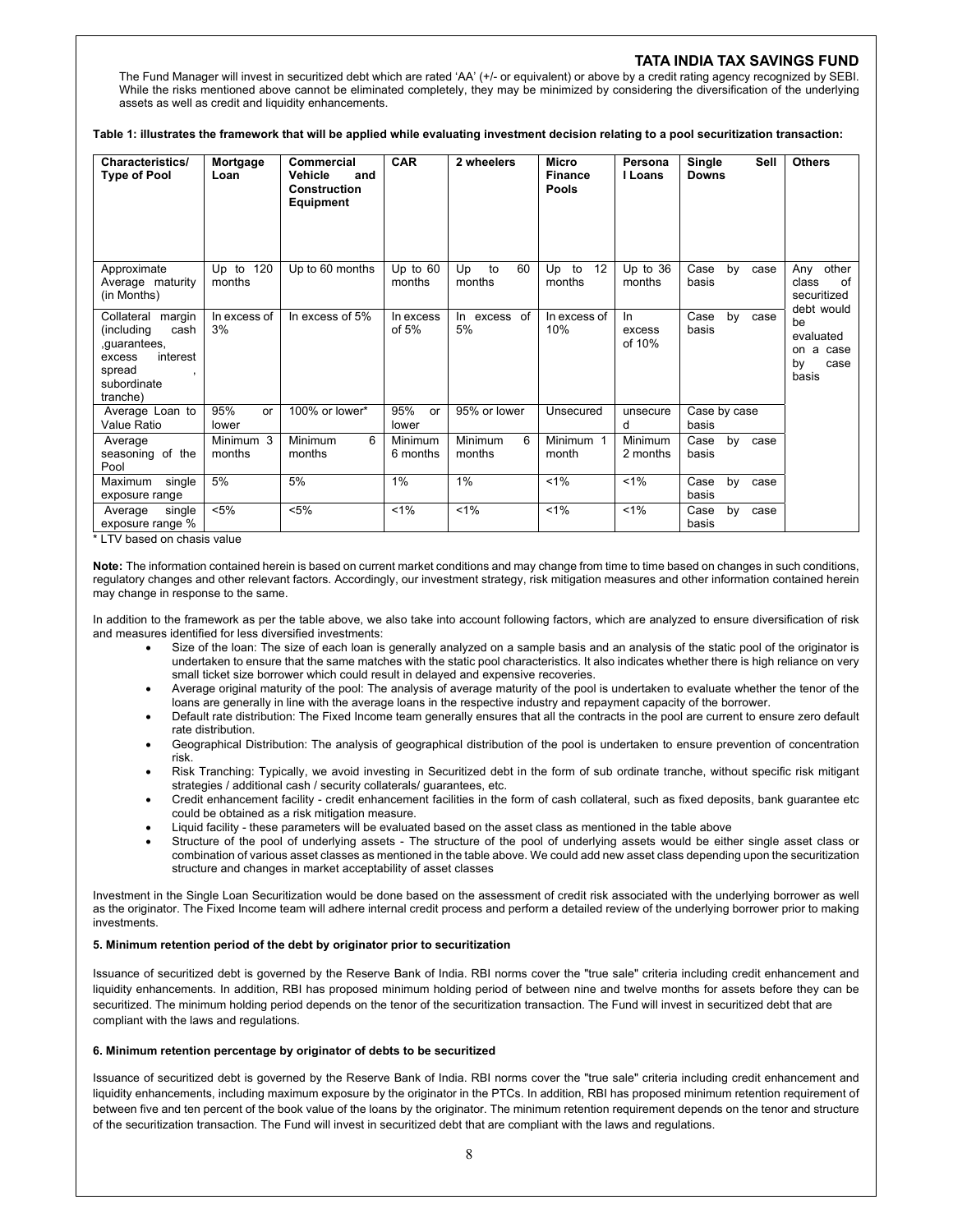#### **7. The mechanism to tackle conflict of interest when the mutual fund invests in securitized debt of an originator and the originator in turn makes investments in that particular scheme of the fund**

An investment by the scheme in any security is done after detailed analysis by the Fixed Income team and in accordance with the investment objectives and the asset allocation pattern of a scheme. All investments are made on an arms length basis without consideration of any investments (existing/potential) in the schemes made by any party related/involved in the transaction. The robust credit process ensures that there is no conflict of interests when a scheme invests in securitized debt of an originator and the originator in turn makes investments in that particular scheme. Normally the issuer who is securitizing instrument is in need of money and is unlikely to have long term surplus to invest in mutual fund scheme.

Furthermore, there is clear cut segregation of duties and responsibilities with respect to Investment function and Sales function. Investment decisions are being taken independently based on the above mentioned parameters and investment by the originator in the scheme is based on their own evaluation of the scheme vis a vis their investment objectives.

#### **8. The resources and mechanism of individual risk assessment with the AMC for monitoring investment in securitized debt**

The risk assessment process for securitized debt, as detailed in the preceding paragraphs, is same as any other credit. The investments in securitized debt are done after appropriate research by credit analyst. The ratings are monitored for any movement.

The resources for and mechanisms of individual risk assessment with the AMC for monitoring investment in securitized debt are as follows:

- Fixed Income Team Risk assessment and monitoring of investment in Securitized Debt is done by credit team.
- Ratings are monitored for any movement Based on the cash-flow report and analyst view, periodic review of utilization of credit enhancement shall be conducted and ratings shall be monitored accordingly.
- Wherever the schemes portfolio is disclosed, the AMC may give a comprehensive disclosure of Securitised debt instruments held in line with SEBI requirement.

#### **Risks Factors associated with transaction in Units through stock exchange(s)**

In respect of transaction in Units of the Scheme through BSE and / or NSE, allotment and redemption of Units on any Business Day will depend upon the order processing / settlement by BSE and / or NSE and their respective clearing corporations on which the Fund has no control.

#### **Credit Evaluation Process for the investments in Debt Securities:**

In-house credit evaluation team has the necessary capability of conducting independent due diligences of credit risk. From credit evaluation perspective, companies are broadly classified under two sectors - Industrials and Financial Institutions. Industrials include Manufacturing and trading companies, while Financial Institutions include Banks and Non-Banking Financial Companies (NBFCs). The set of parameters for evaluation of credits for these sectors are different.

Broad guidelines for the appraisal of Industrials for short-term and long-term exposure include, but are not restricted to:

- External Ratings threshold: Investment is made only if the issuer credit rating is at least investment grade for long-term debt by a credit rating agency recognized by SEBI. In the short-term, investment is made in top notch (A1+ or equivalent) rated debt instruments. However this is subject to review from time to time and investment committee / Board of AMC approval is required for any exception.
- Each company is internally appraised based on various parameters including, but not restricted to:
	- o Business Fundamentals: Product/Service offerings, Market Position, Competitive Landscape, and Product cycle etc.
	- o Regulatory environment: Support/intervention, developmental stage of industry, level of regulation
	- o Financial Analysis: Margins, Profitability, Leverage, Working Capital requirement and cycle, Cash-flows etc. This is also seen in light of historic trend
	- o Management Track Record: Management track record, performance of company through economic cycle, promoters' background, other group companies.
	- o Macro-Economic Environment: Economic cycle, Credit cycle

In the short-term, the focus is more on the working capital cycle, near-term cash-flows and existing business position, while in the long-term the focus is more on the outlook of the business, capital expenditure program, profitability etc.

The credit evaluation policy is subject to review from time to time. Any material change in the credit evaluation policy will be updated by way of an addendum to the scheme information document.

The asset allocation among the various debt securities will be decided based upon the prevailing market conditions, macroeconomic environment and the performance of corporate sector, the debt market and other considerations.

The investment policies mentioned in this SID are in conformity with the provisions of various constitutional documents VIZ.MOA/AOA of the TAMPL/Trustee Company, IMA and the Trust Deed. Any change in the asset allocation affecting the investment profile of the scheme shall be effected only in accordance with the provisions of regulations 18-15A of SEBI (Mutual Funds) Regulations, 1996.

#### **Risk Control / Mitigation measures for equity investments and related investments:**

Investment in equity has an inherent market risk which cannot be mitigated generally. Following measures have been implemented with an objective to mitigate /control other risks associated with equity investing: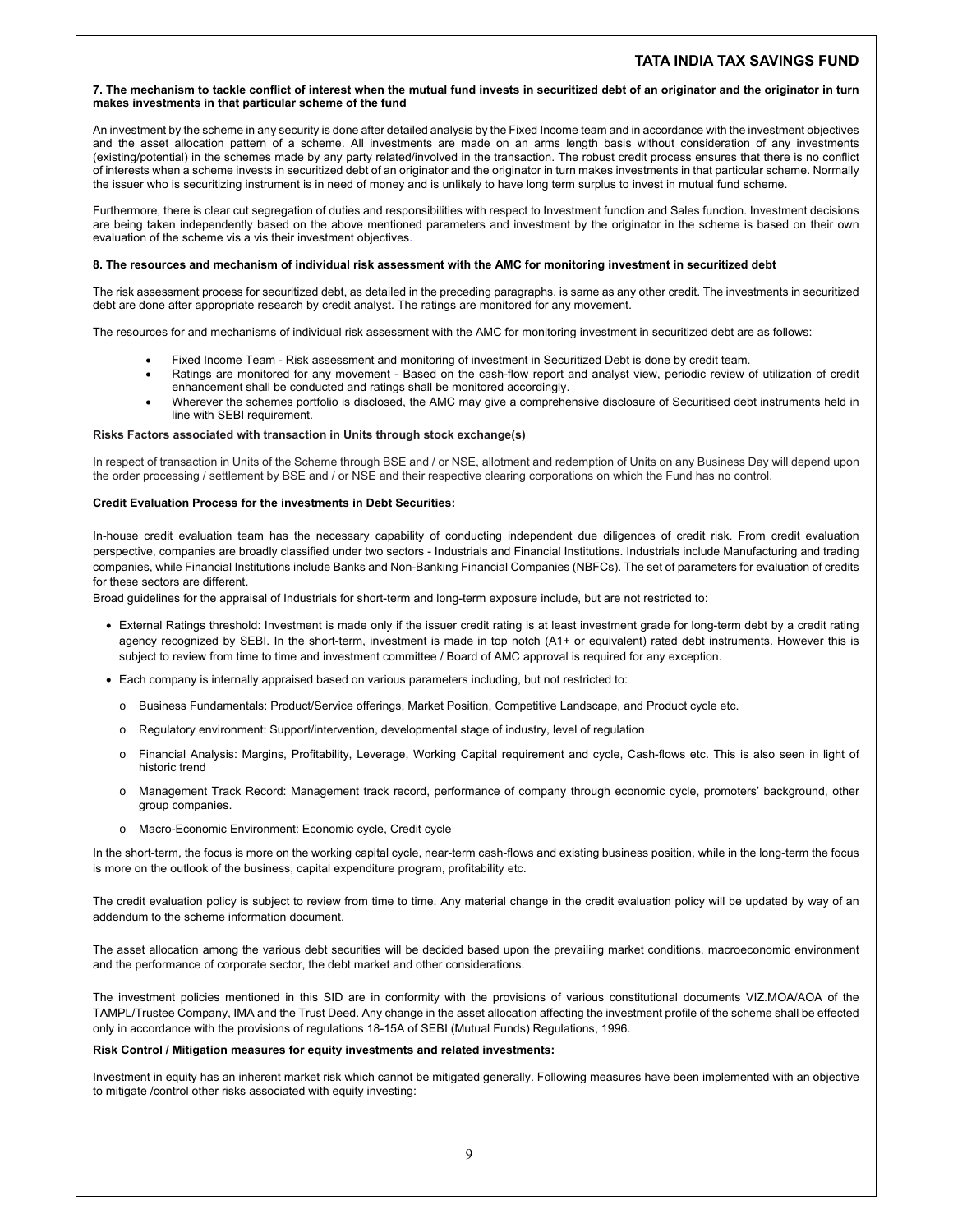|                           | TATA INDIA TAX SAVINGS FUND                                                                                                                       |
|---------------------------|---------------------------------------------------------------------------------------------------------------------------------------------------|
| Nature of Risk            | <b>Mitigation Measures</b>                                                                                                                        |
| <b>Regulatory Risk</b>    | Online monitoring of various exposure limits by the Front Office System. Also as a backup, manual controls are<br>also implemented.               |
| Poor Portfolio<br>Quality | Pre-approved universe of stocks based on strong fundamental research. New stock addition only with the prior<br>approval of investment committee. |
| Performance Risk          | Periodical review of stock wise profit & loss. Review of scheme performance vis. a vis. Benchmark index as well<br>as peer group.                 |
| Liquidity Risk            | Periodical review of the liquidity position of each scrip (Market capitalization, average volume in the market vis. a<br>vis. Portfolio Holding)  |
| Concentration<br>Risk     | Cap on maximum single sector exposure. Cap on maximum single stock exposure                                                                       |

#### **Risk Control / Mitigation measures for Debt and related Investments:**

| Nature of Risk         | <b>Mitigation Measures</b>                                                                                                                                                   |
|------------------------|------------------------------------------------------------------------------------------------------------------------------------------------------------------------------|
| Liquidity Risk         | Focus on good quality paper at the time of portfolio construction<br>٠<br>Portfolio exposure spread over various maturity buckets to in line with maturity of a scheme.<br>٠ |
| <b>Credit Risk</b>     | In house dedicated team for credit appraisal<br>٠<br>Issuer wise exposure limit<br>Rating grade wise exposure limit<br>Periodical portfolio review by the Board of AMC<br>٠  |
| interest Rate Risk     | Close watch on the market events<br>٠<br>Active duration management<br>٠<br>Portfolio exposure spread over various maturities.<br>٠                                          |
| <b>Regulatory Risk</b> | Online monitoring of various exposure limits by the Front Office System also as a backup, manual control are<br>implemented.                                                 |

#### **B. REQUIREMENT OF MINIMUM INVESTORS IN THE SCHEME**

The Scheme shall have a minimum of 20 investors and no single investor shall account for more than 25% of the corpus of the Scheme. The two conditions mentioned above shall be complied with on a calendar quarter basis, on an average basis, as specified by SEBI. If there is a breach of the 25% limit by any investor over the quarter, a rebalancing period of one month would be allowed and thereafter the investor who is in breach of the rule shall be given 15 days' notice to redeem his exposure over the 25 % limit. Failure on the part of the said investor to redeem his exposure over the 25 % limit within the aforesaid 15 days would lead to automatic redemption by the Mutual Fund on the applicable Net Asset Value on the 15th day of the notice period. However, in case the Scheme does not have a minimum of 20 investors, on an average basis, in the stipulated period (i.e. during the concerned calendar quarter), the provisions of Regulation 39(2) (c) of the SEBI (MF) Regulations would become applicable automatically without any reference from SEBI and accordingly the Scheme shall be wound up and the units would be redeemed at applicable NAV. The Fund shall adhere to the requirements prescribed by SEBI from time to time in this regard.

#### **C. SPECIAL CONSIDERATIONS**

Investors are urged to study the terms of the SID carefully before investing in this Scheme, and to retain this SID for future reference. The Mutual Fund may disclose details of the investor's account and transactions there under to those intermediaries whose stamp appears on the application form or who have been designated as such by the investor. In addition, the Mutual Fund may disclose such details to the bankers, as may be necessary for the purpose of effecting payments to the investor. The Fund may also disclose such details to regulatory and statutory authorities/bodies as may be required or necessary.

Pursuant to the provisions of Prevention of Money Laundering Act, 2002, if after due diligence, the AMC believes that any transaction is suspicious in nature as regards money laundering, on failure to provide required documentation, information, etc. by the unit holder the AMC shall have absolute discretion to report such suspicious transactions to FIUIND and / or to freeze the folios of the investor(s), reject any application(s) / allotment of units.

#### **Tax Consequences**

Redemption by the unit holders due to change in the fundamental attribute (if any, in future) of the scheme or due to any other reason may entail tax consequences for which the Trustees, AMC, Fund their Directors / employees shall not be liable.

#### **Disclosure / Disclaimer**

To the best of the knowledge and belief of the Directors of the Trustee Company, information contained in this SID is in accordance with the SEBI Regulations and facts and does not omit anything likely to have a material impact on the importance of such information.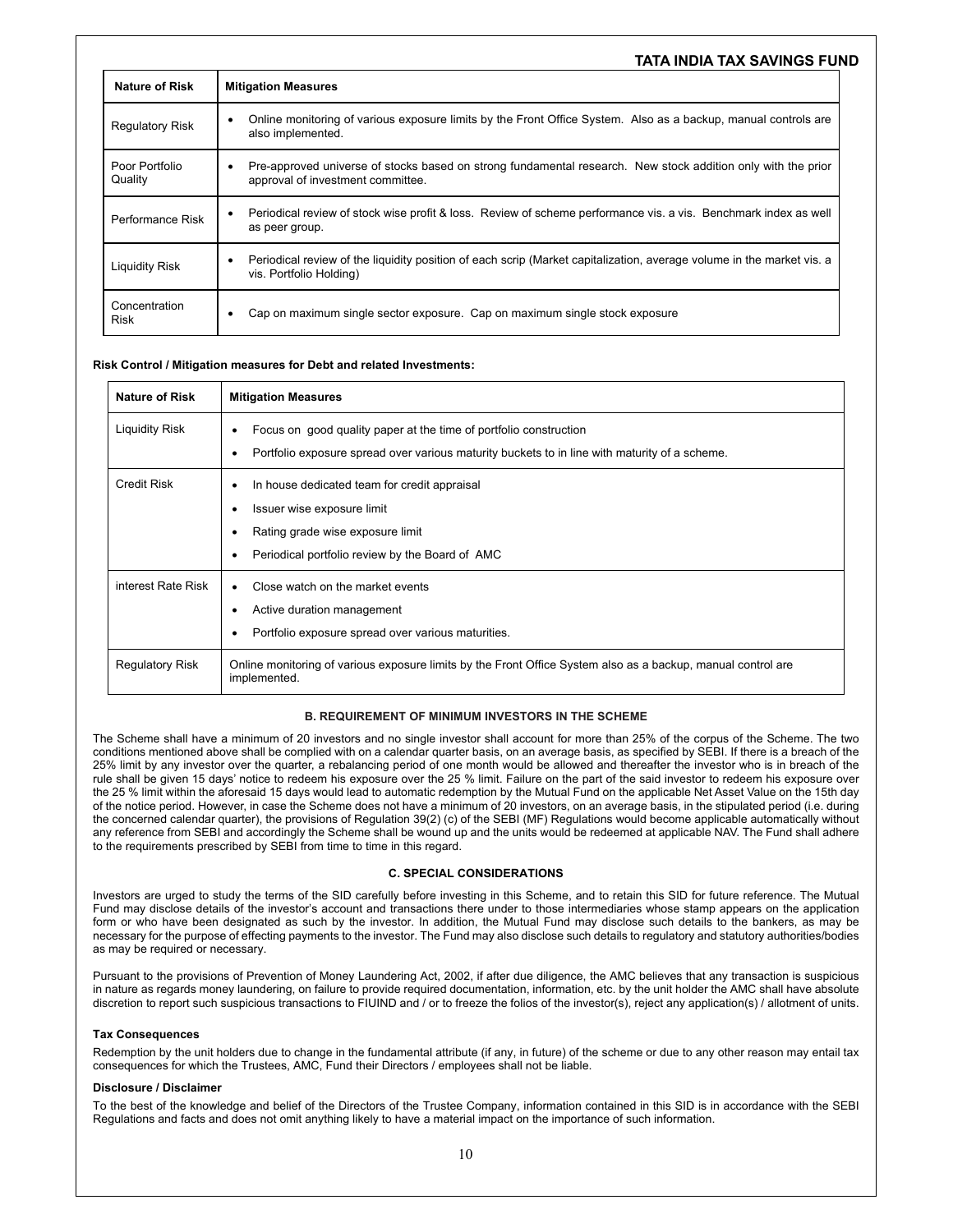Neither this SID nor the Units have been registered in any jurisdiction. The distribution of this SID in certain jurisdictions may be restricted or subject to registration requirements and, accordingly, persons who come into possession of this SID are required to inform themselves about, and to observe, any such restrictions. No persons receiving a copy of this SID or any accompanying application form in any such jurisdiction may treat this SID or such application form as constituting an invitation to them to subscribe for Units, nor should they in any event use any such application form, unless in the relevant jurisdiction such an invitation could lawfully be made to them and such application form could lawfully be used without compliance with any registration or other legal requirements. Accordingly, this SID does not constitute an offer or solicitation to anyone in any jurisdiction in which such offer or solicitation is not lawful or in which the person making such offer or solicitation is not qualified to do so or to anyone to whom it is unlawful to make such offer or solicitation. It is the responsibility of any persons in possession of this SID and any persons wishing to apply for Units pursuant to this SID to inform themselves of, and to observe, all applicable laws and Regulations of such relevant jurisdiction.

Prospective investors should review / study this SID carefully and in its entirety and should not construe the contents hereof or regard the summaries contained herein as advice relating to legal, taxation, or financial / investment matters and are advised to consult their own professional advisor(s) as to the legal or any other requirements or restrictions relating to the subscription, gifting, acquisition, holding, disposal (sale, transfer, switch or redemption or conversion into money) of Units and to the treatment of income (if any), capitalisation, capital gains, any distribution, and other tax consequences relevant to their subscription, acquisition, holding, capitalisation, disposal (sale, transfer, switch, redemption or conversion into money) of Units within their jurisdiction of nationality, residence, domicile etc. or under the laws of any jurisdiction to which they or any managed funds to be used to purchase/gift Units are subject, and (also) to determine possible legal, tax, financial or other consequences of subscribing / gifting to, purchasing or holding Units before making an application for Units.

No person has been authorized to give any information or to make any representations not confirmed in this SID in connection with the New Fund Offer / Subsequent Offer of Units, and any information or representations not contained herein must not be relied upon as having been authorized by the Mutual Fund or the Asset Management Company or the Trustee Company. Statements made in this SID are based on the law and practice currently in force in India and are subject to change therein. Neither the delivery of this SID nor any sale made hereunder shall, under any circumstances, create any impression that the information herein continues to remain true and is correct as of any time subsequent to the date hereof.

#### **Other Business Activities of AMC:**

AMC has obtained registration from SEBI vide Registration No. INP000001058 dated September 14, 2004 to act as a Portfolio Manager under SEBI (Portfolio Managers) Regulations, 1993. AMC has appointed separate Fund Manager(s) for the same and back office is also segregated from Mutual Fund Back Office.

AMC managing schemes of Tata Alternative Investment Fund (Alternative Investment Fund-Category II & Category III). AMC has appointed separate Fund Manager(s) for the same and back office is also segregated from Mutual Fund Back Office.

AMC has obtained no objection from SEBI for providing investment advisory service and investment management services to Offshore Funds. These funds are registered with SEBI as Foreign Portfolio Investors (FPIs). In terms of Regulation 24 (b) (vi) of SEBI (Mutual Funds) Regulations, 1996 there is no need to appoint separate fund manager for managing these offshore funds.

Tata Asset Management Pvt Ltd. has also received no objection to investment management services through its subsidiary company Tata Pension Management Ltd under regulation 24(2) of SEBI (Mutual Funds) Regulations,1996.

Tata Pension Management Limited is in the process of setting up pension fund. Since the investment activities of Pension Funds will managed by a separate Fund Manager, there will not be any conflict with investment activities of Tata Mutual fund

AMC has implemented necessary controls to avoid conflicts of interest in managing above activities.

All other business activities mentioned above will be explicitly forbidden from the acquisition of any asset out of the assets of the mutual fund scheme which involves the assumption of any liability which is unlimited or shall not result in encumbrance of the assets of the mutual fund scheme in any way and also should not affect the net worth requirements of Tata Asset Management Pvt Limited for mutual fund operation.

Notwithstanding anything contained in the SID the provisions of SEBI (Mutual Funds) Regulations 1996 and guidelines thereunder shall be applicable. The Trustee Company would be required to adopt / follow any regulatory changes by SEBI / RBI etc and /or all circulars / guidelines received from AMFI from time to time if and from the date as applicable. The Trustee Company in such a case would be obliged to modify / alter any provisions / terms of the SID during / after the launch of the scheme by following the prescribed procedures in this regard.

#### **D. DEFINITIONS & ABBREVIATION**

|               | "Business Day"<br>or "Working Day" | A day other than<br>Saturday and Sunday<br>a day on which the Bombay Stock Exchange Limited and/or National Stock Exchange of India<br>Limited are closed for trading<br>a day on which sale and repurchase of units is suspended by the AMC<br>a day on which normal business could not be transacted due to storms, floods, bandhs, strikes etc.<br>The AMC reserves the right to declare any day as a Business Day or otherwise at any or all Investor Service<br>Centres. In such circumstances notice will be uploaded on the AMC website i.e www.tatamutualfund.com. |  |  |
|---------------|------------------------------------|----------------------------------------------------------------------------------------------------------------------------------------------------------------------------------------------------------------------------------------------------------------------------------------------------------------------------------------------------------------------------------------------------------------------------------------------------------------------------------------------------------------------------------------------------------------------------|--|--|
| $\mathcal{P}$ | "Business Hours"                   | Business hours are from 10.00 A.M. to 3.00 P.M. on any Business Day.                                                                                                                                                                                                                                                                                                                                                                                                                                                                                                       |  |  |
| 3.            | "BSE"/"NSE"                        | Bombay Stock Exchange /National Stock Exchange                                                                                                                                                                                                                                                                                                                                                                                                                                                                                                                             |  |  |
| $\mathbf{4}$  | "Calendar Year"                    | A Calendar Year shall be 12 full English Calendar months commencing from 1st January and ending on 31 <sup>st</sup><br>December.                                                                                                                                                                                                                                                                                                                                                                                                                                           |  |  |
| 5.            | "Custodian"                        | HDFC Bank Limited, a bank incorporated in Mumbai with limited liability and includes its successors.                                                                                                                                                                                                                                                                                                                                                                                                                                                                       |  |  |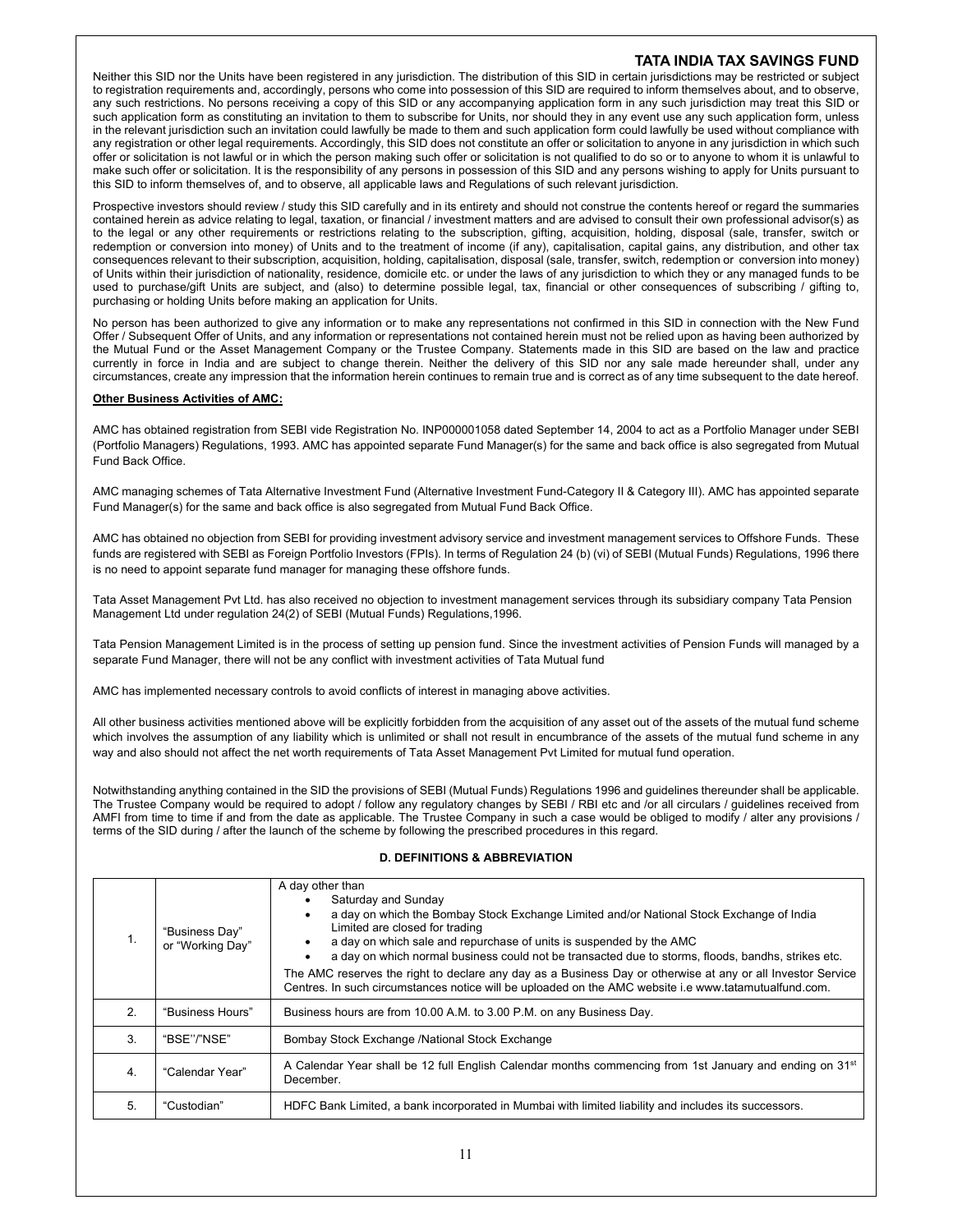| 6.  | "Entry Load"                       | <b>TATA INDIA TAX SAVINGS FUND</b><br>Amount that is paid by the investors at the time of entry / subscription into the scheme.                                                                                                                                                                                                                                                                                                                                                                                                                                                                                                                                                                         |
|-----|------------------------------------|---------------------------------------------------------------------------------------------------------------------------------------------------------------------------------------------------------------------------------------------------------------------------------------------------------------------------------------------------------------------------------------------------------------------------------------------------------------------------------------------------------------------------------------------------------------------------------------------------------------------------------------------------------------------------------------------------------|
| 7.  | "Exit Load"                        | Amount that is paid by the investors at the time of exit / redemption from the scheme.                                                                                                                                                                                                                                                                                                                                                                                                                                                                                                                                                                                                                  |
|     |                                    |                                                                                                                                                                                                                                                                                                                                                                                                                                                                                                                                                                                                                                                                                                         |
| 8.  | "Day"                              | Any day as per English Calendar viz. 365 days in a year.                                                                                                                                                                                                                                                                                                                                                                                                                                                                                                                                                                                                                                                |
| 9.  | "IDCW"                             | Dividend = Income Distribution cum capital withdrawal (IDCW)<br>Dividend Payout= Payout of Income Distribution cum capital withdrawal option (IDCW-Payout)                                                                                                                                                                                                                                                                                                                                                                                                                                                                                                                                              |
|     |                                    | Dividend Transfer Plan= Transfer of Income Distribution cum capital withdrawal plan (IDCW-Transfer)                                                                                                                                                                                                                                                                                                                                                                                                                                                                                                                                                                                                     |
| 10. | "Financial Year"                   | A Financial Year shall be 12 full English Calendar months commencing from 1st April and ending on 31 <sup>st</sup> March.                                                                                                                                                                                                                                                                                                                                                                                                                                                                                                                                                                               |
| 11. | "Group"                            | Group" means a group as defined in clause (b) of the Explanation to Section 5 of the Competition Act, 2002 (12<br>of 2003)"                                                                                                                                                                                                                                                                                                                                                                                                                                                                                                                                                                             |
| 12. | "IMA"                              | Investment Management Agreement dated 9th May, 1995, as amended from time to time, between the TTCPL<br>& TAMPL.                                                                                                                                                                                                                                                                                                                                                                                                                                                                                                                                                                                        |
| 13. | "Investor"                         | An investor means any resident or non-resident person whether individual or not (legal entity), who is eligible to<br>subscribe units under the laws of his/her/their country of incorporation, establishment, citizenship, residence or<br>domicile and under the Income Tax Act, 1961 including amendments thereto from time to time and who has<br>made an application for subscribing units under the Scheme. Under normal circumstances, a Unit holder shall<br>be deemed to be the investor.                                                                                                                                                                                                      |
| 14. | "Net Asset Value"<br>or "NAV"      | (a) In case of winding up of the Fund:<br>In respect of an Unit, the amount that would be payable to the holder of that Unit on any date if the fund were to<br>be wound up and its assets distributed on that date (valuing assets and liabilities in accordance with the normal<br>accounting policies of the Fund, but ignoring net distributable income of the current financial year and winding<br>up expenses).<br>(b) Daily for Ongoing Sale/Redemption/ Switch:<br>In respect of a Unit, the amount that would be payable by/to the investor / holder of that Unit on any Valuation<br>date by dividing the net assets of the Scheme by the number of outstanding Units on the Valuation date. |
| 15. | "Net Assets"                       | Net Assets of the Scheme / Plan at any time shall be the value of the Fund's total assets less its liabilities taking<br>into consideration the accruals and the provisions at that time.                                                                                                                                                                                                                                                                                                                                                                                                                                                                                                               |
| 16. | Resident<br>"Non-<br>Indian" / NRI | A person resident outside India who is a citizen of India or is a person of Indian origin as per the meaning<br>assigned to the term under Foreign Exchange Management (Investment in firm or proprietary concern in India)<br>Regulations, 2000.                                                                                                                                                                                                                                                                                                                                                                                                                                                       |
| 17. | "Permissible<br>Investments"       | Investments made on account of the Unitholders of the Scheme in securities and assets in accordance with the<br>SEBI Regulations.                                                                                                                                                                                                                                                                                                                                                                                                                                                                                                                                                                       |
| 18. | "Portfolio"                        | Portfolio at any time shall include all Permissible Investments and Cash.                                                                                                                                                                                                                                                                                                                                                                                                                                                                                                                                                                                                                               |
| 19. | "Regulations"                      | This includes Securities and Exchange Board of India Act, 1992, Securities Contracts (Regulation) Act, 1956,<br>Income Tax Act, 1961, Foreign Exchange Management Act, 1999, Indian Stamp Act, 1899, The Bombay Stamp<br>Act, 1956, Public Debt Act 1944, various regulations notified SEBI from time to time, the relevant notifications<br>of the Government of India Ministry of Finance Department of Revenue, (Central Board of Direct Taxes and<br>shall also include any Circulars, Press Releases or Notifications that may be issued by SEBI or the Government<br>of India or the Reserve Bank of India from time to time.                                                                     |
| 20. | "Resident"                         | A resident means any person resident in India under the Foreign Exchange Management Act, 1999 and under<br>the Income Tax Act, 1961, including amendments thereto from time to time.                                                                                                                                                                                                                                                                                                                                                                                                                                                                                                                    |
| 21. | "Scheme"                           | The offer made by Tata Mutual Fund through this SID, viz., Tata India Tax Savings Fund.                                                                                                                                                                                                                                                                                                                                                                                                                                                                                                                                                                                                                 |
| 22. | "SEBI"                             | Securities & Exchange Board of India established under the Securities & Exchange Board of India Act, 1992.                                                                                                                                                                                                                                                                                                                                                                                                                                                                                                                                                                                              |
| 23. | "SEBI Regulations"                 | The Securities and Exchange Board of India (Mutual Funds) Regulations, 1996 as amended from time to time<br>and shall also include any Mutual Fund Regulations, Circulars, Press Releases, or Notifications that may be<br>issued by SEBI or the Government of India to regulate the activities and growth of Mutual funds.                                                                                                                                                                                                                                                                                                                                                                             |
| 24. | "SID"                              | <b>Scheme Information Document</b>                                                                                                                                                                                                                                                                                                                                                                                                                                                                                                                                                                                                                                                                      |
| 25. | "SAI"                              | Statement of Additional Information                                                                                                                                                                                                                                                                                                                                                                                                                                                                                                                                                                                                                                                                     |
| 26. | "SIP"                              | Systematic Investment Plan, a facility to invest systematically (daily/weekly/monthly / quarterly / half-yearly /<br>yearly) in the scheme.                                                                                                                                                                                                                                                                                                                                                                                                                                                                                                                                                             |
| 27. | 'SWP"                              | Systematic Withdrawal Plan, a facility to redeem systematically (daily/weekly/monthly / quarterly / half-yearly /<br>yearly) from the scheme.                                                                                                                                                                                                                                                                                                                                                                                                                                                                                                                                                           |
| 28. | "STP"                              | Systematic Transfer Plan, a facility to switch money / investment from this scheme to other scheme(s) of Tata<br>Mutual Fund, systematically (daily/weekly/monthly / quarterly / half-yearly / yearly                                                                                                                                                                                                                                                                                                                                                                                                                                                                                                   |
| 29. | "TAMPL"                            | Tata Asset Management Private Limited, the Asset Management Company (AMC), a company within the<br>meaning of the Companies Act, 1956 (1 of 1956) and includes its successors and permitted assigns.                                                                                                                                                                                                                                                                                                                                                                                                                                                                                                    |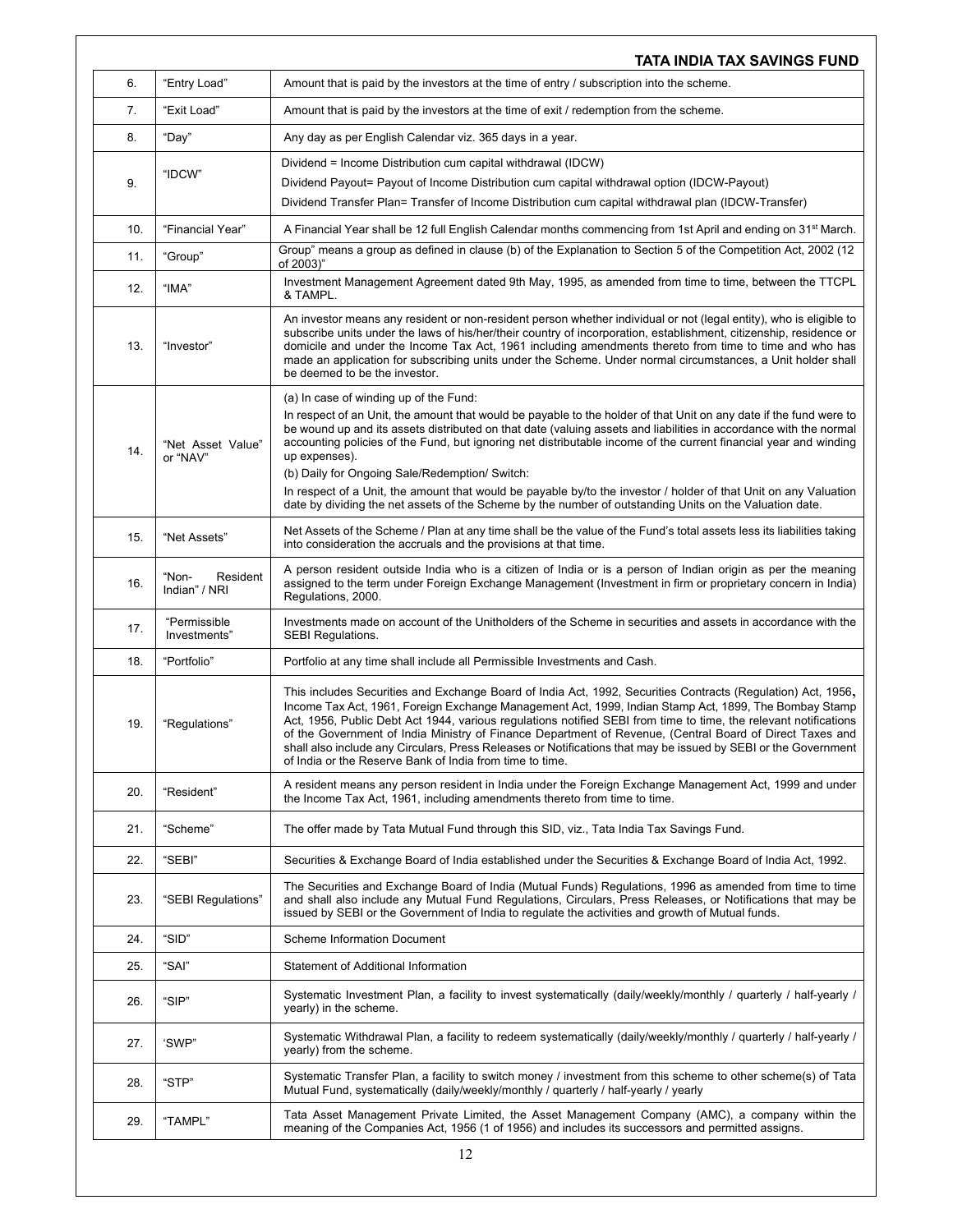|     |                               | TATA INDIA TAX SAVINGS FUND                                                                                                                                                                                                                |
|-----|-------------------------------|--------------------------------------------------------------------------------------------------------------------------------------------------------------------------------------------------------------------------------------------|
| 30. | "TICL"                        | Tata Investment Corporation Limited, a sponsor of the TMF and a shareholder of TAMPL, a company within the<br>meaning of the Companies Act, 1913 and includes its successors and permitted assigns.                                        |
| 31. | "TMF" or "Fund"               | Tata Mutual Fund, a trust established under a Trust Deed dated 9th May, 1995, under the provisions of The<br>Indian Trusts Act, 1882, bearing SEBI registration No. MF/023/95/9.                                                           |
| 32. | "Total Assets"                | Total Assets of the Scheme at any time shall be the total value of the Schemes assets taking into consideration<br>the accruals.                                                                                                           |
| 33. | "Trust Deed"                  | The Trust Deed of the Mutual Fund dated 9th May, 1995, as amended from time to time, made between TSPL<br>and TICL as the settlors, and TTCPL as the Trustee.                                                                              |
| 34. | "TSPL"                        | Tata Sons Private Limited, a sponsor of TMF and a shareholder of TAMPL, a company within the meaning of<br>the Companies Act, 1913 and includes its successors and permitted assigns.                                                      |
| 35. | "TTCPL or Trustee<br>Company" | Tata Trustee Company Private Limited, a company within the meaning of the Companies Act, 1956 and includes<br>its successors and permitted assigns.                                                                                        |
| 36. | "Unitholder"                  | A Unit holder means any resident or non-resident person whether individual or not (legal entity), who is eligible<br>to subscribe to the Scheme and who has been allotted Units under the Scheme based on a valid application.             |
| 37. | "Units"                       | The security representing the interests of the Unitholders in the Scheme. Each Unit represents one undivided<br>share in the assets of the Scheme as evidenced by any letter/ advice or any other statement / instrument issued<br>by TMF. |
| 38  | "Year"                        | A Year shall be 12 full English Calendar months.                                                                                                                                                                                           |

### **E. DUE DILIGENCE BY THE ASSET MANAGEMENT COMPANY**

The following Due Diligence Certificate has been submitted to SEBI:

It is confirmed that:

- (i) The Scheme Information Document is in accordance with the Securities and Exchange Board of India (Mutual Funds) Regulations, 1996 and the guidelines and directives issued by SEBI from time to time.
- (ii) All legal requirements connected with the running of the scheme as also the guidelines, instructions, etc., issued by the Government and any other competent authority in this behalf, have been duly complied with.
- (iii) The disclosures made in the Scheme Information Document are true, fair and adequate to enable the investors to make a well informed decision regarding investment in the proposed scheme.
- (iv) All the intermediaries named in the Scheme Information Document and Statement of Additional Information are registered with SEBI and till date such registration is valid.

For **Tata Asset Management Private Limited** 

Place: Mumbai **Parvez Pochkhanawala** Date: 29-04-2022 **Compliance Officer**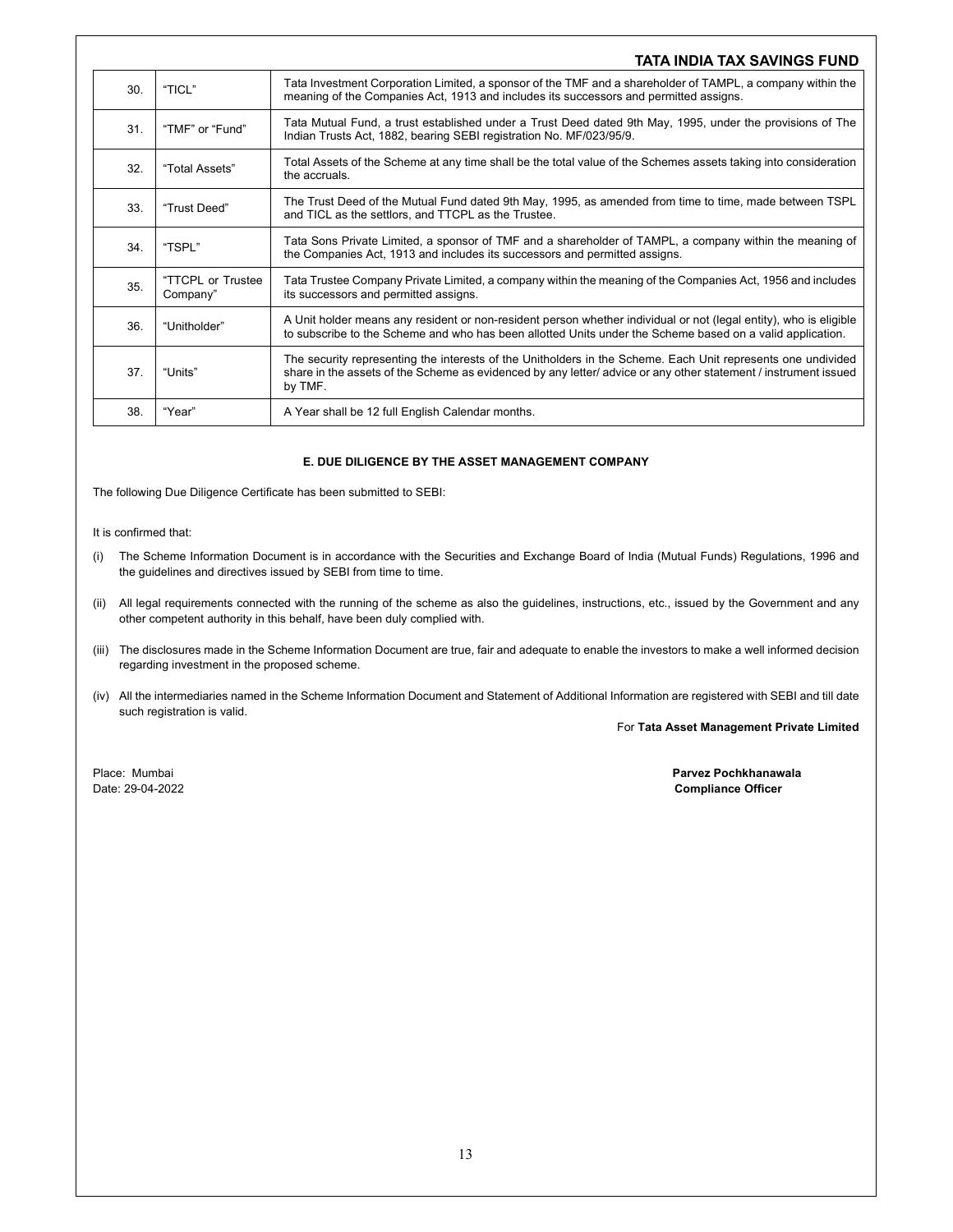### **II. INFORMATION ABOUT THE SCHEME**

### **A. TYPE OF THE SCHEME**

An open ended equity linked tax saving scheme (ELSS) with a statutory lock-in period of 3 years and tax benefit.

### **B. INVESTMENT OBJECTIVE OF THE SCHEME**

The investment objective of the Scheme is to provide medium to long term capital gains along with income tax relief to its Unitholders, while at all times emphasising the importance of capital appreciation.

However, there is no assurance or guarantee that the investment objective of the Scheme will be achieved. The scheme does not assure or guarantee any returns.

#### **How the fund is different from other existing schemes of Tata Mutual Fund:**

Tata India Tax Savings Fund aims to provide medium to long term capital gains along with income tax relief to its Unitholders, while at all times emphasising the importance of capital appreciation.

Below mentioned is the comparison of this fund with other existing schemes (Equity Category) of Tata Mutual Fund:

| <b>Scheme Name</b>                          | <b>Asset Allocation Pattern</b>                                                                                                                                                                                                                                                                                                                                                                                                                                                                                                                                         | AUM (Rs. Crore) as<br><b>Primary Investment Focus</b><br>on 31.03.2022                                                                                                                                                                                                                                                                                                                                                           |         | No. of Folios as on<br>31.03.2022 |
|---------------------------------------------|-------------------------------------------------------------------------------------------------------------------------------------------------------------------------------------------------------------------------------------------------------------------------------------------------------------------------------------------------------------------------------------------------------------------------------------------------------------------------------------------------------------------------------------------------------------------------|----------------------------------------------------------------------------------------------------------------------------------------------------------------------------------------------------------------------------------------------------------------------------------------------------------------------------------------------------------------------------------------------------------------------------------|---------|-----------------------------------|
| Mid<br>Tata<br>Cap<br><b>Growth Fund</b>    | 65% to 100% investment in<br>Equity and equity related<br>instruments and up to 35% in<br>debt and<br>money<br>market<br>instruments.                                                                                                                                                                                                                                                                                                                                                                                                                                   | Primary investment focus on<br>equity and equity related<br>securities of well researched<br>growth oriented mid cap stocks.<br>At present we do not have<br>other similar scheme.                                                                                                                                                                                                                                               | 1551.12 | 108593                            |
| Tata Large & Mid<br><b>Cap Fund</b>         | Large Cap Equity -35% to<br>65%, Mid Cap Equity -35% to<br>65%, Other Equity/Securities-<br>0% to 30%.                                                                                                                                                                                                                                                                                                                                                                                                                                                                  | Primary focus on investing in<br>equity and equity related<br>instruments of Large- Large<br>Cap Equity -35% to 65%, Mid<br>Cap Equity -35% to 65%, Other<br>Equity/Securities-0% to 30%<br>At present we do not have<br>other similar scheme.                                                                                                                                                                                   | 2899.04 | 244748                            |
| Tata<br>Equity<br>P/E<br>Fund               | Primarily at least 70% of the net<br>70% to 100% investment in<br>assets would be invested in<br>Equity and Equity related $-$<br>equity shares whose rolling P/E<br>Companies whose rolling P/E at<br>ratio on past four quarter<br>the time of investment is lower<br>individual<br>earnings<br>for<br>5029.52<br>than the rolling P/E of the S&P<br>companies is less than rolling<br>P/E of the S& P BSE SENSEX<br>BSE SENSEX up to 30% in<br>other equities and up to 30% in<br>stocks.<br>debt instruments.<br>At present we do not have<br>other similar scheme. |                                                                                                                                                                                                                                                                                                                                                                                                                                  | 240311  |                                   |
| <b>Tata Large Cap Fund</b>                  | 80% to 100% investment in<br>&<br>equity<br>equity<br>related<br>instruments of large cap<br>companies, 0% to 20% in other<br>including<br>overseas<br>equity<br>securities, & 0-20% investment<br>in Debt and Money Market<br>instruments.                                                                                                                                                                                                                                                                                                                             | Primarily investment in equity<br>and equity related instruments<br>of large market cap companies.<br>At present we do not have<br>other similar scheme.                                                                                                                                                                                                                                                                         | 1176.96 | 90570                             |
| <b>Tata Small Cap</b><br><b>Fund</b>        | 65%-100% in Equity & Equity<br>related instrument of small cap<br>companies, 0-35% in equity &<br>equity related instrument of<br>other than small cap companies<br>or debt or money market<br>instrument or Units of REITS<br>and InvITs.                                                                                                                                                                                                                                                                                                                              | The scheme will predominantly<br>invest in equity or equity related<br>instrument of small<br>cap<br>companies. The scheme can<br>also invest some portion in<br>small<br>other<br>than<br>cap<br>companies.<br>At present we do not have<br>other similar scheme.                                                                                                                                                               | 1935.00 | 119168                            |
| Tata<br>India<br>Tax<br><b>Savings Fund</b> | The scheme invests atleast<br>80% of the investible funds in<br>related<br>equity/equity<br>instruments<br>balance<br>and<br>amount (0-20%) in debt and<br>money market instruments.                                                                                                                                                                                                                                                                                                                                                                                    | Primarily invest in equity and<br>equity related instruments It is<br>an open ended equity linked<br>saving scheme with a statutory<br>lock in period of three years<br>from the date of allotment. As<br>per the provisions of section<br>80C of Income Tax Act, 1961,<br>investments made by the<br>Individuals & HUFs in this<br>scheme (along with other<br>prescribed investments) will<br>qualify for a deduction upto Rs. | 3068.67 | 312791                            |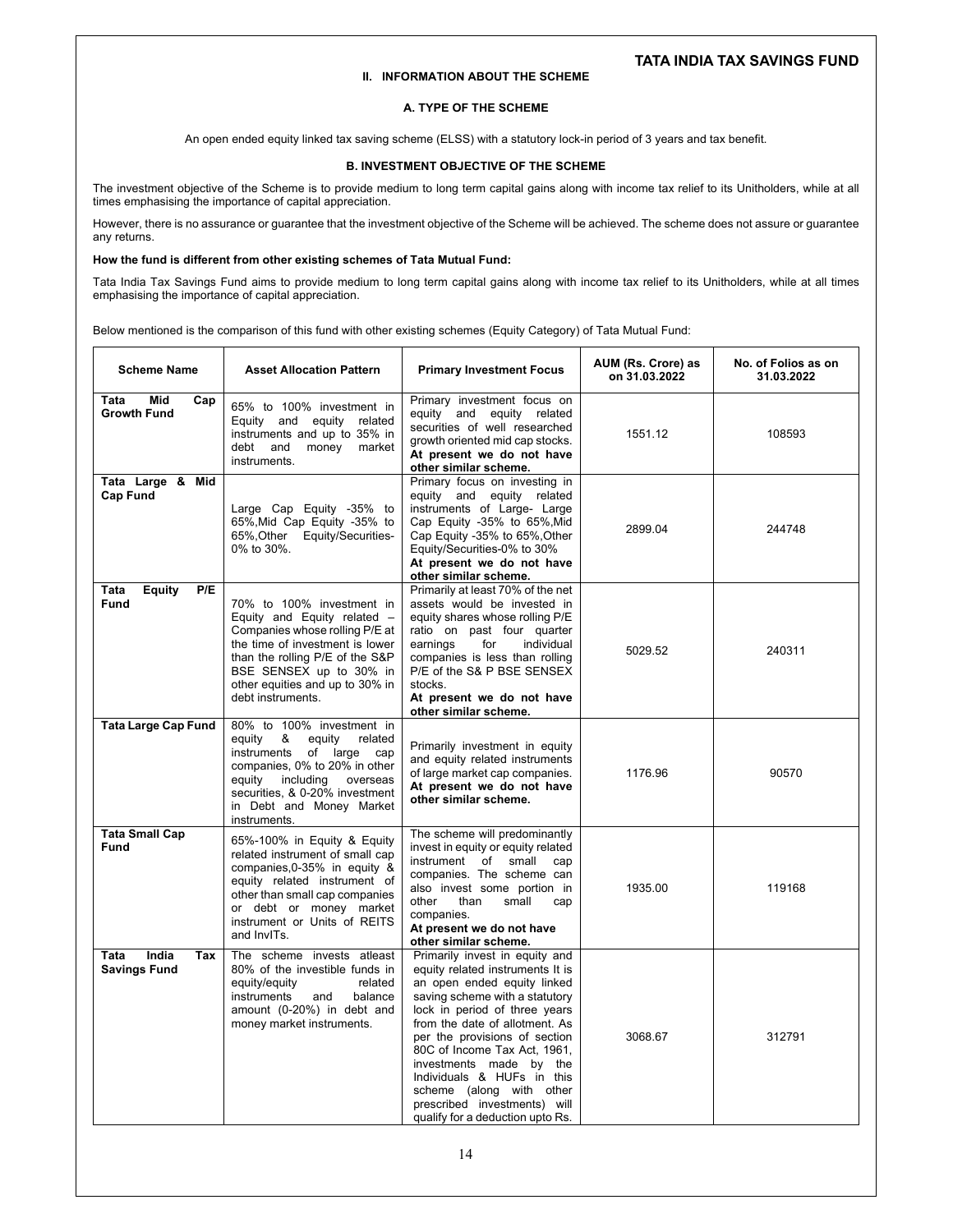|                                           |                                                                                                                                                                                                                                                                                      |                                                                                                                                                                                                                                                                                                                                                                                 |                                     | TATA INDIA TAX SAVINGS FUND       |
|-------------------------------------------|--------------------------------------------------------------------------------------------------------------------------------------------------------------------------------------------------------------------------------------------------------------------------------------|---------------------------------------------------------------------------------------------------------------------------------------------------------------------------------------------------------------------------------------------------------------------------------------------------------------------------------------------------------------------------------|-------------------------------------|-----------------------------------|
| <b>Scheme Name</b>                        | <b>Asset Allocation Pattern</b>                                                                                                                                                                                                                                                      | <b>Primary Investment Focus</b>                                                                                                                                                                                                                                                                                                                                                 | AUM (Rs. Crore) as<br>on 31.03.2022 | No. of Folios as on<br>31.03.2022 |
|                                           |                                                                                                                                                                                                                                                                                      | 1.50 Lac from Gross Total<br>Income.<br>At present we do not have<br>other similar scheme.                                                                                                                                                                                                                                                                                      |                                     |                                   |
| <b>Tata Focused</b><br><b>Equity Fund</b> | 65% to 100% investment in<br>Equity and equity related<br>instruments Subject to overall<br>limit of 30 stocks across<br>market capitalisation and up to<br>in debt and money<br>35%<br>market instrument                                                                            | The<br>scheme<br>aims<br>to<br>generate long<br>term capital<br>appreciation by predominantly<br>investing in a concentrated<br>portfolio of equity & equity<br>instruments of<br>related<br>maximum<br>30<br>stocks<br>across market capitalisation.                                                                                                                           | 1214.38                             | 69408                             |
|                                           |                                                                                                                                                                                                                                                                                      | At present we do not have<br>other similar scheme                                                                                                                                                                                                                                                                                                                               |                                     |                                   |
| <b>Tata Flexi Cap Fund</b>                | 65% to 100% investment in<br>Equity and equity related<br>instruments and up to 35% in<br>debt instruments.                                                                                                                                                                          | Primarily<br>investing<br>in<br>a<br>diversified portfolio consisting<br>of equity and equity related<br>instruments across market<br>capitalization. The scheme is<br>an open ended dynamic equity<br>scheme investing across large<br>cap, mid cap, small cap stocks.<br>At present we do not have<br>other similar scheme.                                                   | 2133.63                             | 147479                            |
| <b>Tata Dividend Yield</b><br><b>Fund</b> | 65% to 100 % investment in<br>Equity and<br>equity related<br><b>Dividend</b><br>instruments<br>of<br>Yielding Companies and upto<br>$0 - 35%$<br>in<br>other<br>equity<br>other<br>instruments<br>of<br>companies, debt & money<br>market instruments & 0-10% in<br>Reits & Invits. | Predominantly investing<br>in<br>dividend yielding stocks .The<br>investment objective is to<br>provide capital appreciation<br>and/or dividend distribution by<br>predominantly investing in a<br>well-diversified portfolio of<br>equity and equity related<br>instruments of dividend yielding<br>companies.<br>At present we do not have<br>other similar scheme.           | 624.85                              | 32606                             |
| <b>Tata Business Cycle</b><br>Fund        | 80% to 100% investment in<br>Equity and equity<br>related<br>instruments selected on the<br>basis of business cycle, 0-20%<br>related<br>other<br>equity<br>in<br>instruments, debt & money<br>market instrument, Gold ETF, 0-<br>10% in Reits & Invits.                             | An open-ended equity scheme<br>following<br>business<br>cycles<br>based investing theme. The<br>focus will be to generate long-<br>term capital appreciation by<br>investing with focus on riding<br>business<br>cycles<br>through<br>allocation between sectors and<br>stocks at different stages of<br>business cycles.<br>At present we do not have<br>other similar scheme. | 966.00                              | 63739                             |

### **C. ASSET ALLOCATION AND RISK PROFILE**

Under normal circumstances, the asset allocation of the Scheme will be as follows

|                                                                | Indicative allocations (% of total assets) | <b>Risk Profile</b>  |                     |                            |
|----------------------------------------------------------------|--------------------------------------------|----------------------|---------------------|----------------------------|
| <b>Instruments</b>                                             | <b>Minimum Upto</b>                        | <b>Likely Around</b> | <b>Maximum Upto</b> | High/Medium/Low            |
| Equity & Equity Related Instruments<br>(Listed / to be listed) | 80                                         |                      | 100                 | High                       |
| Debt & Debt Related Instruments<br>(Listed / Securitised)      |                                            | 10                   | 20                  | Low to Medium              |
| Debt & Debt Related Instruments<br>(Unlisted / Securitised)    |                                            | 5                    | 10                  | Low to Medium              |
| Money Market                                                   |                                            | 5                    | 100                 | Low to<br>Medium/Sovereign |

As per the Equity Linked Savings Scheme, 2005, the Scheme shall invest atleast 80% of the investible funds in equity / equity related instruments.

Accordingly, the scheme invests atleast 80% of the investible funds in Equity / Equity Related instruments and balance amount in Debt & Money Market instruments.

The scheme will ensure compliance with Equity Linked Savings Scheme, 2005 as amended from time to time.

Investment by the scheme in securitised debt will not normally exceed 20% of the debt investment in the scheme.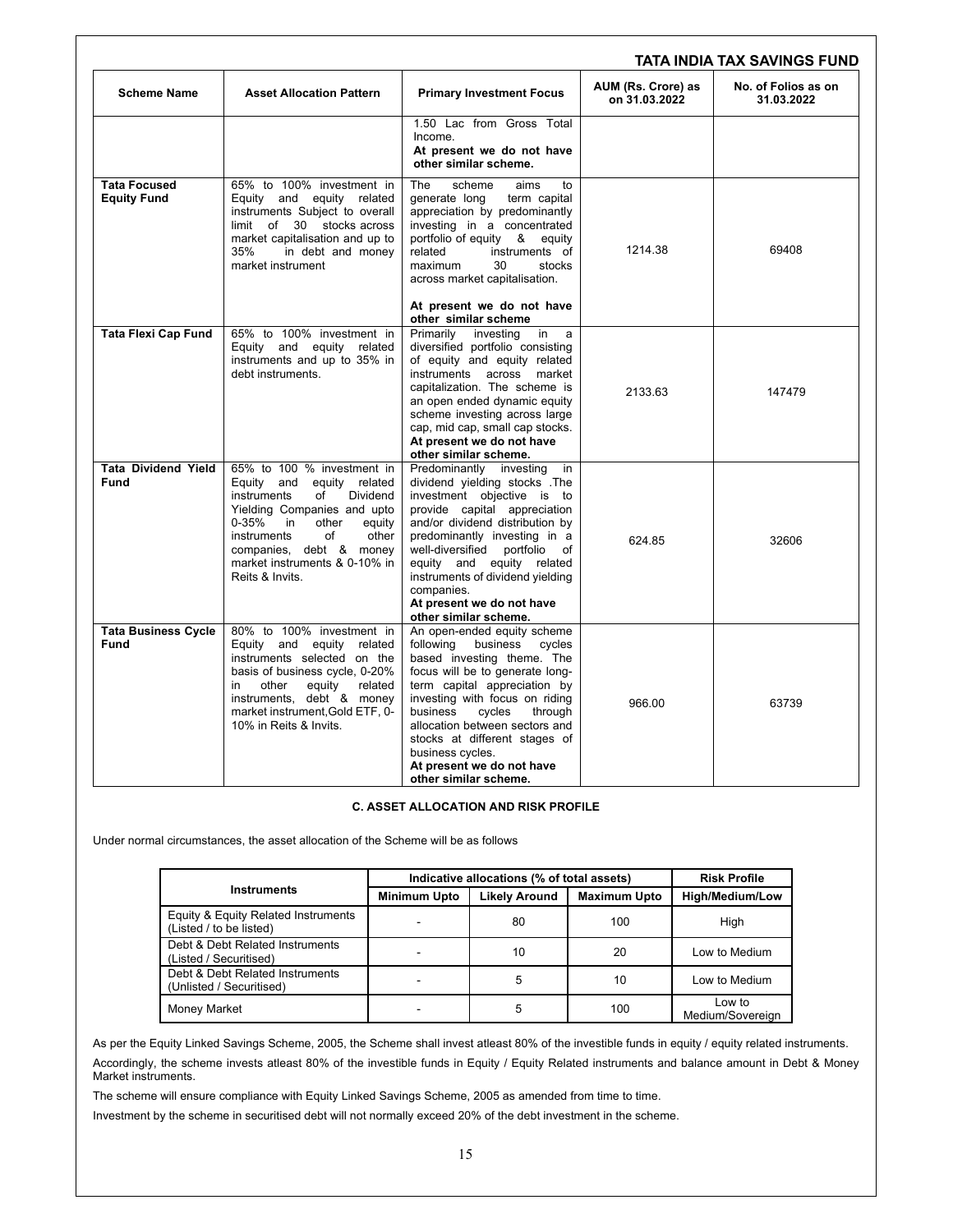The Scheme will comply with all the applicable circulars issued by SEBI as regard to derivatives viz. SEBI Circular no. SEBI/MFD/CIR No. 03/ 158 /03 dated June 10, 2003, no. DNPD/Cir-29/2005 dated September 14, 2005, no. SEBI/IMD/CIR No. 9/108562/07 dated November 16,2007, no. Cir/ IMD/ DF/ 11/ 2010 dated August 18, 2010.Investment in derivatives/futures/options may be done for trading, hedging and portfolio balancing.

The scheme net assets will have a maximum derivative net position of 50% of the net assets of the scheme.

Not more than 25% of the net assets of the scheme shall be deployed in securities lending & single intermediary limit is 5%.

#### **Change in Investment Pattern**

Investment strategy and pattern may be deviated from time to time, provided such modification is in accordance with the Scheme(s) objective and Regulations as amended from time to time, the intent being to protect the Net Asset Value of the scheme and unitholders' interests. In case of deviation, the AMC will achieve a normal asset allocation pattern in a maximum period of three months. In case deviation in investment pattern in not rebalanced within the period indicated above then justification for such delay in rebalancing of portfolio shall be placed before the investment committee and the reasons for the same shall be recorded in writing. The Investment Committee shall then decide on the course of action.

#### **Overview of Debt Market:**

The major players in the Indian Debt Markets are banks, financial institutions, insurance companies and mutual funds. The instruments in the market can be broadly categorized as those issued by corporate, banks, financial institutions and those issued by state/central governments. The risk associated with any investments are – credit risk, interest rate risks and liquidity risk. While corporate papers carry credit risk due to changing business conditions, government securities are perceived to have zero credit risk. Interest rate risk is present in all debt securities and depends on a variety of macroeconomic factors. The liquidity risk in corporate securities market is higher compared to those of government securities. The liquidity risk in corporate securities market is higher compared to those of government securities. Liquidity in the corporate debt market has been improving due to the entry of more players and due to various measures taken by the regulators to increase the liquidity and transparency such as introduction of repo in corporate bonds, Credit Default Swaps, compulsory reporting of secondary market OTC transactions on exchange platforms to name a few. Moreover, the recent successful e introduction of Interest Rate Future in the benchmark 10 year Government Bond will also likely to increase the depth in the debt market.

The market participants in the corporate debt and gilt markets are banks, financial institutions, mutual funds, corporates, insurance companies, FIIs, primary dealers and provident funds. The main debt instruments in the market are those issued by Corporates and State/Central Governments. Corporate papers carry credit risk while government securities are believed to carry no credit risk. The main risks with investments in debt securities are interest rate risk, credit risk and liquidity risk. Interest rate risk associated with debt instruments depend on the macroeconomic environment. It includes both market price changes due to change in yields as well as coupon reinvestment rate risk. Corporate papers carry higher liquidity risk as compared to gilts due to the depth of the gilt market.

#### **Money Market:**

Money market encompasses a wide range of instruments with maturities ranging from one day to a year, issued by Government, Banks and corporates etc. and traded in markets of varying liquidity. The risk associated with any investments are – credit risk, interest rate risk and liquidity risk. However, such risks are lower in case of money market instruments compare to other debt instruments. Further, within the gamut of money market instruments as available in the market, such risks are very low in case of instruments issued by government. While corporate papers carry credit risk due to changing business conditions, government securities are perceived to have zero credit risk.

The following table attempts to give a broad overview of the available instruments in the financial markets and their risk return profile. The data given in the table is based on market conditions around the date of the Offer document and can at best be considered indicative:

| <b>Expected Yields on Debt Securities</b> |  |
|-------------------------------------------|--|
|-------------------------------------------|--|

| <b>Issuer</b> | <b>Instruments</b> | <b>Maturity</b> | Yields (%) as on 31.03.2022 |
|---------------|--------------------|-----------------|-----------------------------|
| <b>GOI</b>    | T-Bill             | 91 days         | 3.77                        |
| GOI           | T-Bill             | 364 days        | 4.57                        |
| <b>GOI</b>    | Short dated        | $1-3$ yrs       | 5.73                        |
| GOI           | Long dated         | $3-5$ yrs       | 6.33                        |
| Corporate     | AAA                | $1-3$ yrs       | 5.98                        |
| Corporate     | AAA                | $3-5$ yrs       | 6.43                        |
| Corporate     | AA                 | $1-3$ yrs       | 6.66                        |
| Corporate     | AA                 | $3-5$ yrs       | 7.12                        |
| Corporate     | <b>CP</b>          | 3 months        | 4.00                        |
| Corporate     | CP                 | 1 year          | 5.05                        |
| <b>Banks</b>  | $\mathsf{CD}$      | 3 months        | 3.90                        |
| Banks         | $\mathsf{CD}$      | 1 year          | 4.75                        |
| Repo          |                    | 1-3 days        | 3.65                        |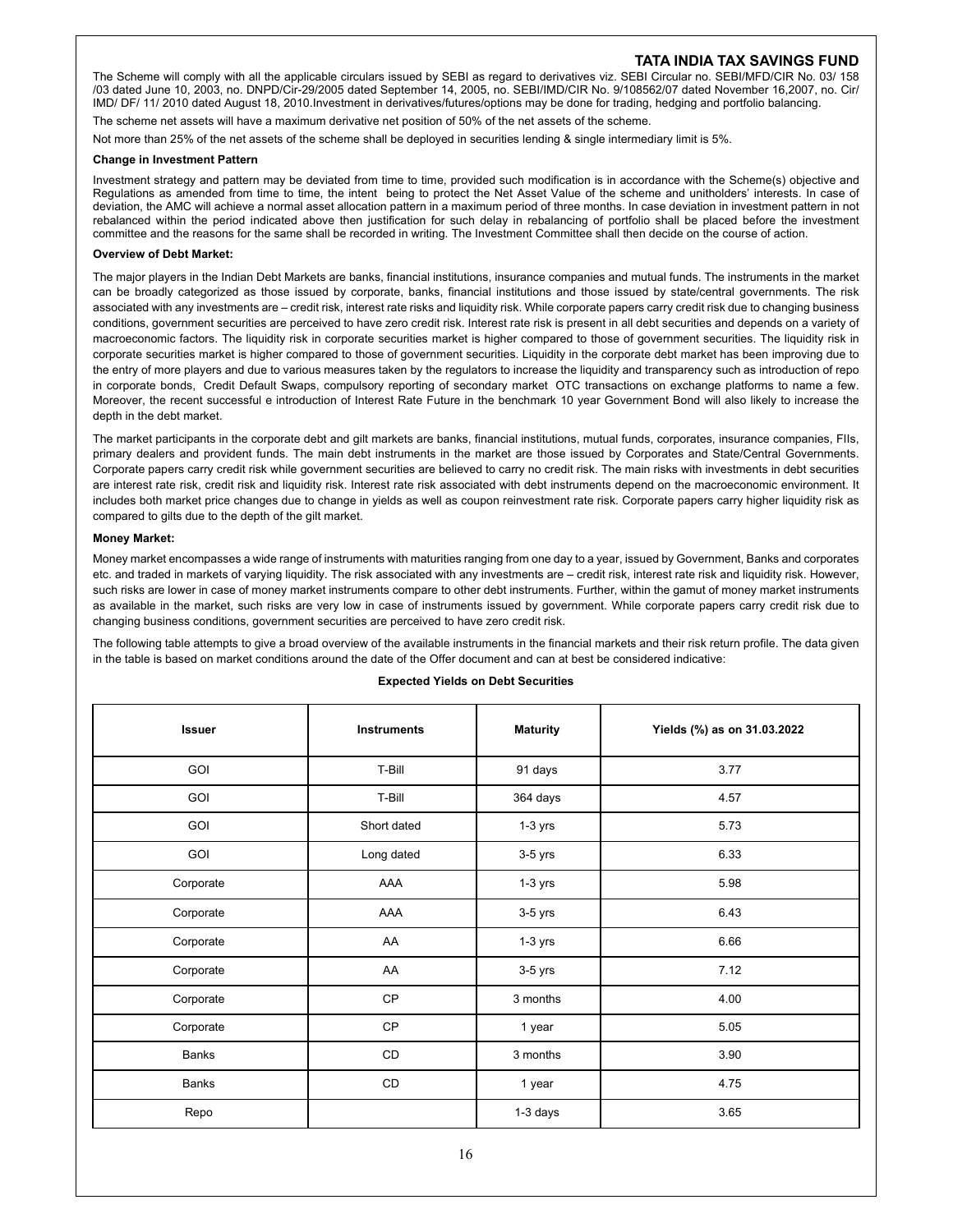#### **D. WHERE WILL THE SCHEME INVEST**

The funds collected under the scheme shall be invested in equities, cumulative convertible preference shares and fully convertible debentures and bonds of companies. Investment may also be made in partly convertible issues of debentures and bonds including those issued on rights basis subject to the condition that, as far as possible, the non-convertible portion of the debentures so acquired or subscribed, shall be disinvested within a period of twelve months.

As per the ELSS Guidelines, it shall be ensured that funds of the scheme shall remain invested to the extent of at least eighty per cent in of the investible funds in equity / equity related instruments. The scheme will ensure compliance with Equity Linked Savings Scheme, 2005 as amended from time to time.

In exceptional circumstances, this requirement may be dispensed with by the Fund, in order that the interests of the unitholders are protected.

Pending investment of funds of the scheme in the required manner, Mutual Fund may invest the funds in short-term money market instruments or other liquid instruments or both. After three years of the date of allotment of the units, the Scheme may hold upto twenty per cent of net assets in short- term money market instruments and other liquid instruments to enable them to redeem investment of those unitholders who would seek to tender the units for repurchase.

Equity and equity related instruments will include:

• Equity Shares of listed and to be listed companies;

- Preference shares
- Convertible debentures\*
- Convertible Preference shares

\* If convertible debentures are partly convertible debentures instead of fully convertible debentures then, as far as possible, the non-convertible portion of the debentures so acquired or subscribed, shall be disinvested within a period of 12 months.

Investment in Debt Instruments will include:

• Securities created and issued by the Central and State Governments and/or repos/reverse repos in such Government

• Securities as may be permitted (including but not limited to fixed or floating coupon bearing bonds, zero coupon bonds and treasury bills).

• Securities guaranteed by the Central and State Government (including but not limited to fixed or floating coupon bearing bonds, zero coupon bonds and treasury bills).

• Corporate debt and securities (of both public and private sector undertakings) including Bonds, Debentures, Notes, Strips etc. (Including but not limited to fixed or floating coupon bearing and zero coupon securities).

• Fixed/Floating rate money market instruments permitted by SEBI, in the call money market or in alternative investments for the call money market as may be provided by RBI to meet the liquidity requirements.

- Certificate of Deposits
- Commercial Paper
- The non-convertible part of convertible securities.
- Pass through, Pay through or other Participation Certificates representing interest in a pool of assets including receivables.
- Any other like instruments as may be permitted by SEBI from time to time.

The fund will, in general invest a significant part of its corpus in equity and equity related instruments. However, pending investments in equities; the surplus amount of the fund should be invested in money market instruments. Also whenever good investment opportunity are not available, or the equity market is not likely to perform in the view of the Fund manager the Fund will reduce its exposure to equity and during that period the surplus asset of the Fund shall be invested in debt and money market instruments. However there is no assurance that all such buying and selling activities would necessarily result in benefit for the Fund. The allocation between debt and equity will be decided based upon the prevailing market conditions, macro-economic environment, and the performance of the corporate sector, the equity market and other considerations. At time such churning could lead to higher brokerage and transaction costs.

Subject to the Regulations, the investments may be in securities which are listed or to be listed, secured or unsecured, rated or unrated, having variable maturities, and acquired through secondary market purchases, RBI auctions, open market sales conducted by RBI etc., Initial Public Offers (IPOs), other public offers, placements, rights, offers, negotiated deals, etc

The Scheme may also enter into repurchase and reverse repurchase obligations in all securities held by it as per the guidelines and Regulations applicable to such transactions. The main aim of such steps will be to protect the interests of the unitholders. The above investment policies are in conformity with the provisions of various constitutional documents viz. MOA/AOA of the TAMPL/ Trustee Company, IMA and the Trust Deed.

The Scheme will purchase securities in the public offerings and rights issues, as well as those traded in the secondary markets. On occasions, if deemed appropriate, the Scheme will invest in securities sold directly by the issuer, or acquired in a negotiated transaction or issued by way of private placement. The moneys collected under this scheme shall be invested only in marketable securities.

As per SEBI (Mutual Funds) Regulations 1996, the Fund shall not make any investments in any un-listed securities of associate/group companies of the Sponsors. The Fund will also not make investment in privately placed securities issued by associate/group companies of the Sponsors. The Scheme may invest subscription money received from the investing public before finalization of allotment of Units, in money market instruments as per SEBI Regulations.

As per clause 4 of Seventh Schedule of SEBI (Mutual Funds) Regulations 1996, the scheme may invest in another scheme under the same asset management company or any other mutual fund without charging any fees, provided that aggregate inter-scheme investment made by all schemes under the same management or in schemes under the management of any other asset management company shall not exceed 5% of the net asset value of the mutual fund.

#### **Investment in Securities of Group Companies**

As per SEBI (Mutual Funds) Regulations 1996, the scheme shall not make any investments in any un-listed securities of associate/ group companies of the Sponsors. The Scheme will also not make investment in privately placed securities issued by associate / group companies of the Sponsors. The Scheme may invest not more than 25% of the net assets in listed securities of Group companies.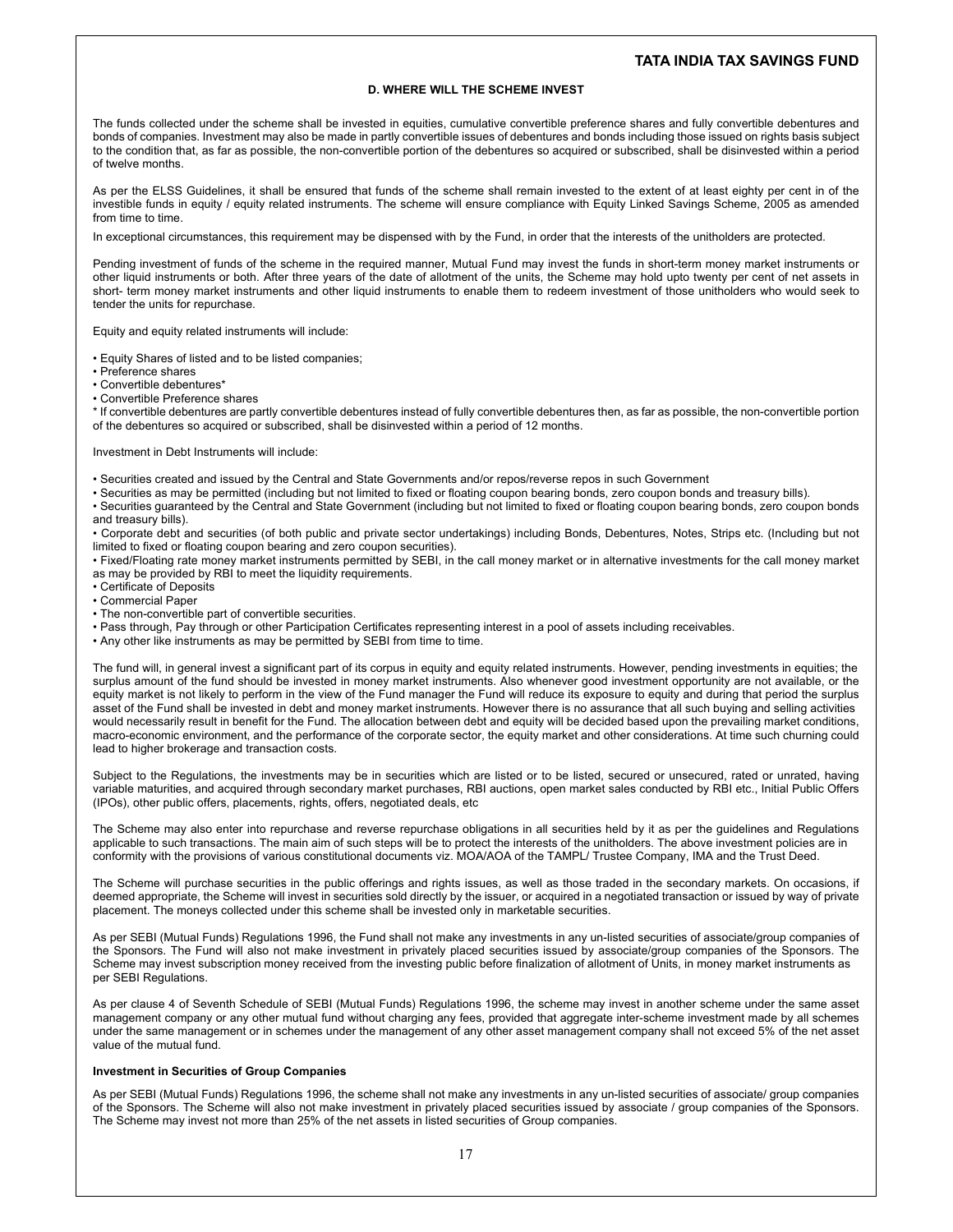#### **Derivatives and Hedging Products:**

Investments in Derivatives shall be in compliance with guidelines of SEBI including SEBI Circular No. Cir/IMD/DF/11/2010 dated August 18, 2010.

The cumulative gross exposure through equity, debt and derivative positions should not exceed 100% of the net assets of the scheme. Cash or cash equivalents with residual maturity of less than 91 days may be treated as not creating any exposure.

#### **Options:**

An option gives a person the right but not an obligation to buy or sell something. An option is a contract between two parties wherein the buyer receives a privilege for which he pays a fee (premium) and the seller accepts an obligation for which he receives a fee. The premium is the price negotiated and set when the option is bought or sold. A person who buys an option is said to be long in the option. A person who sells (or writes) an option is said to be short in the option.

#### An option contract may be of two kinds:

1) Call option: An option that provides the buyer the right to buy is a call option. The buyer of the call option can call upon the seller of the option and buy from him the underlying asset at the agreed price. The seller of the option has to fulfil the obligation upon exercise of the option.

2) Put option: The right to sell is called a put option. Here, the buyer of the option can exercise his right to sell the underlying asset to the seller of the option at the agreed price.

Option contracts are classified into two styles:

(a) European Style

In a European option, the holder of the option can only exercise his right on the date of expiration only.

(b) American Style

In an American option, the holder can exercise his right anytime between the purchase date and the expiration date.

#### **Interest Rate Swap & Forward Rate Agreements**

An interest rate swap is a financial contract between two parties exchanging a stream of interest payments for a notional principal amount on multiple occasions during a specified period.

Typically, one party receives a pre-determined fixed rate of interest while the other party, receives a floating rate, which is linked to a mutually agreed benchmark with provision for mutually agreed periodic resets.

As per SEBI (Mutual Fund) Regulations 1996, the Scheme shall not make any investments in any un-listed securities of associate / group companies of the Sponsors. The scheme will also not make investment in privately placed securities issued by associate / group companies of the Sponsor. The Scheme may invest not more than 25% of the net assets in listed securities of Group companies. The Scheme shall make investment out of the NFO proceeds only on or after the closure of the NFO period in accordance with the investment objective of the scheme. In the event of non-receipt of the minimum subscription amount, the Trustee Company shall ensure that the entire amount collected as subscription money is refunded to the Unitholders notwithstanding any loss arising out of such investment during the interim period.

#### **E. THE INVESTMENT STRATEGIES**

The Scheme will invest primarily in equity / equity related instruments. The scheme may also invest in debt instruments such as non convertible portion of Convertible Debentures (Khokas), Non Convertible Debentures, Securitized Debt, Secured Premium Notes, Zero Interest Bonds, Deep Discount Bonds, Floating Rate Bonds / Notes, Government securities and Money Market Instrument like Repos, Commercial Paper, Certificate of Deposit, Treasury Bills, etc.

The funds collected under the scheme shall be invested in equities, cumulative convertible preference shares and fully convertible debentures and bonds of companies. Investment may also be made in partly convertible issues of debentures and bonds including those issued on rights basis subject to the condition that, as far as possible, the non-convertible portion of the debentures so acquired or subscribed, shall be disinvested within a period of twelve months.

Pending deployment of funds of a scheme in terms of investment objectives of the scheme, a mutual fund may invest them in short term deposits of schedule commercial banks, subject to such Guidelines as may be specified by the Board..

The Scheme will emphasize well managed, high quality companies with above average growth prospects that can be purchased at a reasonable price. Typically these companies will be highly competitive, with a large and growing market share. In selecting specific stocks, the Asset Management Company will consider and evaluate amongst various criteria network, consistent growth, strong cash flows, high return on capital etc.

Investment in fixed income securities (wherever possible) will be mainly in investment grade listed / unlisted securities. In case of investment in debt instruments that are not rated, specific approval of the Board of AMC and Trustee Company will be taken.

#### **Investment in Equities**

Mix of top down and bottom up approach will be used to invest in equity and equity related instruments. Sectors where the scheme may invest will be identified based on the Fund Management Team's analysis of business cycles, regulatory reforms, competitive advantage, future outlook etc. Selective stock picking will be done from these sectors. The Stock selection will be based on the fundamentals of the business, the industry structure, the quality of management, corporate governance trends, sensitivity to economic factors, the financial strength of the company and the key earnings drivers.

Since investing requires disciplined risk management, the AMC would incorporate adequate safeguards for controlling risks in the portfolio construction process. Risk will also be reduced through adequate diversification of the portfolio.

#### **Investment in Debt Securities**

Interest rates are volatile with no clear direction of upward or downward movement in yield. Investment pattern will be flexible for the fund manager to shuffle between short term floating rate papers, money market instruments and long term floating rate papers, depending on the liquidity of the paper, spreads between different maturity segments and taking into consideration all other factors effecting bond market. The Scheme would invest in companies based on various criteria including sound professional management, track record, industry scenario, growth prospectus, liquidity of the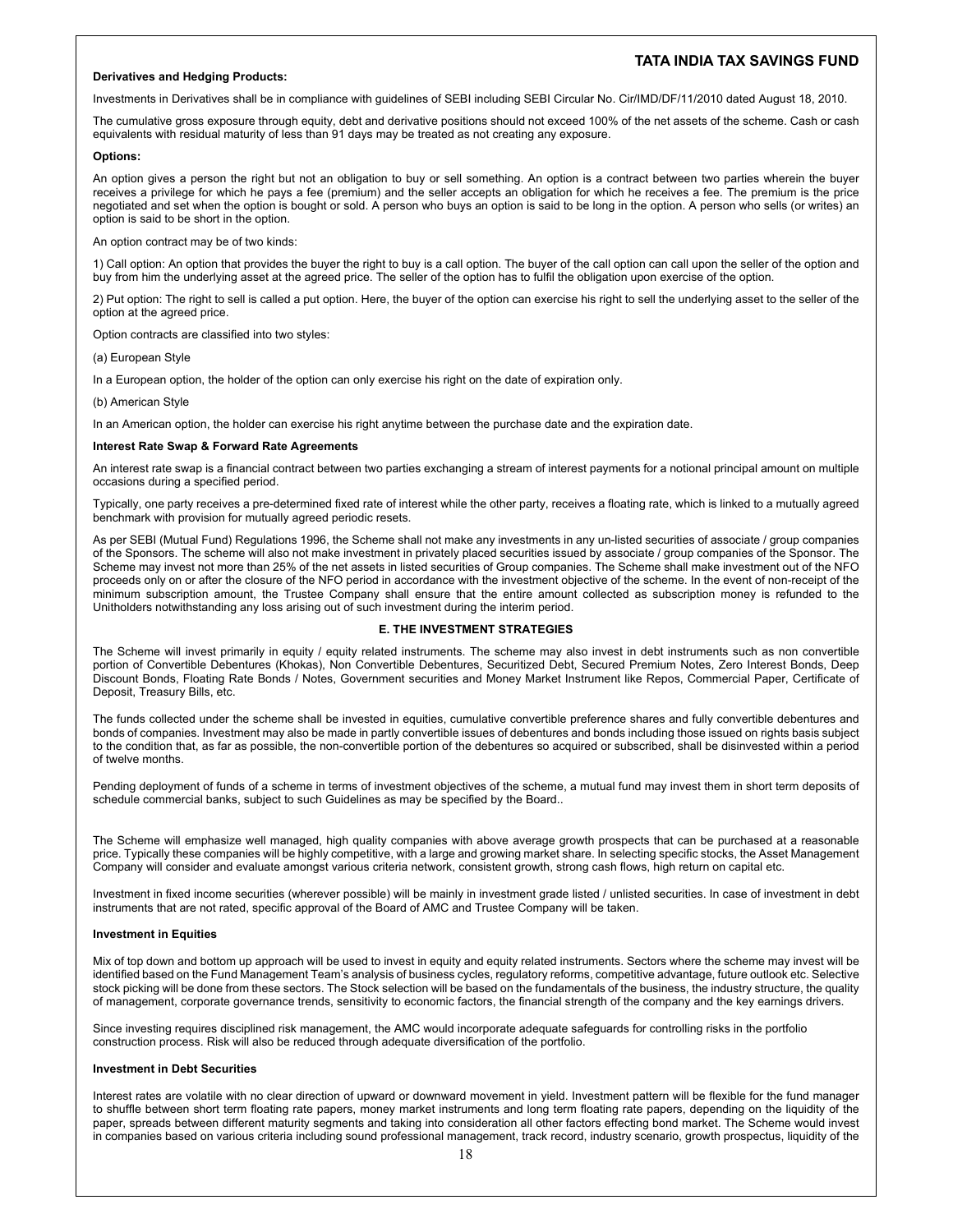securities, etc. The Scheme will emphasise on well managed, good quality companies with above average growth prospectus whose securities can be purchased at a good yield and whose debt securities are concerned investments (wherever possible) will be mainly in securities listed as investments grade by a recognised authority like The Credit Rating and Information Services of India Limited (CRISIL), ICRA Limited (formerly, Investment Information and Credit Rating Agency of India Limited), Credit Analysis and Research Limited (CARE) etc. In case of investments in debt instruments that are not rated, specific approval of the Board will be taken except in case of Government Securities being sovereign bonds.

However, in case of investment in unrated securities prior board approval is not necessary if investment is within the parameters as stipulated by the board.

#### **Trading in Derivatives by the Scheme**

Subject to SEBI (Mutual Fund) Regulations, 1996, the Scheme(s) may use techniques and instruments such as trading in derivative instruments to hedge the risk of fluctuations in the value of the investment portfolio. In accordance with the guidelines issued by the SEBI, exposure to derivative instruments will be restricted to the limit as specified in the para on asset allocation pattern of the scheme.

A derivative is an instrument whose value is derived from the value of one or more of the underlying assets which can be commodities, precious metals, bonds, currency, etc. Common examples of Derivative instruments are Interest Rate Swaps, Forward Rate Agreements, Futures, Options, etc.

The Scheme may use techniques and instruments such as trading in derivative instruments to hedge the risk of fluctuations in the value of the investment portfolio. A derivative is an instrument whose value is derived from the value of one or more of the underlying assets which can be commodities, precious metals, bonds, currency, etc. Common examples of Derivative instruments are Interest Rate Swaps, Forward Rate Agreements, Futures, Options, etc. The Scheme may purchase call and put options in securities in which it invests and on securities indices based on securities in which the scheme invests. Through the purchase and sale of futures contracts and purchase of related options on those contracts the Scheme would seek to hedge against a decline in securities owned by the Scheme or an increase in the prices of securities which the Scheme plans to purchase. The Scheme would sell futures contracts on securities indices in anticipation of a fall in stock prices, to offset a decline in the value of its equity portfolio. When this type of hedging is successful, the futures contract increase in value while the Scheme's investment portfolio declines in value and thereby keep the Scheme's net asset value from declining as much as it otherwise would. Similarly, when the Fund is not fully invested,and an increase in the price of equities is expected, the Scheme would purchase futures contracts to gain rapid market exposure that may partially or entirely offset increase in the cost of the equity securities it intends to purchase.

#### **Example: Please note that below mentioned examples are purely for illustration purpose only and actual exposure may vary to a greater extend in line with the regulatory directives.**

Subject to SEBI (Mutual Fund) Regulations, 1996, The Scheme may invest in Derivative Instruments to the extent permitted under SEBI Circulars DNPD/Cir-29/2005 dated September 14, 2005, CIR/IMD/DF/11/2010 dated August 18, 2010 & SEBI/HO/IMD/DF2/CIR/P/2017/109 dated September 27,2017.

The cumulative gross exposure through equity, debt and derivative positions should not exceed 100% of the net assets of the scheme.

For other option contracts, the total exposure related to option premium paid will not exceed 20% of the net assets of the scheme. Cash or cash equivalents with residual maturity of less than 91 days may be treated as not creating any exposure.

Exposure due to hedging positions shall not be included in the above mentioned limits subject to the following:

- 1. Hedging positions are the derivatives positions that reduce possible losses on an existing position in securities and till existing position remains.
- 2. Exposure due to derivative positions taken for hedging purposes in excess of the underlying position against which the hedging position has been taken, shall have to be added and treated under the limits mentioned above.
- 3. Any derivative instrument used to hedge has the same underlying security as the existing position being hedged.
- 4. The quantity of underlying associated with the derivative position taken for hedging purposes does not exceed the quantity of the existing position against which hedge has been taken.

Mutual funds are allowed to hedge the portfolio or part of the portfolio (including one or more securities) on weighted average modified duration basis by using Interest Rate Futures (IRFs). The maximum extent of short position that may be taken in IRFs to hedge interest rate risk of the portfolio or part of the portfolio, is as per the formula given below:

(Portfolio Modified Duration\*Market Value of the Portfolio)

------------------------------------------------------------------------------ (Futures Modified Duration\*Futures Price/PAR)

The Mutual Fund may enter into plain vanilla interest rate swaps for hedging purposes. The counter party in such transactions shall be an entity recognized as a market maker by RBI. Further, the value of the notional principal in such cases shall not exceed the value of respective existing assets being hedged by the scheme. Exposure to a single counterparty in such transactions shall not exceed 10% of the net assets of the scheme.

#### **Definition of Exposure in case of Derivative Positions**

Each position taken in derivatives shall have an associated exposure as defined under. Exposure is the maximum possible loss that may occur on a position. However, certain derivative positions may theoretically have unlimited possible loss. Exposure in derivative positions shall be computed as follows:

| <b>Position</b>     | <b>Exposure</b>                                    |
|---------------------|----------------------------------------------------|
| Long Future         | Futures Price*Lot Size*Number of Contracts         |
| <b>Short Future</b> | Futures Price*Lot Size* Number of Contracts        |
| Option Bought       | Option Premium Paid*Lot Size* Number of Contracts. |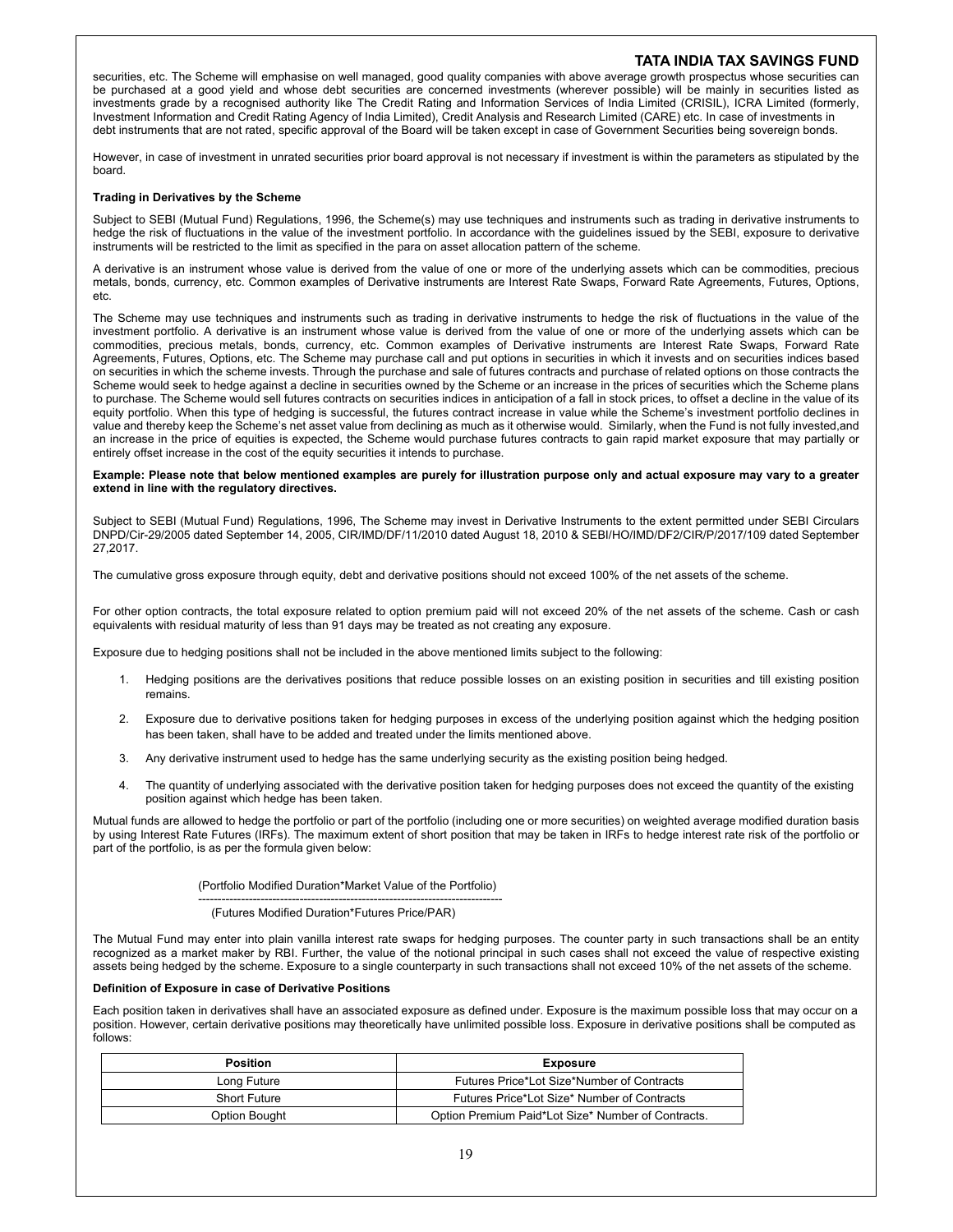#### **Position Limits for Mutual Fund and its scheme**

| Position limit for Index Options and Index Futures contracts |                                                                                                                                                          |  |  |
|--------------------------------------------------------------|----------------------------------------------------------------------------------------------------------------------------------------------------------|--|--|
| Index Options Contract*                                      | On a particular underlying index Rs.500 Crore or 15% of the total open interest of the market in equity<br>Index options contracts, whichever is higher. |  |  |
| Index Futures Contract**                                     | On a particular underlying index Rs.500 Crore or 15% of the total open interest of the market in equity<br>Index futures contracts, whichever is higher. |  |  |

\* This limit would be applicable on open positions in all options contracts on a particular underlying index.

|  |  |  |  |  |  |  | ** This limit would be applicable on open positions in all futures contracts on a particular underlying index. |
|--|--|--|--|--|--|--|----------------------------------------------------------------------------------------------------------------|
|--|--|--|--|--|--|--|----------------------------------------------------------------------------------------------------------------|

| Additional position limit for hedging                                                                          |                                                                                                                                                                                                                  |  |  |  |
|----------------------------------------------------------------------------------------------------------------|------------------------------------------------------------------------------------------------------------------------------------------------------------------------------------------------------------------|--|--|--|
| In addition to the position limits as<br>mentioned above, Mutual Funds may<br>index<br>take exposure in equity | Short positions in index derivatives (short futures, short calls and long puts) shall not exceed (in notional<br>value) the Mutual Fund's holding of stocks.                                                     |  |  |  |
| derivatives subject to the following<br>limits:                                                                | Long positions in index derivatives (long futures, long calls and short puts) shall not exceed (in notional<br>value) the Mutual Fund's holding of cash, government securities, T-Bills and similar instruments. |  |  |  |
| <b>Position limit for Stock Options and Stock Futures contracts</b>                                            |                                                                                                                                                                                                                  |  |  |  |

The combined futures and options position limit shall be 20% of the applicable Market Wide Position Limit (MWPL).

This limit would be applicable on aggregate open positions in all futures and all option contracts on a particular underlying stock.

#### **Position limit for each scheme of a Mutual Fund**

The scheme-wise position limit requirements shall be:

- 1. For stock option and stock futures contracts, the gross open position across all derivative contracts on a particular underlying stock of a scheme of a mutual fund shall not exceed the higher of:
	- 1% of the free float market capitalization (in terms of number of shares). Or
	- 5% of the open interest in the derivative contracts on a particular underlying stock (in terms of number of contracts)
- 2. This position limits shall be applicable on the combined position in all derivative contracts on an underlying stock at a Stock Exchange.
- 3. For index based contracts, Mutual Funds shall disclose the total open interest held by its scheme or all schemes put together in a particular underlying index, if such open interest equals to or exceeds 15% of the open interest of all derivative contracts on that underlying index.

#### **Position Limits for Interest Rate Future Contracts:**

Scheme Level: The gross open positions across all contracts shall not exceed 3 % of the total open interest or INR 200 crores- whichever is higher.

Mutual Fund: The gross open positions across all contracts shall not exceed 10 % of the total open interest or INR 600 crores- whichever is higher.

#### **Derivative Instruments & Related Examples:**

#### **Futures:**

A futures contract is an agreement between the buyer and the seller for the purchase and sale of a particular asset at a specific price on a specific future date. The price at which the underlying asset would change hands in the future is agreed upon at the time of entering into the contract. The actual purchase or sale of the underlying asset involving payment of cash and delivery of the instrument does not take place until the contracted date of delivery. A futures contract involves an obligation on both the parties to fulfill the terms of the contract. Currently, futures contracts have a maximum expiration cycle of 3-months. A futures contract on the stock market index gives its owner the right and obligation to buy or sell the portfolio of stocks characterized by the index. Stock index futures are cash settled; there is no delivery of the underlying stocks.

#### **Example:**

| <b>Index Future</b>                                                           |                      |
|-------------------------------------------------------------------------------|----------------------|
| Assume, 1-month Nifty Future price on day 1:                                  | 10110                |
| <b>Scheme Buvs</b>                                                            | 100 Future Contracts |
| (1 lot = Nominal Value equivalent to 75 units of the underlying index)        |                      |
| Scenario 1                                                                    |                      |
| On the date of Settlement, the future price (closing spot price of the index) | 10200                |
| Profit for the scheme (10200-10110) *100*75                                   | 675000               |
| Scenario 2                                                                    |                      |
| On the date of Settlement, the future price (closing spot price of the index) | 10050                |
| Loss for the scheme (10050-10110) *100*75                                     | $-450000$            |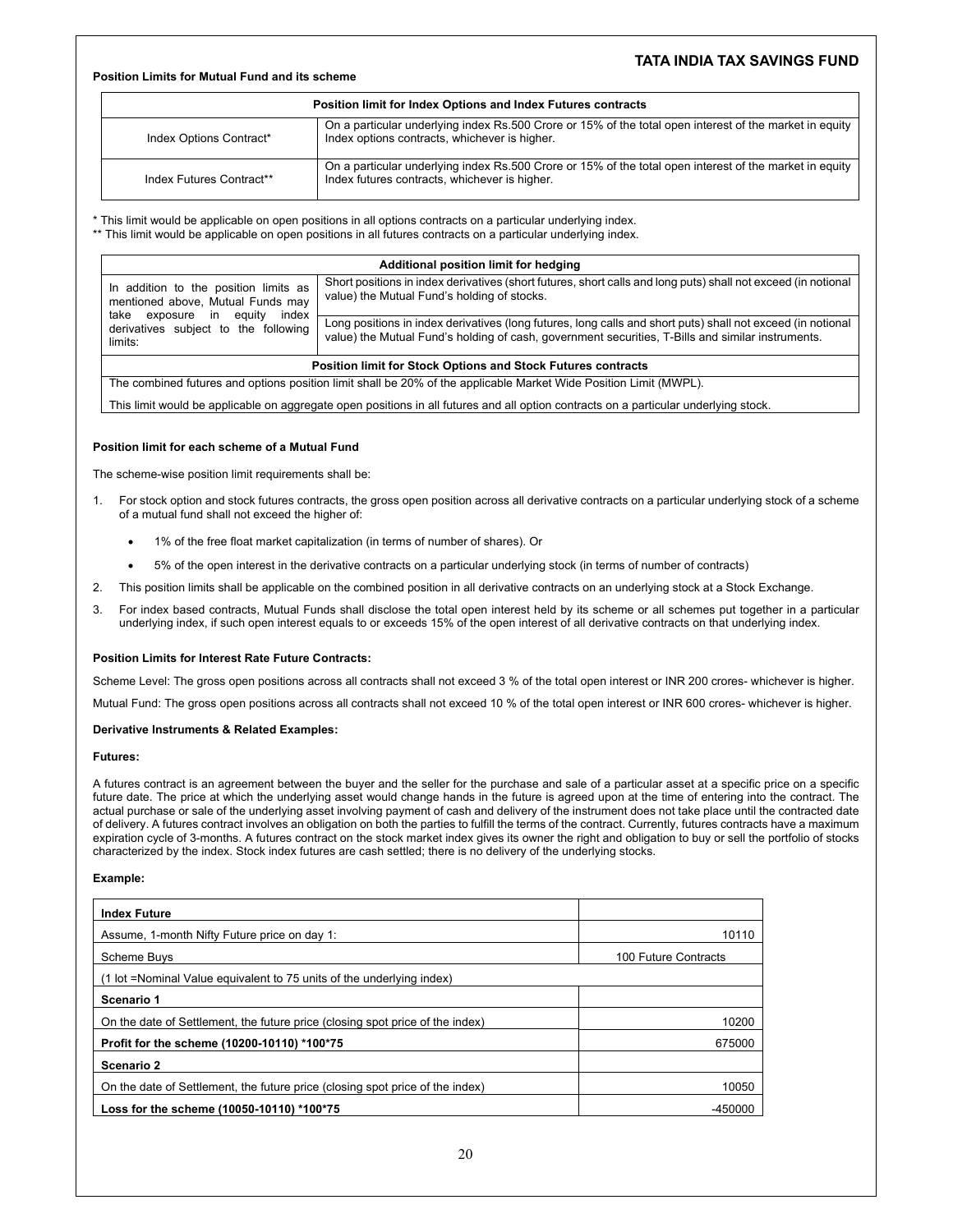**Risks associated with Future Contracts**: Investments in index futures face the same risk as the investments in a portfolio of shares representing an index. The extent of loss is the same as in the underlying stocks. The risk of loss in trading futures contracts can be substantial, because of the low margin deposits required, the extremely high degree of leverage involved in futures pricing and the potential high volatility of the futures markets. Additional risks could be on account of illiquidity and potential mispricing of the futures.

### **Options:**

An option gives a person the right but not an obligation to buy or sell something. An option is a contract between two parties wherein the buyer receives a privilege for which he pays a fee (premium) and the seller accepts an obligation for which he receives a fee. The premium is the price negotiated and set when the option is bought or sold. A person who buys an option is said to be long in the option. A person who sells (or writes) an option is said to be short in the option.

#### **Example:**

| <b>Call Option</b>                                                                               |          |
|--------------------------------------------------------------------------------------------------|----------|
| Say, Scheme buys 1 lot of Nifty Index                                                            | 75 Units |
| Spot price                                                                                       | 10000    |
| Strike price                                                                                     | 10100    |
| Premium                                                                                          | 100      |
| Total amount paid as premium (Rs.) (100X75)                                                      | Rs.7500  |
| Scenario 1: The Nifty Index goes up (i.e Nifty Spot)                                             | 10250    |
| Scheme has reversed the position before expiry of the contract                                   |          |
| Current Premium at the time of reversal                                                          | 200      |
| Net Gain Rs. (200-100)                                                                           | 100      |
| Total gain on 1 lot of Nifty (75 units) Rs.(75x100)                                              | Rs.7500  |
| Scheme has reversed the position (i.e Nifty Option) at expiry                                    |          |
| Nifty Spot on expiry                                                                             | 10275    |
| Premium Paid(Rs.)                                                                                | 100      |
| Exercise price                                                                                   | 10100    |
| Receivables on Exercise (10275-10100)                                                            | 175      |
| Total gain (Rs.) (175 -100) *75                                                                  | Rs.5625  |
| Scenario 2: The Nifty index moves to the level below 10100                                       |          |
| Scheme does not gain anything but the loss to the scheme (limited to the actual premium<br>paid) | Rs. 7500 |
|                                                                                                  |          |
| <b>Put Option</b>                                                                                |          |
| Say, Scheme buys 1 lot of Nifty Index                                                            | 75 Units |
| <b>Spot Price</b>                                                                                | 10000    |
| <b>Strike Price</b>                                                                              | 9450     |
| Premium                                                                                          | 50       |
| Total Amount Paid by the Scheme (75*50)                                                          | 3750     |
| Scenario 1: Nifty Index goes down                                                                |          |
| Scheme has reversed the position before expiry of the contract                                   |          |
| Nifty Spot                                                                                       | 9300     |
| Current Premium at the time of reversal                                                          | 80       |
| Premium Paid (Rs.)                                                                               | 50       |
| Net Gain (Rs.80-50)                                                                              | 30       |
| Total Gain on 1 lot of Nifty (Rs.) (75x30)                                                       | Rs.2250  |
| Scheme has reversed the position at expiry                                                       |          |
| <b>Nifty Spot</b>                                                                                | 9375     |
| Premium Paid (Rs.)                                                                               | 50       |
| <b>Exercise Price</b>                                                                            | 9450     |
| Gain on Exercise                                                                                 | 75       |
| Total Gain Rs.(75-50)*75)                                                                        | Rs.1875  |
| Scenario 2: If Nifty Index Stays over the Strike price of 9450                                   |          |
| 21                                                                                               |          |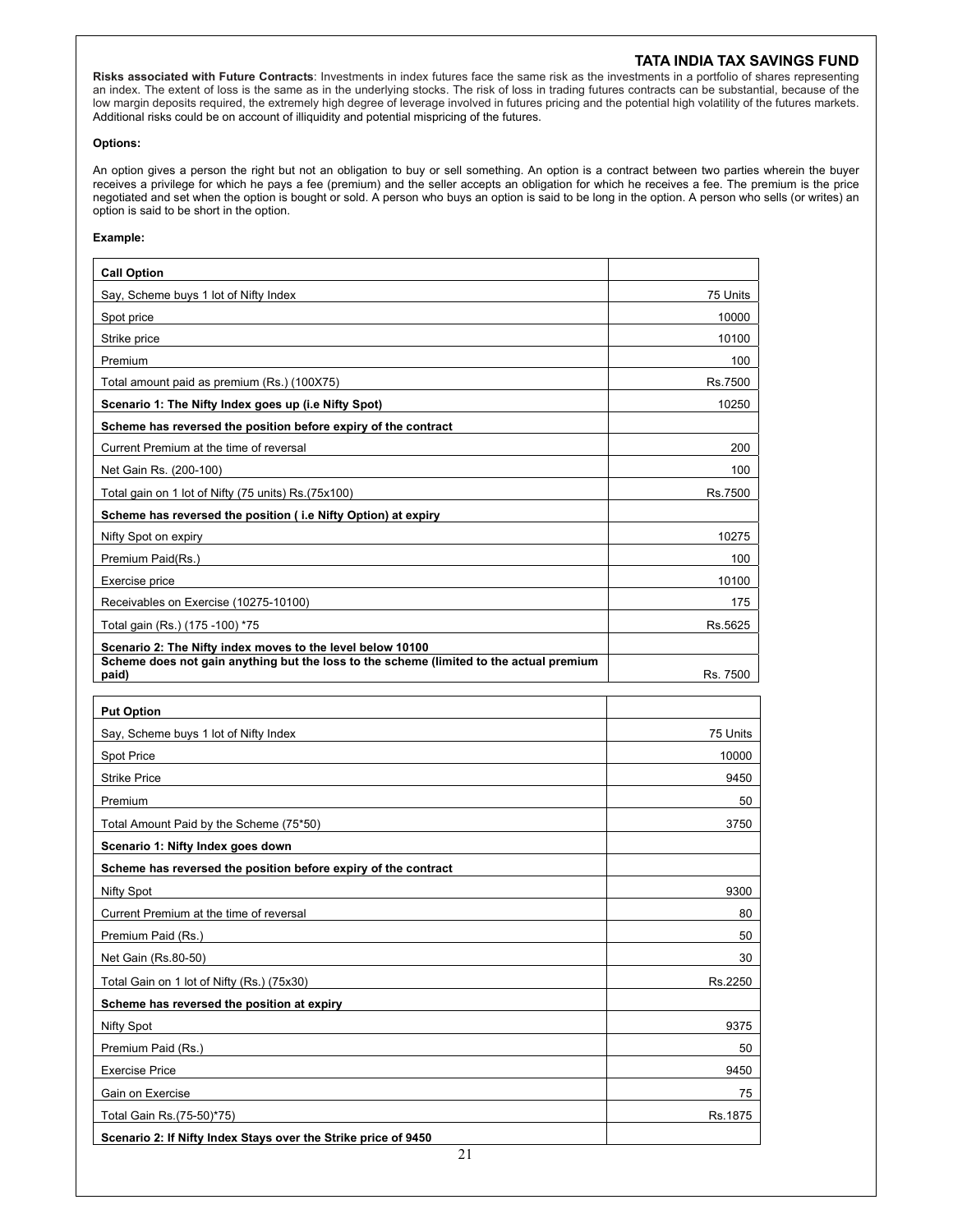|                                             | TATA INDIA TAX SAVINGS FUND |  |
|---------------------------------------------|-----------------------------|--|
| Sav Nifty Spot                              | 9500                        |  |
| Net Loss to the Scheme will be premium paid | Rs.3750                     |  |

**Risks associated with Option Contracts**: The option contracts give a person the right but not an obligation to buy or sell. The risk is potential mispricing and exposure to options can limit the profits from a genuine investment transaction.

#### **Various Derivatives Strategies**:

#### **1. Index / Stock spot - Index / Stock Futures**

The pricing of the futures is derived from underlying Index spot or the underlying stock. It is the cost of carry that binds the value of the futures to the underlying portfolio. When the two go out of sync, there are opportunities.

The cost of carry links the futures price to the price of the underlying asset. The price of the futures at any given instance should typically be more than the level of the spot price at that point. Theoretically, the fair value of the futures is equal to the spot price of the underlying plus the cost of carry i.e. the interest rate prevailing for an equivalent credit risk. Cash and carry trades at times provide higher than the prevailing interest rates. There is an opportunity to exploit by selling the overpriced futures and buying the underlying portfolio. It may also happen that the Index / Stock Future may be at a discount. In such cases, the Scheme may buy the future and sell the stock after borrowing the same. The Scheme shall enter into a combination of these transactions simultaneously.

If the Scheme has to unwind the positions prior to the expiry on account of redemptions or any other reason, the returns would depend on the spread between the spot and futures price at which the position is unwound. If the price differential between the spot and futures position of the subsequent month maturity is attractive near the expiry date, then the scheme may rollover the futures position and continue with the position in the spot market. The Scheme shall endeavour to deploy its assets through transactions in the above pattern, which may involve Index Futures with Stock Futures or Futures of the same stock with different expiry months.

#### **2. Cash Futures Arbitrage Strategy**

The fund would look for market opportunities between the spot and the futures market. The cash futures arbitrage strategy can be employed when the price of the futures exceeds the price of the underlying stock. The fund would first buy the stocks in cash market and then sell in the futures market to lock the spread.

Buying the stock in cash market and selling the futures results in a hedge where the fund portfolio has locked in a spread and is not affected by the price movements in the spot and futures markets. The arbitrage position can be continued till expiry of the futures contracts. The futures contracts are settled based on the last half an hour's weighted average trade of the cash market. There is a convergence between the cash market and the futures market on expiry and this convergence results in the portfolio being able to generate the arbitrage return locked in earlier. However, the position may even be closed earlier in the event of the price differential being realized before expiry or better opportunities being available in other stocks / indexes. The strategy is attractive if this price differential (post all costs) is higher than the investor's cost-of capital.

#### **Illustration of a Cash Futures Arbitrage Strategy: -**

**Buy 100 shares of Company X at Rs 1000 and sell the same quantity of stock's futures of the Company X at Rs 1100.** 

**1. Market goes up and the price on the expiry day is Rs 2000.** 

At the end of the month (expiry day) the futures expires automatically:

Settlement price of futures = closing spot price = Rs 2000

Gain on stock is 100\*(2000-1000) = Rs 100,000

Loss on futures is  $100^*(1100-2000) = Rs - 90,000$ 

Net gain is 100,000 – 90,000 = Rs 10,000

#### **2. Market goes down and the price on the expiry day is Rs 500.**

At the end of the month (expiry day) the futures expires automatically:

Settlement price of futures = closing spot price = Rs 500

Loss on stock is  $100*(500-1000) = Rs - 50,000$ 

Gain on futures is 100\*(1100-500) = Rs 60,000

Net gain is 60,000 – 50,000 = Rs 10,000

#### **Unwinding the position:**

#### **Buy 100 shares of Company X at Rs 1000 and sell the same quantity of stock's futures of the Company X at Rs 1100.**

The market goes up and at some point of time during the month (before expiry) the stock trades at Rs 1200 and the futures trades at Rs 1190 then Fund Manager will unwind the position:

Buy back the futures at Rs 1190: loss incurred is  $(1100 - 1190)^*100 = Rs - 9,000$ 

Sell the stock at Rs 1200: gain realized: (1200-1000)\*100 = Rs 20,000

Net gain is 20,000 – 9,000 = Rs 11,000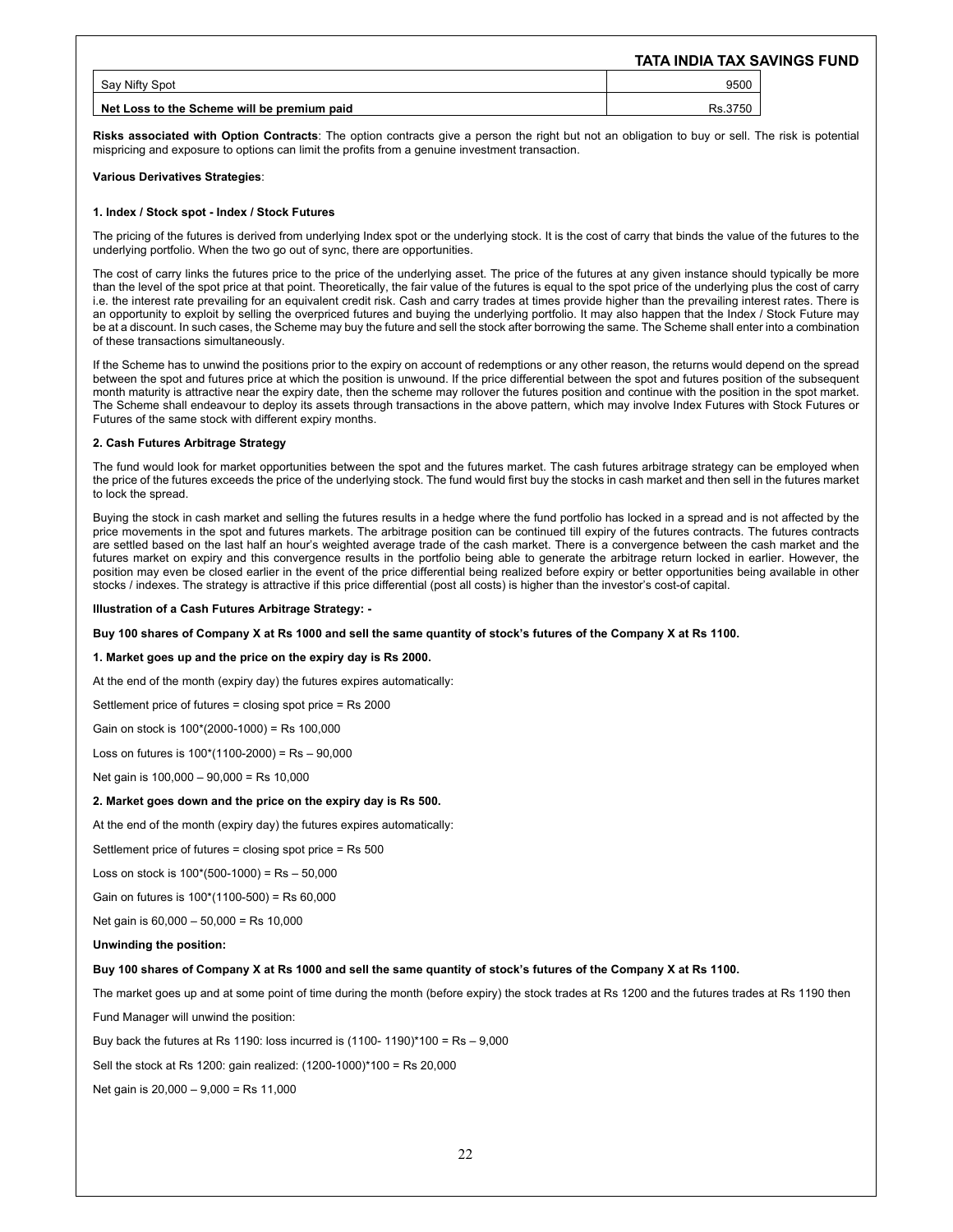#### **Rolling over the futures:**

The Scheme may continue to stay invested in the stock in the Cash market. Close to expiry, if the stock's price is at Rs 1500 then the stock's futures is close to Rs 1500 as well. Also if the price of the current month stock futures is below the current price of the next month stock futures, the scheme may roll over the futures position to the next expiry:

The price of the stock futures next month contract is at Rs 1510

The price of the stock futures current month contract is at Rs 1500

Then sell the futures next month contract at Rs 1510 and buy back current month futures contract at Rs 1500 = gain of 100\*(1510-1500) = Rs 9,000 and the arbitrage position is rolled over.

**Interest Rate Swaps (IRS):** An Interest Rate Swap is an agreement whereby two parties agree to exchange periodic interest payments. The amount of interest payments exchanged is based on some predetermined principal, called notional principal amount. The amount each counterparty pays to the other upon periodic interest rate multiplied by the notional principal amount. The only amount that is exchanged between the parties is the interest payment, not the notional principal amount.

#### **Example: Use of IRS**

The Plans of the fund are reasonably invested, and the view of the fund manager is interest rates are expected to move up due to certain negative events which have occurred. In such cases the plans can enter into a paid position (IRS) where the plans will pay a fixed rate for a specified maturity and receive the floating rate of interest. This is illustrated below:

#### **Example A: Use of IRS**

Assuming the Scheme is having 10% of the portfolio in cash. The fund manager has a view that the interest rate scenario is bearish and call rates are likely to spurt over the next three months. The fund manager would therefore prefer to pay fixed rate of return on his cash, which he is lending in the overnight call market. In other words, he would like to move to a 91 days floating interest rate from overnight fixed rate.

1. Say Notional Amount: Rs. 2 crores

- 2. Benchmark: NSE MIBOR
- 3. Tenor: 91 Days
- 4. Fixed Rate: 9.90%
- 5. At the end of 91 days;
- 6. The Scheme pays: fixed rates for 91 days is 9.90%
- 7. TMF receives: compounded call rate at 10.25% for 91 days.

In practice, however the difference of the two amounts is settled. Here the Scheme receives Rs. 2,00,00,000 x 0.35% x91 / 365 = 17,452. The players in IRS are scheduled commercial banks, primary dealers, corporate, mutual funds and All India Financial Institutions.

In view of the fund manager interest rates are expected to move down due to certain positive events which have occurred. In such cases the scheme can enter into a received position (IRS) where the scheme will receive a fixed rate for a specified maturity and pay the floating rate of interest. This is illustrated below:

#### **Example B: Use of IRS**

Assuming the Scheme is having 10% of the portfolio in cash. The fund manager has a view that the interest rate scenario is soft and call rates are unlikely to spurt over the next three months. The fund manager would therefore prefer to receive a higher rate of return on his cash, which he is lending in the overnight call market. In other words, he would like to move to a 91 days fixed interest rate from overnight floating rate.

1. Say Notional Amount: Rs. 2 crores

- 2. Benchmark: NSE MIBOR
- 3. Tenor: 91 Days
- 4. Fixed Rate: 10.25%
- 5. At the end of 91 days;
- 6. The Scheme pays: compounded call rates for 91 days is 9.90%
- 7. TMF receives: Fixed rate at 10.25% for 91 days.

In practice, however the difference of the two amounts is settled. Here the Scheme receives Rs. 2,00,00,000 x 0.35% x91 / 365 = 17,452. The players in IRS are scheduled commercial banks, primary dealers, corporate, mutual funds and All India Financial Institutions.

#### **Risks associated with Swaps:**

Interest rate risk is significant because interest rates do not always move as expected. Both parties have interest rate risk. The holder of the fixed rate risks the floating interest rate going higher, thereby losing interest that it would have otherwise received. The holder of the floating rate risks interest rates going lower, which results in a loss of cash flow since the fixed rate holder still has to make streams of payments to the counterparty.

The other main risk associated with swaps is counterparty risk. This is the risk that the counterparty to a swap will default and be unable to meet its obligations under the terms of the swap agreement. If the holder of the floating rate is unable to make payments under the swap agreement, the holder of the fixed rate has credit exposure to changes in the interest rate agreement. This is the risk the holder of the fixed rate was seeking to avoid.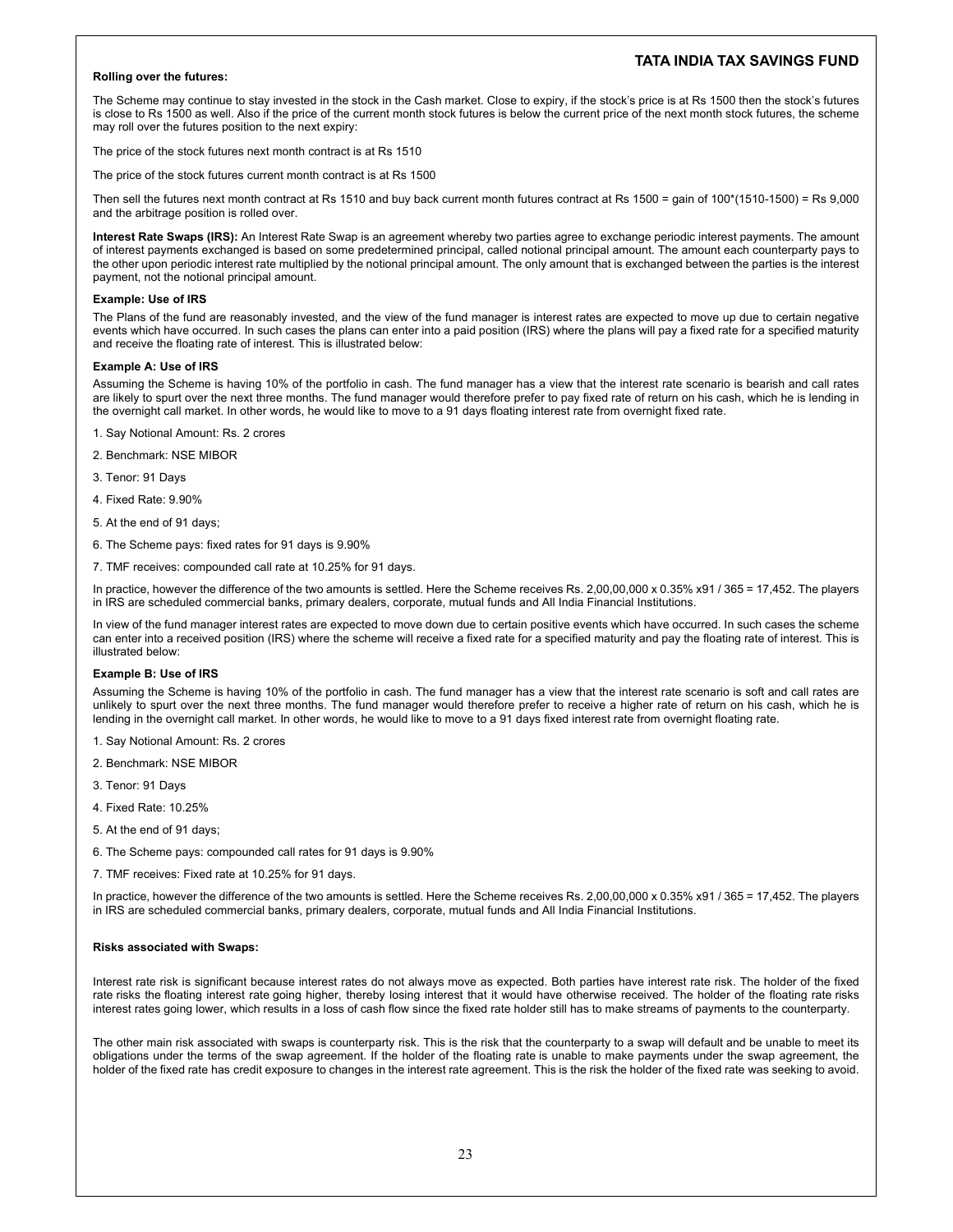#### **Forward Rate Agreements (FRA):**

This is an agreement between two counterparties to pay or to receive the difference between an agreed fixed rate (the FRA rate) and the interest rate prevailing on a stipulated future date based on the notional amount, for an agreed period. In short, in a FRA, interest rate is fixed now for a future period.

#### **This is illustrated below:**

Assume that on March 1, 2022, the 30-day commercial paper (CP) rate is 7.75% and the Scheme has an investment in a CP of face value Rs. 50 crores, which is going to mature on March 30, 2022. If the interest rates are likely to remain stable or decline after March 30, 2022, and if the fund manager, who wants to re-deploy the maturity proceeds for 1 more month, does not want to take the risk of interest rates going down, he can then enter into a following forward rate agreement (FRA) say as on March 30, 2022:

He can receive 1 X 2 FRA on March 30, 2022 at 7.75% (FRA rate for 1-month lending in 2 months' time) on the notional amount of Rs.50 crores, with a reference rate of 30 day CP benchmark. If the CP benchmark on the settlement date i.e. March 30, 2022 falls to 7.50%, then the Scheme receives the difference 7.75 - 7.50 i.e. 25 basis points on the notional amount Rs. 50 crores for 1 month. The maturity proceeds are then reinvested at say 7.50% (close to the benchmark). The scheme, however, would have locked in the rate prevailing on March 30, 2022 (7.75%) as it would have received 25 basis points more as settlement amount from FRA. Thus, the fund manager can use FRA to mitigate the reinvestment risk.

In this example, if the rates move up by 25 basis points to 8% on the settlement date (March 30, 2022), the Scheme loses 25 basis points but since the reinvestment will then happen at 8%, effective returns for the Scheme is unchanged at 7.75%, which is the prevailing rate on March 30, 2022.

#### **Risks associated with Forward Rate Contracts:**

When entering into an FRA, both parties to the contract entail credit risk exposure. The additional risks could be on account of lack of opportunity, illiquidity.

#### **Interest Rate Future (IRF)**

An interest rate future is a contract (future contract) with an interest-bearing instrument as the underlying asset. Interest rate futures are used when there is an expectation of interest rate movement in adverse direction.

For example, if fund manager expects rise in interest rate. He may sell interest rate future today. If interest rates rise in the future, the value of the future will fall (as it is linked to the underlying asset, bond prices), and hence a profit can be made when closing out of the future (i.e. buying the future). However, in case interest rate falls, loss may be incurred on IRF position.

#### **Illustration of Use of IRF (For Hedging)**

#### **A – Perfect Hedge**

- 1) Assume a portfolio has 100 crores of Government security 7.59% GOI 2026 with face value Rs. 100/. The bond is currently trading in market at 105.00.
- 2) The futures on 7.59% GOI 2026, expiring on 27<sup>th</sup> October 2016 is trading on exchange at 105.10.
- 3) Instead of exiting the cash position, the fund manager can decide to hedge the position by selling the same quantity in futures. Since one contract of IRF has a notional of 2 lacs, in this example the fund manager sells 100 crs/2 lakhs = 5000 contracts, to hedge long position.
- 4) At maturity, the settlement price of the futures will be almost same as closing price of the underlying security.

#### **At maturity of the Interest Rate Futures**

Case 1: At expiry Bonds close higher than the price at which fund manager hedged the position, but below the futures price at which he hedged

Closing price of Bonds on day of maturity of futures = 105.05

| Settlement price of futures = 105.05 |                                                                                              |                    |
|--------------------------------------|----------------------------------------------------------------------------------------------|--------------------|
| MTM gain on the underlying bond      | $=$ (105.05-105.00) $*$ 100 crs / 100 (i.e. face value of bond)                              | $=$ Rs. 5,00,000   |
| The profit on the futures leg is     | $=$ 5000*2lacs *(105.10-105.05)/ 100 (i.e. face value of bond)                               | $=$ Rs 5.00.000    |
| Overall profit to the fund           | $=$ Rs 10.00.000                                                                             |                    |
|                                      | Case 2: At maturity bonds close higher than the level at which futures were sold             |                    |
|                                      | In case, the closing price of bonds on the day of maturity of futures $= 105.20$ ,           |                    |
| Settlement price of futures = 105.20 |                                                                                              |                    |
|                                      | The MTM gain on underlying bond = $(105.20-105.00)$ * 100 crs /100 (i.e. face value of bond) | $=$ Rs. 20.00.000  |
| Loss on futures leg is               | $=$ 5000*2 lacs * (105.10-105.20)/100 (i.e. face value of bond)                              | $= -$ Rs 10.00.000 |
| Total Profit to the fund             | $=$ Rs 10.00.000                                                                             |                    |

As can be seen above, by selling the future contract instead of the underlying, the fund manager has locked in the Rs. 10, 00,000 profit and at the same time cash holding position will be hedged against the adverse market movements.

The scheme will have a maximum derivative net position of 50% of the net assets of the scheme. The limits on equity derivatives exposure per scrip / instrument and derivative positions are given below:

| Sr. No. | Derivative           | Action | <b>Description</b>                                                                                        | ∟imit                                   |
|---------|----------------------|--------|-----------------------------------------------------------------------------------------------------------|-----------------------------------------|
|         | <b>Index Futures</b> | Buv    | Buy futures against cash to protect against I To the extent of cash / equivalents in the<br>rising market | portfolio. Max limit (50%) of portfolio |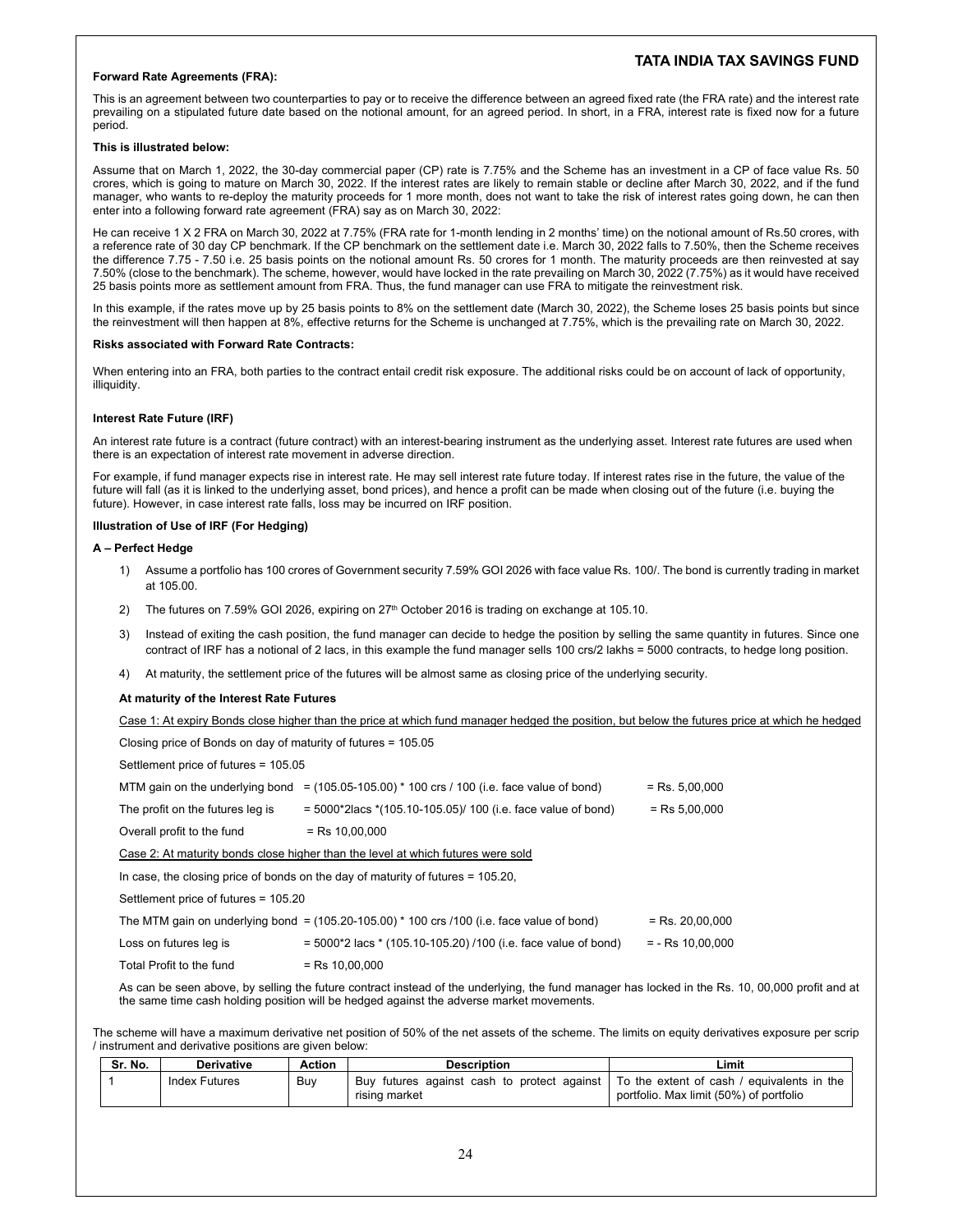|                |                      |               |                                                                                                                                         | <b>TATA INDIA TAX SAVINGS FUND</b>                                                                                                                |
|----------------|----------------------|---------------|-----------------------------------------------------------------------------------------------------------------------------------------|---------------------------------------------------------------------------------------------------------------------------------------------------|
| Sr. No.        | <b>Derivative</b>    | <b>Action</b> | <b>Description</b>                                                                                                                      | Limit                                                                                                                                             |
| $\overline{2}$ | <b>Index Futures</b> | Sell          | Hedging of portfolio against expected market<br>down turn                                                                               | Up to (100%) of equity portion of the scheme<br>or (50%) of the net assets of the scheme<br>whichever is lower                                    |
| 3              | Index Futures - Call | Buy           | Buy index calls against cash (existing<br>expected to protect against rising market                                                     | To the extent of cash/equivalents in the<br>portfolio. Max. limit (50%) of portfolio                                                              |
| 4              | Index Options - Call | Sell          | Covered Call Sale-against existing portfolio                                                                                            | Up to (100%) of equity portion of the scheme<br>or (50%) of the net assets of the scheme<br>whichever is lower                                    |
| 5              | Index Options - Put  | Buy           | Buy index puts to hedge existing portfolio                                                                                              | Up to (100%) of equity portion of the scheme<br>or (50%) of the net assets of the scheme<br>whichever is lower                                    |
| 6              | Index Options - Put  | Sell          | Covered Put Sale-Possible top sell index puts<br>against existing / expected cash                                                       | To the extent of cash/equivalents in the<br>portfolio. Max. limit (50%) of portfolio;                                                             |
| $\overline{7}$ | <b>Stock Futures</b> | Buy           | Buy against cash to protect against rising share<br>prices                                                                              | To the extent of cash/equivalents in the<br>portfolio. Max. limit (50%) of portfolio; per<br>scrip limit (10%) of the net asset of the<br>scheme  |
| 8              | <b>Stock Futures</b> | Sell          | Sell against existing stock - Hedging against<br>downside on existing stock in the face of<br>expected volatility in the price          | To the extent of the particular scrip holding<br>in the portfolio; Max. limit (50%) of portfolio;<br>per scrip limit (100%) of the holding        |
| 9              | Stock Options - Call | Buy           | Buy against cash to protect against rising share<br>prices                                                                              | To the extent of cash/equivalents in the<br>portfolio. Max. limit (50%) of portfolio; per<br>scrip limit (10%)                                    |
| 10             | Stock Options - Call | Sell          | Sell against existing stock                                                                                                             | To the extent of the particular scrip holding<br>in the portfolio; Max. limit 50% of portfolio;<br>per scrip limit (100%) of the holding          |
| 11             | Stock Options - Put  | Buy           | Purchase against existing stock. Hedging<br>against downside on existing stock in the face<br>of expected volatility in the stock price | To the extent of the particular scrip holding<br>in the portfolio; Max. limit (50%) of portfolio;<br>per scrip limit (100%) of the holding        |
| 12             | Stock Options - Put  | Sell          | Covered Put Sale against cash                                                                                                           | To the extent of cash/equivalents in the<br>portfolio. Max. limit (50%) of portfolio; per<br>scrip limit (10%) of the net assets of the<br>scheme |

Note: The per scrip limit disclosed above is as a % of the holding in the scrip and not as a % of the portfolio of the Scheme.

For detailed risk associated with use of derivatives, please refer paragraph "Scheme Specific risk factors".

#### **Portfolio Turnover**

"Portfolio Turnover" is the term used by any Mutual Fund for measuring the amount of trading that occurs in a Fund's portfolio during the given period of time. As the scheme is an open ended equity scheme, it is expected that there would be a number of subscriptions and repurchase on a daily basis. Consequently, it is difficult to estimate with any reasonable measure of accuracy, the likely turnover in the portfolio. However, a high turnover would not significantly affect the brokerage and transaction costs. The Fund will endeavor to balance the increased cost on account of higher portfolio turnover with the benefits derived thereof. A high portfolio turnover rate is not necessarily a drag on portfolio performance and may be representative of arbitrate opportunities that exist for scrips/securities held in the portfolio rather than an indication of a change in Fund view on a scrip, etc.

Portfolio Turnover Ratio: 0.43 Times as on 31<sup>sr</sup> March 2022 (13 months).

#### **F. FUNDAMENTAL ATTRIBUTES**

Following are the Fundamental Attributes of the scheme, in terms of Regulation 18 (15A) of the SEBI (MF) Regulations:

#### **(i) Type of a scheme**

An open ended equity linked tax saving scheme (ELSS) with a statutory lock-in period of 3 years and tax benefit.

#### **(ii) Investment Objective**

The investment objective of the Scheme is to provide medium to long term capital gains along with income tax relief to its Unitholders, while at all times emphasising the importance of capital appreciation.

However, there is no assurance or guarantee that the investment objective of the Scheme will be achieved. The scheme does not assure or guarantee any returns.

#### **Investment Pattern and Risk Profile:**

The tentative portfolio break-up of Equity , Debt, Money Market Instruments, other permitted securities and such other securities as may be permitted by the Board from time to time with minimum and maximum asset allocation, while retaining the option to alter the asset allocation for a short term period on defensive considerations has been provided in Section C for detailed Asset Allocation and Risk Profile of the scheme.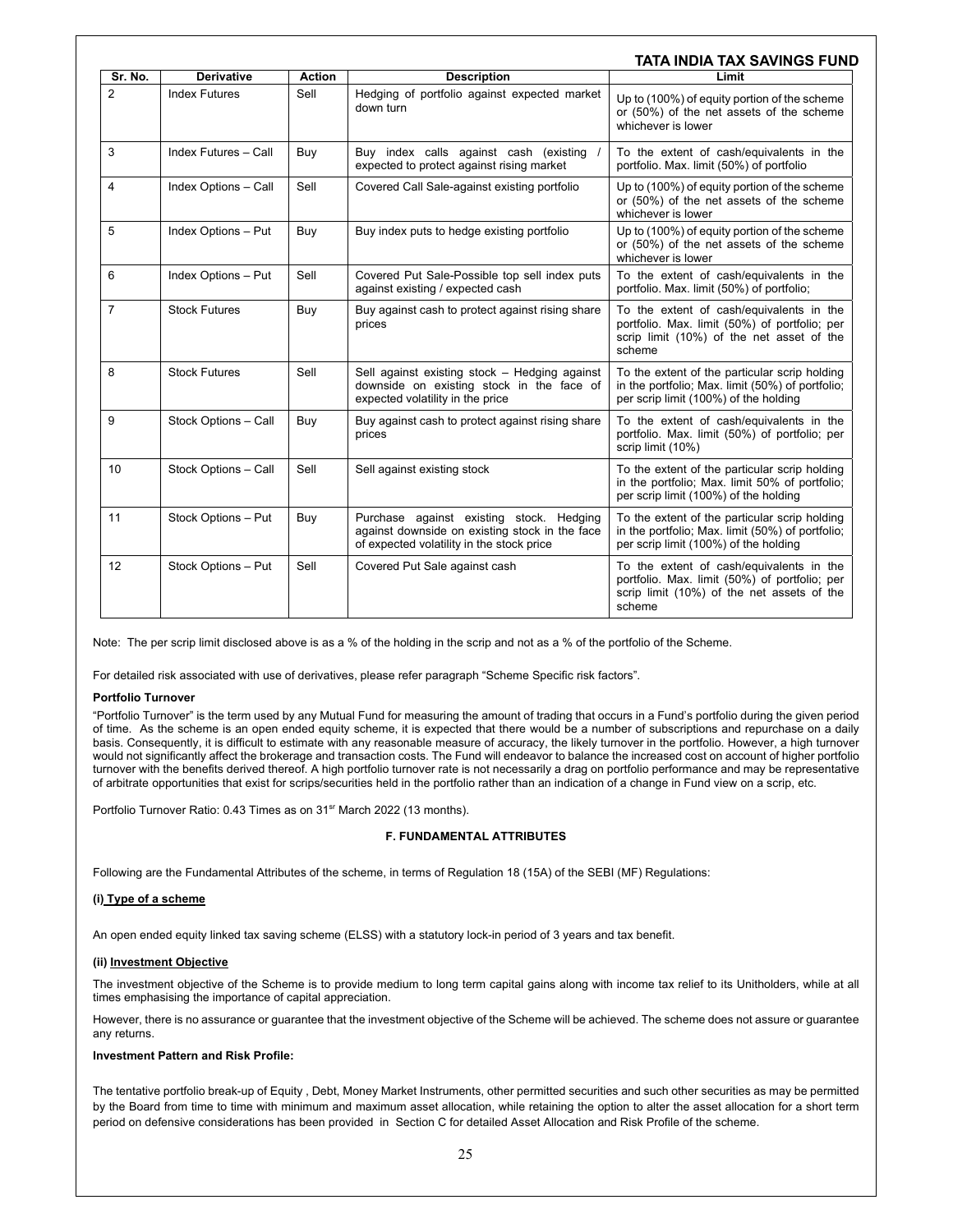### **(iii) Terms of Issue**

**Liquidity:** Repurchase/ Resale is at Net Asset Value (NAV) related prices with repurchase/ resale loads as applicable (within limits) as specified under SEBI Regulations 1996, While determining the price of the units, the fund will ensure that the repurchase price is not lower than 95 per cent of the Net Asset Value.

- Refer section "IV FEES AND EXPENSES" for aggregate fees and expenses chargeable to the Scheme.
- The scheme does not provide any safety net or guarantee nor does it provide any assurance regarding declaration of income distribution. There is no guarantee or assurance that the scheme will achieve its' objective.

In accordance with Regulation 18(15A) of the SEBI (MF) Regulations, the Trustees shall ensure that no change in the fundamental attributes of the Scheme(s) and the Plan(s) / Option(s) thereunder or the trust or fee and expenses payable or any other change which would modify the Scheme(s) and the Plan(s) / Option(s) thereunder and affect the interests of Unitholders is carried out unless:

- (i) An addendum to the existing SID shall be issued and displayed on AMC website immediately.
- (ii) SID shall be revised and updated immediately after completion of duration of the exit option (not less than 30 days from the notice date)
- (iii) A public notice shall be given in respect of such changes in one English daily newspaper having nationwide circulation as well as in a newspaper published in the language of region where the Head Office of the Mutual Fund is situated.
- Trustees shall take comments of the Board before bringing such change(s).

#### **G. SCHEME BENCHMARK**

#### **Scheme Benchmark** – NIFTY 500 TRI

Considering the focus of the scheme in for long term growth, Nifty 500 would be an ideal benchmark for the scheme and is most suitable for performance composition. Total Return variant of the index(TRI) of Nifty 500 Index will be used for performance comparison. Wherever TRI data is not available since inception of the scheme, benchmark performance will be calculated using composite CAGR of the benchmark index.

The Trustees may change the benchmark in future if a benchmark better suited to the investment objective of the Scheme is available.

### **H. FUND MANAGER**

| Name                                                  | Age | Qualification         | Total<br><b>Experience</b><br>(in years) | <b>Other Schemes Under His</b><br><b>Management</b>                                                                               | <b>Experience (Assignments held during last 10</b><br>years)                                                                                                                                    |
|-------------------------------------------------------|-----|-----------------------|------------------------------------------|-----------------------------------------------------------------------------------------------------------------------------------|-------------------------------------------------------------------------------------------------------------------------------------------------------------------------------------------------|
| Tejas Gutka<br>(Fund<br>Manager wef<br>9.3.2021       | 39  | BSc, MMS<br>(Finance) | 15                                       | <b>NIL</b>                                                                                                                        | From December 2019 onwards with Tata Asset<br>Management Ltd as Principal Officer and Head -<br>PMS. Reporting to MD & CEO.                                                                     |
|                                                       |     |                       |                                          |                                                                                                                                   | From September 2015 to November 2019 with<br>Tamohara Investment Managers as Head of<br>Equity-Reporting to CEO & CIO.                                                                          |
|                                                       |     |                       |                                          |                                                                                                                                   | From Jan 2009 to September 2015 with Barclays<br>Securities India Pvt Ltd. as AVP - Global<br>Investments and Solutions Reporting to Head of<br>Products.                                       |
| Sailesh<br>Jain<br>(managing<br>Since 16-12-<br>2021) | 42  | MBA (Finance)         | 18                                       | Tata Equity Savings Fund<br>(Equity<br>Portfolio), Tata<br>Balanced<br>Advantage<br>Fund, Tata Nifty Exchange                     | From Nov'2018 with Tata Asset Management<br>Limited - Fund Manager for Schemes. Reporting<br>to Chief Investment Officer- Equities.                                                             |
|                                                       |     |                       |                                          | Traded Fund, Tata Nifty<br>Private Bank Exchange<br>Traded Fund. Tata Quant<br>Fund. Tata Multi Asset<br>Opportunities Fund, Tata | From April 2016 to October 2018 with IDFC<br>Securities Ltd as Head Derivatives - Institutional<br>sales. Reporting to Managing Director and Chief<br>Executive Officer.                        |
|                                                       |     |                       |                                          | Divident yield Fund, Tata<br>Business Cycle Fund &<br>Tata Arbitrage Fund.                                                        | From January 2010 to April 2016 with Quant<br>Broking Pvt Ltd as Vice President - Institutional<br>Sales - Derivatives and cash. Reporting to Chief<br>Executive Officer and Managing Director. |
|                                                       |     |                       |                                          |                                                                                                                                   | From June 2008 to December 2009 with IIFL<br>(India Infoline) as Vice President - Institutional<br>Sales - Head Equity Derivatives. Reporting to<br>Head Institutional Sales.                   |

#### **I. Restrictions on Investments (as per seventh schedule of SEBI {Mutual Fund} Regulations 1996)**

1. The scheme shall not invest more than 10 per cent of its NAV in the equity shares or equity related instruments of any company.

- 2. All investments by the scheme in equity shares and equity related instruments shall only be made provided such securities are listed or to be listed.
- 3. The Mutual Fund under all its scheme(s) shall not own more than ten percent of any company's paid up capital carrying voting rights.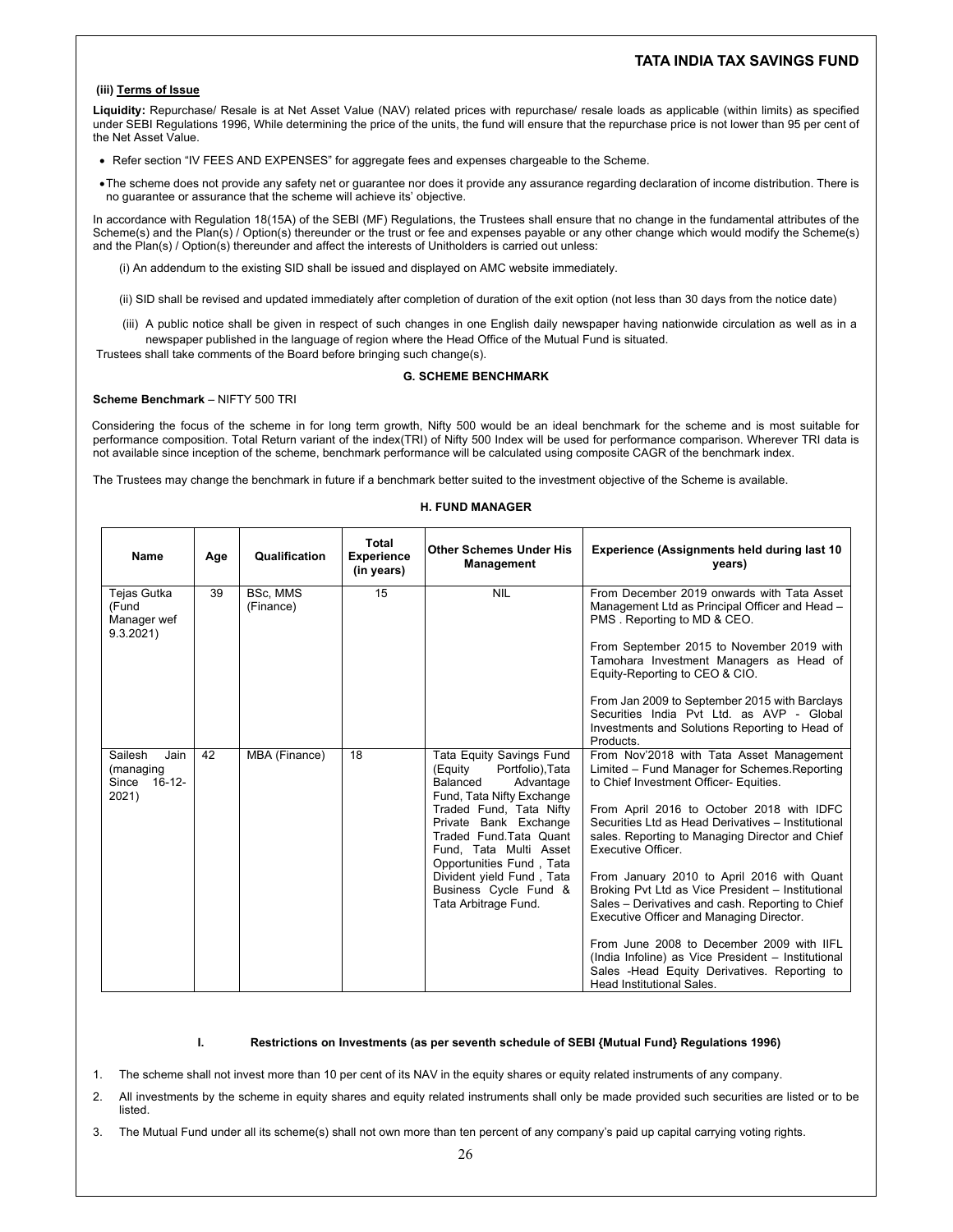4. A mutual fund scheme shall not invest more than 10% of its NAV in debt instruments comprising money market instruments and non-money market instruments issued by a single issuer which are rated not below investment grade by a credit rating agency authorized to carry out such activity under the Act. Such investment limit may be extended to 12% of the NAV of the scheme with the prior approval of the Board of Trustees and the Board of directors of the asset management company:

Provided that such limit shall not be applicable for investments in government securities, treasury bills and Tri Party Repo on government securities or treasury bills.

 Provided further that investment within such limit can be made in mortgaged backed securitised debts which are rated not below investment grade by a credit rating agency registered with the Board:

4A. A mutual fund scheme shall not invest in unlisted debt instruments including commercial papers, except Government Securities and other money market instruments: Provided that Mutual Fund Schemes may invest in unlisted non-convertible debentures up to a maximum of 10% of the debt portfolio of the scheme subject to such conditions as may be specified by the SEBI from time to time:

Provided further that mutual fund schemes shall comply with the norms under this clause within the time and in the manner as may be specified by the SEBI:

Provided further that the norms for investments by mutual fund schemes in unrated debt instruments shall be specified by the SEBI from time to time.

Note:

a) SEBI vide circular dt. 1st October 2019 & 28th April 2020 has issued following guidelines wrt investment in unlisted debt & money market instruments.

b) Mutual fund scheme may invest in unlisted non-convertible debentures (NCDs) that have a simple structure (i.e with fixed and uniform

coupon, fixed maturity period, without any options, fully paid up upfront, without any credit enhancements or structured obligations) and are rated and secured with coupon payment frequency on monthly basis.

c) SEBI vid Circular dt. 28th April 2020 has allowed the existing unlisted NCDs to be grandfathered till maturity, such NCDS are herein referred to as "identified NCDs.

Accordingly, mutual funds schemes can transact in such identified NCDs and the criteria specified in point (b) above shall not be applicable for such identified NCDs, Subject to compliance with investment due diligence and all other applicable.

investment restrictions as given below:-

A mutual fund scheme shall not invest more than 10% of its NAV in unrated debt instruments issued by a single issuer and the total investment

in such instruments shall not exceed 25% of the NAV of the scheme. All such investments shall be made with the prior approval of the Board

of Trustees and the Board of asset Management Company.

d) Maximum investment in unlisted NCDs will be 10 % of the debt portfolio of the scheme

SEBI vide Circular SEBI/HO/ IMD/ DF2 / CIR/P / 2019/104 dated October 01, 2019 has allowed the existing unlisted NCDs to be grandfathered till maturity, however SEBI vide circular number SEBI/HO/IMD/DF2/CIR/P/2020/75 dated 28th April 2020 clarified that the grandfathering of the identified NCDs is applicable across the mutual fund industry. Accordingly, mutual funds can transact in such identified NCDs. All fresh investments by mutual fund schemes in CPs would be made only in CPs which are listed or to be listed with effect from one month from the date of operationalization of framework for listing of CPs or January 01, 2020, whichever is later.

e) investment in unrated debt and money market instruments, other than government securities, treasury bills, derivative products such as Interest Rate Swaps (IRS), Interest Rate Futures (IRF), etc. by mutual fund schemes shall be subject to the following:

I. Investments should only be made in such instruments, including bills re-discounting, usance bills, etc., that are generally not rated and for which separate investment norms or limits are not provided in SEBI (Mutual Fund) Regulations, 1996 and various circulars issued thereunder. II. Exposure of mutual fund schemes in such instruments, shall not exceed 5% of the net assets of the schemes. III. All such investments shall be made with the prior approval of the Board of AMC and the Board of trustees.

f) Restrictions on Investment in debt instruments having Structured Obligations / Credit Enhancements:

The investment of mutual fund schemes in the following instruments shall not exceed 10% of the debt portfolio of the schemes and the group exposure in such instruments shall not exceed 5% of the debt portfolio of the schemes:

I. Unsupported rating of debt instruments (i.e. without factoring-in credit enhancements) is below investment grade and

II. Supported rating of debt instruments (i.e. after factoring-in credit enhancement) is above investment grade.

III. Investment limits as mentioned above shall not be applicable on investments in securitized debt instruments, as defined in SEBI (Public Offer and Listing of Securitized Debt Instruments) Regulations 2008.

IV. Investment in debt instruments, having credit enhancements backed by equity shares directly or indirectly, shall have a minimum cover of 4 times considering the market value of such shares.

5. The scheme shall not make any investment in;

- a) any unlisted security of an associate or group company of the sponsor; or
- b) any security issued by way of private placement by an associate or group company of the sponsor; or
- c) the listed securities of group companies of the sponsor which is in excess of 25% of the net assets.
- 6. Transfers of investments from one scheme to another scheme in the same mutual fund shall be allowed only if:-
	- (a) such transfers are done at the prevailing market price^ for quoted instruments on spot basis.

Explanation- "spot basis" shall have same meaning as specified by stock exchange for spot transactions.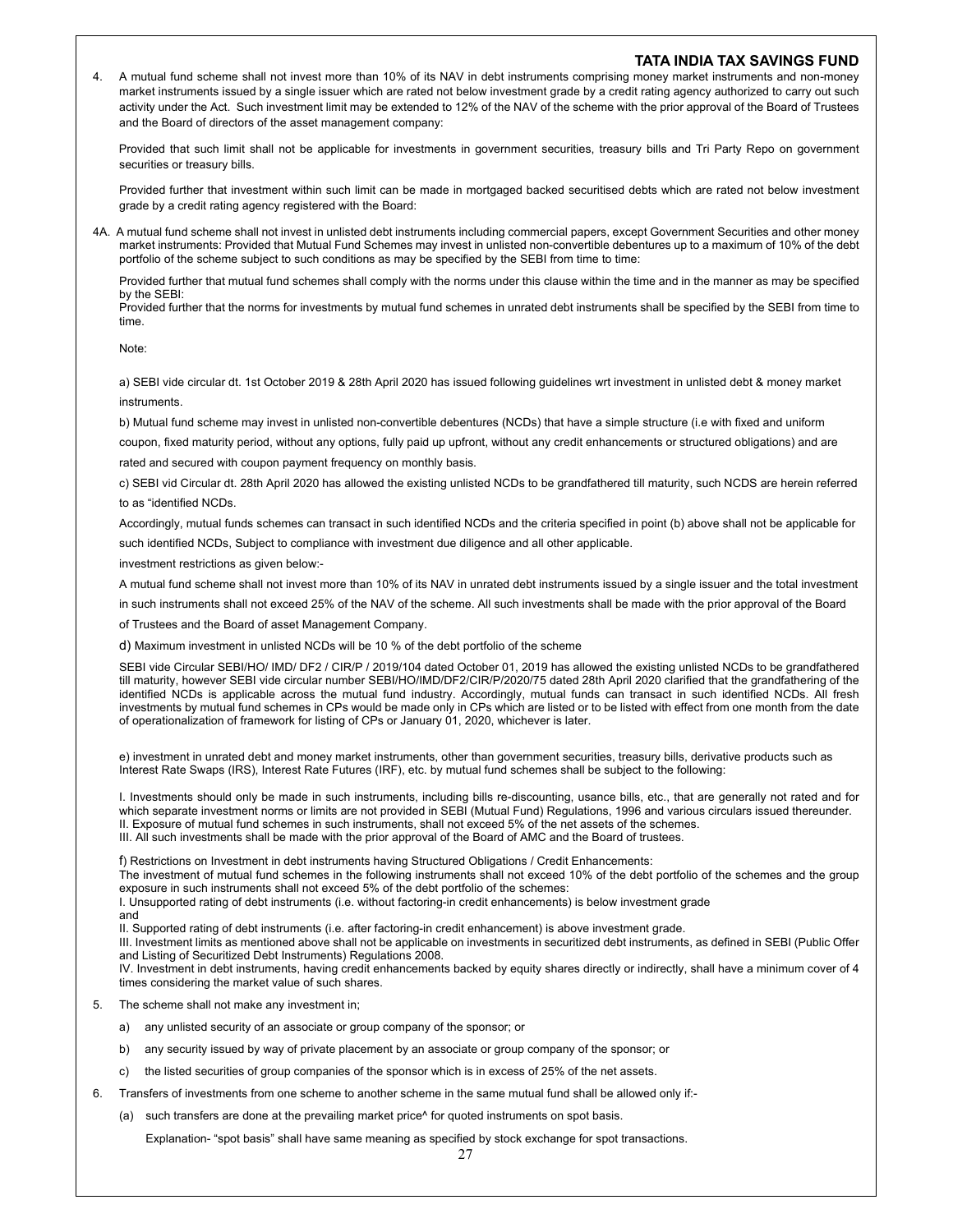(b) the securities so transferred shall be in conformity with the investment objective of the scheme to which such transfer has been made.

 ^Note: SEBI vide circular no SEBI/HO/IMD/DF4/CIR/P/2019/102 dt. September 24, 2019 has prescribed the methodology for determination of price to be considered for inter scheme transfers. The additional safeguard prescribed by SEBI vide circular No. SEBI/HO/IMD/DF4/CIR/P/2020/202 dated October 8, 2020 will be followed.

- 7. The scheme may invest in another scheme under the same asset management company or any other mutual fund without charging any fees, provided that aggregate inter scheme investment made by all schemes under the same management or in schemes under the management of any other asset management company shall not exceed 5% of the net asset value of the mutual fund.
- 8. Every mutual fund shall buy and sell securities on the basis of deliveries and shall in all cases of purchases, take delivery of relevant securities and in all cases of sale, deliver the securities:

Provided that a mutual fund may engage in short selling of securities in accordance with the framework relating to short selling and securities lending and borrowing specified by the SEBI:

Provided further that a mutual fund may enter into derivatives transactions in a recognized stock exchange, subject to the framework specified by the SEBI.

- 9. The mutual fund shall, get the securities purchased or transferred in the name of the mutual fund on account of the concerned scheme, wherever investments are intended to be of long term nature.
- 10. Pending deployment of funds of a Scheme in terms of investment objectives of the scheme, a mutual fund may invest them in short term deposits of schedule commercial banks, subject to SEBI circular no. SEBI/IMD/CIR No. 1/91171/07 dated April 16, 2007 and SEBI/HO/IMD/DF4/CIR/P/2019/093 dated August 16,2019 and SEBI/HO/IMD/DF2/CIR/P/2019/101 dated September 20,2019.
- 11 The scheme shall not make any investment in any fund of funds scheme.
- 12 The scheme will not advance any loan for any purpose.
- 13 The Scheme shall not borrow except to meet temporary liquidity needs of the mutual funds for the purpose of repurchase/ redemption of units or payment of interest or income distribution to the unitholders. The fund shall not borrow more than 20 per cent of the net asset of the scheme and the duration of such a borrowing shall not exceed a period of six months.

These investment limitations / parameters (as expressed / linked to the net asset / net asset value / capital) shall in the ordinary course apply as at the date of the most recent transaction or commitment to invest, and changes do not have to be effected merely because, owing to appreciations or depreciations in value, or by reason of the receipt of any rights, bonuses or benefits in the nature of capital or of any scheme of arrangement or for amalgamation, reconstruction or exchange, or at any repayment or redemption or other reason outside the control of the Fund, any such limits would thereby be breached. If these limits are exceeded for reasons beyond its control, TAMPL shall adopt as a priority objective the remedying of that situation, taking due account of the interests of the Unitholders.

In addition, certain investment parameters (like limits on exposure to Sectors, Industries, Companies, etc.) may be adopted internally by TAMPL, and amended from time to time, to ensure appropriate diversification / security for the Fund. The Trustee Company / TAMPL may alter these above stated limitations from time to time, and also to the extent the SEBI (Mutual Funds) Regulations, 1996 change, so as to permit the Scheme to make its investments in the full spectrum of permitted investments for mutual funds to achieve its investment objective. As such all investments of the Scheme will be made in accordance with SEBI (Mutual Funds) Regulations, 1996, including Schedule VII thereof.

#### **Investment by Asset Management Company**

Apart from the above, TAMPL (the AMC) may invest in the scheme(s) on an ongoing basis, such amount, as they deem appropriate. The AMC shall not be entitled to charge any management fees on this investment in the scheme(s). Investments by the AMC will be in accordance with Regulation 25(17) of the SEBI (MF) Regulations, 1996.

As per regulation, the sponsors or asset management company (TAMPL) shall invest not less than one percent of the assets under management of the scheme or fifty lakh rupees, whichever is less, in the Growth option of the scheme and such investment will remain in the scheme till the scheme is wound up.

#### **J. PERFORMANCE OF THE SCHEME**

#### **Performance of Tata India Tax Savings Fund as on 31.3 .2022**

| <b>Compounded Annualized returns</b> | <b>Scheme Returns%</b> | <b>Benchmark Returns%(TRI)</b> |
|--------------------------------------|------------------------|--------------------------------|
| Returns for last 1 year              | 20.91                  | 22.29                          |
| Returns for last 3 years             | 14.89                  | 16.75                          |
| Returns for last 5 years             | 13.32                  | 14.55                          |
| Returns since inception              | 18.68                  | 14.25                          |

#### **Absolute Returns for the Last 5 Financial Years**

| Financial Year (31 <sup>st</sup> March) | Scheme Return (%) | Benchmark Return (TRI) (%) |
|-----------------------------------------|-------------------|----------------------------|
| 2021-2022                               | 19.66             | 20.67                      |
| 2020-2021                               | 73.18             | 83.74                      |
| 2019-2020                               | $-25.00$          | $-26.91$                   |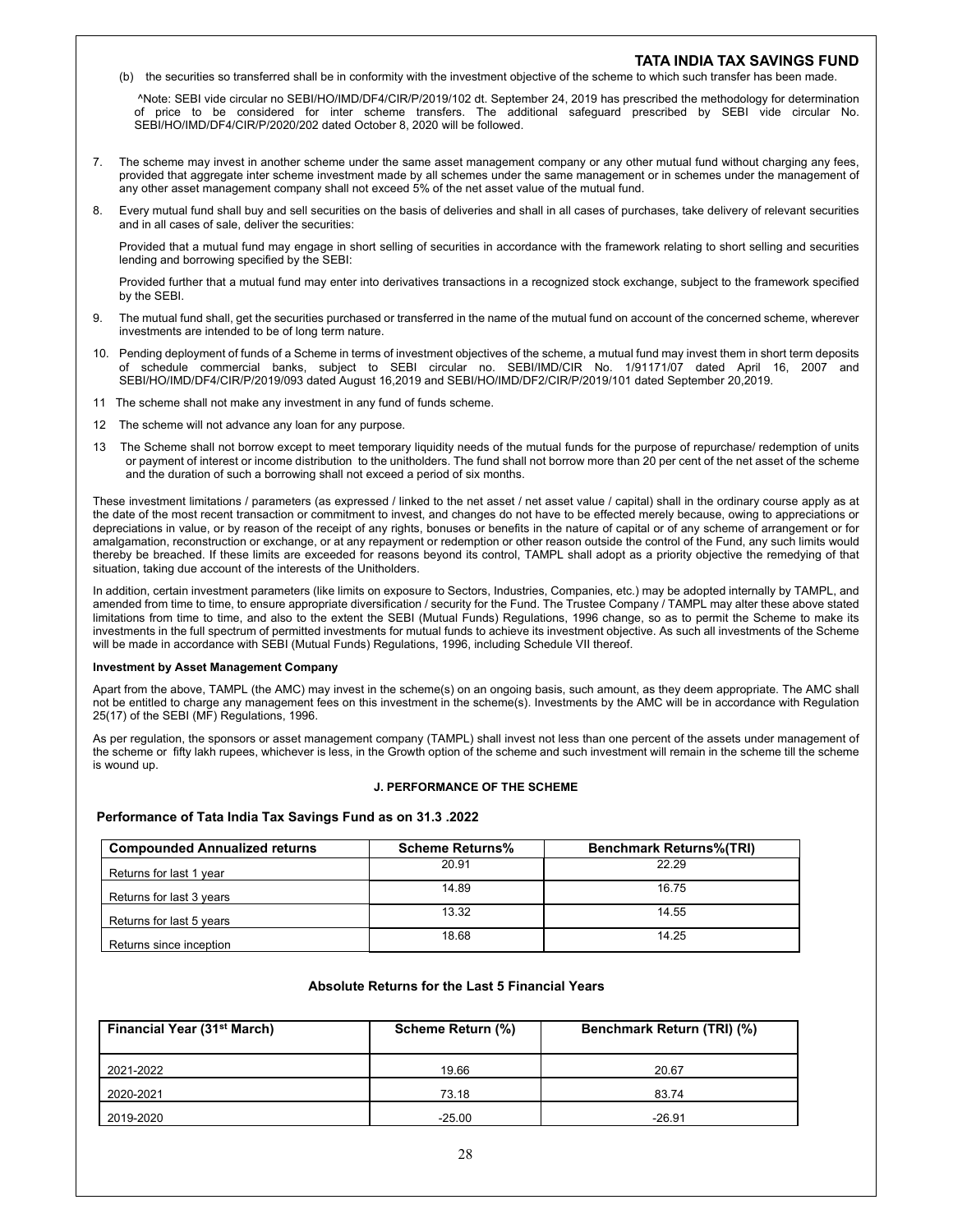

### **Past Performance may or may not be sustained in future. Returns are given for Regular Plan- Income Distribution cum Withdrawal Option.**

As TRI data is not available since Inception of the scheme, benchmark performance is calculated using composite CAGR of S&P BSE Sensex PRI values from date 29-Mar-1996 to date 31-May-2007 and TRI values since date 31-May-2007.

### **Additional Disclosure with respect to SEBI Circular: SEBI/HO/IMD/DF2/CIR/2016/42 dated March 18, 2016**

### **Top 10 holdings by issuer as on 31.03.2022**

| Name of Issuer                               | % of NAV |
|----------------------------------------------|----------|
| <b>INFOSYS LTD.</b>                          | 8.40     |
| <b>ICICI BANK LTD.</b>                       | 7.92     |
| <b>RELIANCE INDUSTRIES LTD.</b>              | 5.81     |
| STATE BANK OF INDIA                          | 5.56     |
| <b>HDFC BANK LTD.</b>                        | 5.45     |
| HOUSING DEVELOPMENT FINANCE CORPORATION LTD. | 3.67     |
| AXIS BANK LTD.                               | 3.64     |
| <b>BHARTI AIRTEL LTD.</b>                    | 3.14     |
| <b>KEI INDUSTRIES</b>                        | 2.32     |
| LARSEN & TOUBRO LTD.                         | 2.25     |

The monthly portfolio of the Scheme shall be available in a user-friendly and downloadable format on the www.tatamutualfund.com.

#### **Funds Allocation towards various sectors as on 31.03.2022**

| <b>Sectors</b>                         | % of AUM |
|----------------------------------------|----------|
| <b>FINANCIAL SERVICES</b>              | 34.37    |
| <b>INFORMATION TECHNOLOGY</b>          | 12.63    |
| CAPITAL GOODS                          | 9.82     |
| OIL GAS AND CONSUMABLE FUELS           | 7.50     |
| <b>HEALTHCARE</b>                      | 5.66     |
| AUTOMOBILE AND AUTO COMPONENTS         | 4.95     |
| <b>CONSUMER DURABLES</b>               | 3.43     |
| <b>TELECOMMUNICATION</b>               | 3.27     |
| <b>CONSTRUCTION</b>                    | 3.18     |
| <b>CONSTRUCTION MATERIALS</b>          | 2.40     |
| <b>MEDIA ENTERTAINMENT PUBLICATION</b> | 1.73     |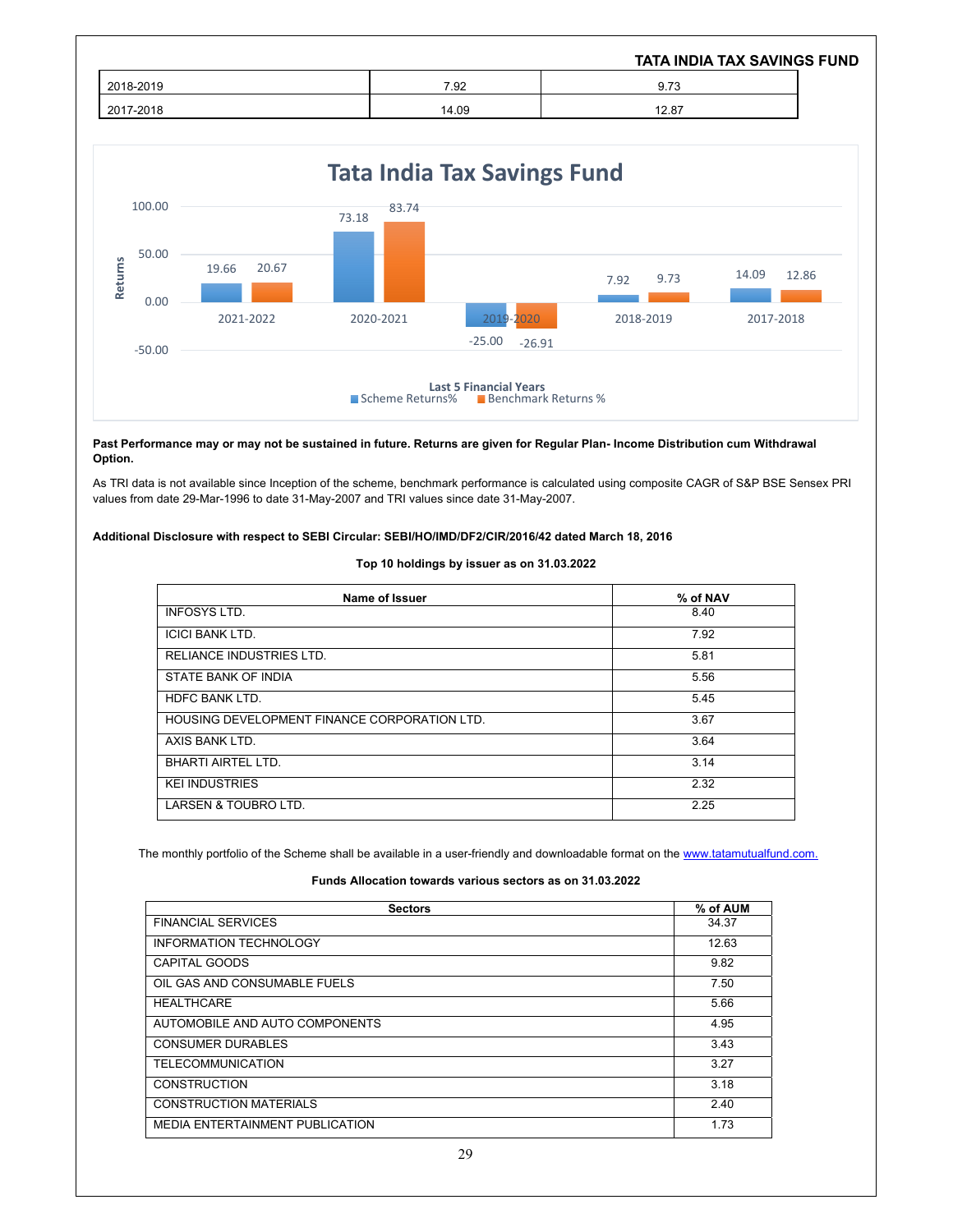## **TATA INDIA TAX SAVINGS FUND**   $R$ EALTY  $\hskip1.6cm \vert$  1.59 METALS AND MINING 1.58 POWER 2.52 and 2.52 and 2.52 and 2.52 and 2.52 and 2.52 and 2.52 and 2.52 and 2.52 and 2.52 and 2.52 and 2.52 and 2.52 and 2.52 and 2.52 and 2.52 and 2.52 and 2.52 and 2.52 and 2.52 and 2.52 and 2.52 and 2.52 and 2.52 and CONSUMER SERVICES 1.16 TEXTILES 0.97 CHEMICALS 0.92

### **The aggregate investment in the scheme under the following categories**

| Category                            | As on 31.3.2022<br>Rs. In crores |
|-------------------------------------|----------------------------------|
| AMC's Board of Directors            | 0.18                             |
| Fund Manager/Managers of the scheme | 0.04                             |
| Other Key Personnel                 | 0.15                             |

### **Illustration of impact of expense ratio on scheme return:**

| <b>Particulars</b>                        | Regular Plan | Direct Plan |
|-------------------------------------------|--------------|-------------|
| Amount Invested (Rs)                      | 10,000       | 10,000      |
| Gross Returns-assumed                     | 15%          | 15%         |
| Closing NAV before expenses (Rs.)         | 11,500       | 11500       |
| Expenses (Rs)                             |              |             |
| Expenses Other than Distribution expenses | 175          | 175         |
| <b>Distribution Expenses</b><br>$\bullet$ | 75           | <b>NIL</b>  |
| Total NAV after charging expenses (Rs)    | 11,250       | 11325       |
| Net returns to investor                   | 12.50%       | 13.25%      |

Illustration is given to understand the impact of expense ratio on a scheme return and this should not be construed as an indicative return of the scheme.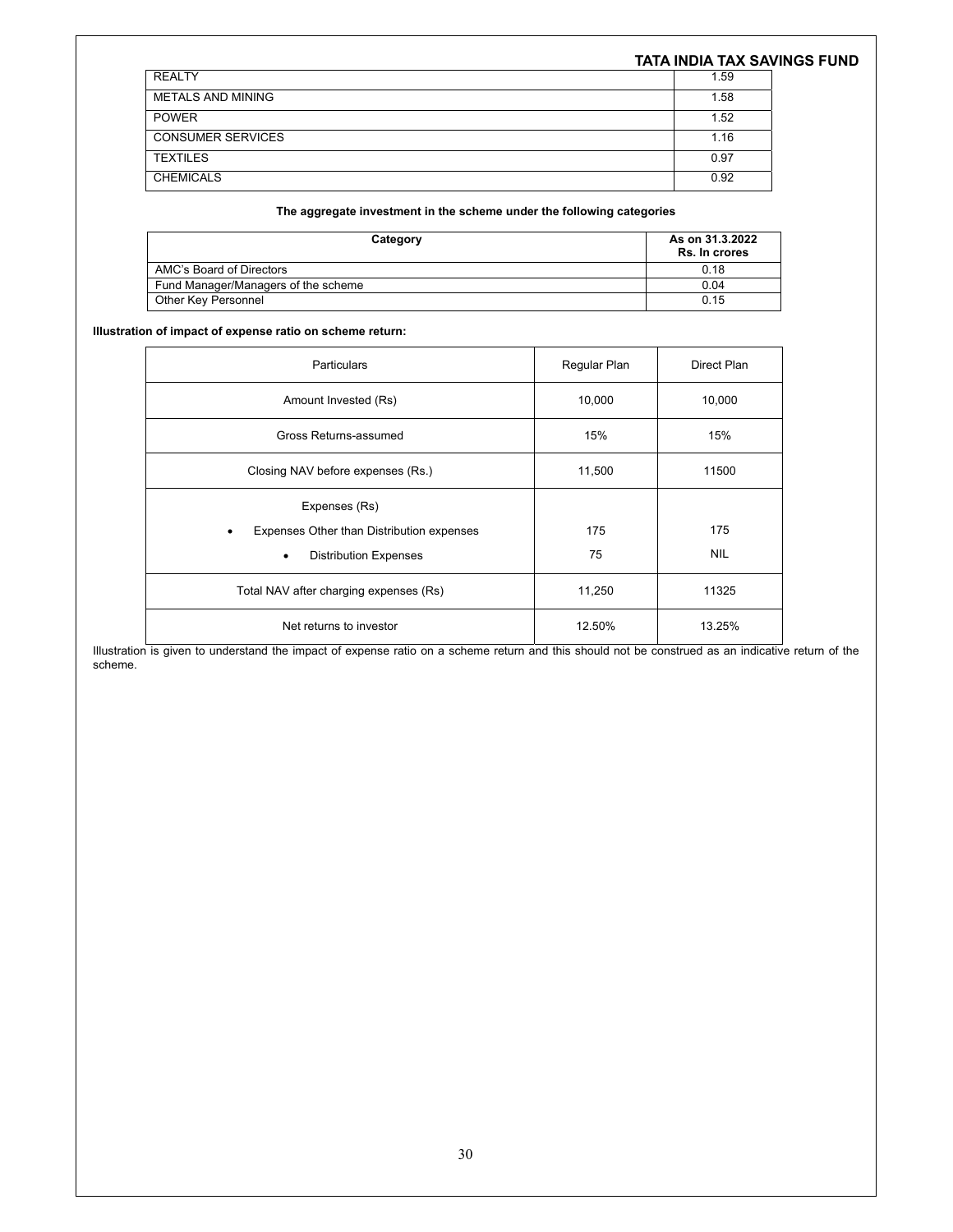### **III. UNITS AND OFFER**

This section provides details you need to know for investing in the scheme.

### **A. ONGOING OFFER DETAILS**

|                                                                                                                                                                 | schemes are now offered at NAV based price.                                                                                                                                                                                                                                                                                        | Being existing open ended schemes, subscription / redemption a facility is provided on all business days .Units of the                                                                                                                                                                                                                                                                                                                                                                                                                                                                                                                                                                                                                                                                                                                                                                                                                                                                                                                                                                                                                                                                                                                                                                                                                                                                                                                                                                                                                                                                                                                                                                                                                                                                                                                 |  |
|-----------------------------------------------------------------------------------------------------------------------------------------------------------------|------------------------------------------------------------------------------------------------------------------------------------------------------------------------------------------------------------------------------------------------------------------------------------------------------------------------------------|----------------------------------------------------------------------------------------------------------------------------------------------------------------------------------------------------------------------------------------------------------------------------------------------------------------------------------------------------------------------------------------------------------------------------------------------------------------------------------------------------------------------------------------------------------------------------------------------------------------------------------------------------------------------------------------------------------------------------------------------------------------------------------------------------------------------------------------------------------------------------------------------------------------------------------------------------------------------------------------------------------------------------------------------------------------------------------------------------------------------------------------------------------------------------------------------------------------------------------------------------------------------------------------------------------------------------------------------------------------------------------------------------------------------------------------------------------------------------------------------------------------------------------------------------------------------------------------------------------------------------------------------------------------------------------------------------------------------------------------------------------------------------------------------------------------------------------------|--|
| Ongoing Offer Period<br>(This is the date from<br>Which the scheme will<br>re-open for subscriptions<br>redemptions after the<br>closure of the NFO<br>period.) | has been renamed as Tata India Tax Savings Fund wef 21.12.2015.                                                                                                                                                                                                                                                                    | Tata India Tax Savings Fund was launched as a close ended Scheme on 20th December, 1995. The New Fund Offer<br>Period ended on 31 <sup>st</sup> March, 1996 and a sum Rs. 12.95 Crores were collected. Based on the Notification dated 22 <sup>nd</sup><br>December, 1998 by the Ministry of Finance, Department of Economic Affairs, (Capital Market Division), Government<br>of India, the Trustee Company has been permitted to operate the Scheme as an open-ended Scheme with the prior<br>approval of SEBI. Accordingly, the Trustee Company has converted the Tata India Tax Savings Fund into an open<br>ended Scheme with effect from 1 <sup>st</sup> April, 1999 and the offer is being made for subscription of Units on an ongoing<br>basis. Units allotted under this scheme cannot be repurchased, switched during the lock-in period of three years from<br>the date of allotment. Tata Tax Saving Fund was renamed as Tata Long Term Equity Fund w.e.f 10.8.2015 and again                                                                                                                                                                                                                                                                                                                                                                                                                                                                                                                                                                                                                                                                                                                                                                                                                                             |  |
| Ongoing<br>for<br>price<br>subscription (purchase) /<br>switch-in<br>(from other<br>schemes / plans of the                                                      | At the applicable NAV.                                                                                                                                                                                                                                                                                                             |                                                                                                                                                                                                                                                                                                                                                                                                                                                                                                                                                                                                                                                                                                                                                                                                                                                                                                                                                                                                                                                                                                                                                                                                                                                                                                                                                                                                                                                                                                                                                                                                                                                                                                                                                                                                                                        |  |
| Mutual<br>fund)<br>by<br>investors.                                                                                                                             |                                                                                                                                                                                                                                                                                                                                    |                                                                                                                                                                                                                                                                                                                                                                                                                                                                                                                                                                                                                                                                                                                                                                                                                                                                                                                                                                                                                                                                                                                                                                                                                                                                                                                                                                                                                                                                                                                                                                                                                                                                                                                                                                                                                                        |  |
| This is the price you need<br>for<br>to<br>pay                                                                                                                  |                                                                                                                                                                                                                                                                                                                                    |                                                                                                                                                                                                                                                                                                                                                                                                                                                                                                                                                                                                                                                                                                                                                                                                                                                                                                                                                                                                                                                                                                                                                                                                                                                                                                                                                                                                                                                                                                                                                                                                                                                                                                                                                                                                                                        |  |
| Purchase/switch-in.                                                                                                                                             |                                                                                                                                                                                                                                                                                                                                    |                                                                                                                                                                                                                                                                                                                                                                                                                                                                                                                                                                                                                                                                                                                                                                                                                                                                                                                                                                                                                                                                                                                                                                                                                                                                                                                                                                                                                                                                                                                                                                                                                                                                                                                                                                                                                                        |  |
| Ongoing<br>price<br>for<br>redemption<br>(sale)<br>repurchase / switch outs<br>(to other schemes/plans<br>of the Mutual Fund) by                                | At the applicable NAV subject to prevailing exit load, if any.<br>the repurchase price is not lower than 95 per cent of the Net Asset Value.                                                                                                                                                                                       | Repurchase/ Resale is at Net Asset Value (NAV) related prices with repurchase/ resale loads as applicable (within<br>limits) as specified under SEBI Regulations 1996, While determining the price of the units, the fund will ensure that                                                                                                                                                                                                                                                                                                                                                                                                                                                                                                                                                                                                                                                                                                                                                                                                                                                                                                                                                                                                                                                                                                                                                                                                                                                                                                                                                                                                                                                                                                                                                                                             |  |
| investors.<br>This is the price you will<br>receive<br>for<br>redemptions/switch outs.                                                                          | The repurchase would be permitted to the extent of credit balance in the Unitholder's account.                                                                                                                                                                                                                                     | The Trustee Company may however, from time to time review and modify the repurchase load for each choice of<br>investment. The Units if partially repurchased would be subtracted from the Unit balance of that Unitholder on "First<br>In First Out" basis i.e. the Units that were offered / allotted first would be the first to be repurchased. In case amount<br>is withdrawn, the same will be converted into Units at the applicable Repurchase price / NAV related price and the<br>number of Units so arrived at will be subtracted from the Unit balance of that Unitholder on "First In First Out" basis.                                                                                                                                                                                                                                                                                                                                                                                                                                                                                                                                                                                                                                                                                                                                                                                                                                                                                                                                                                                                                                                                                                                                                                                                                   |  |
| Example:<br>lf<br>the<br>applicable NAV is Rs. 10,<br>exit load is 2% then<br>redemption price will be:<br>$Rs.$ 10* (1-0.02) = Rs.<br>9.80                     | Unitholder providing the Fund with the necessary documents required.                                                                                                                                                                                                                                                               | The repurchase cheque will be issued in the name of the first unitholder. Under normal circumstances, the Fund will<br>ensure that the repurchase cheques are despatched within ten business days from the date of processing the<br>repurchase request on repurchase day. In the event of partial repurchase, the Fund shall despatch the revised Account<br>Statement by suitable mode as deicded by AMC from time to time for the balance number of Units still being held by<br>the Unitholder along with the repurchase cheque. Credit balances in the account of a Non-Resident Unitholder on<br>maturity or otherwise, (where RBI final approval and any other approval (if any required) has been obtained) may be<br>repurchased by the Fund by such Unitholder in accordance with the procedure described above and also subject to<br>any procedures laid down by RBI and any other agency. Such repurchase proceeds will be paid by means of a Rupee<br>cheque payable to the NRE/NRO account of the Unitholder or subject to RBI procedures and approvals, such payment<br>in Indian Rupees will be converted into US Dollars or into any other currency, as may be permitted by RBI, at the rate<br>of exchange prevailing at the time of remittance and will be despatched at the applicants' risk, or at the request of the<br>applicants' will be credited to their NRE/NRO Accounts, details of which are to be furnished in the space provided for<br>this purpose in the Repurchase Form. The Fund will not be liable for any delays or for any loss on account of exchange<br>fluctuations, while converting the rupee amount in US Dollar or any other currency. The Fund (if required) may also<br>make arrangements to obtain RBI approvals on a case-by-case basis on behalf o the Unitholder, subject to the |  |
| off<br>timing<br>for<br>Cut<br>redemptions (sale) and                                                                                                           | Applicable NAV for Subscription / Switch-in : Cut Off Timing 3.00 pm                                                                                                                                                                                                                                                               |                                                                                                                                                                                                                                                                                                                                                                                                                                                                                                                                                                                                                                                                                                                                                                                                                                                                                                                                                                                                                                                                                                                                                                                                                                                                                                                                                                                                                                                                                                                                                                                                                                                                                                                                                                                                                                        |  |
| switch outs (to other<br>schemes / plans of the<br>mutual fund) by investor.                                                                                    | <b>Particulars</b>                                                                                                                                                                                                                                                                                                                 | <b>Applicable NAV</b>                                                                                                                                                                                                                                                                                                                                                                                                                                                                                                                                                                                                                                                                                                                                                                                                                                                                                                                                                                                                                                                                                                                                                                                                                                                                                                                                                                                                                                                                                                                                                                                                                                                                                                                                                                                                                  |  |
| This is the time before<br>which your application<br>(complete<br>in<br>all<br>respects) should reach                                                           | Valid applications received (time-stamped) upto<br>3.00 p.m. and where the funds for the entire<br>amount are available for utilization before the<br>cut-off time i.e. credited to the bank account of<br>the scheme before the cut-off time.                                                                                     | The closing NAV of the same day.                                                                                                                                                                                                                                                                                                                                                                                                                                                                                                                                                                                                                                                                                                                                                                                                                                                                                                                                                                                                                                                                                                                                                                                                                                                                                                                                                                                                                                                                                                                                                                                                                                                                                                                                                                                                       |  |
| the official points of<br>acceptance.                                                                                                                           | Valid applications received (time-stamped) after<br>3.00 p.m. and where the funds for the entire<br>amount are credited to the bank account of the<br>scheme either on the same day or before the cut-<br>off time of the next Business Day i.e. available<br>for utilization before the cut-off time of the next<br>Business Day. | The closing NAV of the next Business Day.                                                                                                                                                                                                                                                                                                                                                                                                                                                                                                                                                                                                                                                                                                                                                                                                                                                                                                                                                                                                                                                                                                                                                                                                                                                                                                                                                                                                                                                                                                                                                                                                                                                                                                                                                                                              |  |
|                                                                                                                                                                 | 31                                                                                                                                                                                                                                                                                                                                 |                                                                                                                                                                                                                                                                                                                                                                                                                                                                                                                                                                                                                                                                                                                                                                                                                                                                                                                                                                                                                                                                                                                                                                                                                                                                                                                                                                                                                                                                                                                                                                                                                                                                                                                                                                                                                                        |  |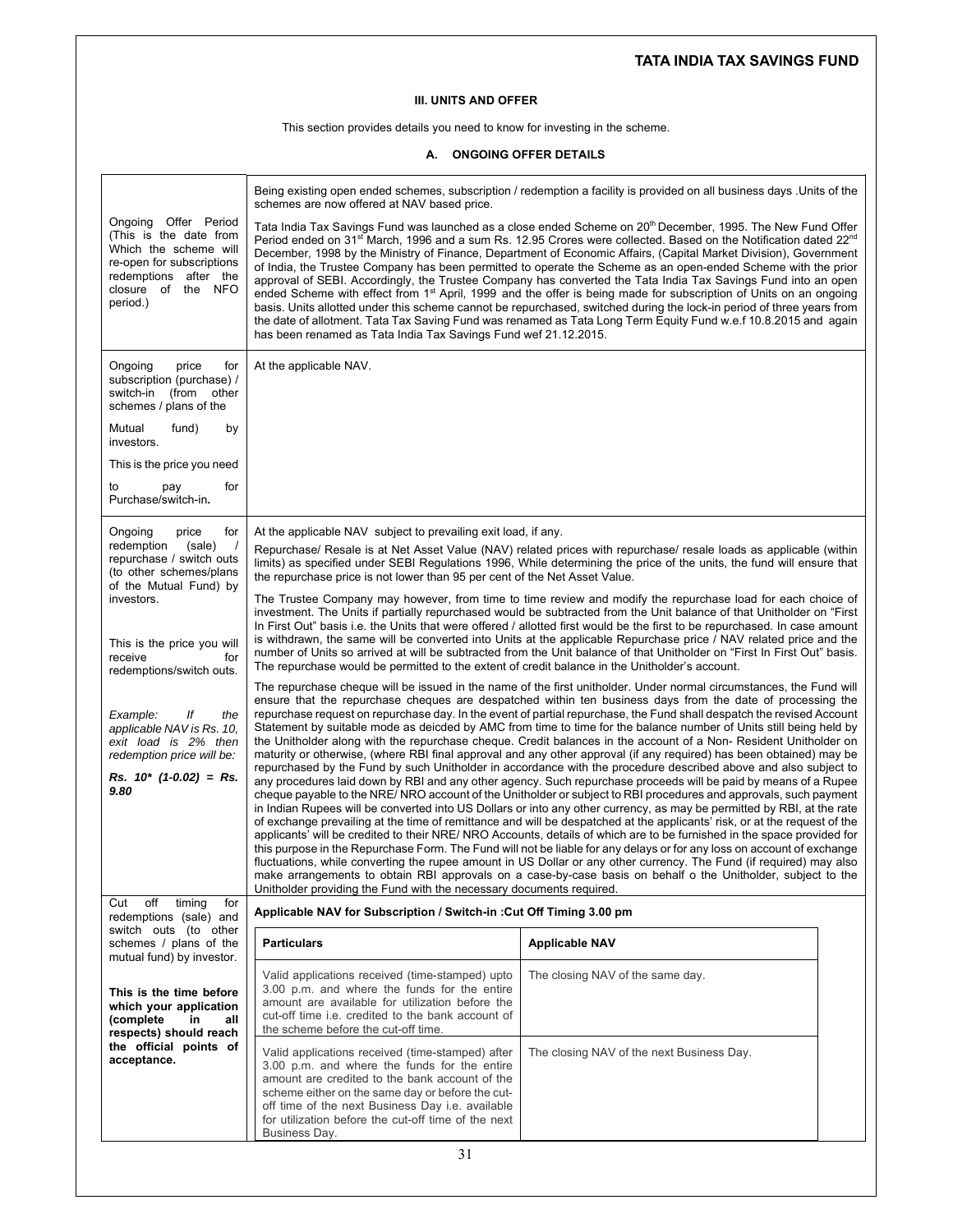|                                                                                                                      |                                                                                                                                                                                                                                                                                                                                      | <b>TATA INDIA TAX SAVINGS FUND</b>                                                                                                                                                                                                                                                                                                                                                                                                                                                                                                                                                                                                                                                                                                                                                                                                                                                                                                                                                                                                                                               |
|----------------------------------------------------------------------------------------------------------------------|--------------------------------------------------------------------------------------------------------------------------------------------------------------------------------------------------------------------------------------------------------------------------------------------------------------------------------------|----------------------------------------------------------------------------------------------------------------------------------------------------------------------------------------------------------------------------------------------------------------------------------------------------------------------------------------------------------------------------------------------------------------------------------------------------------------------------------------------------------------------------------------------------------------------------------------------------------------------------------------------------------------------------------------------------------------------------------------------------------------------------------------------------------------------------------------------------------------------------------------------------------------------------------------------------------------------------------------------------------------------------------------------------------------------------------|
|                                                                                                                      | Valid applications received (time-stamped) upto<br>3.00 p.m. and where the funds for the entire<br>amount are credited to the bank account of the<br>scheme after the cut-off time on the same day<br>i.e. available for utilization after the cut-off time of<br>the Dav.                                                           | The closing NAV of the next Business Day.                                                                                                                                                                                                                                                                                                                                                                                                                                                                                                                                                                                                                                                                                                                                                                                                                                                                                                                                                                                                                                        |
|                                                                                                                      | Where the application is time stamped any day<br>before the credit of the funds to the scheme but<br>the funds for the entire amount are credited to<br>the bank account of the scheme before the cut-<br>off time on any subsequent Business Day i.e.<br>available for utilization before the cut-off time on<br>that Business Day. | The closing NAV of such subsequent Business Day on<br>which funds are available for utilisation.                                                                                                                                                                                                                                                                                                                                                                                                                                                                                                                                                                                                                                                                                                                                                                                                                                                                                                                                                                                 |
|                                                                                                                      | received on the next business day.                                                                                                                                                                                                                                                                                                   | In case application is time stamped after cut off timing on any day, the same will be considered as deemed to be                                                                                                                                                                                                                                                                                                                                                                                                                                                                                                                                                                                                                                                                                                                                                                                                                                                                                                                                                                 |
|                                                                                                                      | /available for utilisation on the next business day.                                                                                                                                                                                                                                                                                 | In case funds are realised after cut-off timing on any day, the same will be considered as deemed to be realised                                                                                                                                                                                                                                                                                                                                                                                                                                                                                                                                                                                                                                                                                                                                                                                                                                                                                                                                                                 |
|                                                                                                                      |                                                                                                                                                                                                                                                                                                                                      | For Switch-ins including Systematic Investment Plan (SIP), Systematic Transfer Plan (STP) of any amount:                                                                                                                                                                                                                                                                                                                                                                                                                                                                                                                                                                                                                                                                                                                                                                                                                                                                                                                                                                         |
|                                                                                                                      | For determining the applicable NAV, the following shall be ensured:                                                                                                                                                                                                                                                                  |                                                                                                                                                                                                                                                                                                                                                                                                                                                                                                                                                                                                                                                                                                                                                                                                                                                                                                                                                                                                                                                                                  |
|                                                                                                                      | . Application for switch-in is received before the applicable cut-off time.<br>of the Scheme before the cut-off time, and the funds are available for utilization before the cut-off time.<br>redemption payout cycle of the switch out scheme.                                                                                      | • Funds for the entire amount of subscription / purchase as per the switch-in request are credited to the bank account<br>. In case of switch/STP transactions, funds will be made available for utilization in the switch-in-scheme based on the                                                                                                                                                                                                                                                                                                                                                                                                                                                                                                                                                                                                                                                                                                                                                                                                                                |
|                                                                                                                      | distribution etc.                                                                                                                                                                                                                                                                                                                    | For investments through systematic investment routes such as Systematic Investment Plans (SIP), Systematic<br>Transfer Plans (STP), etc. the units will be allotted as per the closing NAV of the day on which the funds are available<br>for utilization by the Target Scheme irrespective of the installment date of the SIP, STP or record date of income                                                                                                                                                                                                                                                                                                                                                                                                                                                                                                                                                                                                                                                                                                                     |
|                                                                                                                      |                                                                                                                                                                                                                                                                                                                                      |                                                                                                                                                                                                                                                                                                                                                                                                                                                                                                                                                                                                                                                                                                                                                                                                                                                                                                                                                                                                                                                                                  |
|                                                                                                                      |                                                                                                                                                                                                                                                                                                                                      | Redemption /Switch Out: In respect of application received upto 3 p.m., closing NAV of the day of receipt of<br>application shall be applicable and in respect of application received after 3 p.m. closing NAV of next business day.                                                                                                                                                                                                                                                                                                                                                                                                                                                                                                                                                                                                                                                                                                                                                                                                                                            |
|                                                                                                                      | Outstation cheques/demand drafts will not be accepted.                                                                                                                                                                                                                                                                               |                                                                                                                                                                                                                                                                                                                                                                                                                                                                                                                                                                                                                                                                                                                                                                                                                                                                                                                                                                                                                                                                                  |
|                                                                                                                      |                                                                                                                                                                                                                                                                                                                                      | Valid application for "switch out" shall be treated as redemption and for "switch in" shall be treated as<br>purchases and the relevant NAV of "Switch in" and "Switch Out" shall be applicable accordingly.                                                                                                                                                                                                                                                                                                                                                                                                                                                                                                                                                                                                                                                                                                                                                                                                                                                                     |
| Transactions through<br>online facilities /<br>electronic modes:                                                     | received in the servers of AMC/RTA.                                                                                                                                                                                                                                                                                                  | The time of transaction done through various online facilities / electronic modes offered by the AMC, for the purpose<br>of determining the applicability of NAV, would be the time when the request for purchase / sale / switch of units is                                                                                                                                                                                                                                                                                                                                                                                                                                                                                                                                                                                                                                                                                                                                                                                                                                    |
|                                                                                                                      | the Mutual Fund.                                                                                                                                                                                                                                                                                                                     | In case of transactions through online facilities / electronic modes, the movement of funds from the investors' bank<br>account to the Scheme's bank account may happen via the Intermediary / Aggregator service provider through a<br>Nodal bank account and post reconciliation of fund. The process of movement of funds from the investors' bank<br>account into the Scheme's Bank account in case of online transaction is governed by Reserve Bank of India(RBI)vide<br>their circular Ref. RBI/2009-10/231 DPSS.CO.PD.No.1102/02.14.08/2009-10 dated 24th November, 2009. The<br>process followed by the aggregator and the time lines within which the Funds are credited into the Scheme's bank<br>account is within the time lines provided by RBI which is T+3 settlement cycle / business days, where T is the date of<br>Transaction / day of intimation regarding completion of transaction. The nodal bank account as stated above is an<br>internal account of the bank and such accounts are not maintained or operated by the intermediary / aggregator or by |
|                                                                                                                      |                                                                                                                                                                                                                                                                                                                                      | While the movement of Funds out of the investors' Bank account may have happened on T day, however post<br>reconciliation and as per statutory norms the allotment can happen only on availability of Funds for utilization by the<br>AMC/MF and accordingly the transaction will processed as per the applicable NAV based on availability of funds for<br>utilization. This lag may impact the applicability of NAV for transactions where NAV is to be applied, based on actual<br>realization of funds by the Scheme. Under no circumstances will Tata Asset Management Private Limited or its<br>bankers or its Service providers be liable for any lag / delay in realization of funds and consequent pricing of units.                                                                                                                                                                                                                                                                                                                                                    |
| Where can the                                                                                                        | acceptance points. Refer Application form for further details.                                                                                                                                                                                                                                                                       | Application/ Transaction slip completed in all respect along with Cheque / DD or fund transfer instruction in case of<br>purchase, and transaction slip completed in all respect in case of redemption / Switch can be submitted at the official                                                                                                                                                                                                                                                                                                                                                                                                                                                                                                                                                                                                                                                                                                                                                                                                                                 |
| applications for<br>redemption and<br>switches<br>be submitted?<br>Minimum amount for<br>redemption, purchase<br>and |                                                                                                                                                                                                                                                                                                                                      | Minimum initial investment in the scheme / plan/ option: Rs. 500/- and in multiples of Re. 500/- thereafter. For additional<br>investment Rs. 500/- and in multiples of Re. 500/-. The additional purchase investment can be made in Growth or                                                                                                                                                                                                                                                                                                                                                                                                                                                                                                                                                                                                                                                                                                                                                                                                                                   |
| switches                                                                                                             | The repurchase / switches request can be made for a minimum of Rs. 500/-.                                                                                                                                                                                                                                                            | IDCW option if initial investments exist under the requested option either in Direct or in Regular plan of the scheme.                                                                                                                                                                                                                                                                                                                                                                                                                                                                                                                                                                                                                                                                                                                                                                                                                                                                                                                                                           |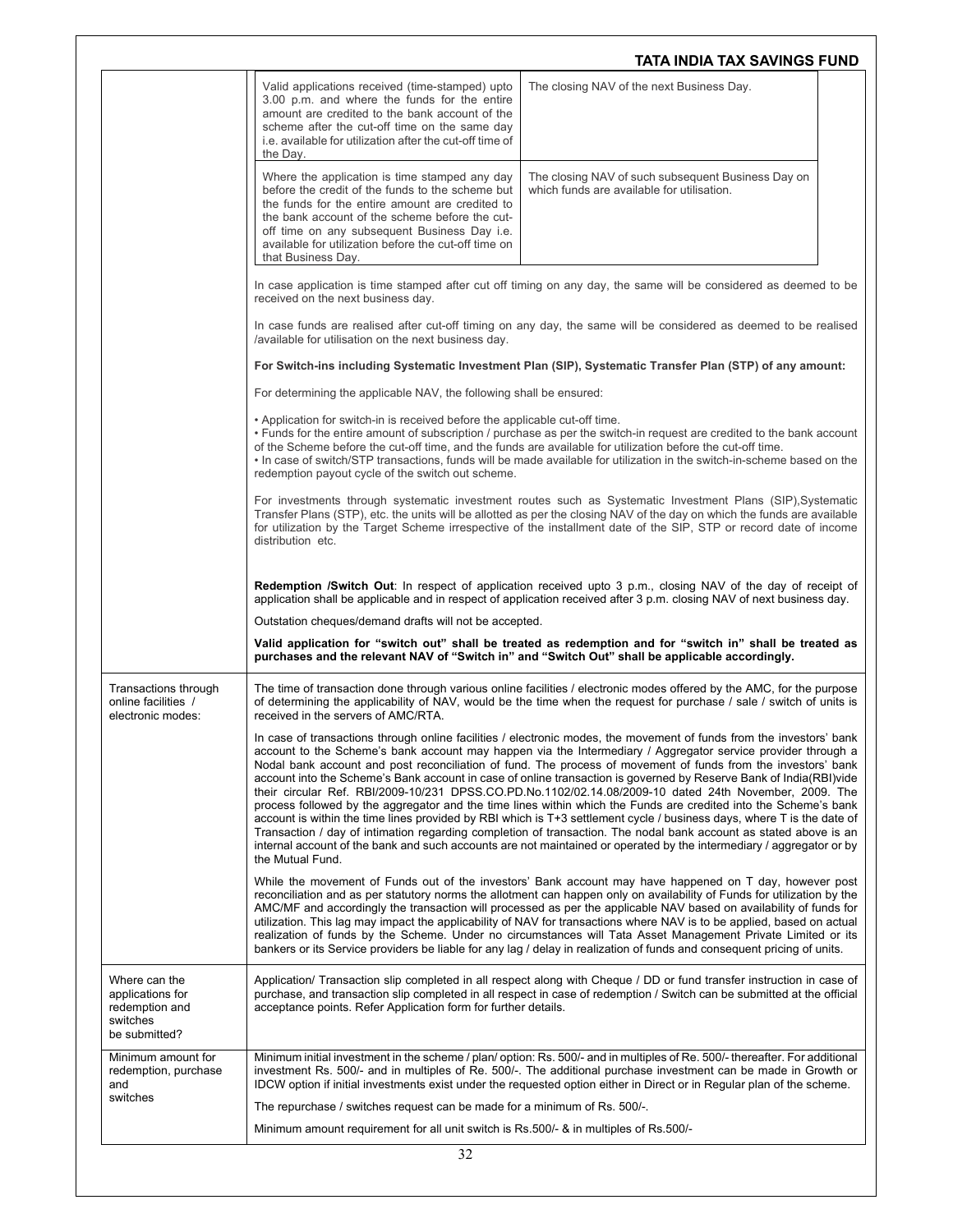Reinvestment of Income Distribution cum Withdrawal Option sub-option under Tata India Tax Savings Fund has been discontinued .No fresh subscription would be accepted under the option. For existing unitholders under the option, income distribution declared in future will be compulsorily paid out/credited to the bank account of the first unitholder, instead of being reinvested. The systematic investment Plan (SIP)/Systematic Transfer Plan (STP) which were registered under the reinvestment option of the scheme will be processed under the Payout of Income Distribution Cum Capital Withdrawal Option (IDCW- Payout Option).

#### **Default Plan:**

Investors are requested to note the following scenarios for the applicability of "Direct Plan or Regular Plan" for valid applications received under the scheme:

| Scenario | Broker Code mentioned by the<br>investor | Plan mentioned by the investor | Default Plan to be<br>captured |
|----------|------------------------------------------|--------------------------------|--------------------------------|
|          | Not mentioned                            | Not mentioned                  | Direct Plan                    |
| 2        | Not mentioned                            | Direct                         | Direct Plan                    |
| 3        | Not mentioned                            | Regular                        | Direct Plan                    |
| 14       | Mentioned                                | <b>Direct</b>                  | Direct Plan                    |
| 5        | <b>Direct</b>                            | Not Mentioned                  | Direct Plan                    |
| 6        | <b>Direct</b>                            | Regular                        | Direct Plan                    |
| 7        | Mentioned                                | Regular                        | Regular Plan                   |
| 8        | Mentioned                                | Not Mentioned                  | Regular Plan                   |

In cases of wrong/ invalid/ incomplete ARN codes mentioned on the application form, the application shall be processed under Regular Plan. The AMC shall contact and obtain the correct ARN code within 30 calendar days of the receipt of the application form from the investor/ distributor. In case, the correct code is not received within 30 calendar days, the AMC shall reprocess the transaction under Direct Plan from the date of application without any exit load.

#### **Treatment of Business Received Through Suspended Distributors:**

The financial transactions of an investor where his distributor's AMFI Registration Number (ARN) has been suspended temporarily or terminated permanently by Association of Mutual Funds in India (AMFI) shall be processed as follows:

1. All purchase and switch transactions including SIP/STP registered prior to the date of suspension and fresh SIP/STP registrations received under the ARN code of a suspended distributor during the period of suspension, shall be processed under 'Direct Plan' and shall be continued under Direct Plan perpetually except in case where TAMPL receives any written request/ instructions from the unitholder/s to shift back to Regular Plan under the ARN of the distributor post the revocation of suspension of ARN.

2. All Purchase and Switch Transactions including SIP/STP transactions received through the stock exchange platform through a distributor whose ARN is suspended shall be rejected.

In case of statutory/ legal attachments/ suspensions or litigations/ disputes at the unitholders /investor's end, the income distibution will compulsorily be reinvested, and no payout shall be made during the said period, irrespective of the IDCW sub-option selected.

Investor should note that for processing of redemption and related transactions in Non-PAN exempt folios from time to time, it is mandatory to complete the KYC requirements for all applicants/investors (including existing investors and joint holders) and in case of folio of a minor investor, the KYC of the guardian is mandatory irrespective of the amount of investment.

Accordingly, financial transactions (including Fresh Purchases, Additional Purchases, Switch transactions, Redemption and all types of systematic plans) and non-financial requests will not be processed if the applicants (including existing investors and joint holders) and unitholders have not completed KYC requirements.

Unitholders are advised to use the applicable KYC Form for completing the KYC requirements and submit the form at the point of acceptance. Further, upon updation of PAN/PEKRN details with the KRA (KRA-KYC)/CERSAI (CKYC), the unitholders are requested to intimate TAMPL/ Registrar and Transfer Agent i.e. Computer Age Management Services Limited (CAMS) their PAN information along with the folio details for updation in our records.

Maximum amount for redemption and switch There is no upper limit of redemption. However, this is subject to the following:

outs

- (a) The repurchase would be permitted to the extent of credit balance in the Unit holder's account.
- (b) The Asset Management Company (AMC) may, in the general interest of the all Unit holders of the Scheme, keeping in view the unforeseen circumstances/unsure conditions, limit the total number of Units which may be redeemed on any Business Day. Restrictions may be imposed under the following circumstances that leads to a systemic crisis or event that severely constricts market liquidity or the efficient functioning of markets. a)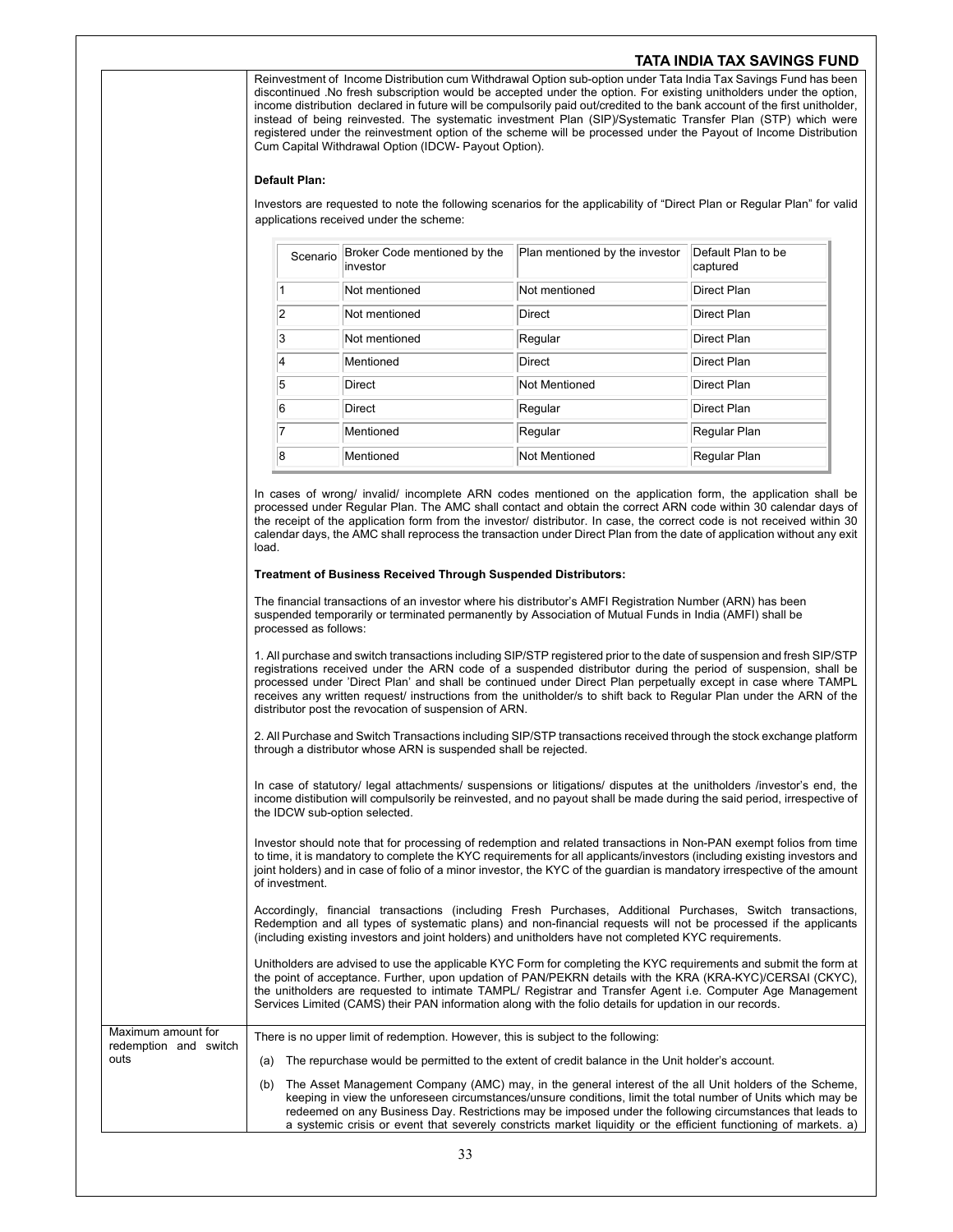|                                                                                 | <b>TATA INDIA TAX SAVINGS FUND</b>                                                                                                                                                                                                                                                                                                                                                                                                                                                                                                                                                                                                                                                                                                                                                                                                                                                                                                                                                                                                                                                                                                                                                                                                                                                                                                                                                                                       |
|---------------------------------------------------------------------------------|--------------------------------------------------------------------------------------------------------------------------------------------------------------------------------------------------------------------------------------------------------------------------------------------------------------------------------------------------------------------------------------------------------------------------------------------------------------------------------------------------------------------------------------------------------------------------------------------------------------------------------------------------------------------------------------------------------------------------------------------------------------------------------------------------------------------------------------------------------------------------------------------------------------------------------------------------------------------------------------------------------------------------------------------------------------------------------------------------------------------------------------------------------------------------------------------------------------------------------------------------------------------------------------------------------------------------------------------------------------------------------------------------------------------------|
|                                                                                 | Liquidity issues - When markets at large becomes illiquid affecting almost all securities rather than any issuer<br>specific security. b) Market failures, exchange closures - When markets are affected by unexpected events<br>which impact the functioning of exchanges or the regular course of transactions. Such unexpected events could<br>also be related to political, economic, military, monetary or other emergencies. c) Operational issues - When<br>exceptional circumstances are caused by force majeure, unpredictable operational problems and technical<br>failures (e.g. a black out). Under the aforesaid circumstances, the AMC / Trustee may restrict redemption for a<br>specified period of time not exceeding 10 working days in any 90 days period. Any imposition of restriction on<br>redemption / switch of units would require specific approval of Board of AMCs and Trustees and the same<br>should be informed to SEBI immediately. Unitholders should note that the following provisions shall be<br>applicable when redemption requests are placed during such restricted period. i) No redemption requests upto<br>Rs. 2 lakh shall be subject to such restriction and ii) Where redemption requests are above Rs. 2 lakh, AMCs<br>shall redeem the first Rs. 2 lakh without such restriction and remaining part over and above Rs. 2 lakh shall be<br>subject to such restriction. |
| Minimum balance to be<br>maintained and<br>consequences of non-<br>maintenance. | Currently there is no minimum balance requirement.                                                                                                                                                                                                                                                                                                                                                                                                                                                                                                                                                                                                                                                                                                                                                                                                                                                                                                                                                                                                                                                                                                                                                                                                                                                                                                                                                                       |
| Special Products /                                                              | a) Systematic Investment Plan (SIP)                                                                                                                                                                                                                                                                                                                                                                                                                                                                                                                                                                                                                                                                                                                                                                                                                                                                                                                                                                                                                                                                                                                                                                                                                                                                                                                                                                                      |
| facilities                                                                      | The investors can benefit by investing specified Rupees amounts at regular intervals. The SIP allows the unitholders<br>to invest a fixed amount of Rupees at regular intervals for purchasing additional units of the fund at NAV based prices.<br>Investment can be done with the minimum / maximum amount and number of cheques specified by AMC from time<br>to time. The cheques will be presented on the dates mentioned on the cheque and subject to realization. Units will be<br>allotted at the applicable NAV along with applicable load (if any).                                                                                                                                                                                                                                                                                                                                                                                                                                                                                                                                                                                                                                                                                                                                                                                                                                                            |
|                                                                                 | "SIP facility is available subject to terms and conditions. Please refer to the SIP Enrolment form for terms and<br>conditions before enrolment."                                                                                                                                                                                                                                                                                                                                                                                                                                                                                                                                                                                                                                                                                                                                                                                                                                                                                                                                                                                                                                                                                                                                                                                                                                                                        |
|                                                                                 | SIP with Top-up SIP facility:                                                                                                                                                                                                                                                                                                                                                                                                                                                                                                                                                                                                                                                                                                                                                                                                                                                                                                                                                                                                                                                                                                                                                                                                                                                                                                                                                                                            |
|                                                                                 | SIP with Top-up SIP is a facility whereby an investor has an option to increase the amount of the SIP Installment by<br>a fixed amount at pre-defined intervals. This will enhance the flexibility of the investor to invest higher amounts during<br>the tenure of the SIP.<br>Terms and conditions of top-up SIP are as follows:<br>i. The Top-up option must be specified by the investors while enrolling for the SIP facility.<br>ii. The minimum SIP Top-up amount is Rs. 500 and in multiples of Rs. 500.<br>iii. The Top-up details cannot be modified once enrolled. In order to make any changes, the investor must cancel the<br>existing SIP and enroll for a fresh SIP with Top-up option.<br>iv. Under monthly SIP investors can opt for top up amount at half-yearly and yearly intervals. If the investor does not<br>specify the frequency, the default interval for Top-up will be considered as Yearly.<br>v. In case of Quarterly SIP, investors can opt for only Yearly interval top-up frequency.                                                                                                                                                                                                                                                                                                                                                                                                  |
|                                                                                 | For complete details regarding the SIP with top-up facility please refer to SIP Auto Debt Form with Top up facility<br>enrollment form.                                                                                                                                                                                                                                                                                                                                                                                                                                                                                                                                                                                                                                                                                                                                                                                                                                                                                                                                                                                                                                                                                                                                                                                                                                                                                  |
|                                                                                 | b) Systematic Withdrawal Plan (SWP)                                                                                                                                                                                                                                                                                                                                                                                                                                                                                                                                                                                                                                                                                                                                                                                                                                                                                                                                                                                                                                                                                                                                                                                                                                                                                                                                                                                      |
|                                                                                 | This facility available to the unitholders of the fund enables them to redeem fixed sums or fixed number of units from<br>their unit accounts at periodic intervals. The amount withdrawn under SWP by redemption shall be converted into the<br>Fund units at the Repurchase price and such units will be subtracted from the unit balance of that unitholder. In case<br>the date falls during a book closure period the immediate next Business day will be considered for this purpose.                                                                                                                                                                                                                                                                                                                                                                                                                                                                                                                                                                                                                                                                                                                                                                                                                                                                                                                              |
|                                                                                 | The Authorised Investor Service Center may terminate SWP on receipt of a notice from the unitholder. It will terminate<br>automatically if all units are liquidated or withdrawn from the account or upon the receipt of notification of death or<br>incapacity of the unitholder.                                                                                                                                                                                                                                                                                                                                                                                                                                                                                                                                                                                                                                                                                                                                                                                                                                                                                                                                                                                                                                                                                                                                       |
|                                                                                 | "SWP facility is available subject to terms and conditions. Please refer to the SWP Enrolment form for terms and<br>conditions before enrolment."                                                                                                                                                                                                                                                                                                                                                                                                                                                                                                                                                                                                                                                                                                                                                                                                                                                                                                                                                                                                                                                                                                                                                                                                                                                                        |
|                                                                                 | c) Systematic Transfer Plan (STP)                                                                                                                                                                                                                                                                                                                                                                                                                                                                                                                                                                                                                                                                                                                                                                                                                                                                                                                                                                                                                                                                                                                                                                                                                                                                                                                                                                                        |
|                                                                                 | A unitholder may establish a Systematic Transfer Plan (STP) and choose to transfer on a monthly or a quarterly basis<br>from one TMF Scheme to another TMF Scheme on a date prescribed by the Investment Manager. The amount thus<br>withdrawn by redemption shall be converted into units at the applicable NAV on the scheduled day and such units will<br>be subtracted from the unit balance of that unitholder. Unitholders may change the amount, not below the specified<br>minimum, by giving two weeks prior written notice to the registrars. STP may be terminated automatically if the balance<br>falls below the minimum account balance or upon the receipt of notification of death or incapacity of the unitholders<br>by the fund. Rules relating to the plan may be changed from time to time by the Investment Manager.                                                                                                                                                                                                                                                                                                                                                                                                                                                                                                                                                                               |
|                                                                                 | "STP facility is available subject to terms and conditions. Please refer to the STP Enrolment form for terms and<br>conditions before enrolment."                                                                                                                                                                                                                                                                                                                                                                                                                                                                                                                                                                                                                                                                                                                                                                                                                                                                                                                                                                                                                                                                                                                                                                                                                                                                        |
|                                                                                 | Please note that in case of Tata India Tax Savings Fund, STP & SWP facilities, as mentioned above, shall be<br>available only after expiry of Lock in period i.e. 3 years from the date of allotment.                                                                                                                                                                                                                                                                                                                                                                                                                                                                                                                                                                                                                                                                                                                                                                                                                                                                                                                                                                                                                                                                                                                                                                                                                    |
| <b>Accounts Statements</b>                                                      | On acceptance of application for financial transaction, a confirmation specifying the number of Units allotted/redeemed<br>will be sent by way of e-mail and/or SMS to the applicant's registered e-mail address and/or mobile number within five<br>business days from the date of transaction.                                                                                                                                                                                                                                                                                                                                                                                                                                                                                                                                                                                                                                                                                                                                                                                                                                                                                                                                                                                                                                                                                                                         |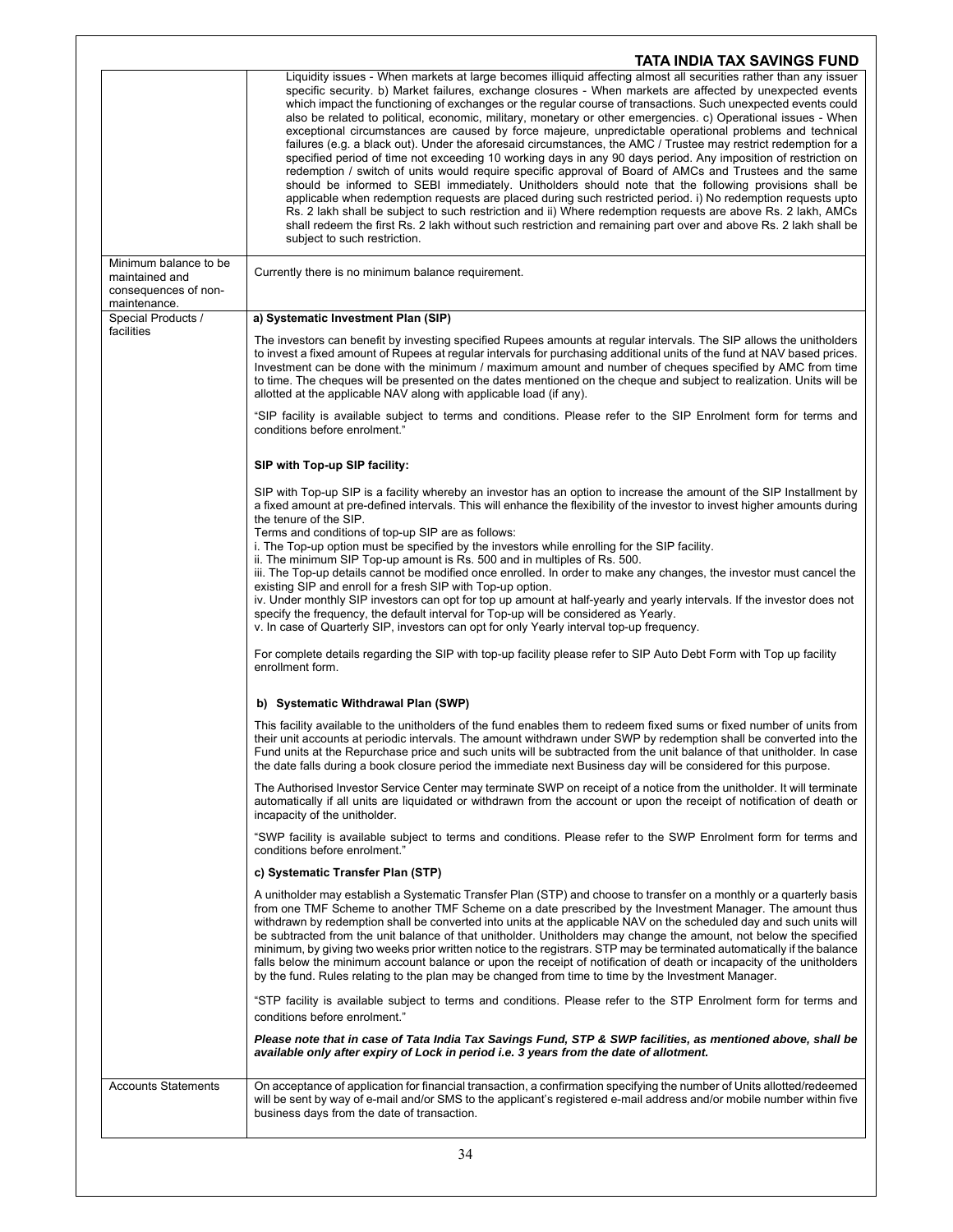|                                                                                                 | <b>TATA INDIA TAX SAVINGS FUND</b>                                                                                                                                                                                                                                                                                                                                                                                                                                                                                                                                                                                                                                                           |
|-------------------------------------------------------------------------------------------------|----------------------------------------------------------------------------------------------------------------------------------------------------------------------------------------------------------------------------------------------------------------------------------------------------------------------------------------------------------------------------------------------------------------------------------------------------------------------------------------------------------------------------------------------------------------------------------------------------------------------------------------------------------------------------------------------|
|                                                                                                 | Tata Mutual Fund shall send first account statement for a new folio separately with all details registered in the folio by<br>way of a physical account statement and/or an e-mail to the investor's registered address/email address not later than<br>five business days from the date of subscription.<br>Tata Mutual Fund will send the Consolidated Account Statement (CAS) to investors as follows:                                                                                                                                                                                                                                                                                    |
|                                                                                                 | 1. A single Consolidated Account Statement (CAS) on basis of PAN (PAN of the first holder & pattern of holding, in<br>case of multiple holding) will be dispatched to unitholders having Mutual Fund investments & holding Demat<br>accounts by Depositories as per the specified timeline specified by board at the end of the month in which<br>transaction (the word 'transaction' shall include all financial transactions in demat accounts/Mutual Fund folios of<br>the investor) takes place.                                                                                                                                                                                         |
|                                                                                                 | 2. The CAS will not be received by the investors for the folio(s) not updated with PAN details. The Unit holders are<br>therefore requested to ensure that the folio(s) are updated with their PAN. Such investors will get monthly account<br>statement from Tata Mutual Fund in respect of transactions carried out in the schemes of Tata Mutual Fund<br>during the month on or within fifteenth day of the succeeding month.                                                                                                                                                                                                                                                             |
|                                                                                                 | 3. In other cases i.e. where unitholders having no Demat account & only MF units holding, Tata Mutual Fund shall<br>continue to send the CAS as is being send on or within fifteenth day of the succeeding month in which financial<br>transaction takes place.                                                                                                                                                                                                                                                                                                                                                                                                                              |
|                                                                                                 | 4. In case statements are presently being dispatched by e-mail either by the Fund or the Depository then CAS will<br>be sent through email. However the Unitholders have an option to receive CAS in physical form at the address<br>registered in the Depository system.                                                                                                                                                                                                                                                                                                                                                                                                                    |
|                                                                                                 | 5. The dispatch of CAS by Depositories to Unitholders would constitute compliance by Tata Asset Management<br>Pvt Ltd / the Fund with the requirements under Regulation 36(4) of SEBI (Mutual Funds) Regulations 1996.                                                                                                                                                                                                                                                                                                                                                                                                                                                                       |
|                                                                                                 | 6. Each CAS issued to the investors shall also provide the total purchase value / cost of investment in each scheme.                                                                                                                                                                                                                                                                                                                                                                                                                                                                                                                                                                         |
|                                                                                                 | 7. In case if no transaction has taken place in a folio during the period of six months ended September 30 and<br>March 31, the CAS detailing the holdings across all schemes of all mutual funds, shall be emailed on half yearly<br>basis, as per the specified timeline specified by board of succeeding month, unless a specific request is made<br>to receive the same in physical form.                                                                                                                                                                                                                                                                                                |
|                                                                                                 | 8. Half-yearly CAS shall be issued to all Mutual Fund investors, excluding those investors who do not have any<br>holdings in MF schemes and where no commission against their investment has been paid to distributors, during<br>the concerned half-year period on or within twenty first day of the succeeding month. Further, CAS issued for<br>the half-year(September/March) shall also provide:                                                                                                                                                                                                                                                                                       |
|                                                                                                 | The amount of actual commission paid by Tata AMC/Mutual Fund to distributors (in absolute terms) during<br>a.<br>the half-year period against the concerned investor's total investments in each mutual fund scheme. The<br>term "commission" here refers to all direct monetary payments and other payments made in the form of gifts<br>rewards, trips, event sponsorships etc. by Tata AMC/MF to distributors. Further, a mention may be made /<br>in such CAS indicating that the commission disclosed is gross commission and does not exclude costs<br>incurred by distributors such as Goods & Services Tax (wherever applicable, as per existing rates),<br>operating expenses, etc. |
|                                                                                                 | The scheme's average Total Expense Ratio (in percentage terms) along with the break up between<br>b.<br>Investment and Advisory fees, Commission paid to the distributor and Other expenses for the period for<br>each scheme's applicable plan (regular or direct or both) where the concerned investor has actually invested<br>in.                                                                                                                                                                                                                                                                                                                                                        |
| Income Distribution Cum<br>Capital Withdrawal                                                   | In case income is distributed , the warrants shall be dispatched to the unitholders within 15 days from the record date<br>. In case of failure to despatch income distribution proceeds within 15 days from the record date, the AMC shall be<br>liable to pay interest to the Unit Holders at such rate as may be specified by SEBI for the period of such delay (presently<br>@ 15% per annum).                                                                                                                                                                                                                                                                                           |
|                                                                                                 | The redemption proceeds will be dispatched to the unit holders within 10 business days from the date of acceptance<br>of the redemption request at the authorised centre of Tata Mutual Fund.<br>The redemption cheque will be issued in the name of the first unitholder.                                                                                                                                                                                                                                                                                                                                                                                                                   |
| Redemption                                                                                      | For units held in Demat form                                                                                                                                                                                                                                                                                                                                                                                                                                                                                                                                                                                                                                                                 |
|                                                                                                 | Unitholders should submit their valid redemption request to their Depository Participant (DP). The redemption<br>proceeds will be credited to the bank account of the Unitholder, as per the bank account details recorded with the DP<br>through electronic modes or by forwarding a Cheque / Draft.                                                                                                                                                                                                                                                                                                                                                                                        |
| Delay in payment of<br>redemption / repurchase                                                  | The redemption or repurchase proceeds of the Scheme will be dispatched to the unit holders within 10 business days<br>from the date of acceptance of redemption or repurchase request. In case of failure to despatch redemption proceeds<br>within 10 business days, the AMC shall be liable to pay interest to the Unit Holders at such rate as may be specified<br>by SEBI for the period of such delay (presently @ 15% per annum).                                                                                                                                                                                                                                                      |
| Restrictions, if any, on<br>the right to freely retain or<br>dispose of units being<br>offered. | 1. Units are freely transferable. Unitholders desirous of transferring units shall submit the transfer request in the<br>prescribed form or convert his/her holding in non demat or demat mode. Any addition / deletion of name from the folio<br>of the unitholder is deemed as transfer of unit. Transfer of unit(s) shall be subject to payment of applicable stamp duty<br>by the unitholder(s) and applicable laws.                                                                                                                                                                                                                                                                     |
|                                                                                                 | The above provisions in respect of deletion of names will not be applicable in case of death of unitholder (in respect<br>of joint holdings) as this is treated as transmission of units and not transfer.                                                                                                                                                                                                                                                                                                                                                                                                                                                                                   |
|                                                                                                 | 35                                                                                                                                                                                                                                                                                                                                                                                                                                                                                                                                                                                                                                                                                           |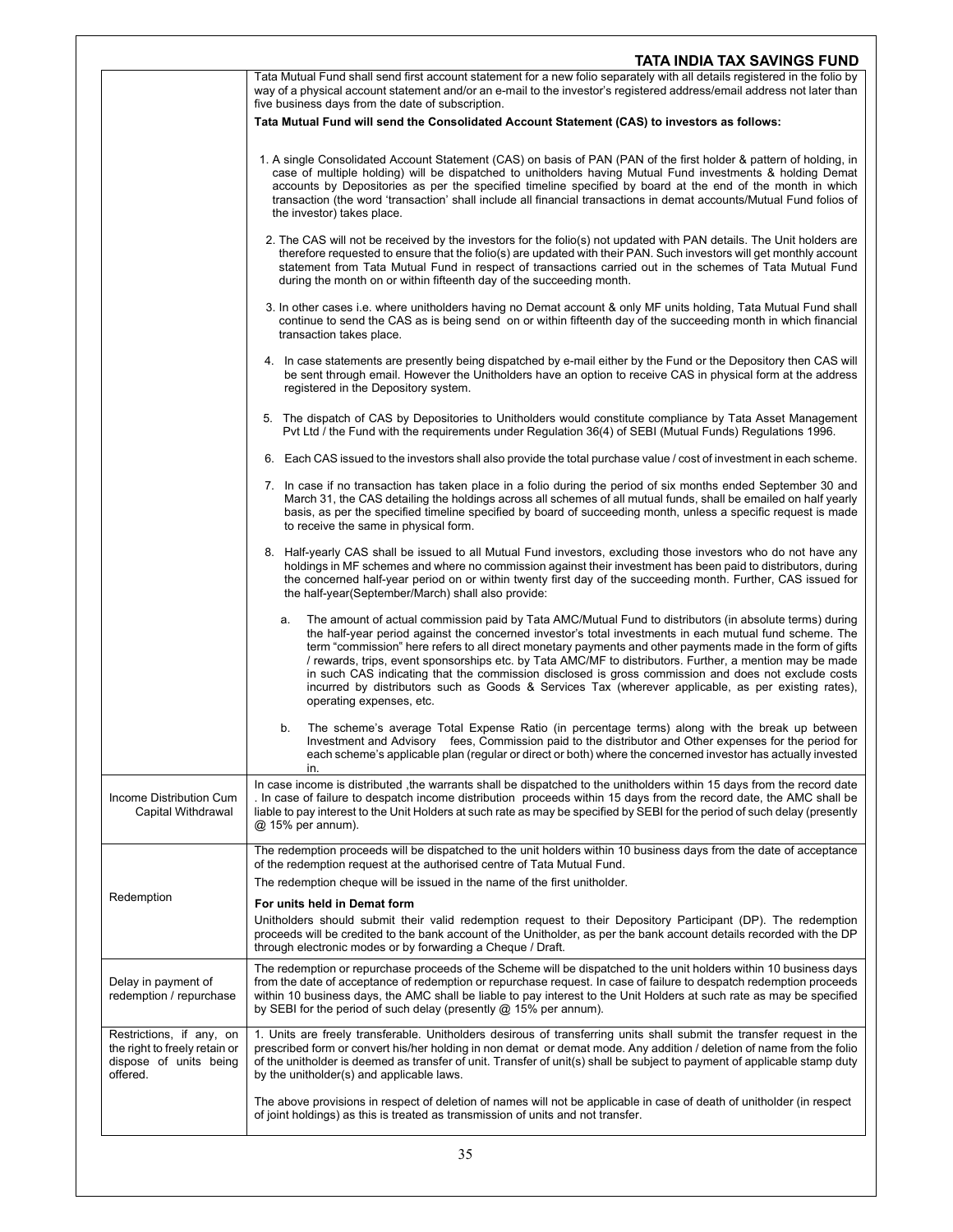|                             | TATA INDIA TAX SAVINGS FUND                                                                                                                                                                                                                                                                                                                                                                                                                                |  |  |
|-----------------------------|------------------------------------------------------------------------------------------------------------------------------------------------------------------------------------------------------------------------------------------------------------------------------------------------------------------------------------------------------------------------------------------------------------------------------------------------------------|--|--|
|                             | 2. The units issued in Demat (electronic) form are transferable in accordance with the provisions of SEBI<br>(Depositories and Participants) Regulations, as may be amended from time to time.                                                                                                                                                                                                                                                             |  |  |
|                             | 3. Transfer would be only in favor of transferees who are capable of holding units. The Fund will not be bound to<br>recognize any other transfer.                                                                                                                                                                                                                                                                                                         |  |  |
|                             | 4. The delivery instructions for transfer of units will have to be lodged with the DP in the requisite form as may be<br>required from time to time and transfer will be affected in accordance with such rules/regulations as may be in force<br>governing transfer of securities in dematerialized mode.                                                                                                                                                 |  |  |
|                             | As per SEBI circular no CIR/IMD/DF/102010 dated August 18, 2010. All the units of a mutual fund scheme held<br>in Demat form will be freely transferable.                                                                                                                                                                                                                                                                                                  |  |  |
|                             | In case of Tata India Tax Savings Fund, units issued under the scheme can be assigned or pledged after three years<br>of its issue.                                                                                                                                                                                                                                                                                                                        |  |  |
| Evidence of Investment      | The investment made in the scheme by the unitholder will be acknowledged by the Fund by issue of statement of<br>account.                                                                                                                                                                                                                                                                                                                                  |  |  |
| <b>Bank Account Details</b> | It shall be mandatory for the Unitholders to mention their bank account numbers in the applications/requests for<br>redemptions. Unitholders are requested to give the full particulars of their Bank Account i.e. nature and number of<br>account, name, Account Number, Nine digit MICR code No. (For Electronic Credit Facility), IFSC code for NEFT a 11<br>digit number, branch address of the bank at the appropriate space in the application form. |  |  |
|                             | Uniform Procedure for Change of Bank Details (COB) and Change of Address (COA)                                                                                                                                                                                                                                                                                                                                                                             |  |  |
|                             | In order to protect the interest of the investors and mitigate the risks arising due to of increasingly fraudulent attempts<br>by external elements by changing the address and/or bank details of the genuine investor, uniform process for carrying<br>out change of bank and change of address is recommended by NISM committee.                                                                                                                        |  |  |
|                             | Tata Mutual Fund (TMF) has adopted the following process for Change of Bank Mandate (COB) and Change of<br>Address (COA) in line with the AMFI circular 135/BP/17/10-11 dated October 22, 2010 and 135/BP/26/11-12 dated<br>March 21, 2012.                                                                                                                                                                                                                |  |  |
|                             | A. Documents required for Change of Bank Mandate (COB)                                                                                                                                                                                                                                                                                                                                                                                                     |  |  |
|                             | 1. Transaction slip/Request letter from investor                                                                                                                                                                                                                                                                                                                                                                                                           |  |  |
|                             | And                                                                                                                                                                                                                                                                                                                                                                                                                                                        |  |  |
|                             | 2. Proof of New Bank Mandate:                                                                                                                                                                                                                                                                                                                                                                                                                              |  |  |
|                             | Original of any one of the following documents or originals should be produced for verification or copy should<br>be attested by the Bank:                                                                                                                                                                                                                                                                                                                 |  |  |
|                             | Cancelled original cheque of the new bank mandate with first unit holder name and bank account number<br>٠<br>printed on the face of the cheque.                                                                                                                                                                                                                                                                                                           |  |  |
|                             | 0R                                                                                                                                                                                                                                                                                                                                                                                                                                                         |  |  |
|                             | Self attested copy of not older than 3 months bank statement containing the first unit holder name and bank<br>account number                                                                                                                                                                                                                                                                                                                              |  |  |
|                             | 0R                                                                                                                                                                                                                                                                                                                                                                                                                                                         |  |  |
|                             | Bank passbook with current entries not older than 3 months containing the first unit holder name and bank<br>account number.                                                                                                                                                                                                                                                                                                                               |  |  |
|                             | 0R                                                                                                                                                                                                                                                                                                                                                                                                                                                         |  |  |
|                             | Original Bank Letter on the letter head containing the first unit holder name and bank account number duly<br>signed by branch manager/authorized personnel with name, employee code and bank seal.                                                                                                                                                                                                                                                        |  |  |
|                             | And                                                                                                                                                                                                                                                                                                                                                                                                                                                        |  |  |
|                             | Proof of Existing Bank Mandate:<br>3.                                                                                                                                                                                                                                                                                                                                                                                                                      |  |  |
|                             | Original of any one of the following documents or copy should be attested by the Bank or originals should<br>be produced for verification:                                                                                                                                                                                                                                                                                                                 |  |  |
|                             | Cancelled original cheque with first unit holder name and bank account number printed on the face of the<br>cheque.                                                                                                                                                                                                                                                                                                                                        |  |  |
|                             | 0R                                                                                                                                                                                                                                                                                                                                                                                                                                                         |  |  |
|                             | Original bank account statement / Pass book containing the first unit holder name and bank account number.<br>0R                                                                                                                                                                                                                                                                                                                                           |  |  |
|                             | Original letter issued by the bank on the letter head confirming the bank account holder name with the                                                                                                                                                                                                                                                                                                                                                     |  |  |
|                             | account details, duly signed by the Branch Manager with name, employee code and bank seal.<br>0R                                                                                                                                                                                                                                                                                                                                                           |  |  |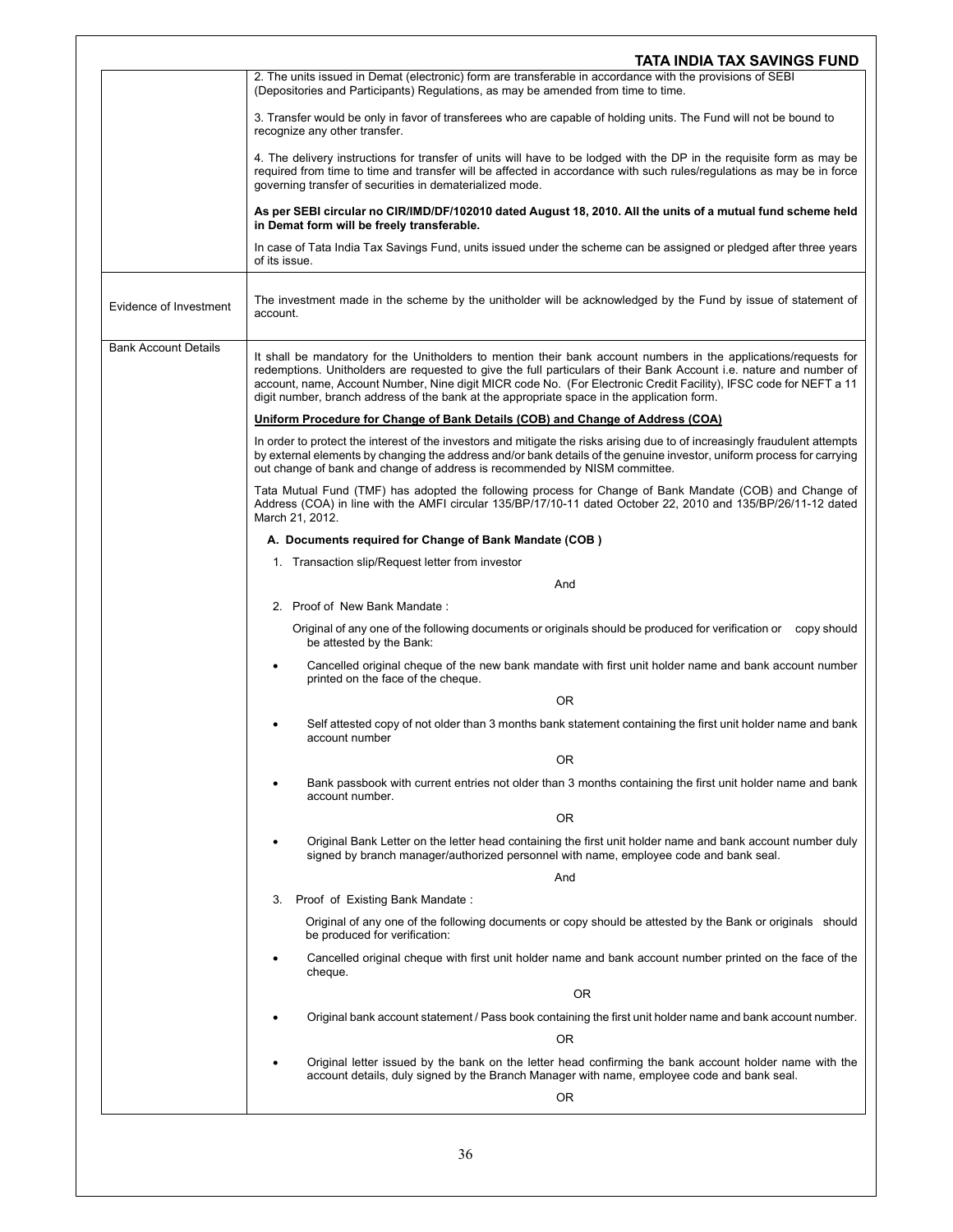|                                                                                           |                                                      |    | TATA INDIA TAX SAVINGS FUND                                                                                                                                                                                                                                                                                                                                                                                                                                                                                                                                                                                                                                                                   |
|-------------------------------------------------------------------------------------------|------------------------------------------------------|----|-----------------------------------------------------------------------------------------------------------------------------------------------------------------------------------------------------------------------------------------------------------------------------------------------------------------------------------------------------------------------------------------------------------------------------------------------------------------------------------------------------------------------------------------------------------------------------------------------------------------------------------------------------------------------------------------------|
|                                                                                           | ٠                                                    |    | In case such bank account is already closed, an original letter on the letter head of such bank duly signed<br>by the Branch Manager with name, employee code and bank seal, confirming the closure of said account.                                                                                                                                                                                                                                                                                                                                                                                                                                                                          |
|                                                                                           | В.                                                   |    | Documents required for Updation of Bank Mandate (pertains to the period when bank details were<br>not mandatory)                                                                                                                                                                                                                                                                                                                                                                                                                                                                                                                                                                              |
|                                                                                           |                                                      | 1. | Transaction slip/Request letter from investor                                                                                                                                                                                                                                                                                                                                                                                                                                                                                                                                                                                                                                                 |
|                                                                                           |                                                      |    | and                                                                                                                                                                                                                                                                                                                                                                                                                                                                                                                                                                                                                                                                                           |
|                                                                                           |                                                      | 2. | Proof of New Bank Mandate                                                                                                                                                                                                                                                                                                                                                                                                                                                                                                                                                                                                                                                                     |
|                                                                                           |                                                      |    | Original of any one of the following documents or originals should be produced for verification or copy<br>should be attested by the Bank:                                                                                                                                                                                                                                                                                                                                                                                                                                                                                                                                                    |
|                                                                                           |                                                      |    | Cancelled original cheque of the new bank mandate with first unit holder name and bank account<br>number printed on the face of the cheque.                                                                                                                                                                                                                                                                                                                                                                                                                                                                                                                                                   |
|                                                                                           |                                                      |    | 0R                                                                                                                                                                                                                                                                                                                                                                                                                                                                                                                                                                                                                                                                                            |
|                                                                                           |                                                      |    | Self attested copy of not older than 3 months bank statement containing the first unit holder name<br>and bank account number                                                                                                                                                                                                                                                                                                                                                                                                                                                                                                                                                                 |
|                                                                                           |                                                      |    | 0R                                                                                                                                                                                                                                                                                                                                                                                                                                                                                                                                                                                                                                                                                            |
|                                                                                           |                                                      |    | Bank passbook with current entries not older than 3 months containing the first unit holder name<br>and bank account number.                                                                                                                                                                                                                                                                                                                                                                                                                                                                                                                                                                  |
|                                                                                           |                                                      |    | 0R                                                                                                                                                                                                                                                                                                                                                                                                                                                                                                                                                                                                                                                                                            |
|                                                                                           |                                                      |    | Original Bank Letter on the letter head containing the first unit holder name and bank account<br>number duly signed by branch manager/authorized personnel with name, employee code and<br>bank seal.                                                                                                                                                                                                                                                                                                                                                                                                                                                                                        |
|                                                                                           |                                                      |    | And                                                                                                                                                                                                                                                                                                                                                                                                                                                                                                                                                                                                                                                                                           |
|                                                                                           |                                                      | 3. | Proof of Identity: Only PAN card copy if PAN is updated in the folio, or PAN/ other proof of identity<br>((as per KYC guidelines) if PAN is not updated in the folio.                                                                                                                                                                                                                                                                                                                                                                                                                                                                                                                         |
|                                                                                           | <b>Important Note:</b>                               |    |                                                                                                                                                                                                                                                                                                                                                                                                                                                                                                                                                                                                                                                                                               |
|                                                                                           |                                                      |    | Unitholders may note that minimum 10 days prior notice is required for change/updation of bank account details.                                                                                                                                                                                                                                                                                                                                                                                                                                                                                                                                                                               |
|                                                                                           |                                                      |    | In case prior notice for change of bank account details is not provided atleast 10 days prior to the date of redemption<br>then the payment of redemption proceeds may be paid out to the existing bank account. For unit holder where the<br>units are held in demat, please ensure that the bank account details linked with the demat account is updated. Maturity<br>payment would be made as per the bank account details as provided by the Depository Participant                                                                                                                                                                                                                      |
|                                                                                           | Documents required for Change of Address (COA)<br>C. |    |                                                                                                                                                                                                                                                                                                                                                                                                                                                                                                                                                                                                                                                                                               |
|                                                                                           |                                                      |    | KYC not complied Folios/Clients:                                                                                                                                                                                                                                                                                                                                                                                                                                                                                                                                                                                                                                                              |
|                                                                                           |                                                      | 1. | Transaction slip/Request letter from investor                                                                                                                                                                                                                                                                                                                                                                                                                                                                                                                                                                                                                                                 |
|                                                                                           |                                                      |    | And                                                                                                                                                                                                                                                                                                                                                                                                                                                                                                                                                                                                                                                                                           |
|                                                                                           |                                                      |    | Proof of New Address (as per KYC guidelines)                                                                                                                                                                                                                                                                                                                                                                                                                                                                                                                                                                                                                                                  |
|                                                                                           |                                                      |    | And                                                                                                                                                                                                                                                                                                                                                                                                                                                                                                                                                                                                                                                                                           |
|                                                                                           |                                                      | 3. | Proof of Identity: Only PAN card copy if PAN is updated in the folio, or PAN/ other proof of identity ((as<br>per KYC guidelines) if PAN is not updated in the folio.                                                                                                                                                                                                                                                                                                                                                                                                                                                                                                                         |
|                                                                                           |                                                      |    | Unitholders may note that copies of all the documents submitted should be self-attested and accompanied by originals<br>for verification. In case the original of any document is not produced for verification, then the copies should be properly<br>attested / verified by entities authorized for attesting/verification of the documents as per extant KYC quidelines.                                                                                                                                                                                                                                                                                                                   |
|                                                                                           | Information (SAI).                                   |    | II) Restriction on Acceptance of Third Party Payments for Subscription of units of schemes of Tata Mutual<br>Fund: In pursuance to Best Practice Guidelines issued by Association of Mutual Funds in India [AMFI] Vide Circular<br>No.135/BP/16/10 dated August 16th 2010 for acceptance of Third party cheques, Tata Asset Management Pvt Ltd<br>has decided not to accept subscriptions with Third-Party cheques, For details kindly refer Statement of Additional                                                                                                                                                                                                                          |
| Who can invest<br>This is an indicative list<br>and investors are<br>requested to consult |                                                      |    | Tata India Tax Savings Fund (ELSS) Scheme is a scheme formulated under the Equity Linked Savings Scheme,<br>2005, issued by the Central Government. Accordingly, investment made by individuals, HUFs and / or specified<br>category of BOI / AOPs (as per ELSS notification) in the Scheme upto a sum of Rs. 1,50,000 in a financial year would<br>qualify for deduction under Section 80-C of the Act. Investors other than these specified investors shall not qualify for<br>the tax benefit as mentioned under Section 80-C of the Income Tax Act. Such investors may however avail of such<br>tax benefits at a future date, if so permitted under the applicable laws and regulations. |
| their financial advisor to<br>ascertain whether the<br>scheme is suitable to              |                                                      |    | Please note that though various categories of persons, as mentioned below, are eligible for investment in<br>Tata India Tax Savings Fund, the Income tax benefits as per provisions of Section 80C of the Income Tax Act,<br>1961 shall be available only to the Individuals & HUFs.                                                                                                                                                                                                                                                                                                                                                                                                          |
| their risk profile.                                                                       |                                                      |    | <b>Eligibility for Application</b>                                                                                                                                                                                                                                                                                                                                                                                                                                                                                                                                                                                                                                                            |
|                                                                                           |                                                      |    | The following persons (subject, wherever relevant to, purchase of Units being permitted under their respective<br>constitutions and relevant State Regulations) are eligible to apply for the purchase of the Units:                                                                                                                                                                                                                                                                                                                                                                                                                                                                          |
|                                                                                           |                                                      |    | 37                                                                                                                                                                                                                                                                                                                                                                                                                                                                                                                                                                                                                                                                                            |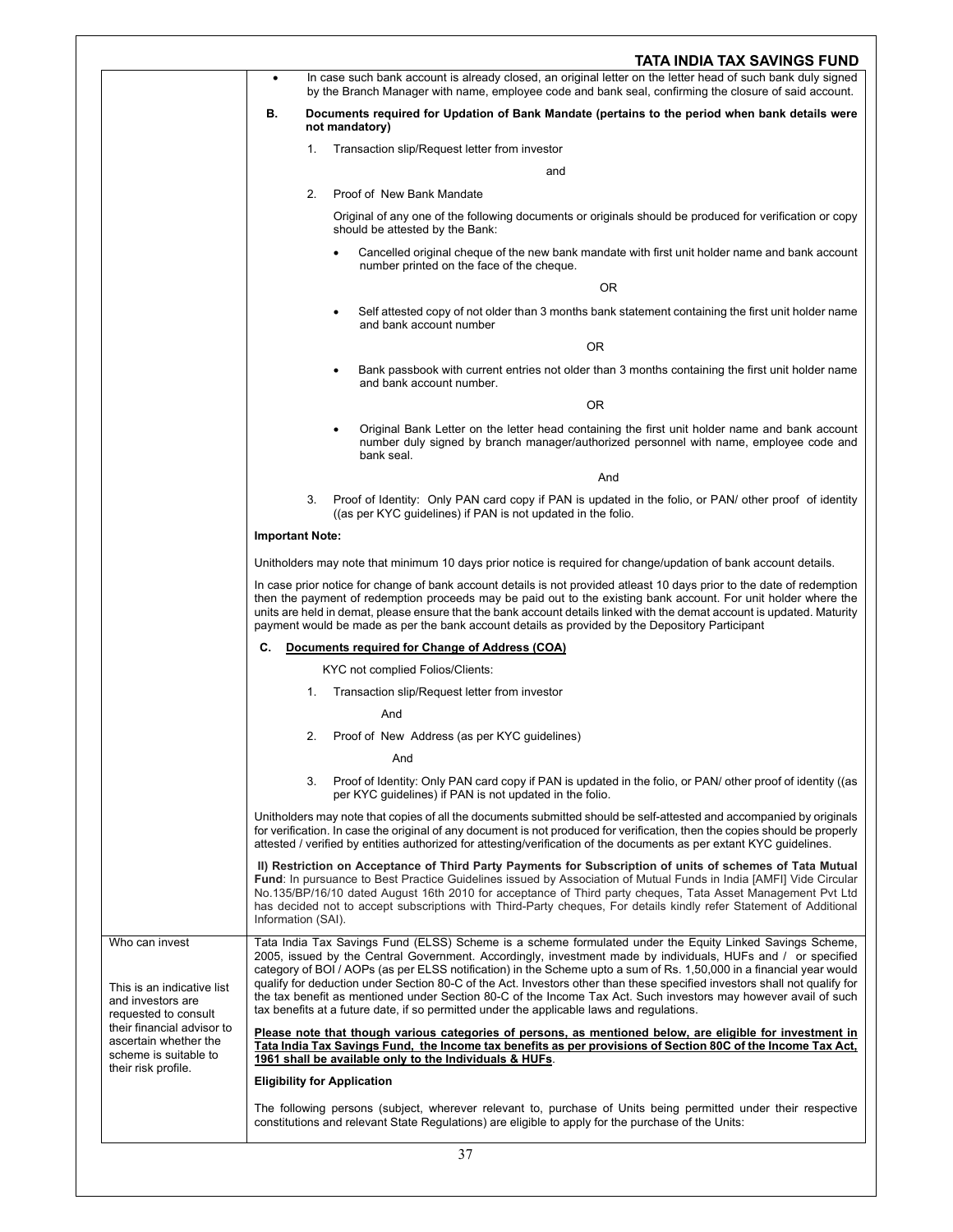| TATA INDIA TAX SAVINGS FUND                                                                                                                                                                                                                                                                                                                                                                                                                                                                                                                                                                                                                                                                                                                                                                                                                                                                                                                                                                                               |
|---------------------------------------------------------------------------------------------------------------------------------------------------------------------------------------------------------------------------------------------------------------------------------------------------------------------------------------------------------------------------------------------------------------------------------------------------------------------------------------------------------------------------------------------------------------------------------------------------------------------------------------------------------------------------------------------------------------------------------------------------------------------------------------------------------------------------------------------------------------------------------------------------------------------------------------------------------------------------------------------------------------------------|
| Adult individuals, either singly or more than one (not exceeding three) on first holder basis or jointly on an either<br>$\bullet$<br>or survivor/any one basis.                                                                                                                                                                                                                                                                                                                                                                                                                                                                                                                                                                                                                                                                                                                                                                                                                                                          |
| • Parents, or other lawful Guardians on behalf of Minors. AMC will follow uniform process 'in respect of investments<br>made in the name of a minor through a guardian' by SEBI vide circular no SEBI/HO/IMD/DF3/CIR/P/2019/166<br>dated December 24, 2019.                                                                                                                                                                                                                                                                                                                                                                                                                                                                                                                                                                                                                                                                                                                                                               |
| Companies, corporate bodies, public sector undertakings, trusts, wakf boards or endowments, funds, institutions,<br>associations of persons or bodies of individuals and societies (including Co-operative Societies) registered under<br>the Societies Registration Act, 1860 (so long as the purchase of Units is permitted under their respective<br>constitutions).                                                                                                                                                                                                                                                                                                                                                                                                                                                                                                                                                                                                                                                   |
| Mutual Funds (including any Scheme managed by AMC or any Scheme of any other Mutual Fund); (in accordance<br>$\bullet$<br>with Regulation 44(1) read with Clause 4 of Schedule VII, of the Securities & Exchange Board of India (Mutual<br>Funds) Regulations, 1996).                                                                                                                                                                                                                                                                                                                                                                                                                                                                                                                                                                                                                                                                                                                                                     |
| Asset Management Company (AMC); (in accordance with Regulation 25(17) of the Securities & Exchange Board<br>of India (Mutual Funds) Regulations, 1996).<br>Partnership firms, in the name of the partners.                                                                                                                                                                                                                                                                                                                                                                                                                                                                                                                                                                                                                                                                                                                                                                                                                |
| Hindu Undivided families (HUF) in the sole name of the Karta.<br>$\bullet$<br>Financial and Investment Institutions/ Banks.                                                                                                                                                                                                                                                                                                                                                                                                                                                                                                                                                                                                                                                                                                                                                                                                                                                                                               |
| ٠<br>Army/ Navy / Air Force, para military Units and other eligible institutions.<br>$\bullet$                                                                                                                                                                                                                                                                                                                                                                                                                                                                                                                                                                                                                                                                                                                                                                                                                                                                                                                            |
| Religious and Charitable Trusts provided these are allowed to invest as per statute and their by-laws.<br>Non-resident Indians/ persons of Indian origin residing abroad (NRIs) on a full repatriation basis or on non-<br>$\bullet$<br>repatriation basis.                                                                                                                                                                                                                                                                                                                                                                                                                                                                                                                                                                                                                                                                                                                                                               |
| • Foreign Portfolio Investor" (Foreign Portfolio Investor (FPI) as defined under Regulation 2(1)(h) of Security<br>Exchange Board of India (Foreign Portfolio Investors) Regulations, 2014).<br>International Multilateral Agencies approved by the Government of India.<br>$\bullet$                                                                                                                                                                                                                                                                                                                                                                                                                                                                                                                                                                                                                                                                                                                                     |
| Applicants who cannot Invest.                                                                                                                                                                                                                                                                                                                                                                                                                                                                                                                                                                                                                                                                                                                                                                                                                                                                                                                                                                                             |
| • A person who falls within the definition of the term "U.S" Person" under the US Securities Act of 1933 and<br>corporations or other entities organised under the laws of the U.S.                                                                                                                                                                                                                                                                                                                                                                                                                                                                                                                                                                                                                                                                                                                                                                                                                                       |
| A person who is resident of Canada.<br>٠                                                                                                                                                                                                                                                                                                                                                                                                                                                                                                                                                                                                                                                                                                                                                                                                                                                                                                                                                                                  |
| OCB (Overseas Corporate Bodies) as defined under Income Tax Act, 1061 and under Foreign Exchange<br>٠<br>Management Act, 1999.                                                                                                                                                                                                                                                                                                                                                                                                                                                                                                                                                                                                                                                                                                                                                                                                                                                                                            |
| Compliance under Foreign Account Tax Compliance Act (FATCA) regulations:                                                                                                                                                                                                                                                                                                                                                                                                                                                                                                                                                                                                                                                                                                                                                                                                                                                                                                                                                  |
| United States of America (US) has introduced chapter no. 4 in the US Internal Revenue Code as a part of the Hiring<br>Incentives to Restore Employment (HIRE) Act, which was enacted by the US legislature to create employment<br>opportunities in US. The HIRE Act includes Foreign Account Tax Compliance Act (FATCA), which now forms a part<br>of the US-IR Code. The regulations for FATCA have undergone revision since 2010 and the final regulations make<br>the FATCA provisions effective from July 1, 2014.                                                                                                                                                                                                                                                                                                                                                                                                                                                                                                   |
| The objective of FATCA is to detect "US Persons", who evade US taxes by using financial account maintained outside<br>US. The US persons are defined as those who have either US citizenship or US residency. The FATCA stipulates<br>reporting on -                                                                                                                                                                                                                                                                                                                                                                                                                                                                                                                                                                                                                                                                                                                                                                      |
| US taxpayers about certain foreign financial accounts and offshore assets.<br>i.                                                                                                                                                                                                                                                                                                                                                                                                                                                                                                                                                                                                                                                                                                                                                                                                                                                                                                                                          |
| ii.<br>Foreign Financial Institutions (FFIs) about financial accounts with them of US taxpayers or foreign                                                                                                                                                                                                                                                                                                                                                                                                                                                                                                                                                                                                                                                                                                                                                                                                                                                                                                                |
| entities in which US taxpayers hold substantial ownership interest.                                                                                                                                                                                                                                                                                                                                                                                                                                                                                                                                                                                                                                                                                                                                                                                                                                                                                                                                                       |
| FFIs (including mutual funds in India) are required to periodically report information on accounts of US persons, who<br>maintain balances above a threshold. In the event of a default in the reporting of information on accounts of US<br>taxpayers, a withholding of 30% of the payment made from US sources will be imposed on the recalcitrant account<br>holders and non-participating Financial Institutions. SEBI vide its circular no. CIR/MIRSD/2/2014 dated June 30, 2014,<br>has advised that Government of India and US Government have reached an agreement in substance on the terms of<br>an Inter-Governmental Agreement (IGA) to implement FATCA and India is now treated as having an IGA in effect<br>from April 11, 2014. Tata Asset Management Company Private Limited (TAMPL) is  classified as a Foreign Financial<br>Institution (FFI) under the FATCA provisions and in accordance therewith, the AMC would be required to comply with<br>the rules & regulations of FATCA, from time to time. |
| In order to ensure compliance with FATCA and other rules / directions / notifications as may be issued by Government<br>of India or other regulatory authority, Mutual Funds are required to institute a process to identify US Person investors<br>and report the same.                                                                                                                                                                                                                                                                                                                                                                                                                                                                                                                                                                                                                                                                                                                                                  |
| Applicants are required to refer to the "FATCA information" section in the application and mandatorily fill/sign off on<br>the same. Applications without this information / declaration being filled/signed off will be deemed as incomplete and<br>are liable to be rejected. Investors are requested to provide information required by the regulatory authority and may<br>undergo changes on receipt of communication / guidelines from Government of India or AMFI or SEBI or any other<br>regulatory authority.                                                                                                                                                                                                                                                                                                                                                                                                                                                                                                    |
| <b>Common Reporting Standard (CRS)</b>                                                                                                                                                                                                                                                                                                                                                                                                                                                                                                                                                                                                                                                                                                                                                                                                                                                                                                                                                                                    |
| On similar lines of FATCA, the Organization of Economic Development (OECD), along with the G 20 countries, of<br>which India is a member, has released a 'Standard for Automatic Exchange of Financial Account Information in Tax<br>matters'. In order to combat the problem of offshore tax evasion and avoidance and stashing of unaccounted money                                                                                                                                                                                                                                                                                                                                                                                                                                                                                                                                                                                                                                                                     |
| 38                                                                                                                                                                                                                                                                                                                                                                                                                                                                                                                                                                                                                                                                                                                                                                                                                                                                                                                                                                                                                        |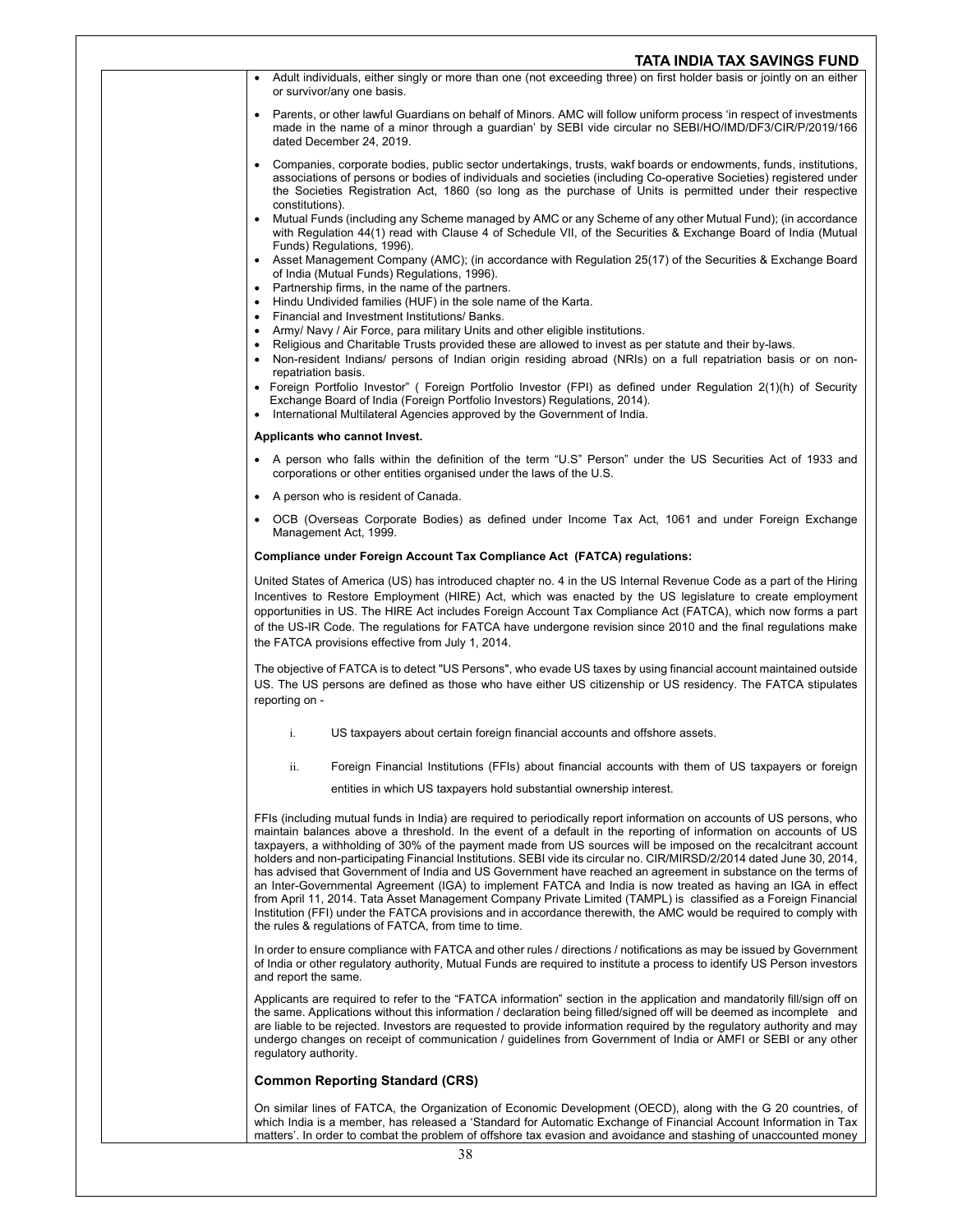|                                               | TATA INDIA TAX SAVINGS FUND                                                                                                                                                                                                                                                                                                                                                                                                                                                                                                                                                                                                                                                                                                                                                                                                                                                                                                                                                                                                                                                                                                                                                                                                                                                                                                                                                                                                                                                                                                                                                                                                                                                     |
|-----------------------------------------------|---------------------------------------------------------------------------------------------------------------------------------------------------------------------------------------------------------------------------------------------------------------------------------------------------------------------------------------------------------------------------------------------------------------------------------------------------------------------------------------------------------------------------------------------------------------------------------------------------------------------------------------------------------------------------------------------------------------------------------------------------------------------------------------------------------------------------------------------------------------------------------------------------------------------------------------------------------------------------------------------------------------------------------------------------------------------------------------------------------------------------------------------------------------------------------------------------------------------------------------------------------------------------------------------------------------------------------------------------------------------------------------------------------------------------------------------------------------------------------------------------------------------------------------------------------------------------------------------------------------------------------------------------------------------------------|
|                                               | abroad, the G 20 & OECD countries have together developed a common reporting standard(CRS) on automatic<br>exchange of information(AEOI). On June 3,2015 India has joined the Multilateral Competent Authority<br>Agreement(MCAA) on AEOI. The CRS on AEOI requires the financial institutions of the 'source' jurisdiction to collect<br>and report information to their tax authorities about account holders 'resident' in other countries. The information to be<br>exchanged relates not only to individuals, but also to shell companies and trusts having beneficial ownership or interest<br>in the 'resident' countries.                                                                                                                                                                                                                                                                                                                                                                                                                                                                                                                                                                                                                                                                                                                                                                                                                                                                                                                                                                                                                                               |
|                                               | In view of India's commitment to implement the CRS on AEOI and also the IGA with USA and with a view to provide<br>information to other countries necessary legislative changes has already been made in Finance Act & by inserting<br>Rules 114F to 114H and Form 61B to provide a legal basis for the Reporting Financial Institutions (RFIs) for<br>maintaining and reporting information about the reportable accounts.                                                                                                                                                                                                                                                                                                                                                                                                                                                                                                                                                                                                                                                                                                                                                                                                                                                                                                                                                                                                                                                                                                                                                                                                                                                     |
|                                               | Applicants are required to refer to the "FATCA/CRS information" section in the application and mandatorily fill/sign off<br>on the same. Applications without this information / declaration being filled/signed off will be deemed as<br>incomplete and are liable to be rejected. Investors are requested to note that the contents of the information to be<br>provided/ declaration in the application form may undergo a change on receipt of communication / guidelines from<br>Government of India or AMFI or SEBI or any other regulatory authority.                                                                                                                                                                                                                                                                                                                                                                                                                                                                                                                                                                                                                                                                                                                                                                                                                                                                                                                                                                                                                                                                                                                    |
|                                               | With the change in guidelines, investors may be called for additional information required by the law. Investors are<br>requested to keep Mutual Fund updated with change in information already submitted by them with Mutual Fund.<br>FATCA provisions are relevant not only at on-boarding stage of investor(s)/unit holder(s) but also throughout the life<br>cycle of investment with the Fund/the AMC. In view of this, Investors should immediately intimate to the Fund/the<br>AMC, in case of any change in their status with respect to FATCA/CRS related declaration provided by them<br>previously.                                                                                                                                                                                                                                                                                                                                                                                                                                                                                                                                                                                                                                                                                                                                                                                                                                                                                                                                                                                                                                                                 |
|                                               | Investors(s)/Unit holder(s) should consult their own tax advisors to understand the implications of FATCA/CRS<br>provisions /requirements.                                                                                                                                                                                                                                                                                                                                                                                                                                                                                                                                                                                                                                                                                                                                                                                                                                                                                                                                                                                                                                                                                                                                                                                                                                                                                                                                                                                                                                                                                                                                      |
|                                               | With the change in guidelines, investors may be called for additional information required by the law. Investors are<br>requested to keep Mutual Fund updated with change in information already submitted by them with Mutual Fund.<br>The Fund reserves the right to include / exclude new / existing categories of investors to invest in the scheme from<br>time to time, subject to SEBI Regulations and other than prevailing statutory regulations, if any.                                                                                                                                                                                                                                                                                                                                                                                                                                                                                                                                                                                                                                                                                                                                                                                                                                                                                                                                                                                                                                                                                                                                                                                                              |
|                                               | If a person resident of India at the time of subscription becomes a person resident outside India subsequently, shall<br>have the option to either be paid Redemption value of Units, or continue into the Scheme if he/ she so desires and is<br>otherwise eligible. However, the person who desires to continue in the Scheme shall not be entitled to any interest or<br>any compensation during the period it takes for the Fund to record the change in Address and the Residential Status.<br>Notwithstanding the aforesaid, the Trustee Company reserves the right to close the Unitholder account and to pay the<br>Redemption value of Units, subsequent to his becoming a person resident outside India, should the reasons of<br>expediency, cost, interest of Unitholders and other circumstances make it necessary for the Fund to do so. In such an<br>event, no resident Unitholders who have subsequently become resident outside India shall have a right to claim the<br>growth in capital and/ or income distribution.                                                                                                                                                                                                                                                                                                                                                                                                                                                                                                                                                                                                                                       |
|                                               | This scheme has not been registered in any country outside India. To ensure compliance with any Laws, Acts,<br>Enactments, etc. including by way of Circulars, Press Releases, or Notifications of Government of India, the Fund may<br>require/give verification of identity/any special/additional subscription-related information from /of the<br>Unitholders(which may result in delay in dealing with the applications, Units, benefits, distribution, etc./giving<br>subscription details, etc). Each Unitholder must represent and warrant to the Trustee Company/AMC that, among<br>other things, he is able to acquire Units without violating applicable laws. The Trustee Company will not knowingly<br>offer or sell Units to any person to whom such offer or sale would be unlawful, or might result in the Fund incurring<br>any liability or suffering any other pecuniary disadvantages which the Fund might not otherwise incur or suffer. Units<br>may not be held by any person in breach of the law or requirements of any governmental, statutory authority including,<br>without limitation, Exchange Control Regulations. The Trustee company may, compulsorily redeem any Units held<br>directly or beneficially in contravention of these prohibitions. In view of the individual nature of investment portfolio and<br>its consequences, each Unitholder is advised to consult his/her own professional advisor concerning possible<br>consequences of purchasing, holding, selling, converting or otherwise disposing of the Units under the laws of his/her<br>State/country of incorporation, establishment, citizenship, residence or domicile. |
| Income Distribution Cum<br>Capital Withdrawal | <b>Growth Option:</b>                                                                                                                                                                                                                                                                                                                                                                                                                                                                                                                                                                                                                                                                                                                                                                                                                                                                                                                                                                                                                                                                                                                                                                                                                                                                                                                                                                                                                                                                                                                                                                                                                                                           |
| Policy                                        | The income / profits received / earned would be accumulated by the Fund as capital accretion, aimed at achieving<br>medium to long term and also short term capital growth and reflected in the NAV.                                                                                                                                                                                                                                                                                                                                                                                                                                                                                                                                                                                                                                                                                                                                                                                                                                                                                                                                                                                                                                                                                                                                                                                                                                                                                                                                                                                                                                                                            |
|                                               | Payout of Income Distribution cum capital withdrawal option:                                                                                                                                                                                                                                                                                                                                                                                                                                                                                                                                                                                                                                                                                                                                                                                                                                                                                                                                                                                                                                                                                                                                                                                                                                                                                                                                                                                                                                                                                                                                                                                                                    |
|                                               | The profits received / earned and so retained and reinvested may be distributed as income at appropriate rates (after<br>providing for all relevant ongoing expenses, etc.) and at appropriate intervals as may be decided by the AMC and/or<br>Trustee Company. It will be distributed to the unitholders who hold the units on the record date of declaration of the<br>Income.                                                                                                                                                                                                                                                                                                                                                                                                                                                                                                                                                                                                                                                                                                                                                                                                                                                                                                                                                                                                                                                                                                                                                                                                                                                                                               |
|                                               | Please note that the income distribution i. e income distribution and its frequency is subject to availability of<br>distributable surplus and at the discretion of the trustees                                                                                                                                                                                                                                                                                                                                                                                                                                                                                                                                                                                                                                                                                                                                                                                                                                                                                                                                                                                                                                                                                                                                                                                                                                                                                                                                                                                                                                                                                                |
|                                               | The Fund reserves a right to modify the periodicity and manner of payout of such income distribution as they deem fit<br>without giving any further notice to unitholders.                                                                                                                                                                                                                                                                                                                                                                                                                                                                                                                                                                                                                                                                                                                                                                                                                                                                                                                                                                                                                                                                                                                                                                                                                                                                                                                                                                                                                                                                                                      |
|                                               | The Fund does not assure any targeted annual return / income nor any capitalisation ratio. Accumulation of earnings<br>and / or capitalisation of bonus units and the consequent determination of NAV, may be suspended temporarily or<br>indefinitely under any of the circumstances as stated in the clause "Suspension of Ongoing Sale, Repurchase or<br>Switch out of Units".                                                                                                                                                                                                                                                                                                                                                                                                                                                                                                                                                                                                                                                                                                                                                                                                                                                                                                                                                                                                                                                                                                                                                                                                                                                                                               |
|                                               | 30                                                                                                                                                                                                                                                                                                                                                                                                                                                                                                                                                                                                                                                                                                                                                                                                                                                                                                                                                                                                                                                                                                                                                                                                                                                                                                                                                                                                                                                                                                                                                                                                                                                                              |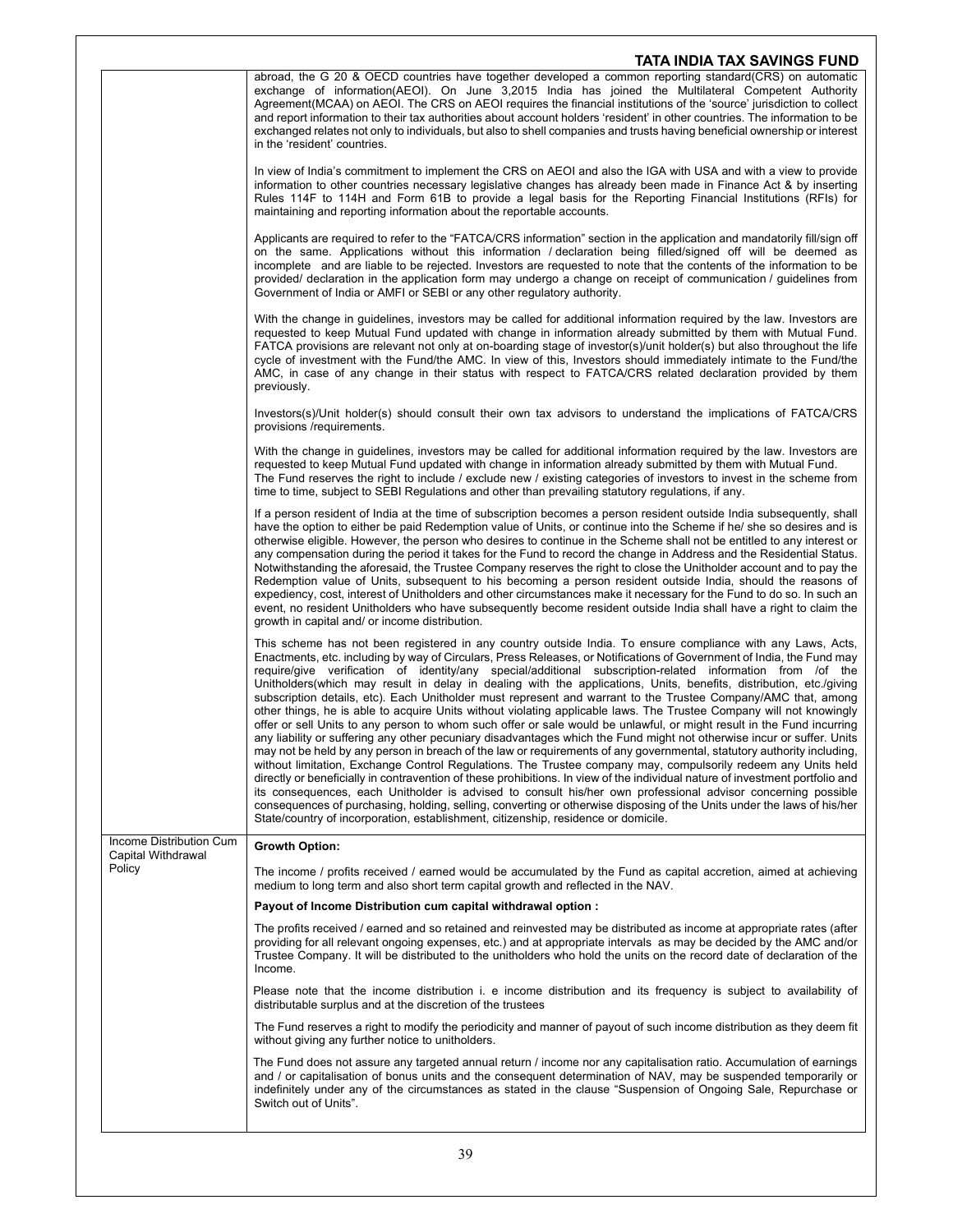|                                                           | <b>TATA INDIA TAX SAVINGS FUND</b><br>Transfer of Income Distribution cum capital withdrawal plan):                                                                                                                                                                                                                                                                                                                                                                                                                                                                                                                                                                                                                                                                                                                                                                                                                                                                                                                                                                                                                                                                                                                                                                                                                                                                                                                                                                                                                                                                                                                                                                                                                                                                                                                                                                                                                                                                                                                                                                                                                                                                                                                                                                                                                                                                                                                                                                                                                                                                                                                                                                                                                                                                                                                                                                                                                                                                                                                                                                                                                                                                                                                                                                                                                                                                                                                                                                                                                                                                                                                                                                                                                                                                                                                                         |
|-----------------------------------------------------------|---------------------------------------------------------------------------------------------------------------------------------------------------------------------------------------------------------------------------------------------------------------------------------------------------------------------------------------------------------------------------------------------------------------------------------------------------------------------------------------------------------------------------------------------------------------------------------------------------------------------------------------------------------------------------------------------------------------------------------------------------------------------------------------------------------------------------------------------------------------------------------------------------------------------------------------------------------------------------------------------------------------------------------------------------------------------------------------------------------------------------------------------------------------------------------------------------------------------------------------------------------------------------------------------------------------------------------------------------------------------------------------------------------------------------------------------------------------------------------------------------------------------------------------------------------------------------------------------------------------------------------------------------------------------------------------------------------------------------------------------------------------------------------------------------------------------------------------------------------------------------------------------------------------------------------------------------------------------------------------------------------------------------------------------------------------------------------------------------------------------------------------------------------------------------------------------------------------------------------------------------------------------------------------------------------------------------------------------------------------------------------------------------------------------------------------------------------------------------------------------------------------------------------------------------------------------------------------------------------------------------------------------------------------------------------------------------------------------------------------------------------------------------------------------------------------------------------------------------------------------------------------------------------------------------------------------------------------------------------------------------------------------------------------------------------------------------------------------------------------------------------------------------------------------------------------------------------------------------------------------------------------------------------------------------------------------------------------------------------------------------------------------------------------------------------------------------------------------------------------------------------------------------------------------------------------------------------------------------------------------------------------------------------------------------------------------------------------------------------------------------------------------------------------------------------------------------------------------|
|                                                           | : Under this facility investor can opt for reinvestment of divided into any other scheme of Tata Mutual Fund. This facility<br>is not available to those investors who have opted for IDCW- pay-out facility Under this facility, the net income<br>distribution amount (i.e. net of statutory levy/taxes if any) will be automatically invested on the ex-dividend date into<br>other scheme of Tata Mutual Fund as specified by the investor at the applicable NAV of that scheme and accordingly<br>equivalent units will be allotted in lieu of income distribution, subject to the terms and conditions of the schemes. No<br>entry Load or exit load will be levied on the units issued in lieu of income distribution. AMC reserves the right to modify<br>or withdraw this facility without prior notice.                                                                                                                                                                                                                                                                                                                                                                                                                                                                                                                                                                                                                                                                                                                                                                                                                                                                                                                                                                                                                                                                                                                                                                                                                                                                                                                                                                                                                                                                                                                                                                                                                                                                                                                                                                                                                                                                                                                                                                                                                                                                                                                                                                                                                                                                                                                                                                                                                                                                                                                                                                                                                                                                                                                                                                                                                                                                                                                                                                                                                           |
| How to Apply                                              | How to Apply Please refer to the Scheme Additional Information and Application form for the instructions.                                                                                                                                                                                                                                                                                                                                                                                                                                                                                                                                                                                                                                                                                                                                                                                                                                                                                                                                                                                                                                                                                                                                                                                                                                                                                                                                                                                                                                                                                                                                                                                                                                                                                                                                                                                                                                                                                                                                                                                                                                                                                                                                                                                                                                                                                                                                                                                                                                                                                                                                                                                                                                                                                                                                                                                                                                                                                                                                                                                                                                                                                                                                                                                                                                                                                                                                                                                                                                                                                                                                                                                                                                                                                                                                   |
| Option to hold units in<br>dematerialized (Demat)<br>form | Pursuant to SEBI Circular no. CIR/IMD/DF/9/2011 dated May 19, 2011 and further as per AMFI Circular No<br>35P/MEMCOR/35/11-12 dated Dec 23, 2011, Mutual Fund shall provide an option to investors to hold units in Demat<br>mode.                                                                                                                                                                                                                                                                                                                                                                                                                                                                                                                                                                                                                                                                                                                                                                                                                                                                                                                                                                                                                                                                                                                                                                                                                                                                                                                                                                                                                                                                                                                                                                                                                                                                                                                                                                                                                                                                                                                                                                                                                                                                                                                                                                                                                                                                                                                                                                                                                                                                                                                                                                                                                                                                                                                                                                                                                                                                                                                                                                                                                                                                                                                                                                                                                                                                                                                                                                                                                                                                                                                                                                                                          |
|                                                           | As per SEBI Circular no. CIR/IMD/DF/102010 dated August 18, 2010, all the units of a mutual fund scheme held in<br>Demat form will be freely transferable.                                                                                                                                                                                                                                                                                                                                                                                                                                                                                                                                                                                                                                                                                                                                                                                                                                                                                                                                                                                                                                                                                                                                                                                                                                                                                                                                                                                                                                                                                                                                                                                                                                                                                                                                                                                                                                                                                                                                                                                                                                                                                                                                                                                                                                                                                                                                                                                                                                                                                                                                                                                                                                                                                                                                                                                                                                                                                                                                                                                                                                                                                                                                                                                                                                                                                                                                                                                                                                                                                                                                                                                                                                                                                  |
| Just SMS Facility                                         | JUST SMS Facility enables the unitholders to<br>Subscription of units of the scheme for amounts less than Rs 2 lacs.<br>Redemption of units in the scheme (any amount/All Units).<br>Switch out from the scheme (any amount/All Units).                                                                                                                                                                                                                                                                                                                                                                                                                                                                                                                                                                                                                                                                                                                                                                                                                                                                                                                                                                                                                                                                                                                                                                                                                                                                                                                                                                                                                                                                                                                                                                                                                                                                                                                                                                                                                                                                                                                                                                                                                                                                                                                                                                                                                                                                                                                                                                                                                                                                                                                                                                                                                                                                                                                                                                                                                                                                                                                                                                                                                                                                                                                                                                                                                                                                                                                                                                                                                                                                                                                                                                                                     |
|                                                           | This facility is currently available for existing investors (resident individuals only including guardian on behalf of minor)<br>however new investor can avail this facility after opening a folio in the scheme.                                                                                                                                                                                                                                                                                                                                                                                                                                                                                                                                                                                                                                                                                                                                                                                                                                                                                                                                                                                                                                                                                                                                                                                                                                                                                                                                                                                                                                                                                                                                                                                                                                                                                                                                                                                                                                                                                                                                                                                                                                                                                                                                                                                                                                                                                                                                                                                                                                                                                                                                                                                                                                                                                                                                                                                                                                                                                                                                                                                                                                                                                                                                                                                                                                                                                                                                                                                                                                                                                                                                                                                                                          |
|                                                           | Process Note:<br>Subscription transaction request can be accepted in "Amounts" only and Switch and Redemption<br>1.<br>transaction requests can be accepted in "Amounts/Units", however the request for Unit based<br>redemption/switches can be given for "ALL" units and not part thereof. The minimum subscriptions /<br>redemption / Switch amount in the respective scheme/(s) will be applicable for each transaction. The load<br>structure prevailing at the time of the purchase transaction will be applicable.<br>Mobile Number Registration: Unitholder(s) of the Fund will have to register a mobile number registered in<br>2.<br>India in their folio for availing this Facility. The mobile number provided in the debit mandate shall be updated<br>in the folio for which the Facility is required. Additionally it will be registered in all the folios (if the same is<br>not already available) where the First/Sole unit holder PAN number is same as the First/Sole unit holder<br>PAN in the application, the updation of the mobile number will be only for purpose of database enhancement<br>for all communication purposes. To avail this facility, only one mobile number will be registered with one<br>folio number.<br>Unitholder(s) of the Fund can start transacting, using this Facility only after successful registration of the<br>3.<br>Debit Mandate with their bankers and receipt of confirmation from the AMC. The process of registering the<br>bank mandate with the banker may take upto 30 days.<br>Unit holder(s) need to provide Original cancelled cheque of the same bank account registered in the<br>4.<br>registration form with the unit holder's name printed on the face of the cheque. In case an investor is not<br>able to submit the Original cancelled cheque or do not have the name of the investor on the face of the<br>cheque. Then the investor needs to submit:<br>Copy of the bank passbook attested by bank / Original bank statement with name address and<br>а.<br>bank account number of the investor.<br>A letter from the bank on its letter head certifying that the investor maintains an account with the<br>b.<br>bank, along with the information like the bank account number, bank branch, account type, the<br>MICR code of the branch and the IFSC code.<br>Get the bankers attestation in the face of the form in the section BANKER'S Attestation (For<br>c.<br><b>BANK Use only)</b><br>If these supporting documents are not provided the registration may not be accepted. The Unit<br>d.<br>holder(s) cheque/ bank account details are subject to third party verification.<br>Transaction Charge: In accordance with SEBI circular No. Cir/ IMD/ DF/13/ 2011 dated August 22, 2011,<br>5.<br>TAMPL/TMF will deduct Transaction Charges from the purchase/ subscription amount received from the<br>investors investing through a valid ARN Holder i.e. AMFI registered Distributor (provided the Distributor has<br>opted to receive the Transaction Charges). Transaction Charge of Rs. 100 (for investor other than first time<br>mutual fund investor) per purchase / subscription of Rs. 10,000 and above are deductible from the purchase<br>/ subscription amount and payable to the Distributor. The balance amount shall be invested.<br>The transaction charges would be deducted only in respect of those transactions where the concern<br>distributor has opted for opt in for levying transaction charge. In case distributor has chosen 'Opt Out' of<br>charging the transaction charge, no transaction charge would be deducted from transactions registered. It<br>may further be noted that distributors shall have also the option to either opt in or opt out of levying<br>transaction charge based on type of the product. |
|                                                           | In case the mode of holding of the folio is 'Joint' and the Debit Mandate is duly signed by all the joint<br>6.<br>holder(s), it will be deemed to be an express instruction to the AMC (Tata Asset Management Pvt Ltd) /<br>RTA (Computer Age Management Service Ltd), to keep the mode of holding to 'Anyone or Survivor' for                                                                                                                                                                                                                                                                                                                                                                                                                                                                                                                                                                                                                                                                                                                                                                                                                                                                                                                                                                                                                                                                                                                                                                                                                                                                                                                                                                                                                                                                                                                                                                                                                                                                                                                                                                                                                                                                                                                                                                                                                                                                                                                                                                                                                                                                                                                                                                                                                                                                                                                                                                                                                                                                                                                                                                                                                                                                                                                                                                                                                                                                                                                                                                                                                                                                                                                                                                                                                                                                                                             |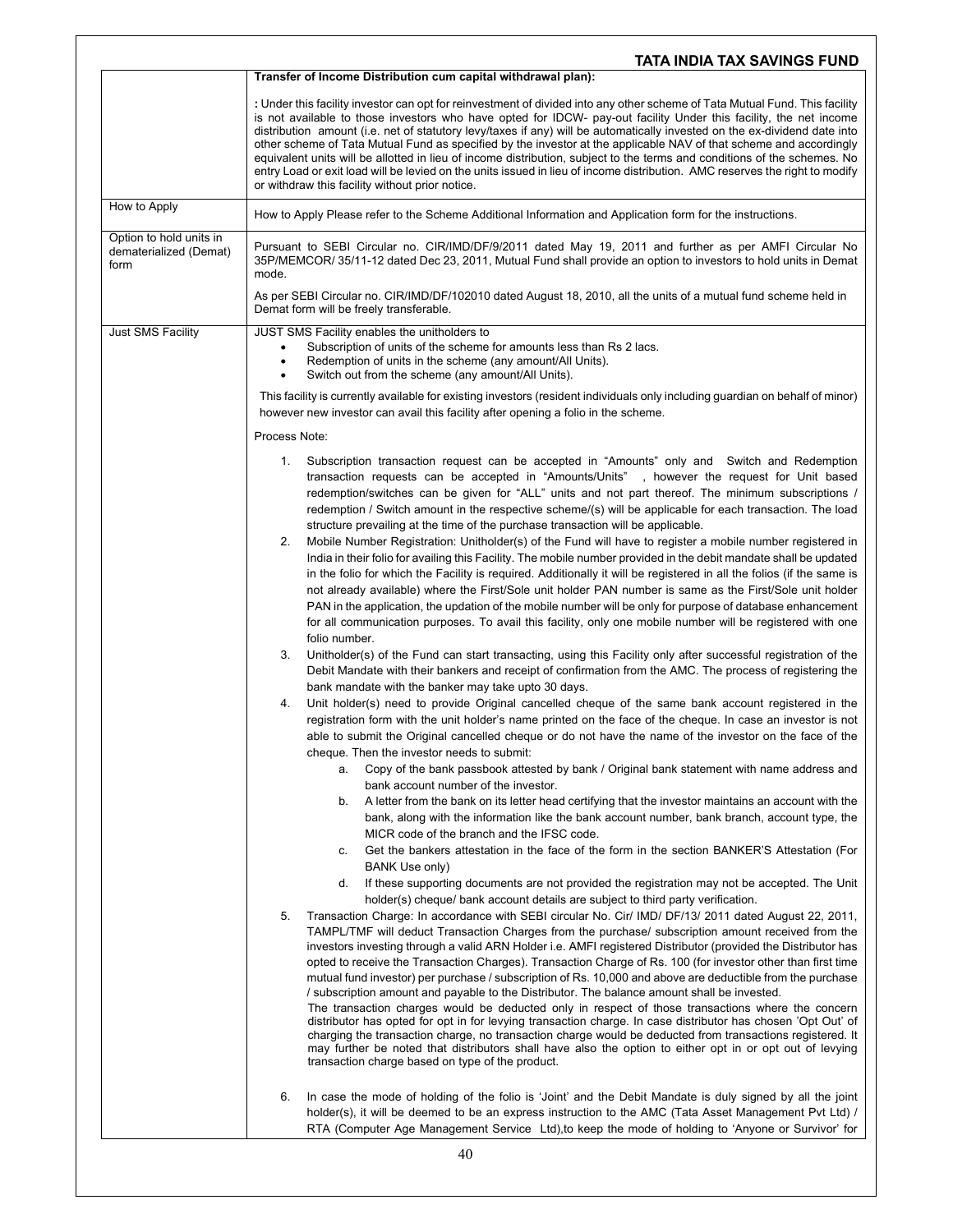|    | <b>TATA INDIA TAX SAVINGS FUND</b>                                                                                                                                                                                                                                                                                                                                                                                                                                                                                                                                                                                                                                                                                                                                                                                                              |
|----|-------------------------------------------------------------------------------------------------------------------------------------------------------------------------------------------------------------------------------------------------------------------------------------------------------------------------------------------------------------------------------------------------------------------------------------------------------------------------------------------------------------------------------------------------------------------------------------------------------------------------------------------------------------------------------------------------------------------------------------------------------------------------------------------------------------------------------------------------|
| 7. | availing this Facility only, so that this facility is available to the first named holder only. In case the unit holder<br>is a "minor", the legal /natural guardian shall be eligible to avail of this Facility till the minor attains majority.<br>As such legal/natural guardian may make payments from the minor's respective bank account (or in<br>accordance with the exceptions provided for third party payments) and the same shall be recognized by the<br>AMC as valid payment as per the SEBI Mutual Fund Regulations.<br>The Purchase Facility is currently available to the investors with the bank account with following bank                                                                                                                                                                                                  |
|    | branches:<br>All bank branches participating in Reserve Bank of India (RBI) Electronic Clearing System<br>a) -<br>(ECS)/Regional Electronic Clearing System (RECS) facility.<br>Core Banking branches of the following Banks: Allahabad Bank, Axis Bank, Bank Of Baroda, Citibank,<br>b)<br>Corporation Bank, HDFC Bank, Federal Bank, ICICI Bank, IDBI Bank, Karnataka Bank, Punjab<br>National Bank, State Bank of India, Union Bank of India, United Bank of India.                                                                                                                                                                                                                                                                                                                                                                          |
|    | Please note that the list of the banks and branches may be modified/updated/ changed/deleted from time to<br>time in future at the sole discretion of the AMC without assigning any reason or prior notice. You may kindly<br>refer the AMC web site www.tatamutualfund.com for the latest list of locations/banks.                                                                                                                                                                                                                                                                                                                                                                                                                                                                                                                             |
| 8. | Some banks and branches may levy charges for mandate registration and / or transactions to their bank<br>account holders, which will be borne by the account holder only and will not be borne /reimbursed by the<br>AMC or the Fund.                                                                                                                                                                                                                                                                                                                                                                                                                                                                                                                                                                                                           |
| 9. | Unit holder(s) hereby confirms, acknowledges and undertakes to make payments for subscription of units<br>from their respective bank account(s) in compliance with applicable provisions relating to third party<br>payments detailed in the SID / SAI and that the payment will be through legitimate sources only.<br>10. The responsibility of the bank account information provided in the Debit Mandate or any other application<br>form for this Facility solely rests with the Unit holder(s) and the AMC / Fund / RTA will not be responsible or<br>liable for any loss, claims, liability that may arise on account of any incorrect and / or erroneous data /<br>information supplied by the Unit holder(s).<br>11. It will be the sole responsibility of the unit holder(s) bank and its branch to ensure proper registration of the |
|    | Debit Mandate and confirm registration. If no confirmation of registration or rejection is received from the<br>banker, the AMC/RTA/it's agents will deem the same to be registered and confirm the registration to Unit<br>holder(s) entirely at the risk of Unit holder(s).                                                                                                                                                                                                                                                                                                                                                                                                                                                                                                                                                                   |
|    | 12. The Unit holder(s) shall ensure availability of clear funds in their respective bank account, as specified in<br>the Debit Mandate, at the time of requesting a Transaction using the Facility and at the time of bank account<br>being debited                                                                                                                                                                                                                                                                                                                                                                                                                                                                                                                                                                                             |
|    | 13. The bank account of the customer may be debited towards purchases either on the same day of transaction<br>or within one to seven business days depending on ECS cycle. The AMC / RTA shall attempt to settle the<br>transaction and debit the bank account by requesting the registered bank for release of funds as per direct<br>debit arrangement or standing instruction or RBI ECS (Debit) facility generally within a period of one to<br>seven working days for bank. However, in case of non- receipt of the funds, for whatsoever reasons, the<br>transaction shall stand cancelled/ null and void and the units allotted, if any would be reversed and stands<br>cancelled.                                                                                                                                                      |
|    | 14. The request for transaction is to be considered as accepted, subject to realization of funds towards<br>purchases, and only on receipt of the confirmation from RTA on the registered mobile number or email id of<br>the Unit holder(s) of the Fund.                                                                                                                                                                                                                                                                                                                                                                                                                                                                                                                                                                                       |
|    | 15. The applicable NAV for the transaction will be dependent upon the time of receipt of the SMS into Computer<br>Age Management Service Ltd, Registrar & Transfer Agent of the Fund, ('RTA') server, electronically time-<br>stamped and other factors like scheme, type of transaction, amount, date of realization of funds under SEBI<br>regulations and will be treated on par with similar transactions received through other modes. For the<br>purpose of this Facility, such RTA office centre would be considered as an Official Point of Acceptance of<br>the transaction.                                                                                                                                                                                                                                                           |
|    | 16. Any transaction request on a Non-Business Day will be processed on the next Business Day in accordance<br>with the provisions provided in the Scheme Information Document ('SID') of the respective scheme.<br>17. If the transaction is delayed or not effected at all for reasons of incomplete or incorrect information/key word<br>or due to non-receipt of the SMS message by the RTA or due to late receipt of SMS due to mobile network<br>congestions or due to any reason whatsoever, the Unit holder(s) will not hold the Fund, AMC and the RTA<br>responsible for the same.                                                                                                                                                                                                                                                      |
|    | 18. In case of non-receipt of confirmation from RTA within a reasonable time (around one hour), Unit holder(s)<br>are advised to immediately call up the call centre on toll free no. 022-62827777 to confirm the status of the<br>transaction request. In case of receipt of multiple confirmations from the RTA against a single transaction<br>request, the same needs to be brought to the immediate attention of RTA and the AMC by calling up the<br>call centre on toll free no. 022-62827777.                                                                                                                                                                                                                                                                                                                                           |
|    | 19. The Unit holder(s) availing the Facility shall check his / her bank account records carefully and promptly. If<br>the Unit holder(s) believes that there has been an error in any transaction using the Facility, or that an<br>unauthorized transaction has been effected, the Unit holder(s) shall notify the AMC or the RTA immediately<br>by calling up the call centre on toll free no. 022-62827777. For faster dissemination of information,<br>Unitholders are requested to provide their E-mail IDs. Delivering service through the internet & web-based<br>services such as e-mail is a more efficient delivery channel. Annual report, Account statements & other<br>41                                                                                                                                                          |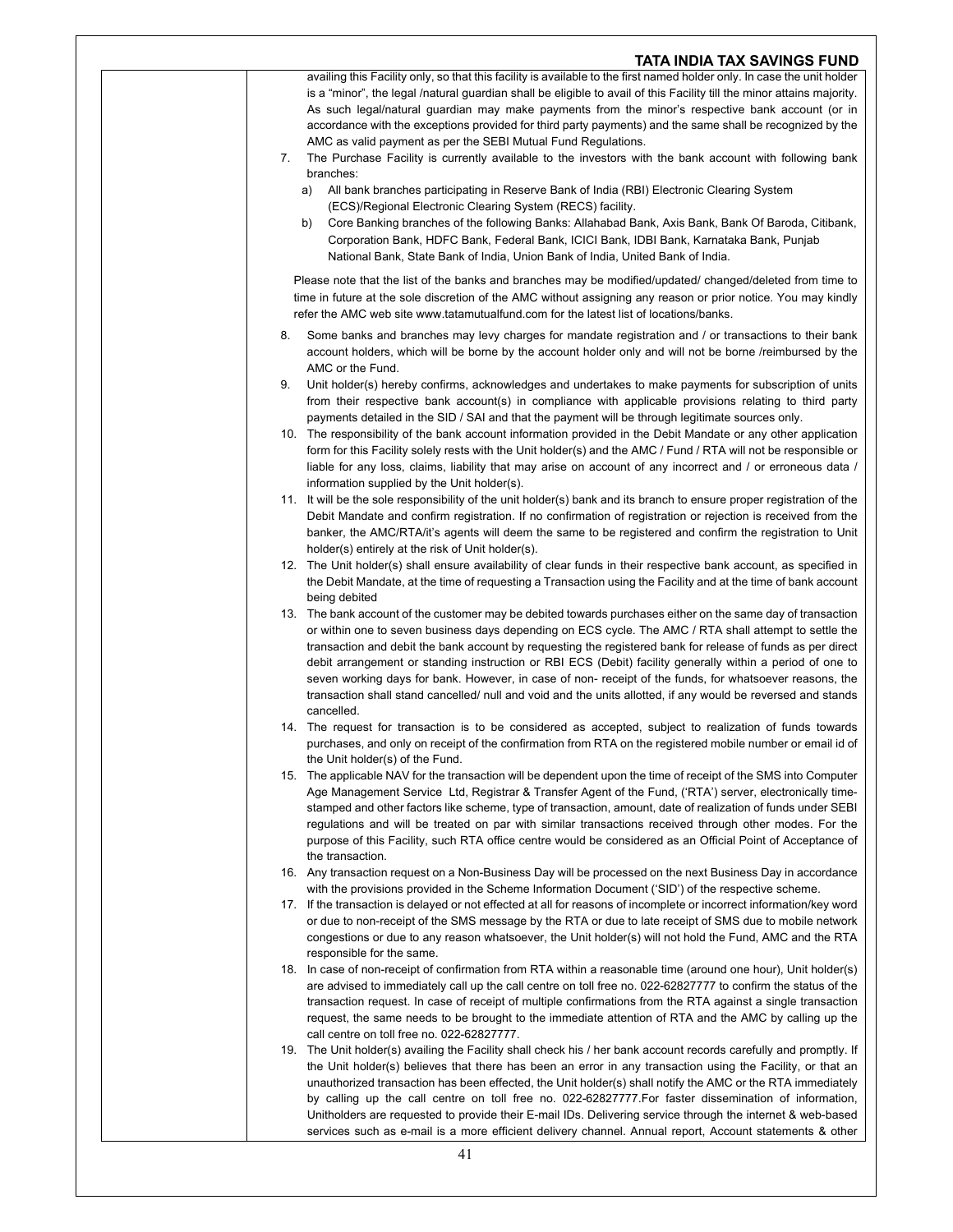|                                                                                                                                   | TATA INDIA TAX SAVINGS FUND                                                                                                                                                                                                                                                                                                                                                                                                                                                                                                                                                                                                                                                                                                                                                                                                                                                                                                                                                                                                                                                                                                                                                                                                                                                                                                                                                                                                                                                                                                                                                                                                                                                                                                                                                                                                                                                                                                                                                                                                                                                                                                                                                                         |
|-----------------------------------------------------------------------------------------------------------------------------------|-----------------------------------------------------------------------------------------------------------------------------------------------------------------------------------------------------------------------------------------------------------------------------------------------------------------------------------------------------------------------------------------------------------------------------------------------------------------------------------------------------------------------------------------------------------------------------------------------------------------------------------------------------------------------------------------------------------------------------------------------------------------------------------------------------------------------------------------------------------------------------------------------------------------------------------------------------------------------------------------------------------------------------------------------------------------------------------------------------------------------------------------------------------------------------------------------------------------------------------------------------------------------------------------------------------------------------------------------------------------------------------------------------------------------------------------------------------------------------------------------------------------------------------------------------------------------------------------------------------------------------------------------------------------------------------------------------------------------------------------------------------------------------------------------------------------------------------------------------------------------------------------------------------------------------------------------------------------------------------------------------------------------------------------------------------------------------------------------------------------------------------------------------------------------------------------------------|
|                                                                                                                                   | communication will be sent via email, by default, to investors who have provided their email ID, unless<br>specified otherwise. The Investor shall from time to time intimate the Mutual Fund / its transfer agents about<br>any changes in the email address. In case of a large document, a suitable link would be provided & investor<br>can download, save & print these documents. However, the investor always has a right to demand a physical<br>copy of any or all the service deliverables, & the Fund would arrange to send the same to the investor. It is<br>deemed that the Unitholder is aware of all the security risks associated with online communication, including<br>the possibility of third party interception of the documents sent via email. Mutual Fund / registrar shall not<br>be responsible for e-mail not reaching to the investors and for all consequences thereof.<br>20. Unitholder(s) of the Fund agrees and acknowledges that any transaction, undertaken using the registered<br>mobile number shall be deemed to be that of the Unitholder(s).<br>21. Unit holder(s) will also need to inform the AMC/RTA about any change in their bank account number, mobile<br>number or email id through a duly signed written request in the specified format and supporting documents.<br>22. The Unit holder(s) agree that the Fund/AMC / RTA and their agents shall not be held liable for any<br>unsuccessful registration and or transaction due to any action or inaction of the Unit holder(s) bank including<br>but not limited to reasons mentioned below and agree to indemnify the Fund/AMC/RTA for all liabilities,<br>losses, damages and expenses which they may consequent sustain or incur either directly or indirectly:<br>Loss of the Debit Mandate in transit from point of acceptance of the form to RTA head office and<br>a)<br>further to the Unit holder(s)' bank branch;<br>Non acceptance or rejection of Debit Mandate for whatsoever reason by the Unit holder(s)' bank<br>b)<br>branch, with or without any reason assigned by the Unit holder(s) bank;<br>Non registration of the Debit Mandate by the Unit holder(s)' bank and<br>C) |
|                                                                                                                                   | branch;<br>d)<br>Deemed registration due to non confirmation of registration or subsequent<br>rejection by the bank and any subsequent rejection of debit of bank account for funds;<br>Non availability of funds in the bank account of the Unit holder(s) at the time of debit. Rejection of<br>e)<br>registration or transaction debit for any reason or without assigning any reason whatsoever.<br>23. Employee Unique Identification Number (EUIN): Further, SEBI has made it compulsory for every employee/<br>relationship manager/ sales person of the distributor of mutual fund products to quote the EUIN obtained by<br>him/her from AMFI in the Application Form. EUIN would assist in addressing any instance of mis-selling<br>even if the employee/relationship manager/sales person later leaves the employment of the distributor.<br>Hence, if your investments are routed through a distributor please ensure that the EUIN is correctly filled up<br>in the Registration Form. However, if your distributor has not given you any advice pertaining to the<br>investment, the EUIN box may be left blank. In this case you are required to tick ( $\square$ ) the declaration to this<br>effect as given in the form.                                                                                                                                                                                                                                                                                                                                                                                                                                                                                                                                                                                                                                                                                                                                                                                                                                                                                                                                                         |
| Additional<br>communication channel                                                                                               | Tata Asset Management Private Limited (TAMPL) / Tata Mutual Fund (TMF) is offering a facility to the unitholder/<br>investors to                                                                                                                                                                                                                                                                                                                                                                                                                                                                                                                                                                                                                                                                                                                                                                                                                                                                                                                                                                                                                                                                                                                                                                                                                                                                                                                                                                                                                                                                                                                                                                                                                                                                                                                                                                                                                                                                                                                                                                                                                                                                    |
| for transaction alerts and<br>confirmations<br>for<br>financial<br>and/or non-<br>financial<br>transactions<br>and other services | receive transaction alerts and confirmations for financial and/or non-financial transactions and other services on<br>"WhatsApp" which is enabled on the mobile numbers of unitholders registered in Tata Mutual Fund folios.<br>To receive such information/messages on WhatsApp, the unitholder / investor needs to provide their consent or "Opt<br>In" and agree to receive various messages or other services. Investors can provide this 'opt in' on online mode and                                                                                                                                                                                                                                                                                                                                                                                                                                                                                                                                                                                                                                                                                                                                                                                                                                                                                                                                                                                                                                                                                                                                                                                                                                                                                                                                                                                                                                                                                                                                                                                                                                                                                                                          |
|                                                                                                                                   | through physical modes like application form, through SMS etc.                                                                                                                                                                                                                                                                                                                                                                                                                                                                                                                                                                                                                                                                                                                                                                                                                                                                                                                                                                                                                                                                                                                                                                                                                                                                                                                                                                                                                                                                                                                                                                                                                                                                                                                                                                                                                                                                                                                                                                                                                                                                                                                                      |
|                                                                                                                                   | The Terms and conditions for using the facility:                                                                                                                                                                                                                                                                                                                                                                                                                                                                                                                                                                                                                                                                                                                                                                                                                                                                                                                                                                                                                                                                                                                                                                                                                                                                                                                                                                                                                                                                                                                                                                                                                                                                                                                                                                                                                                                                                                                                                                                                                                                                                                                                                    |
|                                                                                                                                   | • The user agrees to subscribe to the WhatsApp service & promotional alerts from TAMPL/TMF.                                                                                                                                                                                                                                                                                                                                                                                                                                                                                                                                                                                                                                                                                                                                                                                                                                                                                                                                                                                                                                                                                                                                                                                                                                                                                                                                                                                                                                                                                                                                                                                                                                                                                                                                                                                                                                                                                                                                                                                                                                                                                                         |
|                                                                                                                                   | • The user can unsubscribe to the channel at any time by sending an email to us at service $@$ tataamc.com.                                                                                                                                                                                                                                                                                                                                                                                                                                                                                                                                                                                                                                                                                                                                                                                                                                                                                                                                                                                                                                                                                                                                                                                                                                                                                                                                                                                                                                                                                                                                                                                                                                                                                                                                                                                                                                                                                                                                                                                                                                                                                         |
|                                                                                                                                   | • This channel cannot be used for grievance redressal or reporting fraud as of now, TAMPL/TMF will have no liability<br>if any such incidents are reported on this channel.                                                                                                                                                                                                                                                                                                                                                                                                                                                                                                                                                                                                                                                                                                                                                                                                                                                                                                                                                                                                                                                                                                                                                                                                                                                                                                                                                                                                                                                                                                                                                                                                                                                                                                                                                                                                                                                                                                                                                                                                                         |
|                                                                                                                                   | . It is advisable for customers who have subscribed to this service to delete WhatsApp when changing their device.                                                                                                                                                                                                                                                                                                                                                                                                                                                                                                                                                                                                                                                                                                                                                                                                                                                                                                                                                                                                                                                                                                                                                                                                                                                                                                                                                                                                                                                                                                                                                                                                                                                                                                                                                                                                                                                                                                                                                                                                                                                                                  |
|                                                                                                                                   | . Customers shall not submit or transmit any content through this service which:                                                                                                                                                                                                                                                                                                                                                                                                                                                                                                                                                                                                                                                                                                                                                                                                                                                                                                                                                                                                                                                                                                                                                                                                                                                                                                                                                                                                                                                                                                                                                                                                                                                                                                                                                                                                                                                                                                                                                                                                                                                                                                                    |
|                                                                                                                                   | o Is Obscene, Vulgar, Pornographic, Political, Religious, etc.                                                                                                                                                                                                                                                                                                                                                                                                                                                                                                                                                                                                                                                                                                                                                                                                                                                                                                                                                                                                                                                                                                                                                                                                                                                                                                                                                                                                                                                                                                                                                                                                                                                                                                                                                                                                                                                                                                                                                                                                                                                                                                                                      |
|                                                                                                                                   | o Encourages the commission of a crime or violation of any law Violates any state or Central law in India and/or the<br>jurisdiction in which he resides and/or any applicable law.                                                                                                                                                                                                                                                                                                                                                                                                                                                                                                                                                                                                                                                                                                                                                                                                                                                                                                                                                                                                                                                                                                                                                                                                                                                                                                                                                                                                                                                                                                                                                                                                                                                                                                                                                                                                                                                                                                                                                                                                                 |
|                                                                                                                                   | o Infringes the intellectual or copyrights of a third party.                                                                                                                                                                                                                                                                                                                                                                                                                                                                                                                                                                                                                                                                                                                                                                                                                                                                                                                                                                                                                                                                                                                                                                                                                                                                                                                                                                                                                                                                                                                                                                                                                                                                                                                                                                                                                                                                                                                                                                                                                                                                                                                                        |
|                                                                                                                                   | • Under no circumstances shall TAMPL/TMF, or its agents, affiliated companies, officers, directors, employees, and<br>contractors be liable for any direct, indirect, punitive, incidental, special, or consequential damages that result from<br>the use of, or inability to use, this service or for receipt of any answer provided by the program running at the back-<br>end.                                                                                                                                                                                                                                                                                                                                                                                                                                                                                                                                                                                                                                                                                                                                                                                                                                                                                                                                                                                                                                                                                                                                                                                                                                                                                                                                                                                                                                                                                                                                                                                                                                                                                                                                                                                                                   |
|                                                                                                                                   | • The customer understands that using WhatsApp application may carry extra risks and may not be secured. Further<br>any message and information exchanged is subject to the risk of being read, interrupted, intercepted, or defrauded<br>by third party or otherwise subject to manipulation by third party or involve delay in transmission.                                                                                                                                                                                                                                                                                                                                                                                                                                                                                                                                                                                                                                                                                                                                                                                                                                                                                                                                                                                                                                                                                                                                                                                                                                                                                                                                                                                                                                                                                                                                                                                                                                                                                                                                                                                                                                                      |
|                                                                                                                                   | 42                                                                                                                                                                                                                                                                                                                                                                                                                                                                                                                                                                                                                                                                                                                                                                                                                                                                                                                                                                                                                                                                                                                                                                                                                                                                                                                                                                                                                                                                                                                                                                                                                                                                                                                                                                                                                                                                                                                                                                                                                                                                                                                                                                                                  |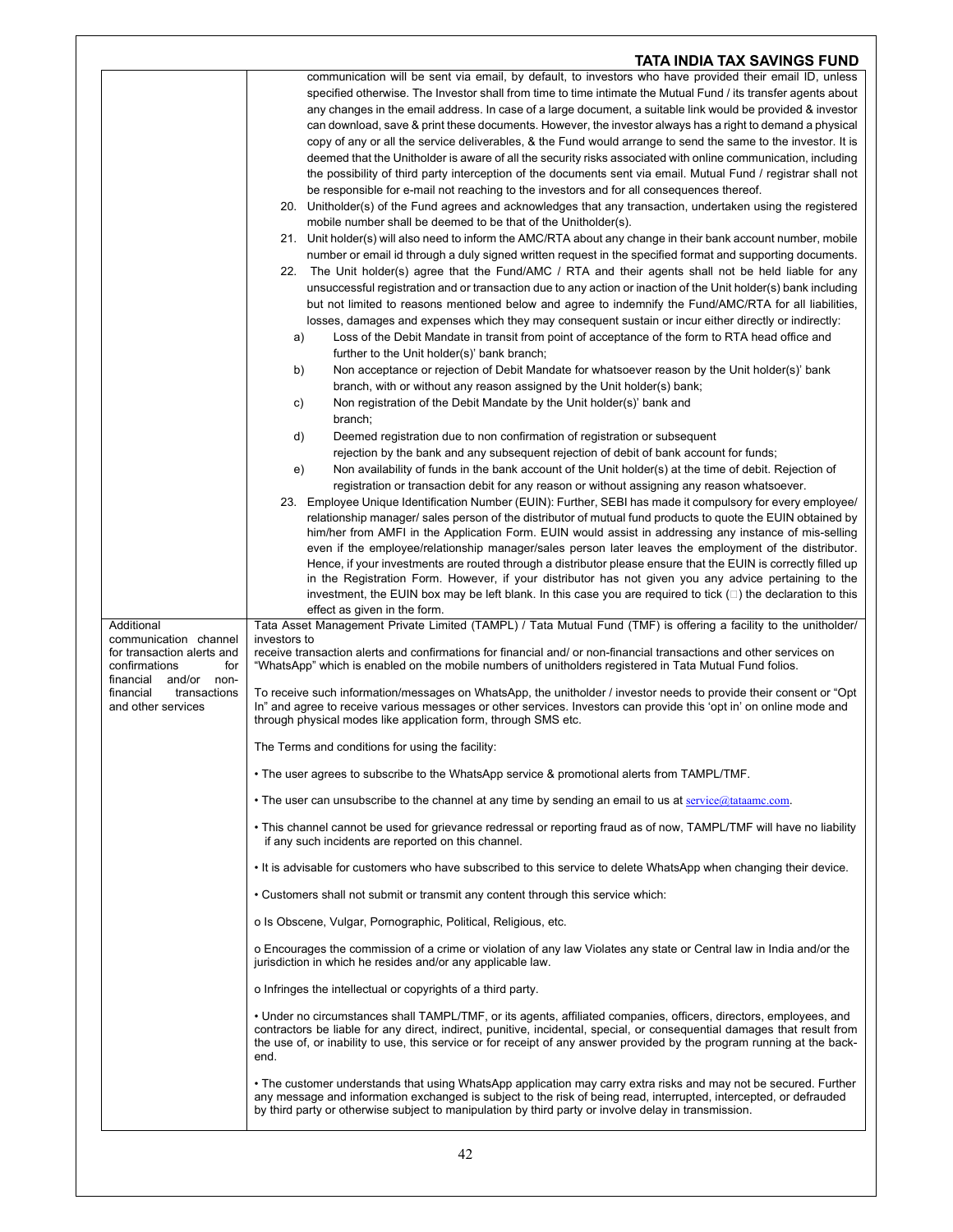|                                                                                       | <b>TATA INDIA TAX SAVINGS FUND</b>                                                                                                                                                                                                                                                                                                                                                                                                                                                                                                                                                                                                                                                                                                                                                                                                                                                                                                                                                                                                                                                                                                                                                                                         |
|---------------------------------------------------------------------------------------|----------------------------------------------------------------------------------------------------------------------------------------------------------------------------------------------------------------------------------------------------------------------------------------------------------------------------------------------------------------------------------------------------------------------------------------------------------------------------------------------------------------------------------------------------------------------------------------------------------------------------------------------------------------------------------------------------------------------------------------------------------------------------------------------------------------------------------------------------------------------------------------------------------------------------------------------------------------------------------------------------------------------------------------------------------------------------------------------------------------------------------------------------------------------------------------------------------------------------|
|                                                                                       | • TAMPL/TMF shall not be responsible or liable to the customer or any third party for the consequences arising out<br>of or in connection with using of this service.                                                                                                                                                                                                                                                                                                                                                                                                                                                                                                                                                                                                                                                                                                                                                                                                                                                                                                                                                                                                                                                      |
|                                                                                       | • The customer is responsible for keeping security safeguard of his WhatsApp account linked to the registered<br>mobile number.                                                                                                                                                                                                                                                                                                                                                                                                                                                                                                                                                                                                                                                                                                                                                                                                                                                                                                                                                                                                                                                                                            |
|                                                                                       | • TAMPL/TMF has the right to retract the service anytime it deems fit.                                                                                                                                                                                                                                                                                                                                                                                                                                                                                                                                                                                                                                                                                                                                                                                                                                                                                                                                                                                                                                                                                                                                                     |
|                                                                                       | • The customer agrees that he shall not have any claim against TAMPL/TMF on account of any suspension,<br>interruption, non-availability or malfunctioning of the service due to any link/mobile/system failure at TAMPL/TMF's<br>end for any reason thereof.                                                                                                                                                                                                                                                                                                                                                                                                                                                                                                                                                                                                                                                                                                                                                                                                                                                                                                                                                              |
|                                                                                       | . These terms and conditions may be withdrawn/ superseded/ modified at any time whatsoever, by TAMPL/TMF<br>without any prior notice.                                                                                                                                                                                                                                                                                                                                                                                                                                                                                                                                                                                                                                                                                                                                                                                                                                                                                                                                                                                                                                                                                      |
| Transactions<br>through<br>online facilities/electronic<br>modes                      | Investor can transact through online facilities /electronic modes in Tata Mutual Fund Scheme. The time of transaction<br>done through various online facilities / electronic modes offered by the AMC, for the purpose of determining the<br>applicability of NAV, would be the time when the request for purchase / sale / switch of units is received in the servers<br>of AMC/RTA.                                                                                                                                                                                                                                                                                                                                                                                                                                                                                                                                                                                                                                                                                                                                                                                                                                      |
|                                                                                       | In case of transactions through online facilities / electronic modes, the movement of funds from the investors' bank<br>account to the Scheme's bank account may happen via the Intermediary / Aggregator service provider through a<br>Nodal bank account and post reconciliation of fund. The process of movement of funds from the investors' bank<br>account into the Scheme's Bank account in case of online transaction is governed by Reserve Bank of India(RBI)vide<br>their circular Ref. RBI/2009-10/231 DPSS.CO.PD.No.1102/02.14.08/2009-10 dated 24th November, 2009. The<br>process followed by the aggregator and the time lines within which the Funds are credited into the Scheme's bank<br>account is within the time lines provided by RBI which is T+3 settlement cycle / business days, where T is the date of<br>Transaction / day of intimation regarding completion of transaction. The nodal bank account as stated above is an<br>internal account of the bank and such accounts are not maintained or operated by the intermediary / aggregator or by<br>the Mutual Fund.                                                                                                                       |
|                                                                                       | While the movement of Funds out of the investors' Bank account may have happened on T day, however post<br>reconciliation and as per statutory norms, the allotment can happen only on availability of Funds for utilization by the<br>AMC/MF and accordingly the transaction will processed as per the applicable NAV based on availability of funds for<br>utilization. This lag may impact the applicability of NAV for transactions where NAV is to be applied, based on actual<br>realization of funds by the Scheme. Under no circumstances will Tata Asset Management Private Limited or its<br>bankers or its service providers be liable for any lag / delay in realization of funds and consequent pricing of units.                                                                                                                                                                                                                                                                                                                                                                                                                                                                                             |
| Official Points of<br>Acceptance of<br>Transaction through MF<br>utility & MF Central | Tata Mutual Fund has entered into an agreement with MF Utilities India Private Limited ("MFUI"), a "Category II -<br>Registrar to an Issue" under SEBI (Registrars to an Issue and Share Transfer Agents) Regulations, 1993, for usage<br>of MF Utility ("MFU") - a shared services initiative of various asset management companies, which acts as a transaction<br>aggregator for transacting in multiple scheme of various mutual funds with a single form and a single payment<br>instrument. Accordingly, all the authorized Point of Sales(POS) and website/mobile application of MFUI (available<br>currently and also updated from time to time) shall be eligible to be considered as 'official points of acceptance' for all<br>financial and non-financial transactions in the scheme of Tata Mutual Fund either physically or electronically. The list<br>of POS of MFUI is published on the website of MFUI at www.mfuindia.com.                                                                                                                                                                                                                                                                              |
|                                                                                       | Applicability of NAV shall be based on time stamping as evidenced by confirmation slip given by POS ofMFUI and<br>also the realization of funds in the Bank account of Tata Mutual Fund (and NOT the time ofrealization of funds in the<br>Bank account of MFUI) within the applicable cut-off timing. The Uniform Cut -off time as prescribed by SEBI and<br>mentioned in the SID / KIM shall be applicable for applications received through such facilities.                                                                                                                                                                                                                                                                                                                                                                                                                                                                                                                                                                                                                                                                                                                                                            |
|                                                                                       | Investors are requested to note that MFUI will allot a Common Account Number ("CAN") i.e. a single reference number<br>for all investments in the mutual fund industry for transacting in multiple scheme of various mutual funds through MFU<br>and to map existing folios, if any. Investors can create a CAN by submitting the CAN Registration Form and necessary<br>documents at the POS. The AMC and/or its Registrar and Transfer Agent shall provide necessary details to MFUI as<br>may be needed for providing the required services to investors/distributors through MFU. Investors are requested to<br>visit the website of MFUI i.e. www.mfuindia.com to download the relevant forms.                                                                                                                                                                                                                                                                                                                                                                                                                                                                                                                        |
|                                                                                       | For any queries or clarifications related to MFU, please contact the Customer Care of MFUI on 1800-266-1415 (during<br>the business hours on all days except Sunday and public holidays) or send an email toclientservices@mfuindia.com.                                                                                                                                                                                                                                                                                                                                                                                                                                                                                                                                                                                                                                                                                                                                                                                                                                                                                                                                                                                   |
|                                                                                       | Based on the SEBI circular no SEBI/HO/IMD/IMD- II DOF3/P/CIR/2021/604 dated July 26, 2021, to comply with the<br>requirements of RTA inter-operable Platform for enhancing investors' experience in Mutual Fund transactions / service<br>requests, the QRTA's, Kfin Technologies Private Limited and Computer Age Management Services Limited (CAMS)<br>have jointly developed MFCentral - A digital platform for Mutual Fund investors. MF Central is created with an intent<br>to be a one stop portal / mobile app for all Mutual fund investments and service related needs that significantly reduces<br>the need for submission of physical documents by enabling various digital / physical services to Mutual fund investors<br>across fund houses subject to applicable T&Cs of the Platform. MF Central will be enabling various features and<br>services in a phased manner. MFCentral may be accessed using https://mfcentral.com/ and on the Mobile App. With<br>a view to comply with all provisions of the aforesaid circular and to increase digital penetration of Mutual funds, Tata<br>Mutual Fund designates MFCentral as its Official point of acceptance (DISC -Designated Investor Service Centre) |
|                                                                                       | w.e.f. 23rd September 2021. Any registered user of MFCentral, requiring submission of physical document as per the<br>requirements of MFCentral and Tata Asset Management Private Ltd, may do so at any of the designated Investor<br>Service centres or collection centres of Kfintech or CAMS.                                                                                                                                                                                                                                                                                                                                                                                                                                                                                                                                                                                                                                                                                                                                                                                                                                                                                                                           |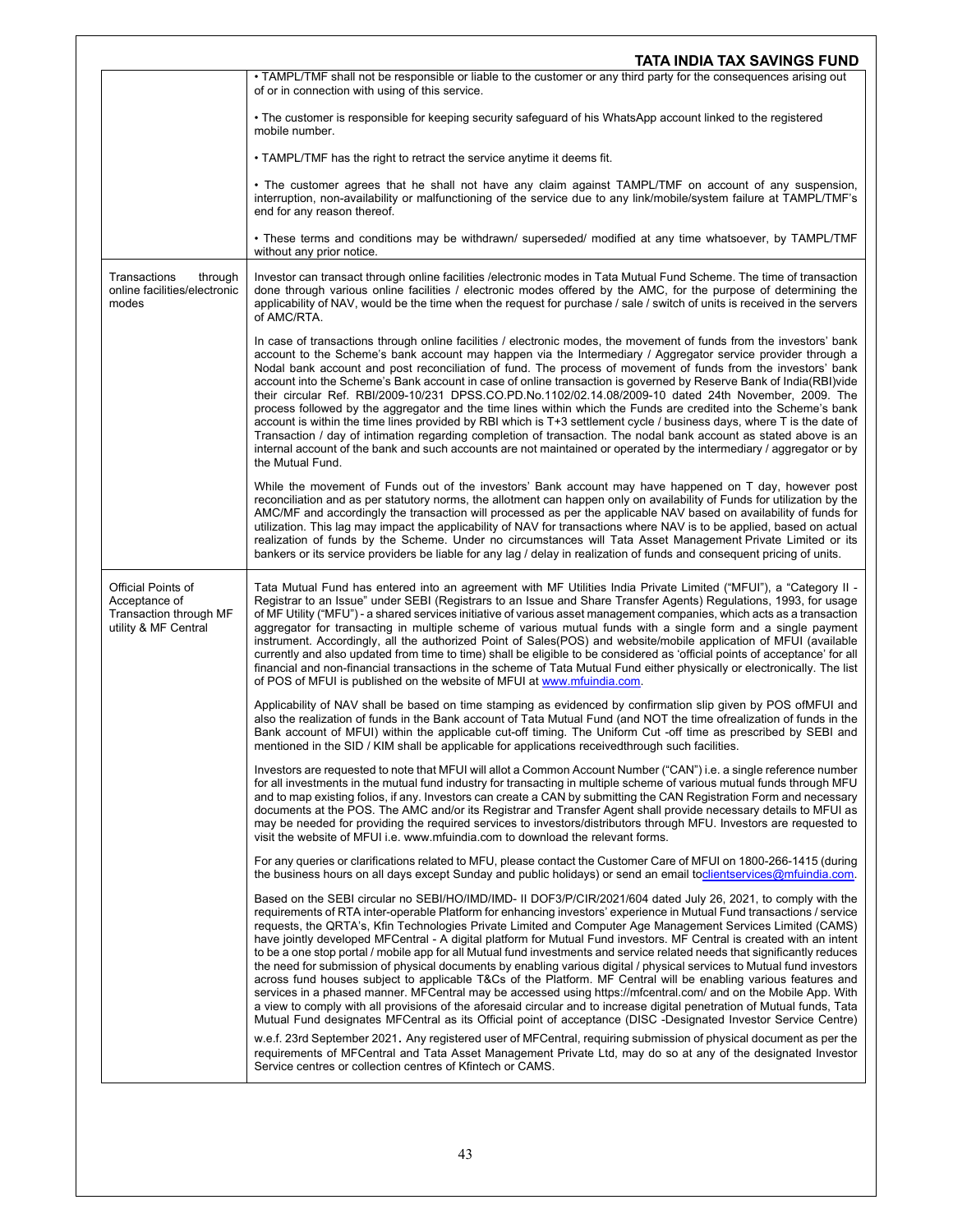### **TATA INDIA TAX SAVINGS FUND**  Cash Investments Cash Investments in the Scheme Pursuant to SEBI circular dated September 13, 2012 and SEBI circular dated May 22, 2014, it is permitted to accept cash transactions to the extent of Rs. 50,000/- subject to compliance with Prevention of Money Laundering Act, 2002 and Rules framed there under and the SEBI Circular(s) on Anti Money Laundering (AML) and other applicable AML rules, regulations and guidelines. Provided that the limit shall be applicable per investor for investments done in a financial year across all scheme of the Mutual Fund, subject to sufficient systems and procedures in place for such acceptance. However any form of repayment either by way of redemption, income distribution, etc. with respect to such cash investment shall be paid only through banking channel. Tata Asset Management Private Limited is in process of implementing adequate systems and controls to accept Cash Investment in the Scheme. Information in this regard will be provided to Investors as and when the facility is made available. **B. PERIODIC DISCLOSURES**  Net Asset Value This is the value per unit of the scheme on a particular day. You can ascertain the value of your investments by multiplying the NAV with your unit balance. **NAV Information**  The NAVs will be calculated and disclosed on every Business Day. The AMC will prominently disclose the NAVs under a separate head on the website of the Fund (www.tatamutualfund.com) and of the Association of Mutual Funds in India-AMFI (www.amfiindia.com) by 11 p.m on every Business Day. Investor may write to AMC for availing facility of receiving the latest NAVs through SMS. **Illustration of Calculation of Sale & Repurchase Price:**  Assumed NAV Rs. 11.00 per unit Entry Load: NIL Exit Load 1% Sale Price = NAV + (Entry Load (%) \* NAV) Sale Price =  $11 + (0\% * 11)$ Sale Price =  $11 + 0$ Sale Price = Rs. 11/- Repurchase Price Repurchase Price = NAV – (exit load (%) \* NAV) Repurchase Price = 11 – (1%\*11) Repurchase Price = 11 – 0.11 Repurchase Price = Rs.10.89 In the event NAV cannot be calculated and / or published, such as because of the suspension of RBI Clearing, Bank strikes, during the existence of a state of emergency and / or a breakdown in communications, the Board of Trustees may temporarily suspend determination and / or publication of the NAV of the Units. Repurchase/ Resale is at Net Asset Value (NAV) related prices with repurchase/ resale loads as applicable (within limits) as specified under SEBI Regulations 1996, While determining the price of the units, the fund will ensure that the repurchase price is not lower than 95 per cent of the Net Asset Value. **Portfolio Disclosures / Half Yearly Financial Results**  This is a list of securities where the corpus of the scheme is currently invested. The market value of these investments is also stated in portfolio disclosures. **Portfolio Disclosure:**  Tata Mutual Fund shall disclose portfolio (along with ISIN) in user friendly and downloadable spreadsheet format, as on the last day of the month/half year for all their schemes on its website www.tatamutualfund.com and on the website of AMFI www.amfiindia.com within 10 days from the close of each month/half year. In case of unitholders whose email addresses are registered, Tata Mutual Fund will send via email both the monthly and half yearly statement of scheme portfolio within 10 days from the close of each month /half year respectively. Tata Mutual Fund will publish an advertisement every half-year, in the all India edition of at least two daily newspapers, one each in English and Hindi, disclosing the hosting of the half yearly statement of the schemes portfolio on the AMC's website www.tatamutualfund.com and on the website of AMFI (www.amfiindia.com). Tata Mutual Fund will provide physical copy of the statement of scheme portfolio without any cost, on specific request received from a unitholder **Unaudited Financial Results:**  Tata Mutual Fund/ Tata Asset Management Pvt Ltd shall within one month from the close of each half year, that is on 31st March & on 30th September, host a soft copy of its unaudited financial results on its website in the format specified in Twelfth Schedule of SEBI (Mutual Funds) Regulations 1996.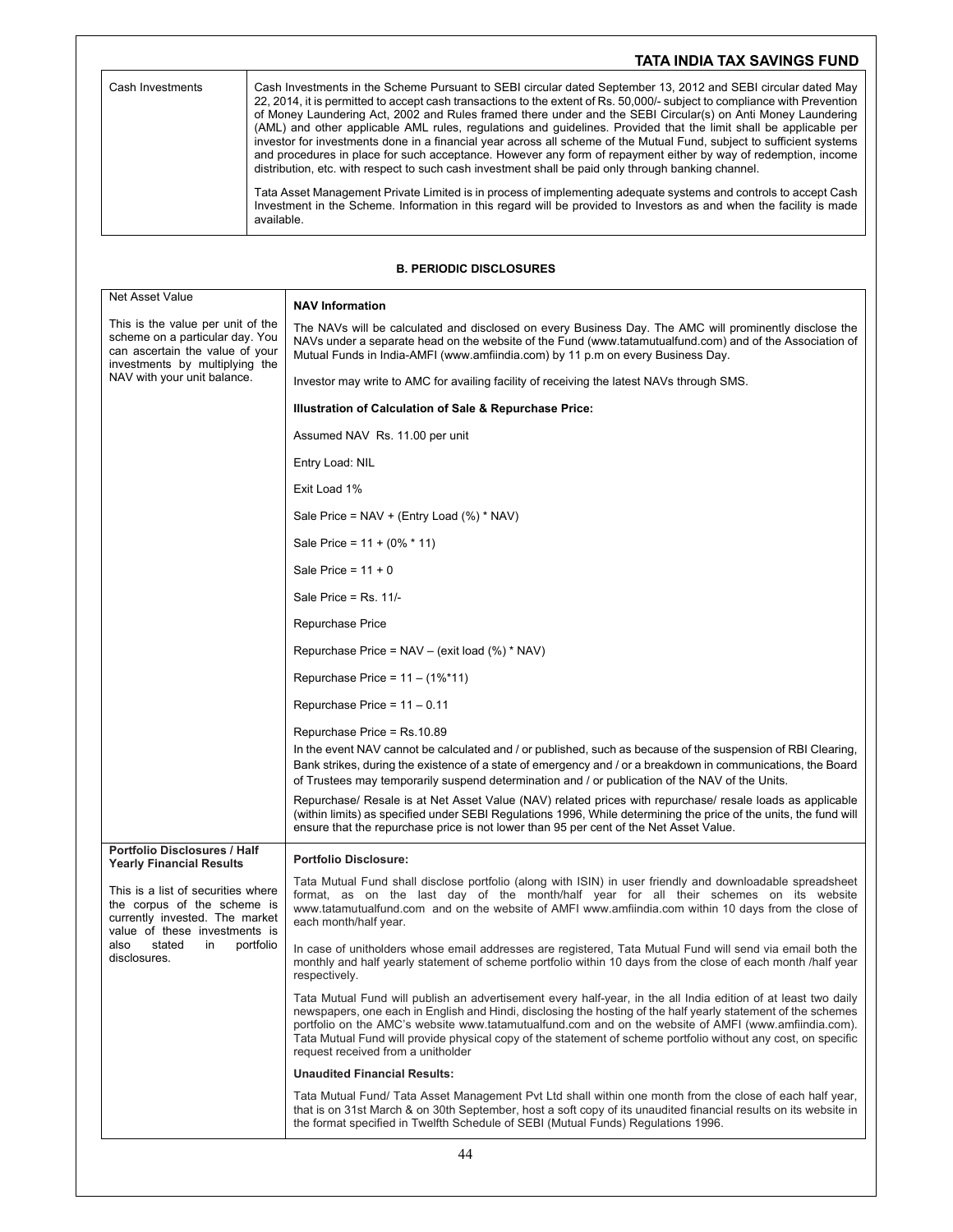|                               | TATA INDIA TAX SAVINGS FUND                                                                                                                                                                                                                                                                                                                                                      |
|-------------------------------|----------------------------------------------------------------------------------------------------------------------------------------------------------------------------------------------------------------------------------------------------------------------------------------------------------------------------------------------------------------------------------|
|                               | Tata Mutual Fund / Tata Asset Management Pvt Ltd shall publish an advertisement disclosing the hosting of<br>such financial results on their website, in at least one English daily newspaper having nationwide circulation &<br>in a newspaper having wide circulation published in the language of the region where the Head Office of the<br>fund is situated.                |
| Annual Report                 | Annual report or Abridged Summary, in the format prescribed by SEBI, will be hosted on AMC's website<br>www.tatamutualfund.com and on the website of AMFI www.amfiindia.com.                                                                                                                                                                                                     |
|                               | The scheme wise annual report or an abridged summary thereof, in the format prescribed, shall be sent by<br>way of e-mail to the investor's registered e-mail address not later than four months from the date of closure of<br>the relevant accounts year.                                                                                                                      |
|                               | Investors who have not registered their email id, will have an option of receiving a physical copy of the Annual<br>Report or Abridged Summary thereof.                                                                                                                                                                                                                          |
|                               | Tata Mutual Fund will provide a physical copy of the abridged summary of the Annual Report, without charging<br>any cost, on specific request received from a unitholder. Physical copies of the report will also be available to<br>the unitholders at the registered offices at all times.                                                                                     |
|                               | Tata Mutual Fund will publish an advertisement every year, in the all India edition of at least two daily<br>newspapers, one each in English and Hindi, disclosing the hosting of the scheme wise annual report on the<br>AMC website (www.tatamutualfund.com) and on the website of AMFI (www.amfiindia.com).                                                                   |
| <b>Associate Transactions</b> | Please refer to Statement of Additional Information (SAI).                                                                                                                                                                                                                                                                                                                       |
| Risk-O-Meter                  | As per SEBI Guidelines, based on the scheme characteristics/internal assessment, Mutual Funds shall assign<br>risk level for schemes at the time of launch of scheme/New Fund Offer.                                                                                                                                                                                             |
|                               | Risk-o-meter shall be evaluated on a monthly basis and AMC shall disclose the Risk-o-meter along with<br>portfolio disclosure for all schemes on the website and on AMFI website within 10 days from the close of each<br>month. Any change in risk-o-meter shall be communicated by way of Notice cum Addendum and by way of an<br>e-mail or SMS to unitholders of the schemes. |
|                               | Mutual Funds shall disclose the risk level of schemes as on March 31 of every year, along with number of<br>times the risk level has changed over the year, on their website and AMFI website. Mutual Funds shall also<br>publish scheme wise changes in Risk-o-meter in scheme wise Annual Reports and Abridged summary:                                                        |
| Investor services             | The AMC has designated an Investor Relations Officer to look into investor grievances regarding deficiencies,<br>if any, in the services provided by the Registrars or the Investor Service Centres.                                                                                                                                                                             |
|                               | Name of the Investor Relations Officer:                                                                                                                                                                                                                                                                                                                                          |
|                               | Ms. Kashmira Kalwachwala                                                                                                                                                                                                                                                                                                                                                         |
|                               | Mulla House, Ground Floor, Homi Modi Street, Fort, Mumbai-400001.                                                                                                                                                                                                                                                                                                                |
|                               | Call: (022) 6282 7777 (Monday to Saturday 9:00 am to 5:30 pm), Fax: 22613782,                                                                                                                                                                                                                                                                                                    |
|                               | Email: service@tataamc.com                                                                                                                                                                                                                                                                                                                                                       |
|                               | The AMC will have the discretion to change the Investor Relations' Officer depending on operational<br>necessities and in the overall interest of the fund.                                                                                                                                                                                                                      |

#### **Taxation**

The information is provided for general information only. However, in view of the individual nature of the implications, each investor is advised to consult his or her own tax advisors with respect to the specific amount of tax and other implications arising out of his or her participation in the Scheme.

The Finance Act, 2020 abolished income distribution tax and instead introduced taxing of income from mutual fund units in the hands of the unit holders.

| <b>Type of Investor</b> | Withholding tax rate |
|-------------------------|----------------------|
| Resident***             | $10\%$ *             |
| JRI                     | $20\%**$             |

\* Tax not deductible if dividend income in respect of units of a mutual fund is below Rs. 5,000 in a financial year.

\*\* The base tax is to be further increased by surcharge at the rate of:

- 37% on base tax where total income exceeds Rs. 5 crore:
- 25% where total income exceeds Rs. 2 crore but does not exceed Rs. 5 crore;
- 15% where total income exceeds Rs. 1 crore but does not exceed Rs. 2 crore; and
- 10% where total income exceeds Rs. 50 lakhs but does not exceed Rs. 1 crore

Further, "Health and Education Cess" is to be levied at 4% on aggregate of base tax and surcharge.

\*\*\* As per section 139AA of the Income tax Act, 1961 ('the Act') read with rule 114AAA of the Income-tax Rules, 1962, in the case of a resident person, whose PAN has become inoperative due to PAN – Aadhaar not being linked on or before 31 March 2023, it shall be deemed that he has not furnished the PAN and tax could be withheld at a higher rate of 20% as per section 206AA of the Act. For linking PAN with Aadhaar after 31 March 2022, fees Rs. 500 till 30 June 2022 and Rs. 1,000 till 31 March 2023 has been prescribed.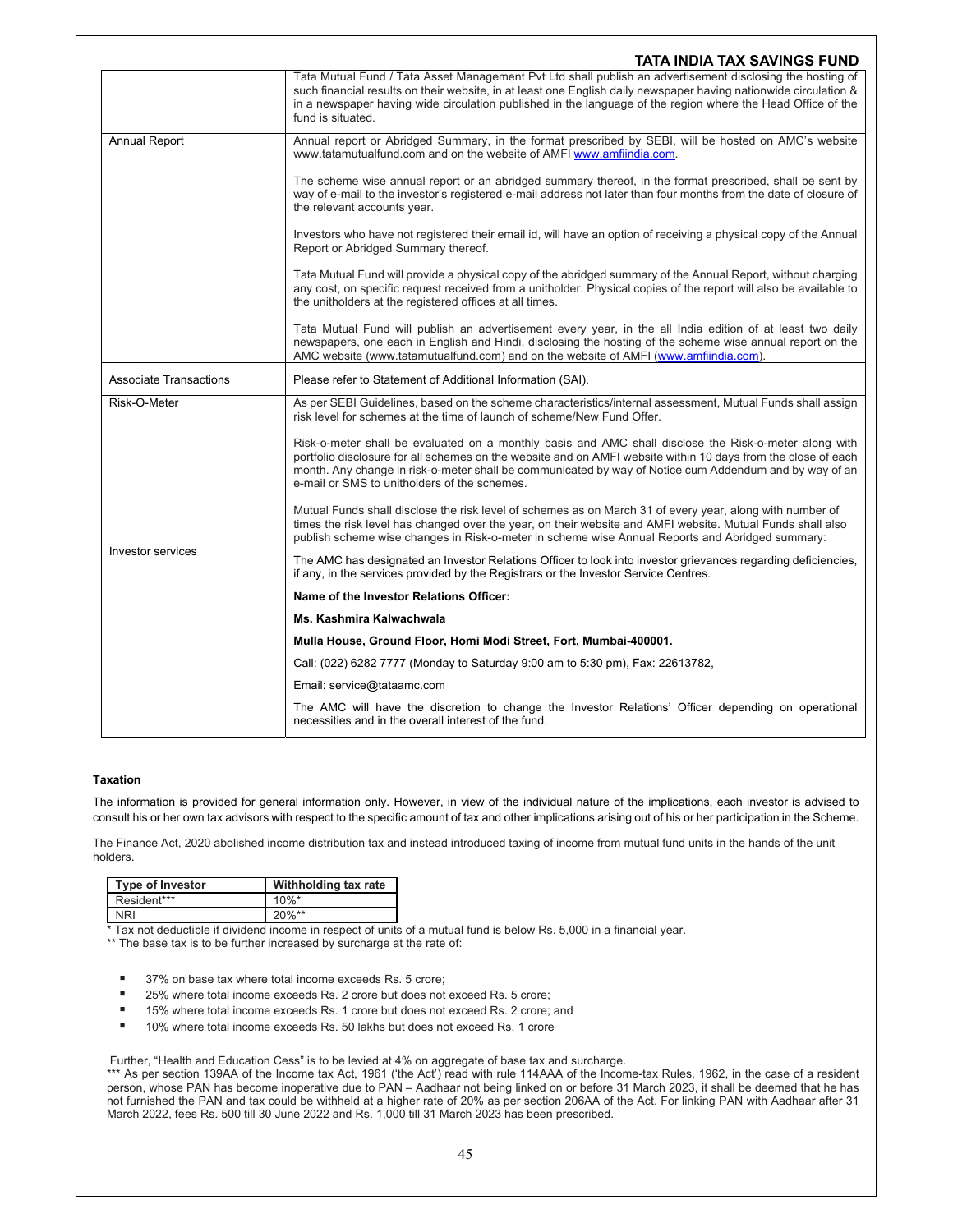#### **Capital Gains Taxation**

### **TATA INDIA TAX SAVINGS FUND**

|                                                 | <b>Resident Investors/NRI's \$</b> | Domestic Company @ |  |  |
|-------------------------------------------------|------------------------------------|--------------------|--|--|
|                                                 | Rate of Tax                        |                    |  |  |
| Tax on Capital Gains (Payable by the Investors) |                                    |                    |  |  |
| <b>Capital Gains:</b>                           |                                    |                    |  |  |
| Long Term                                       | $10\%$ *                           | $10\%$ *           |  |  |
| Short Term                                      | 15%                                | 15%                |  |  |

\*As per Finance Act ,2018, levy of income tax at the rate of 10%( without indexation benefit) on long term capital gains exceeding Rs.1 lakh provided transfer of such units is subject to Securities Transaction Tax (STT).

\$Surcharge to be levied at:

- $\Box$  37% on base tax where specified income exceeds Rs. 5 crore;
- □ 25% where specified income exceeds Rs. 2 crore but does not exceed Rs. 5 crore;
- □ 15% where total income exceeds Rs. 1 crore but does not exceed Rs. 2 crore; and
- □ 10% where total income exceeds Rs. 50 lakhs but does not exceed Rs. 1 crore.

Further, Health and Education Cess to be levied at the rate of 4% on aggregate of base tax and surcharge.

@ Surcharge at 7% on base tax is applicable where total income of domestic corporate unit holders exceeds Rs 1 crore but does not exceed 10 crores and at 12% where total income exceeds 10 crores. However, surcharge at flat rate of 10 percent to be levied on base tax for the companies opting for lower rate of tax of 22%/15%. Further, "Health and Education Cess" to be levied at the rate of 4% on aggregate of base tax and surcharge.

In case total income includes income by way of dividend on shares and short-term capital gains on units of equity oriented mutual fund schemes and long-term capital gains on mutual fund schemes, the rate of surcharge on the said type of income not to exceed 15%.

In case of NRI investors, short term /long term capital gain tax (along with applicable surcharge and Health and Education Cess will be deducted at the time of redemption of units as per Income Tax Act.

The Central Board of Direct Taxes (CBDT) has declared that the Aadhaar card and PAN can now be linked with a penalty until March 31, 2023. PAN can be linked with Aadhaar starting April 1, 2022, according to the CBDT, with a punishment ranging from Rs 500 to Rs 1000.

#### **Securities Transaction Tax**

Securities Transaction Tax ("STT") is applicable on transactions of purchase or sale of units of an equity oriented fund entered into on a recognized stock exchange or on sale of units of equity oriented fund to the Fund. The STT rates as applicable are given in the following table:

| Taxable securities transaction                                                                                                                                                                                                                                      | Payable by | Rate<br>(as a % of value of<br>the transaction) |
|---------------------------------------------------------------------------------------------------------------------------------------------------------------------------------------------------------------------------------------------------------------------|------------|-------------------------------------------------|
| Purchase/ Sale of an equity share in a company where<br>the transaction of such purchase is entered into in a recognized stock exchange; and<br>a)<br>the contract for the purchase of such share is settled by the actual delivery or transfer of such share<br>b) |            | 0.1%                                            |
| Purchase of a unit of an equity oriented fund, where<br>the transaction of such purchase is entered into in a recognized stock exchange; and<br>a)<br>the contract for the purchase of such unit is settled by the actual delivery or transfer of such unit<br>b)   |            | NII                                             |
| Sale of a unit of an equity oriented fund, where<br>the transaction of such sale is entered into in a recognized stock exchange; and<br>a)<br>the contract for the sale of such unit is settled by the actual delivery or transfer of such unit<br>b)               |            | 0.001%                                          |
| Sale of an equity share in a company or a unit of an equity oriented funds on non-delivery basis                                                                                                                                                                    |            | 0.025%                                          |
| Sale of option in securities                                                                                                                                                                                                                                        |            | 0.05%                                           |
| Sale of an option securities, where option is exercised                                                                                                                                                                                                             |            | 0.125%                                          |
| Sale in a future in securities                                                                                                                                                                                                                                      |            | 0.01%                                           |
| Sale of unit of an equity oriented fund to the Mutual Fund itself                                                                                                                                                                                                   |            | 0.001%                                          |

The Fund is responsible for collecting the STT from every person who sells the Unit to it at the rate mentioned above. The STT collected by the Fund during any month will have to be deposited with the Central Government by the seventh day of the month immediately following the said month.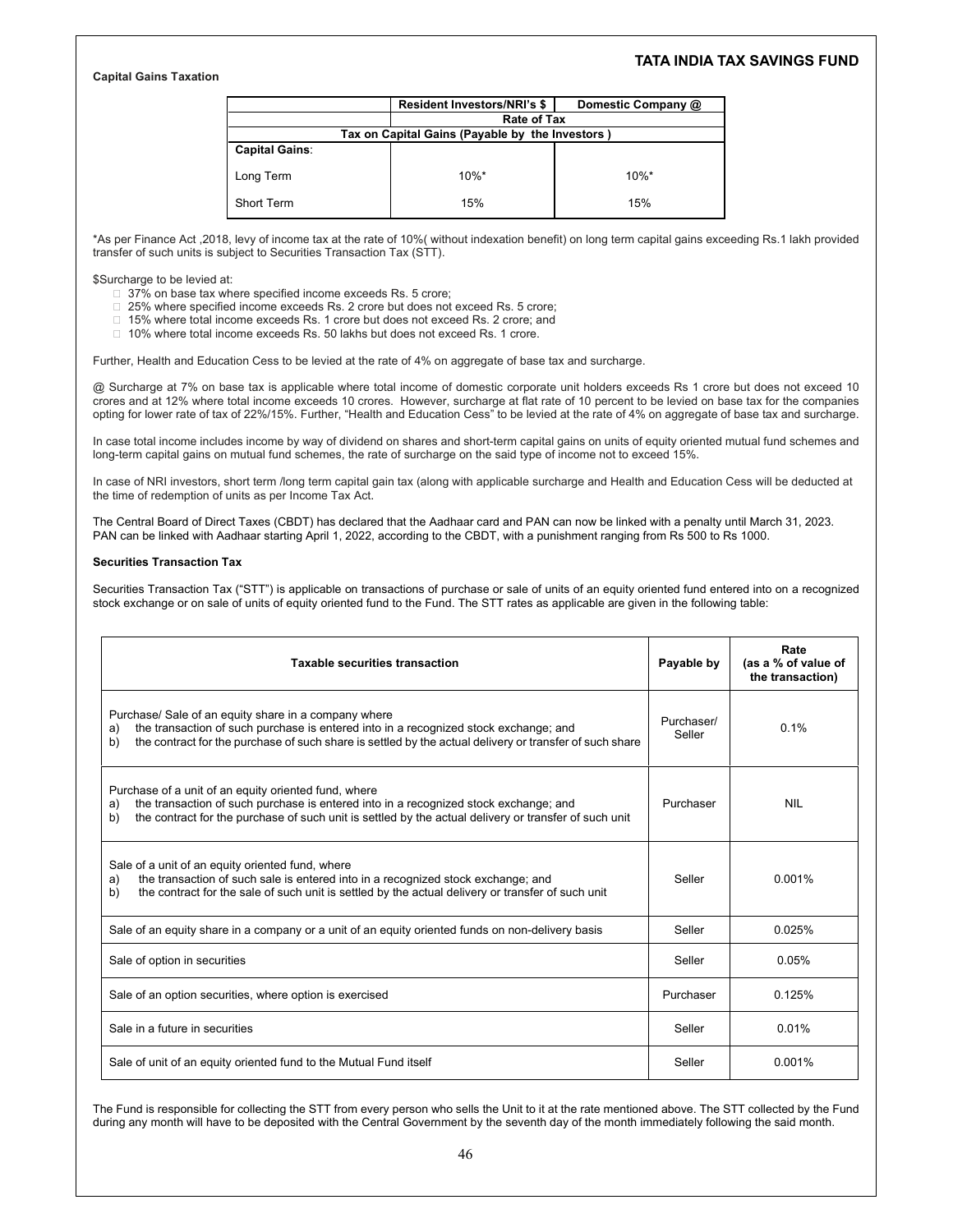#### **Deduction under section 80C [Applicable only for Tata India Tax Savings (ELSS) Scheme]**

### **TATA INDIA TAX SAVINGS FUND**

As per the Act, section 80C is inserted from the financial year commencing on and from April 01, 2005. As per the section, subject to the provisions, an individual/HUF is entitled to a deduction from Gross Total Income upto Rs. 1,50,000/- (along with other prescribed investments) for amounts invested in any units of a mutual fund notified under section 10(23D) of the Act, under any plan formulated in accordance with such scheme as the Central Government may notify. However, Finance Act, 2020 has introduced alternate tax structure wherein resident individuals & HUF have an option to either continue with existing tax rates or exercise the option of alternative tax rates.

#### **Stamp Duty**

With effect from 1<sup>st</sup> July 2020 a stamp duty @ 0.005% of the transaction value would be levied on mutual fund investment transactions. Accordingly, the number of units allotted on purchases, switch-ins, SIP/STP installments and including dividend reinvestment to the unitholders would be reduced to that extent.

**The information stated above is based on Tata Mutual Fund understanding of the tax laws and only for the purpose of providing general information to the unit holders of the schemes. In view of the individual nature of tax implications, each unit holder is advised to consult with his or her own tax advisors with respect to the specific tax and other implications arising out of the restructuring.** 

If any tax liability arising post redemption on account of change in tax treatment with respect to Withholding Tax/Capital Gain Tax, by the tax authorities, shall be solely borne by the investors and not by the AMC or Trustee Company.

#### **For further details on taxation please refer the clause on taxation in SAI.**

#### **C. COMPUTATION OF NAV**

Net Asset Value ("NAV") of the Units shall be determined daily as of the close of each Business Day on which the Bombay Stock Exchange (BSE) is open.

NAV shall be calculated in accordance with the following formula:

Market Value of Scheme's Investments + Accrued Income + Receivables + Other Assets - Accrued Expenses - Payables - Other Liabilities

### NAV= \_\_\_\_\_\_\_\_\_\_\_\_\_\_\_\_\_\_\_\_\_\_\_\_\_\_\_\_\_\_\_\_\_\_\_\_\_\_\_\_\_\_\_\_\_\_\_\_\_\_\_\_\_\_\_\_\_\_\_\_\_\_\_\_\_\_\_\_\_\_\_\_\_\_\_\_\_\_\_\_\_\_\_\_\_\_\_\_\_\_\_\_\_\_\_\_\_\_\_\_\_\_\_\_\_\_\_\_\_\_\_

#### Number of Units Outstanding

The computation of Net Asset Value, valuation of Assets\*, computation of applicable Net Asset Value (related price) for ongoing Sale, Redemption, Switch and their frequency of disclosure shall be based upon a formula in accordance with the Regulations and as amended from time to time including by way of Circulars, Press Releases, or Notifications issued by SEBI or the Government of India to regulate the activities and growth of Mutual Funds. The NAVs of the fund shall be rounded off upto four decimals.

Due to difference in the expense ratio, the NAV of each option of Direct Plan will be different from the NAV of each option of Regular Plan. Similarly due to payout, the NAV of IDCW Option will be different from the NAV of Growth option.

The valuation of investments shall be based on the principles of fair valuation specified in the Schedule VIII of the SEBI (Mutual Funds) Regulations, 1996 and guidelines issued by SEBI /AMFI from time to time.\* Please refer Para V. of SAI on 'Investment valuation norms for securities & other assets for details.

Each option of the scheme will have a separate NAV.

As per the **Equity Linked Savings Scheme, 2005 dated 3/11/2005** While calculating the repurchase price, the Mutual Fund shall take into account the unrealised appreciation in the value of the investment of the funds of the scheme to the extent they deem fit provided that it shall not be less than fifty per cent of such unrealized appreciation. While calculating the repurchase price, the Funds may deduct such sums as are appropriate to meet management, selling and other expenses including realisation of assets and such sums shall not exceed five per cent per annum of the average Net Asset Value of the scheme.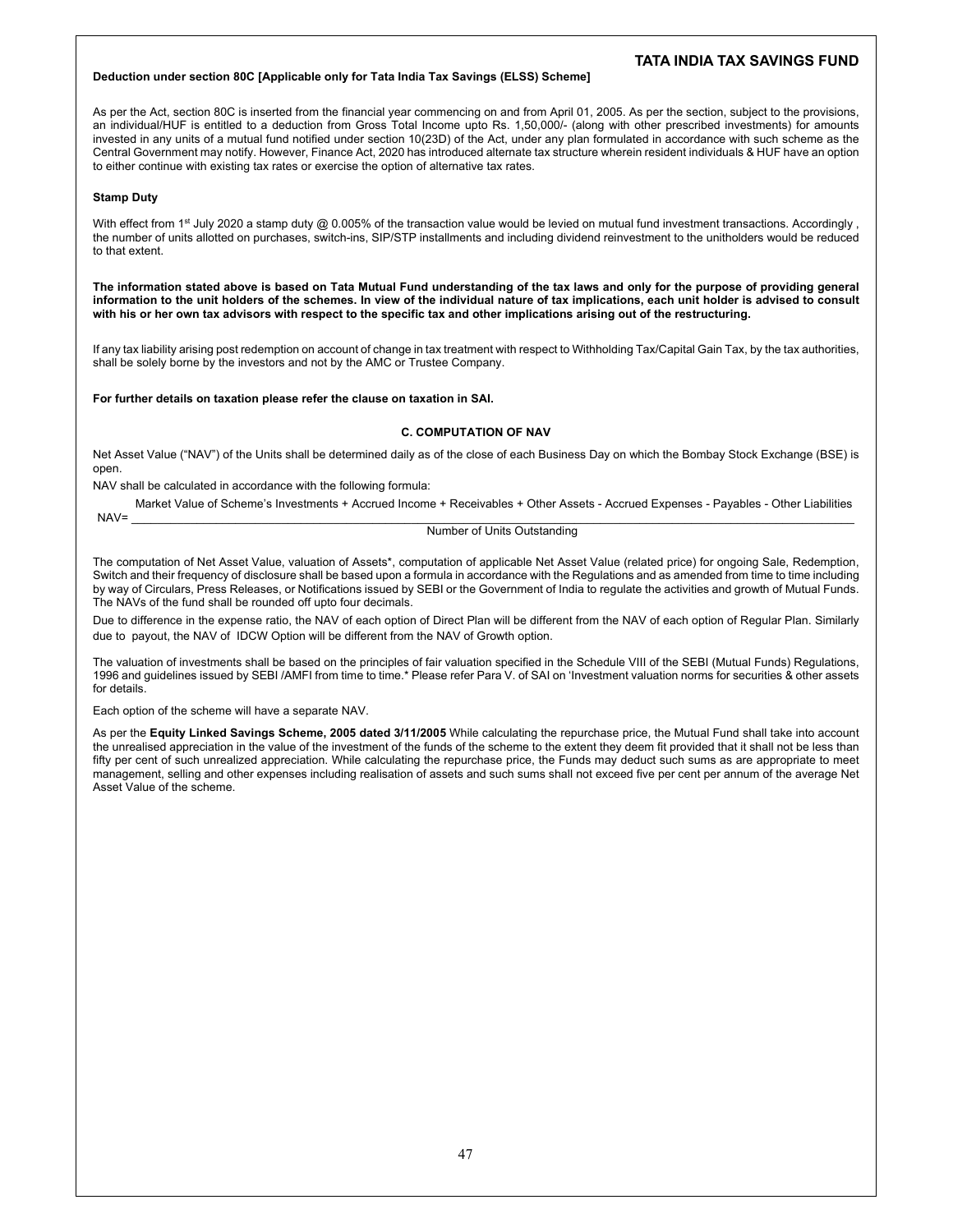#### **IV. FEES AND EXPENSES**

### **A. NEW FUND OFFER (NFO) EXPENSES**

These expenses are incurred for the purpose of various activities related to the NFO like sales and distribution fees paid marketing and advertising, registrar expenses, printing and stationary, bank charges etc.

Tata India Tax Savings Fund was launched on 20<sup>th</sup> December, 1995. During the New Fund Offer Period i.e. from 20<sup>th</sup> December, 1995 to 31<sup>st</sup> March, 1996 the new fund offer expenses were 6% of the resources raised. However, being an existing scheme provision of NFO expenses are not applicable for this scheme.

### **B. ANNUAL SCHEME RECURRING EXPENSES**

#### **A. Fees & Expenses:**

The maximum recurring expenses of the Scheme is estimated below:

| Ref | <b>Expenses Head</b>                                                                                        | % of Daily Net Assets # |
|-----|-------------------------------------------------------------------------------------------------------------|-------------------------|
|     | Investment Management and Advisory Fees                                                                     |                         |
|     | Trustee fee                                                                                                 |                         |
|     | Audit fees                                                                                                  |                         |
|     | Custodian fees                                                                                              |                         |
|     | Other Expenses                                                                                              |                         |
|     | <b>RTA Fees</b>                                                                                             |                         |
|     | Marketing & Selling expense incl. agent commission                                                          |                         |
|     | Cost related to investor communications                                                                     |                         |
|     | Cost of fund transfer from location to location                                                             | Upto 2.25%              |
|     | Cost of providing account statements and income distribution,<br>redemption cheques and warrants            |                         |
|     | Costs of statutory Advertisements                                                                           |                         |
|     | Cost towards investor education & awareness (at least 2 bps)                                                |                         |
|     | Brokerage & transaction cost over and above 12 bps and 5 bps for<br>cash and derivative market trades resp. |                         |
|     | Goods & Services tax on expenses other than investment and<br>advisory fees                                 |                         |
|     | Goods & Services tax on brokerage and transaction cost                                                      |                         |
| (a) | Maximum total expense ratio (TER) permissible under<br>Regulation 52 (6) (c)                                | Upto 2.25%*             |
| (b) | Additional expenses under regulation 52 (6A) (c)                                                            | <b>NIL</b>              |
| (c) | Additional expenses for gross new inflows from specified cities<br>under regulation 52 (6A) (b)             | Upto 0.30%^             |

\* Excluding Goods & Services tax on investment and advisory fees

**# Note: Expenses of Direct Plan will be lower than expenses of the Regular Plan as no commission/distribution expenses will be charged in the case of Direct Plan. All fees and expenses charged in a direct plan (in percentage terms) under various heads including the investment and advisory fee shall not exceed the fees and expenses charged under such heads in a regular plan. NAV of the Direct Plan will be different than the NAV of Regular Plan.** 

**All scheme related expenses including commission paid to distributors, by whatever name it may be called and in whatever manner it may be paid, shall necessarily paid from the scheme only within the regulatory limits and not from the books of AMC, its associate, sponsor, trustees or any other entity through any route in terms of SEBI circulars, subject to the clarifications provided by SEBI to AMFI vide letter dated February 21, 2019 on implementation of SEBI Circular dated October 22, 2018 on Total Expense Ratio (TER) and performance disclosure for Mutual Fund** 

In case of a scheme invest invests a minimum of sixty-five percent of its net assets in equity and equity related instruments, the scheme will be considered as equity oriented scheme for the purpose of total expense ratio.

The maximum recurring expenses for the scheme shall be subject to following limits\*\*

- a) on the first Rs.500 crores of the daily net assets: 2.25%
- b) on the next Rs.250 crores of the daily net assets: 2.00%
- c) on the next Rs.1250 crores of the daily net assets :1.75%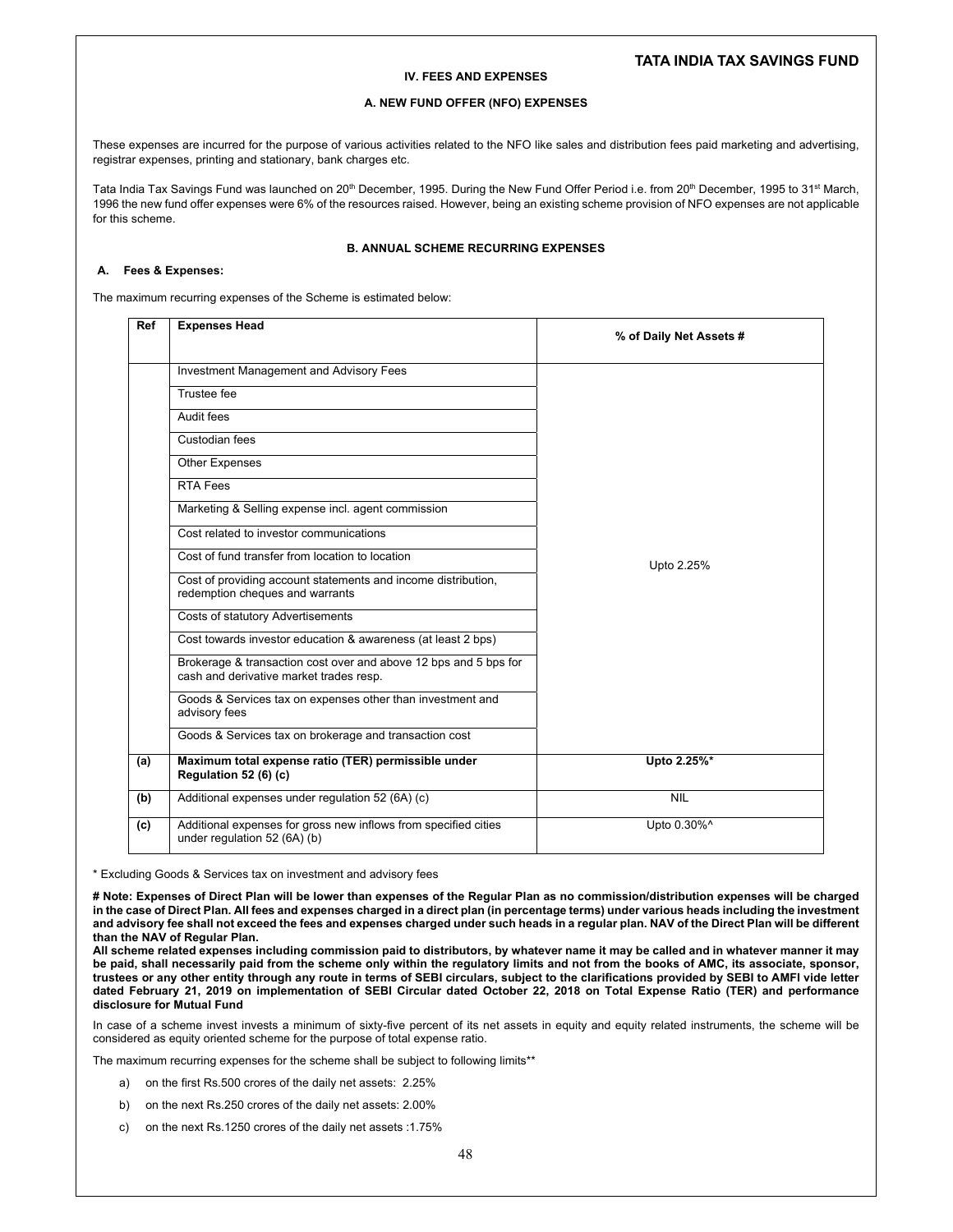- d) on the next Rs.3000 crores of the daily net assets : 1.60%
- e) on the next Rs.5000 crores of the daily net assets : 1.50%
- f) On the next Rs. 40000 crores of the daily net assets: total expense ratio reduction of 0.05% for every increase of Rs.5000 crores of daily net assets or part thereof.
- g) on the balance of the assets :  $\frac{1.05\%}{1.05\%}$

*\*\*in addition to the above the scheme may charge additional limit of 0.05%( subject to applicability of exit load) specified in sub regulation (6A)(c) of Regulation 52 of SEBI (Mutual Funds) Regulations, 1996 excluding tax on investment management & advisory fees and expenses not exceeding of 0.30 per cent of daily net assets as stated in regulation 6A(b) of SEBI ( Mutual Funds) Regulation, 1996.* 

^ Expenses not exceeding of 0.30 per cent of daily net assets, if the new inflows from such cities as specified by SEBI from time to time are at least:

- (i) 30 per cent of gross new inflows in the scheme, or;
- (ii) 15 per cent of the average assets under management (year to date) of the scheme, whichever is higher:

Provided that if inflows from such cities is less than the higher of sub-clause (i) or sub- clause (ii), such expenses on daily net assets of the scheme shall be charged on proportionate basis:

Provided further that expenses charged under this clause shall be utilised for distribution expenses incurred for bringing inflows from such cities:

Provided further that amount incurred as expense on account of inflows from such cities shall be credited back to the scheme in case the said inflows are redeemed within a period of one year from the date of investment.

Additional TER can be charged based on inflows only from retail investors (i.e other than corporates and institutions) from B 30 cities as defined in the SEBI circular SEBI/HO/IMD/DF2/CIR/P/2019/42 March 25, 2019. . Inflows of amount upto Rs.200000/- per transaction, by individual investors shall be considered as inflows from "retail investor".

Notes:

- 1) Brokerage & transaction costs (including tax) which are incurred for the purpose of execution of trade may be capitalised to the extent of 12bps and 5bps for cash market transactions and derivatives transactions respectively. GST on brokerage and transaction cost paid for execution of trades shall be within the limit prescribed under regulation 52 of the SEBI (Mutual Funds) Regulations, 1996. Any payment towards brokerage and transaction cost, over and above the said 12 bps and 5bps for cash market transactions and derivatives transactions respectively may be charged to the scheme within the maximum limit of Total Expense Ratio (TER) as prescribed under regulation 52 of the SEBI (Mutual Funds) Regulations, 1996.
- 2) AMC shall annually set apart atleast 2 basis point on daily net assets for investor's education and awareness initiatives.
- 3) The fund shall update the current expense ratios on the website( www.tatamutualfund.com) at least three working days prior to the effective date of the change. The exact web link for TER is https://www.tatamutualfund.com/expense-ratio as well as disclosure to be made on the website of AMFI in downloadable spreadsheet format.

### **C. LOAD STRUCTURE**

Load is an amount which is paid by the investor to subscribe to the units or to redeem the units from the scheme. Load amounts are variable and are subject to change from time to time. As per SEBI circular SEBI/IMD/CIR No. 4/168230/09 dated June 30, 2009 there shall be no entry load for all Mutual Fund schemes. Applicable Goods & Services tax on exit load, if any, shall be paid out of the exit load proceeds and exit load net of tax, if any, shall be credited to the scheme.

The Load Structure of the Scheme is given hereunder:

| Type of Load                                           | Load chargeable (as %age of NAV)                               |
|--------------------------------------------------------|----------------------------------------------------------------|
| Entry Load                                             | N.A                                                            |
| Exit Load<br>(for Normal &<br>SIP/STP<br>Transactions) | Regular Plan & Direct: Nil (Statutory Lock-in for three years) |

Bonus units shall not be subject to exit load. Applicable Tax on exit load, if any, shall be paid out of the exit load proceeds and exit load net of tax, if any, shall be credited to the scheme**.** 

The AMC reserves the right to change/modify exit load, depending upon the circumstances prevailing at any given time. However any change in the load structure will be applicable on prospective investment only. At the time of changing the load structure, the AMC will adopt the following measures:

- The addendum detailing the changes may be attached to Scheme Information Documents and Key Information Memorandum. The addendum may be circulated to all the distributors/brokers so that same can be attached to all Scheme Information Documents and Key information memoranda already in stock.
- The investor is requested to check the prevailing load structure of the scheme before investing. For any change in load structure arrangement may be made to display the addendum in the Scheme Information Document in the form of a notice in all the investor service centers and distributor/ brokers' office.
- The introduction of the exit load along with the details may be stamped in the acknowledgement slip issued to the investors on submission of the application form and may also be disclosed in the statement of accounts issued after the introduction of such load.
- A public notice shall be given in respect of such changed in one English daily newspaper having nationwide circulation as well as in a newspaper publishes in the language of region where the Head office of Mutual Fund is situated.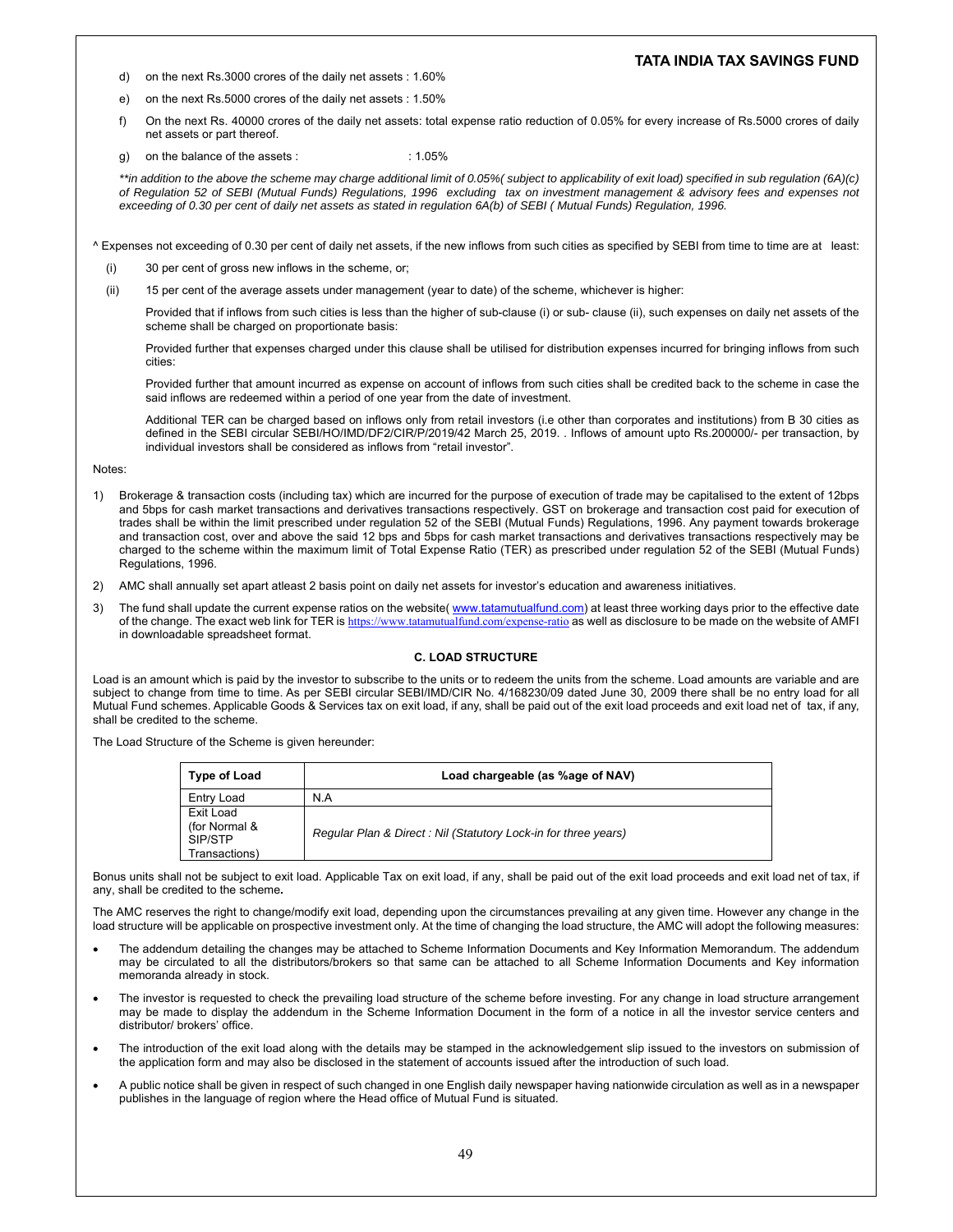#### **D.TRANSACTION CHARGES**

Pursuant to SEBI Circular No. Cir/ IMD/ DF/13/ 2011 dated August 22, 2011, transaction charge per subscription of Rs.10, 000/- and above be allowed to be paid to the distributors of the Tata Mutual Fund products. The transaction charge shall be subject to the following:

- 1. There shall be no transaction charges on direct investments.
- 2. For existing investors in a Mutual Fund, the distributor may be paid Rs.100/- as transaction charge per subscription of Rs.10, 000/- and above.
- 3. For first time investor in Mutual Funds, the distributor may be paid Rs.150/- as transaction charge for subscription of Rs.10, 000/- and above.
- 4. The transaction charge shall be deducted by the AMC from the subscription amount and paid to the distributor and the balance amount shall be invested.
- 5. The statement of account shall clearly state that the net investment as gross subscription less transaction charge and give the number of units allotted against the net investment.
- 6. There shall be no transaction charge on subscription below Rs. 10,000/-.
- 7. In case of SIPs, the transaction charge shall be applicable only if the total commitment through SIPs amounts to Rs. 10,000/- and above. In such cases the transaction charge shall be recovered in 3 installments.
- 8. There shall be no transaction charge on transactions other than purchases/ subscriptions relating to fresh/additional purchase.

The transaction charges would be deducted only in respect of those transactions where the concern distributor has opted for opt in for levying transaction charge. In case distributor has chosen 'Opt Out' of charging the transaction charge, no transaction charge would be deducted from transactions registered.

It may further be noted that distributors shall have also the option to either opt in or opt out of levying transaction charge based on type of the product.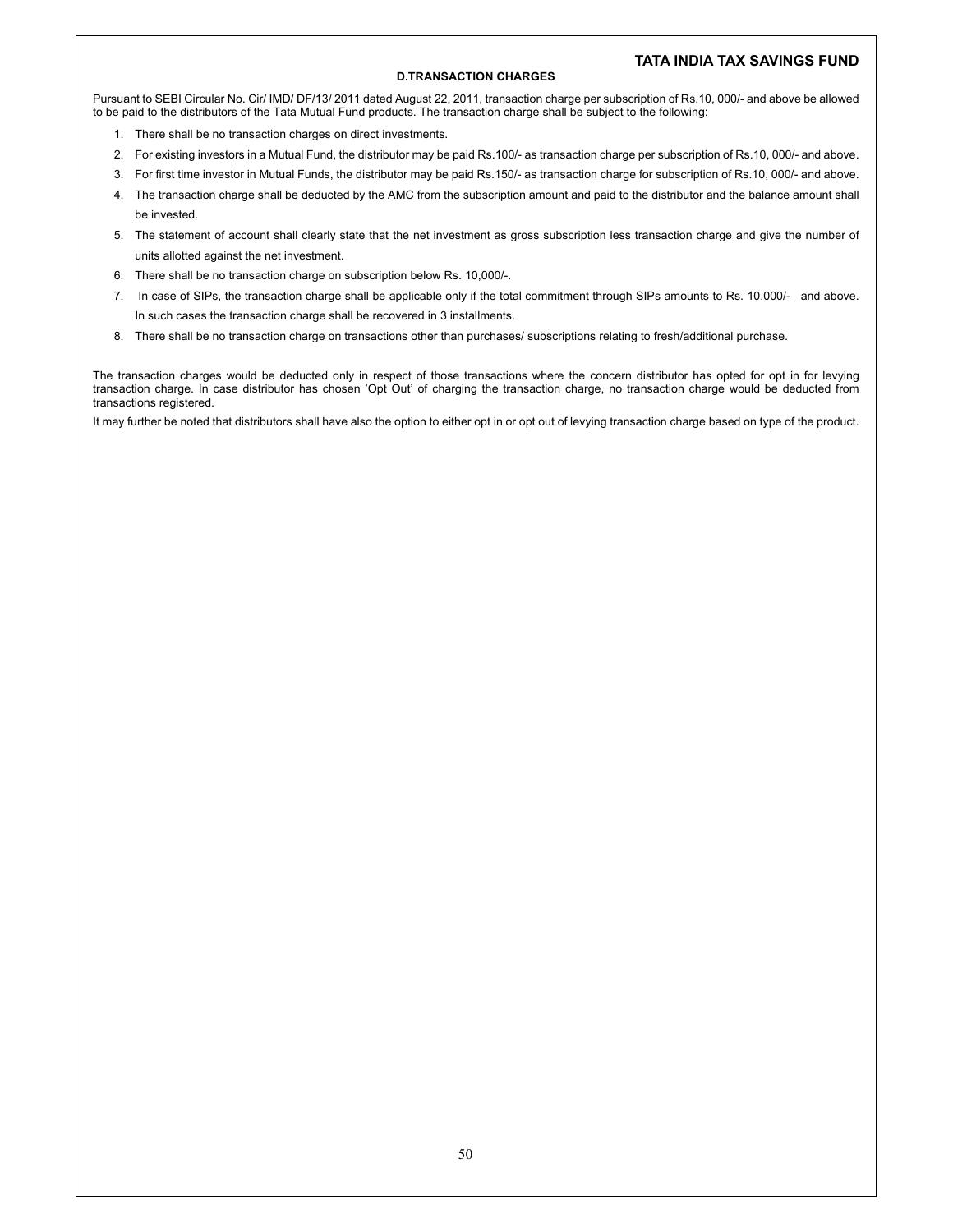### **V. RIGHTS OF UNITHOLDERS**

Please refer to SAI for details.

#### **VI. PENALTIES, PENDING LITIGATION OR PROCEEDINGS, FINDINGS OF INSPECTIONS OR INVESTIGATIONS FOR WHICH ACTION MAY HAVE BEEN TAKEN OR IS IN THE PROCESS OF BEING TAKEN BY ANY REGULATORY AUTHORITY**

This section shall contain the details of penalties, pending litigation, and action taken by SEBI and other regulatory and Govt. Agencies.

- 1. All disclosures regarding penalties and action(s) taken against foreign Sponsor(s) may be limited to the jurisdiction of the country where the principal activities (in terms of income / revenue) of the Sponsor(s) are carried out or where the headquarters of the Sponsor(s) is situated. Further, only top 10 monetary penalties during the last three years shall be disclosed. - NIL
- 2. In case of Indian Sponsor(s), details of all monetary penalties imposed and/ or action taken during the last three years or pending with any financial regulatory body or governmental authority, against Sponsor(s) and/ or the AMC and/ or the Board of Trustees /Trustee Company; for irregularities or for violations in the financial services sector, or for defaults with respect to shareholders or debenture holders and depositors, or for economic offences, or for violation of securities law. Details of settlement, if any, arrived at with the aforesaid authorities during the last three years shall also be disclosed. - NIL
- 3. Details of all enforcement actions taken by SEBI in the last three years and/ or pending with SEBI for the violation of SEBI Act, 1992 and Rules and Regulations framed there under including debarment and/ or suspension and/ or cancellation and/ or imposition of monetary penalty/adjudication/enquiry proceedings, if any, to which the Sponsor(s) and/ or the AMC and/ or the Board of Trustees /Trustee Company and/ or any of the directors and/ or key personnel (especially the fund managers) of the AMC and Trustee Company were/ are a party. The details of the violation shall also be disclosed. - NIL
- 4. Any pending material civil or criminal litigation incidental to the business of the Mutual Fund to which the Sponsor(s) and/ or the AMC and/ or the Board of Trustees /Trustee Company and/ or any of the directors and/ or key personnel are a party should also be disclosed separately. -NIL
- 5. Any deficiency in the systems and operations of the Sponsor(s) and/ or the AMC and/ or the Board of Trustees/Trustee Company which SEBI has specifically advised to be disclosed in the SID, or which has been notified by any other regulatory agency, shall be disclosed. – NIL

The contents of the Scheme Information Document including figures, data, yields, etc. have been checked and are factually correct.

**Notwithstanding anything contained in this Scheme Information Document, the provisions of the SEBI (Mutual Funds) Regulations, 1996 and the guidelines there under shall be applicable.** 

The Scheme under this Scheme Information Document was approved by the Trustees on 9<sup>th</sup> November '1995 & subsequently the change of scheme type was approved by Trustees on  $4<sup>th</sup>$  December'2017.

> By order Board of Directors **Tata Asset Management Private Limited.**

Place: Mumbai<br>Date: 30-04-2022

**Authorised Signatory**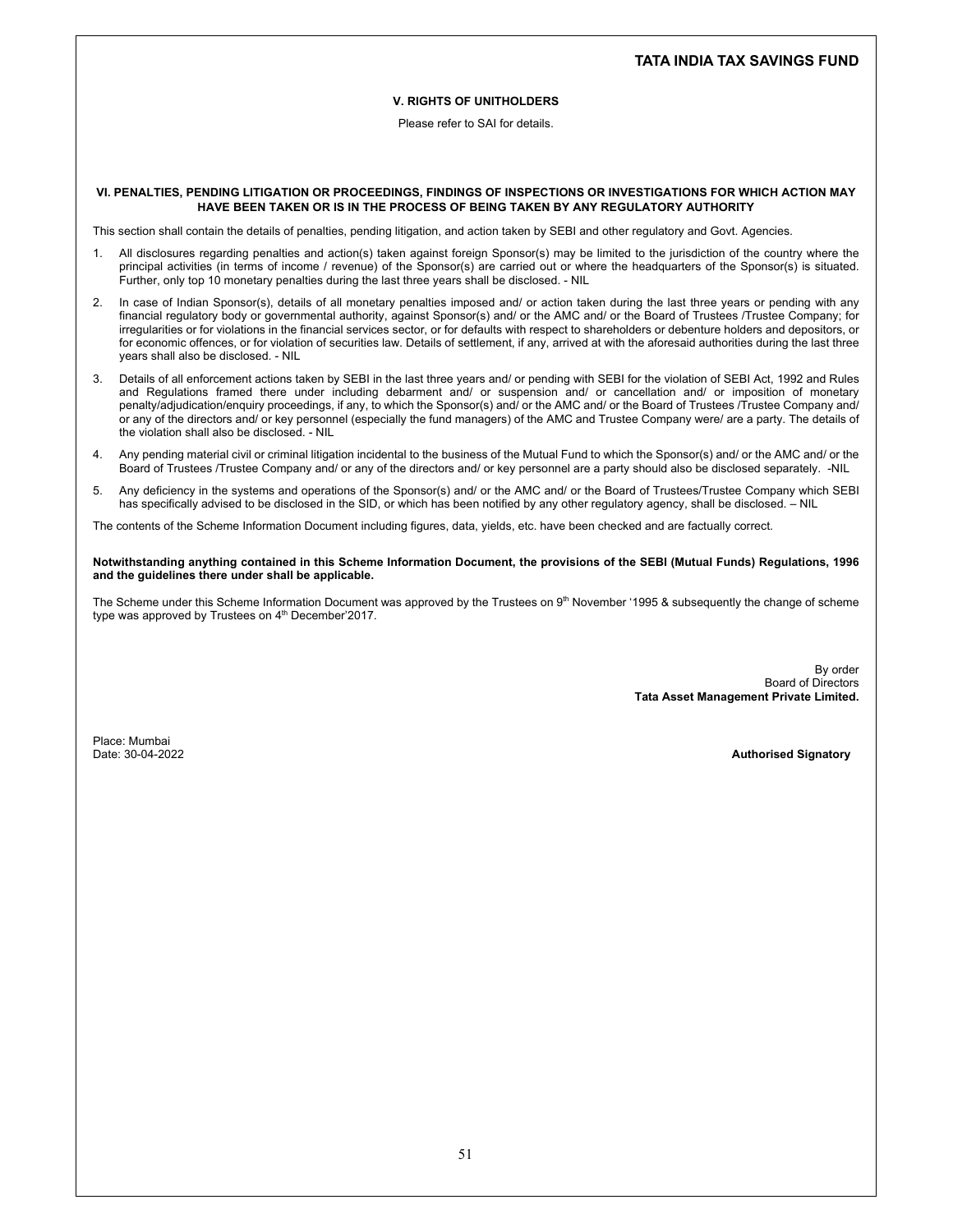THIS SPREE IS INTERNATIONALLY LET BURNING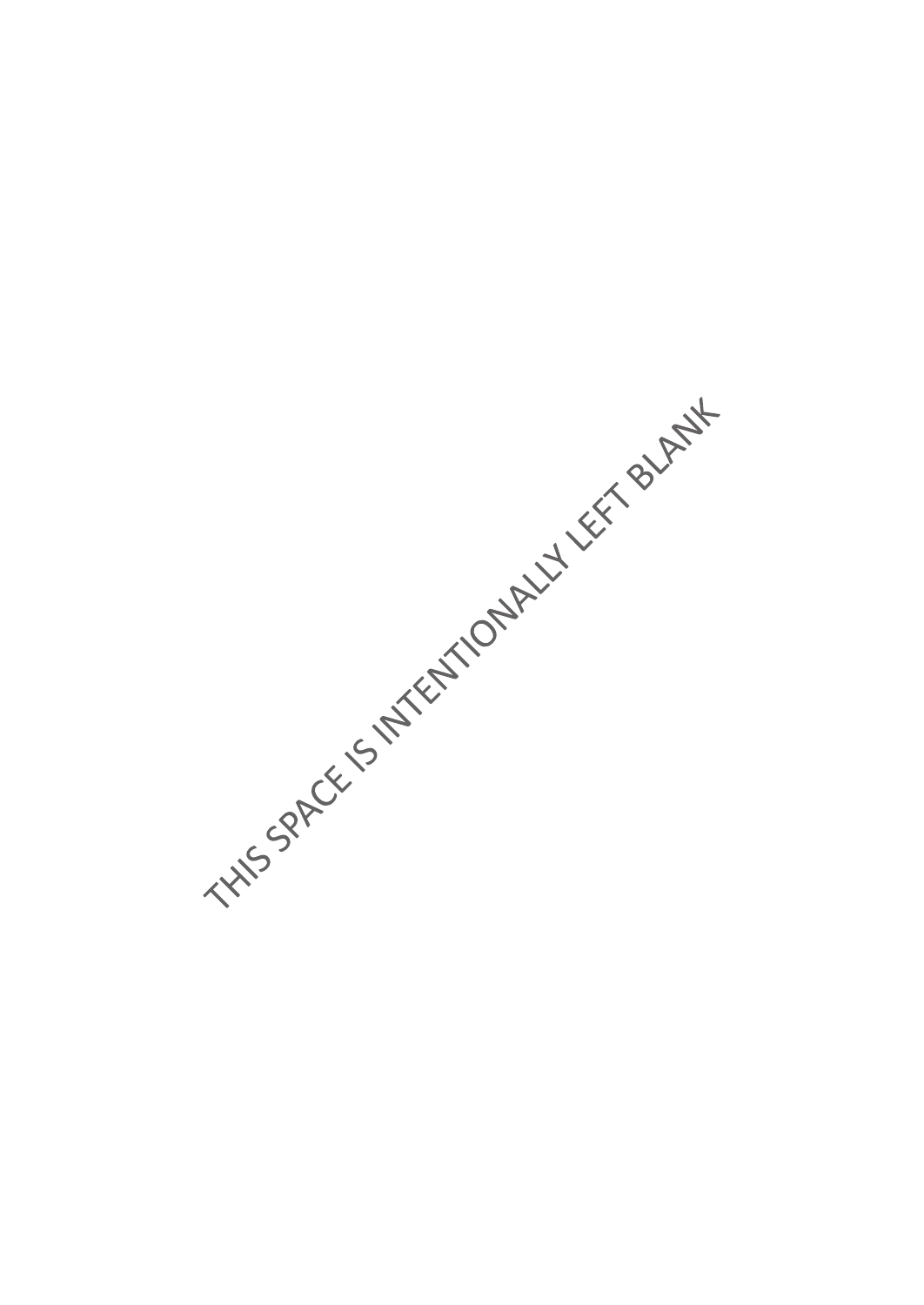THIS SPREE IS INTERNATIONALLY LET BURNING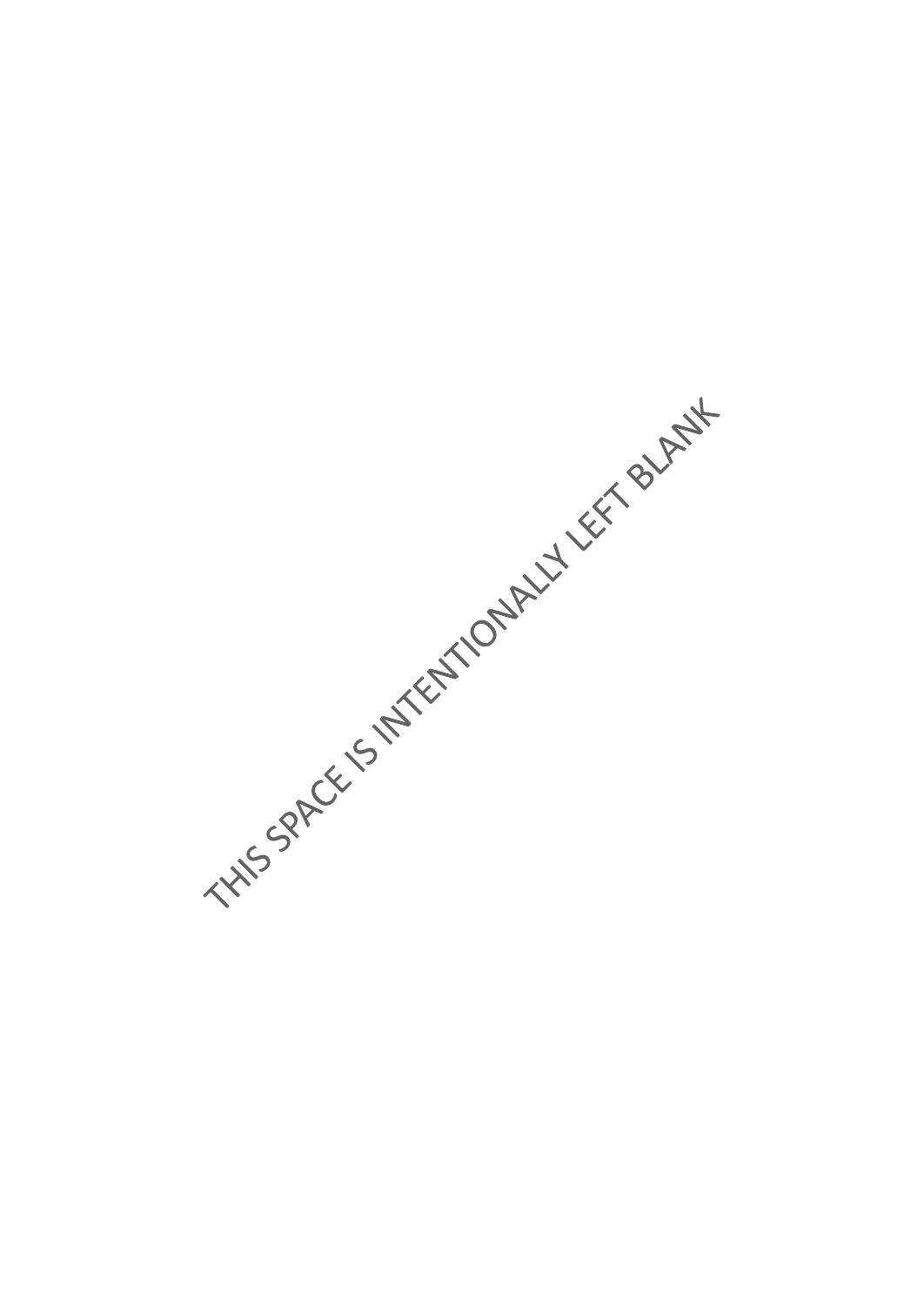THIS SPREE IS INTERNATIONALLY LET BURNING